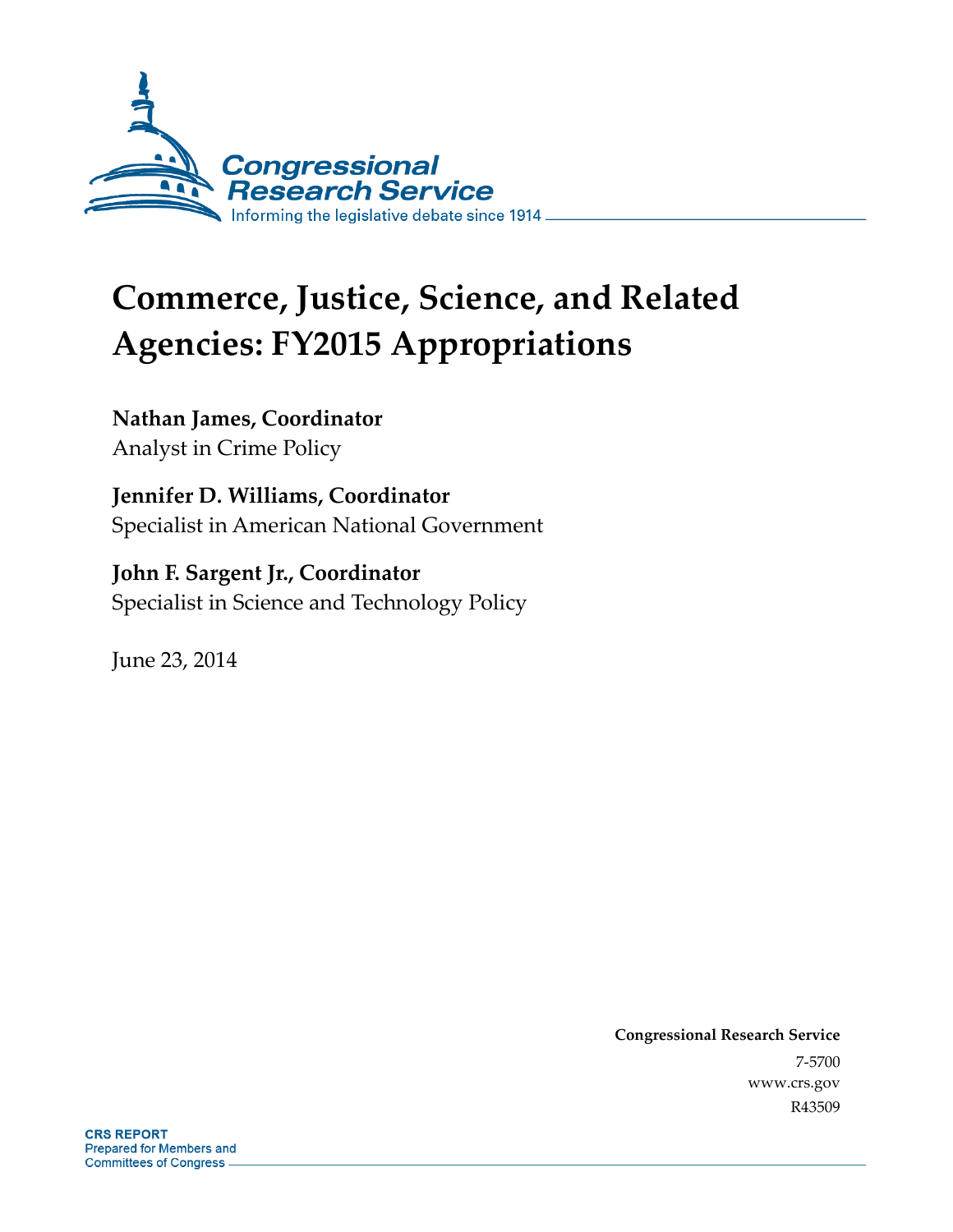## **Summary**

This report will track and describe actions taken by the Administration and Congress to provide FY2015 appropriations for the Commerce, Justice, Science, and Related Agencies (CJS) accounts. It also provides an overview of FY2014 appropriations for agencies and bureaus funded as a part of the annual appropriation for CJS.

The annual CJS appropriations act provides funding for the Departments of Commerce and Justice, the science agencies, and several related agencies. Appropriations for the Department of Commerce include funding for agencies such as the Census Bureau; the U.S. Patent and Trademark Office; the National Oceanic and Atmospheric Administration; and the National Institute of Standards and Technology. Appropriations for the Department of Justice (DOJ) provide funding for agencies such as the Federal Bureau of Investigation; the Bureau of Prisons; the U.S. Marshals; the Drug Enforcement Administration; and the Bureau of Alcohol, Tobacco, Firearms, and Explosives; along with funding for a variety of grant programs for state, local, and tribal governments. Funding for the science agencies goes to the Office of Science and Technology Policy, the National Aeronautics and Space Administration (NASA), and the National Science Foundation (NSF). The annual appropriation for the related agencies includes funding for agencies such as the Legal Services Corporation and the Equal Employment Opportunity **Commission** 

Over the past 10 fiscal years, appropriations for CJS increased from FY2005 to FY2010, and they have generally declined since. After adjusting for inflation, FY2013 and FY2014 appropriations for CJS were generally at the same level as in FY2005. The peak in CJS appropriations around FY2010 was the result of increased appropriations for the Department of Commerce to support the 2010 decennial census. Since FY2010, total appropriations for CJS have been around \$60 billion, with the exception of FY2013 when sequestration cut nearly \$4 billion out of the total FY2013 CJS appropriations. While decreased appropriations for the Department of Commerce mostly explain the overall decrease in CJS appropriations since FY2010, there have also been cuts in funding for DOJ and NASA. Recent reductions to NASA's appropriation have brought it more in-line with what the agency received in FY2005. In addition, despite recent cuts to DOJ's appropriation, Congress still appropriated \$6.883 billion more for DOJ in FY2014 than it did in FY2005.

For FY2014, through P.L. 113-76, Congress appropriated a total of \$61.623 billion for CJS, of which \$8.181 billion was for the Department of Commerce, \$27.737 billion was for the Department of Justice, \$24.824 billion was for the science agencies, and \$881.8 million was for the related agencies.

For FY2015, the Administration requests a total of \$62.397 billion for the agencies and bureaus funded as a part of the annual CJS bill. The Administration's request for CJS would be 1.3% greater than the FY2014-enacted appropriation. The Administration's request includes \$8.746 billion for the Department of Commerce, \$27.974 billion for the Department of Justice, \$24.721 billion for the science agencies, and \$956.1 million for the related agencies.

The House-passed CJS bill would provide \$62.559 billion for the CJS departments and agencies. The amount proposed by the House would be 1.5% greater than the FY2014 appropriation and 0.3% more than the Administration's request. The House-passed bill includes \$8.231 billion for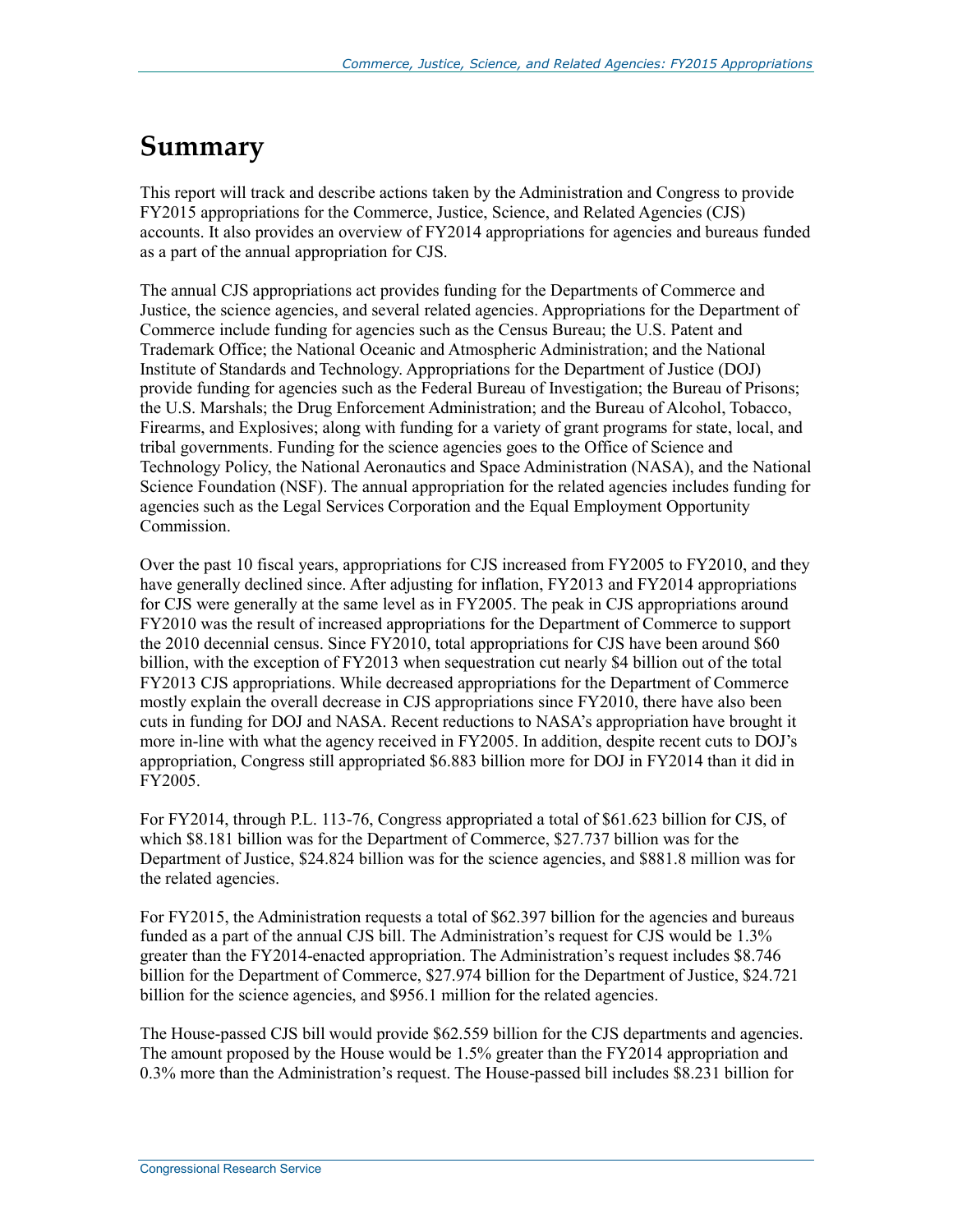the Department of Commerce, \$28.162 billion for the Department of Justice, \$25.296 billion for the science agencies, and \$870.9 million for the related agencies.

There are several issues policy makers might consider while debating the FY2015 funding levels for CJS agencies and bureaus, including the following:

- Whether the Census Bureau will receive the funds requested to complete the research and testing necessary for a cost-effective 2020 census design, and to restore 12-month interviewing and the full American Community Survey sample size after a one-month break in data collection that was caused by the October 2013 federal government shutdown.
- Whether to fund the National Institute of Standards and Technology (NIST) core laboratory and construction accounts at a level consistent with the goal of doubling funding for these and other targeted accounts, as proposed previously by President Obama and adopted implicitly in the America COMPETES Act (P.L. 110-69) and the America COMPETES Reauthorization Act of 2010 (P.L. 111-358).
- Whether to provide the \$147.0 million in gun- and school violence-related grant funding under the State and Local Law Enforcement Assistance the Administration requests as a part of its "Now is the Time" initiative, which is the Administration's effort to combat gun violence.
- Whether the Bureau of Prisons has adequate resources to properly manage the growing number of inmates held in federal prisons.
- Whether the current direction for the U.S. human spaceflight program, established in October 2010 by the National Aeronautics and Space Administration Authorization Act of 2010 (P.L. 111-267), can be implemented successfully in a period of increased budgetary constraint, as well as what the potential impact of human spaceflight's funding needs will be on the availability of funding for other NASA programs, such as science, aeronautics, and education.
- Whether to adopt the Administration's proposed government-wide science, technology, engineering, and mathematics (STEM) education program reorganization and consolidation, including proposed changes at NSF, NASA, and the Department of Commerce.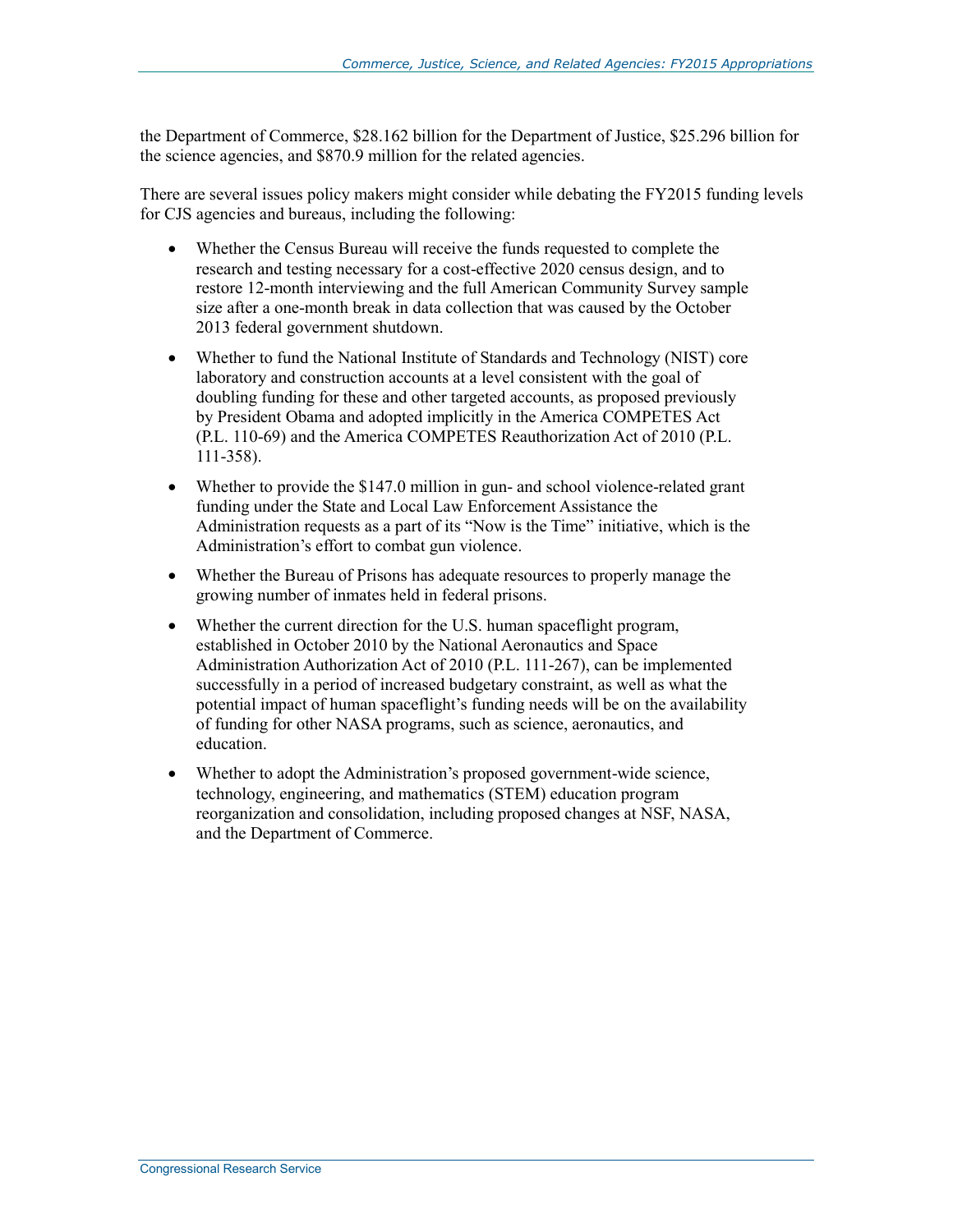# **Contents**

| National Telecommunications and Information Administration (NTIA)  17 |  |
|-----------------------------------------------------------------------|--|
|                                                                       |  |
|                                                                       |  |
|                                                                       |  |
|                                                                       |  |
|                                                                       |  |
|                                                                       |  |
|                                                                       |  |
|                                                                       |  |
|                                                                       |  |
|                                                                       |  |
|                                                                       |  |
|                                                                       |  |
|                                                                       |  |
|                                                                       |  |
|                                                                       |  |
|                                                                       |  |
|                                                                       |  |
|                                                                       |  |
|                                                                       |  |
|                                                                       |  |
|                                                                       |  |
|                                                                       |  |
|                                                                       |  |
|                                                                       |  |
|                                                                       |  |
|                                                                       |  |
|                                                                       |  |
|                                                                       |  |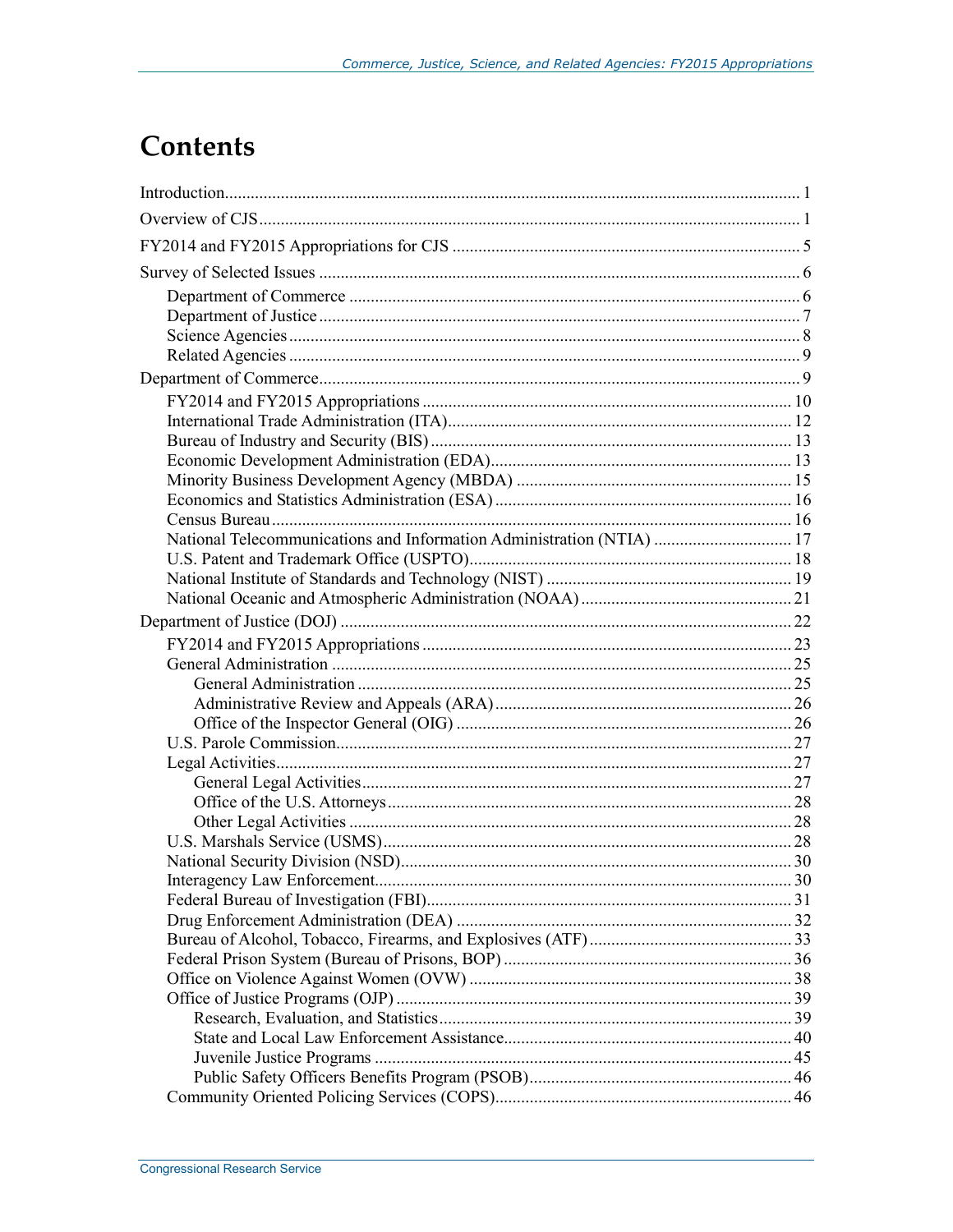## **Figures**

| Figure 1. Nominal and Inflation-Adjusted Total Appropriations for CJS, FY2005-FY2014  3 |  |
|-----------------------------------------------------------------------------------------|--|
| Figure 2. Nominal Total CJS Appropriations, by Major Component, FY2005-FY2014 4         |  |

## **Tables**

| Table 2. Funding for the Department of Commerce, FY2014 and FY2015  10             |  |
|------------------------------------------------------------------------------------|--|
| Table 3. Funding for EDA Programs and Salaries and Expenses, FY2014 and FY2015  15 |  |
|                                                                                    |  |
|                                                                                    |  |
| Table 6. Funding for Research, Evaluation, and Statistics, FY2014 and FY2015 40    |  |
| Table 7. Funding for State and Local Law Enforcement Assistance Programs,          |  |
|                                                                                    |  |
| Table 9. Funding for Community Oriented Policing Services Programs,                |  |
|                                                                                    |  |
|                                                                                    |  |
|                                                                                    |  |
|                                                                                    |  |
|                                                                                    |  |
|                                                                                    |  |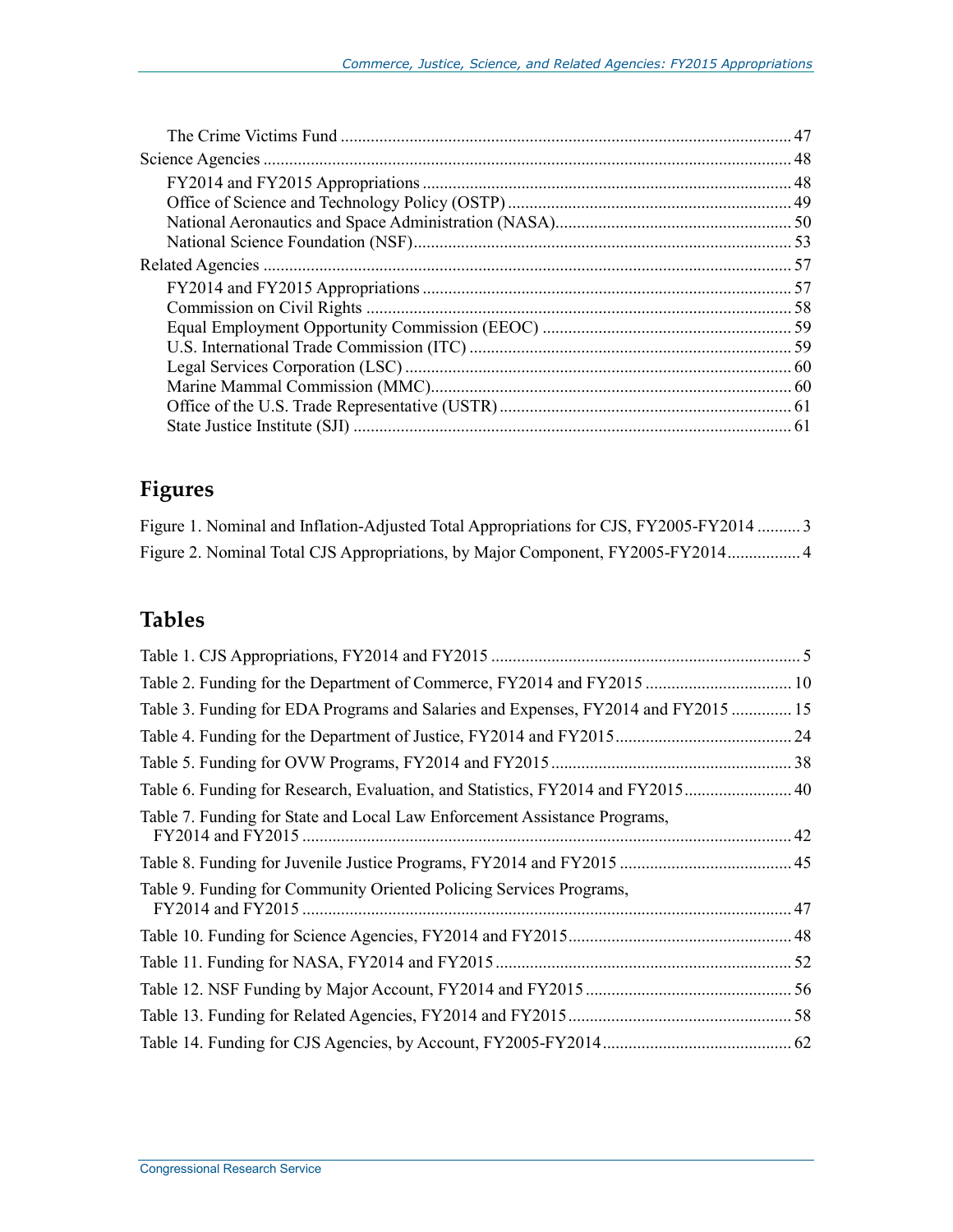## **Contacts**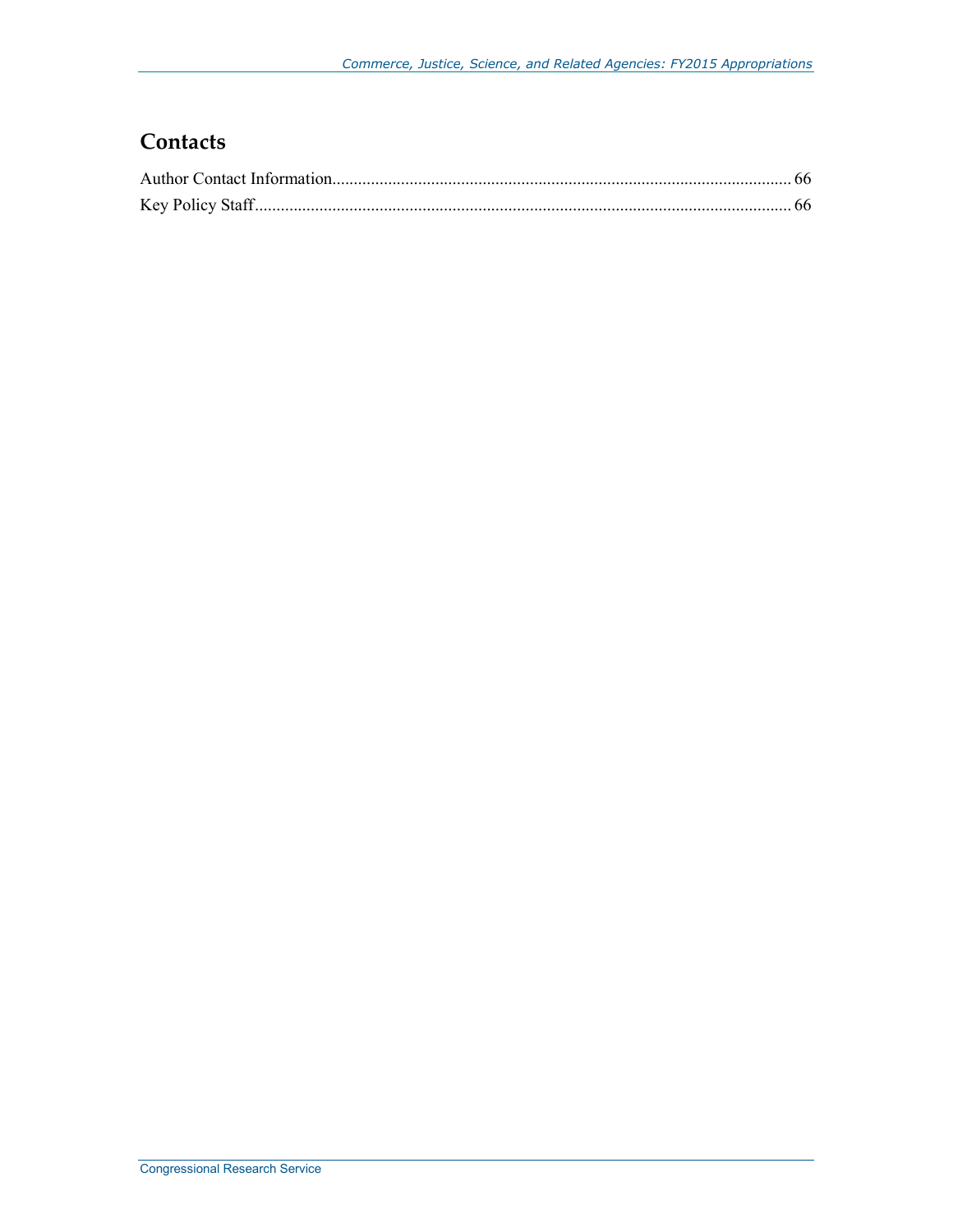# **Introduction**

This report tracks and provides an overview of actions taken by the Administration and Congress to provide FY2015 appropriations for Commerce, Justice, Science, and Related Agencies (CJS) accounts. It also provides an overview of enacted FY2014 appropriations for agencies and bureaus funded as a part of the annual appropriation for CJS.

The amounts in this report reflect only new appropriations. Therefore, the amounts do not include any rescissions of unobligated or de-obligated balances that may be counted as offsets to newly enacted appropriations, nor do they include any scorekeeping adjustments, such as the balance on the Crime Victims Fund.

The FY2014-enacted amounts were taken from the joint explanatory statement to accompany P.L. 113-76, printed in the January 15, 2014, *Congressional Record* (pp. H507-H532). The FY2015 requested amounts were taken from the report to accompany H.R. 4660 (H.Rept. 113-448). The FY2015 House-passed amounts were taken from the text of H.R. 4660 and H.Rept. 113-448.

# **Overview of CJS**

The annual CJS appropriations act provides funding for the Departments of Commerce and Justice, the science agencies, and several related agencies. Appropriations for the Department of Commerce include funding for agencies such as Census Bureau; the U.S. Patent and Trademark Office; the National Oceanic and Atmospheric Administration; and the National Institute of Standards and Technology. Appropriations for the Department of Justice provide funding for agencies such as the Federal Bureau of Investigation; the Bureau of Prisons; the U.S. Marshals; the Drug Enforcement Administration; the Bureau of Alcohol, Tobacco, Firearms, and Explosives; along with funding for a variety of grant programs for state, local, and tribal governments. The vast majority of funding for the science agencies goes to the National Aeronautics and Space Administration and the National Science Foundation. The annual appropriation for the related agencies includes funding for agencies such as the Legal Services Corporation and the Equal Employment Opportunity Commission.

The mission of the Department of Commerce is to promote "job creation, economic growth, sustainable development and improved standards of living ... by working in partnership with businesses, universities, communities and ... workers."<sup>1</sup> The department has wide-ranging responsibilities including trade, economic development, technology, entrepreneurship and business development, monitoring the environment, and statistical research and analysis. The Department of Commerce affects trade and economic development by working to open new markets for U.S. goods and services and promoting pro-growth business policies. The department also invests in research in development to foster innovation. The Department of Commerce, through the National Oceanic and Atmospheric Administration, manages and monitors the nation's natural resources and assets to support both environmental and economic health. The department, through the Census Bureau, conducts the constitutionally mandated decennial census. Finally, the Department of Commerce operates the national patent system.

<sup>1</sup> U.S. Department of Commerce, *About the Department of Commerce*, http://www.commerce.gov/about-departmentcommerce.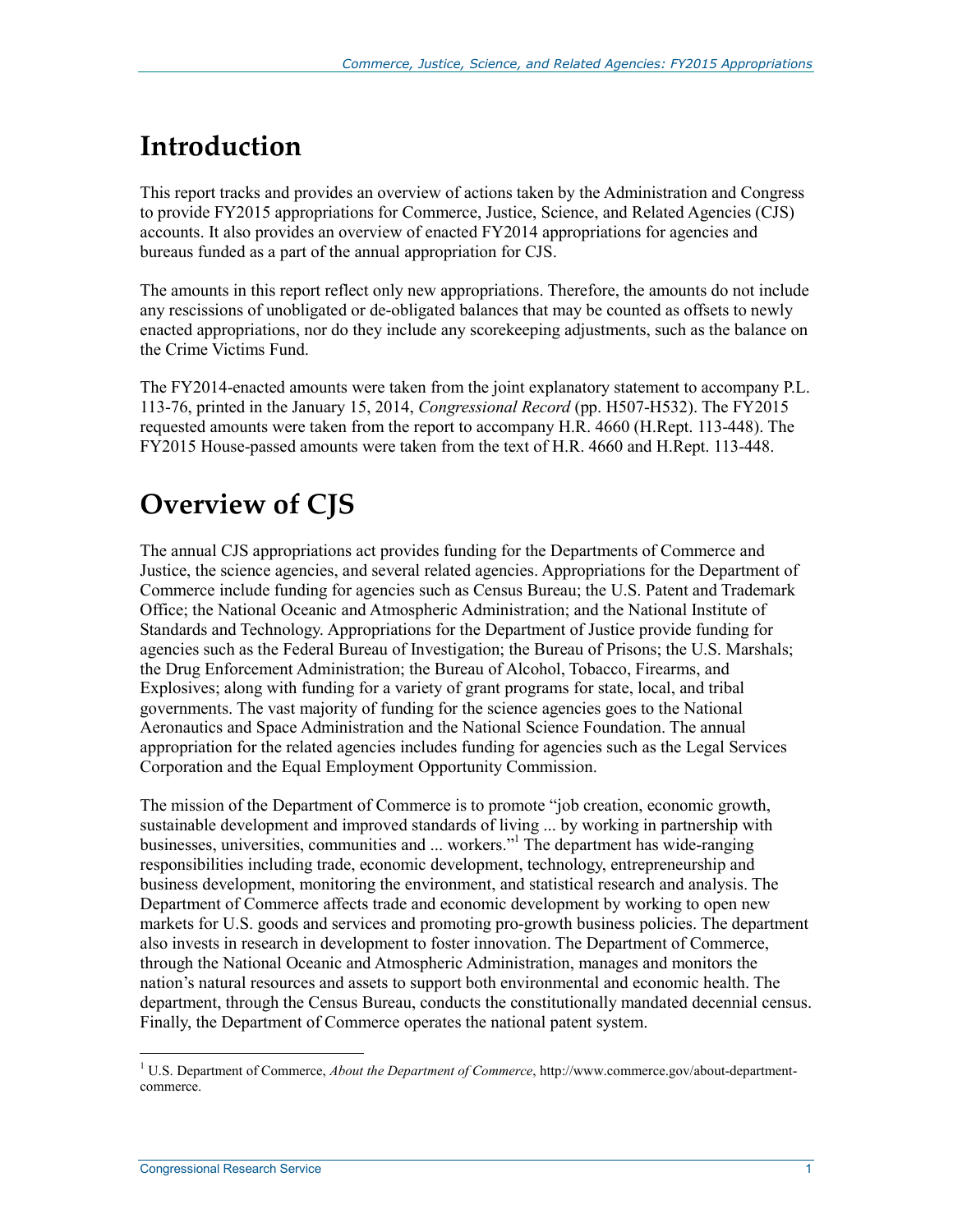The mission of the Department of Justice (DOJ) is to "enforce the law and defend the interests of the United States according to the law; to ensure public safety against threats foreign and domestic; to provide federal leadership in preventing and controlling crime; to seek just punishment for those guilty of unlawful behavior; and to ensure fair and impartial administration of justice for all Americans."<sup>2</sup> The DOJ provides legal advice and opinions, upon request, to the President and executive branch department heads. The DOJ prosecutes individuals accused of violating federal laws and it represents the U.S. Government in court. The department enforces federal criminal and civil laws, including antitrust, civil rights, environmental, and tax laws. The department, through agencies such as the Federal Bureau of Investigation, the Drug Enforcement Administration, and the Bureau of Alcohol, Tobacco, Firearms and Explosives, investigates organized and violent crime, illegal drugs, and gun and explosives violations. The DOJ, through the U.S. Marshals Service, protects the federal judiciary, apprehends fugitives, and detains individuals who are not granted pretrial release. It incarcerates individuals convicted of violating federal laws. The DOJ also provides grants and training to state, local, and tribal law enforcement agencies.

The National Aeronautics and Space Administration (NASA) was created by the National Aeronautics and Space Act of 1958 (P.L. 85-568) to conduct civilian space and aeronautics activities. It has four mission directorates. The Human Exploration and Operations Mission Directorate is responsible for human spaceflight activities, including the International Space Station and development efforts for future crewed spacecraft. The Science Mission Directorate manages robotic science missions, such as the Hubble Space Telescope, the Mars rover Curiosity, and satellites for Earth science research. The Space Technology Mission Directorate develops new technologies for use in future space missions, such as advanced propulsion and laser communications. The Aeronautics Research Mission Directorate conducts research and development on aircraft and aviation systems. In addition to the mission directorates, the Office of Education manages formal and informal education programs for school children, college and university students, and the general public.

The National Science Foundation (NSF) supports basic research and education in the non-medical sciences and engineering. Congress established the foundation as an independent federal agency in 1950 and directed it to "promote the progress of science; to advance the national health, prosperity, and welfare; to secure the national defense; and for other purposes."<sup>3</sup> The NSF is a primary source of federal support for U.S. university research. It is also responsible for significant shares of the federal science, technology, engineering, and mathematics (STEM) education program portfolio and federal STEM student aid and support.

**Figure 1** shows the total appropriation, in both nominal and inflation-adjusted dollars, for the CJS act for FY2005-FY2014.<sup>4</sup> The data show that nominal appropriations for CJS increased starting with FY2005, peaked in FY2010, and have generally declined since. After adjusting for inflation,

<sup>1</sup> 2 U.S. Department of Justice, *About DOJ*, http://www.justice.gov/about/about.html.

<sup>&</sup>lt;sup>3</sup> The National Science Foundation Act of 1950 (P.L. 81-507), Purpose.

<sup>&</sup>lt;sup>4</sup> In FY2005, FY2006, and FY2007, the CJS appropriations act included funding for the Department of State and in FY2005 the act also included funding for the Judiciary. Appropriations for the Department of State and the Judiciary are not reflected in the total appropriations for FY2005-FY2007. In addition, between FY2005 and FY2008, the CJS appropriations act included several "related agencies" (e.g., the Federal Trade Commission, the Federal Communications Commission, the Small Business Administration) that are no longer funded through the CJS appropriations act. In order to make the total appropriation each fiscal year as comparable as possible, the total appropriation only includes appropriations for the "related agencies" that are currently in the CJS appropriations act.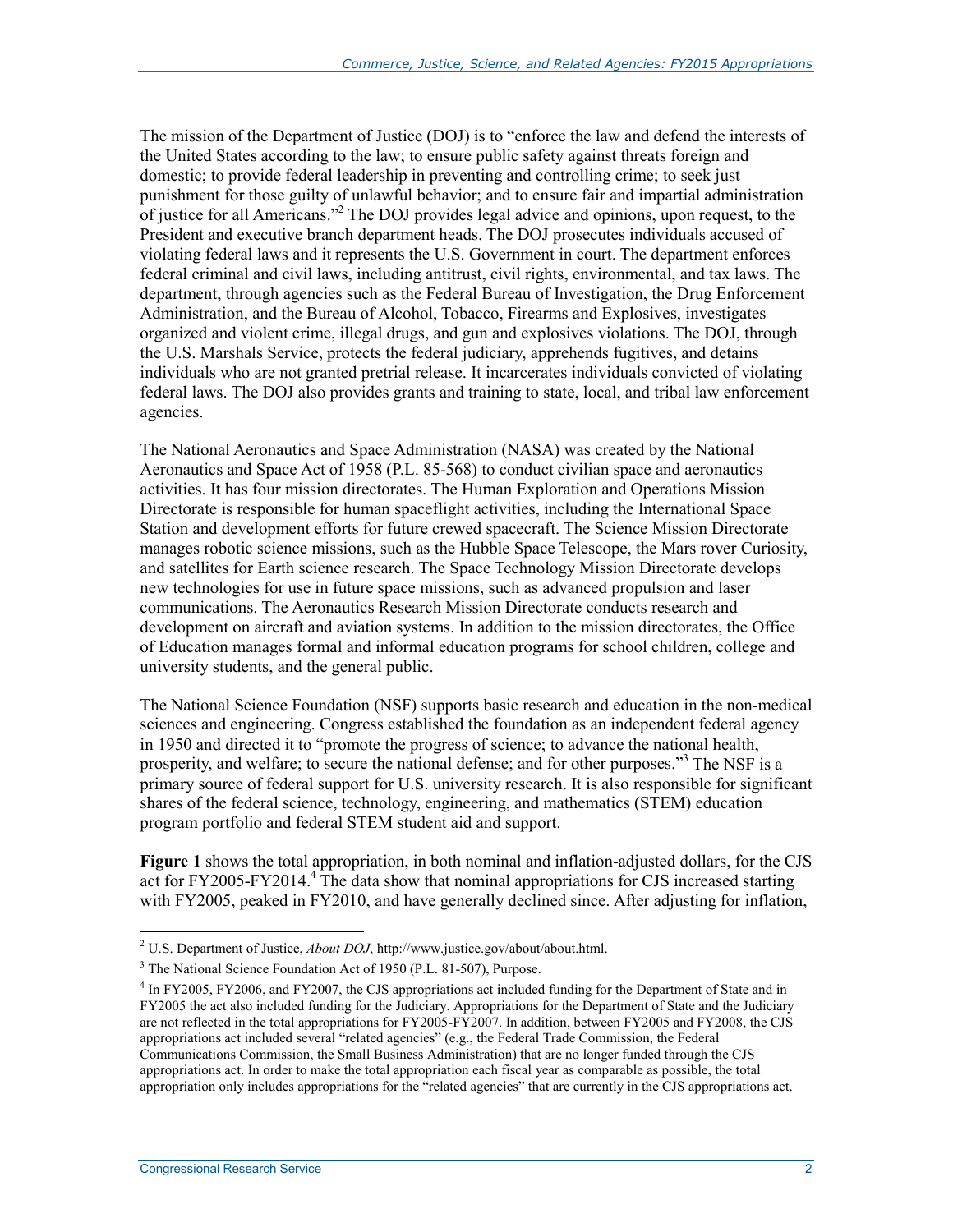FY2013 and FY2014 appropriations for CJS were generally at the same level they were at in FY2005. The data also show that the nominal increases in appropriations for CJS between FY2005 and FY2008 were generally in-line with inflation.



**Figure 1. Nominal and Inflation-Adjusted Total Appropriations for CJS, FY2005-FY2014** 

**Source:** FY2005-enacted amounts were taken from S.Rept. 109-188; FY2006-enacted amounts were taken from H.Rept. 109-520; FY2007-enacted amounts were taken from H.Rept. 110-240; FY2008-enacted amounts were taken from the House Committee on Appropriations' Committee Print on the Omnibus Appropriations Act, 2009 (P.L. 111-8), Division B; FY2009-enacted amounts were taken from H.Rept. 111-366; FY2010-enacted amounts were taken from S.Rept. 111-229; FY2011-enacted amounts were taken from H.Rept. 112-169; FY2012-enacted amounts were taken from H.Rept. 112-284; FY2013 post-sequestration amounts were provided by the Departments of Commerce and Justice, the Office of Science and Technology Policy, the National Aeronautics and Space Administration, the National Science Foundation, and each of the respective related agencies; FY2014-enacted amounts were taken from the joint explanatory statement to accompany P.L. 113-76, printed in the January 15, 2014, *Congressional Record* (pp. H507-H532).

**Notes:** Inflation-adjusted appropriations are presented in FY2014 dollars. Appropriations were adjusted using the Gross Domestic Product (Chained) Price Index presented in Table 10.1 of the Historical Tables in the President's FY2015 budget submission. The amounts presented in **Figure 1** *do not* include (1) appropriations for CJS under the American Recovery and Reinvestment Act of 2009 (P.L. 111-5), (2) rescissions of unobligated balances, or (3) scorekeeping credits (e.g., the balance on the Crime Victims Fund). The amounts in **Figure 1** include any rescissions of current year budget authority.

**Figure 2** shows total appropriations for CJS for FY2005-FY2014 by major component (i.e., the Departments of Commerce and Justice, the National Aeronautics and Space Administration, and the National Science Foundation). The data show that the increase in CJS appropriations in FY2009, FY2010, and FY2011 was the result of Congress appropriating more funding for the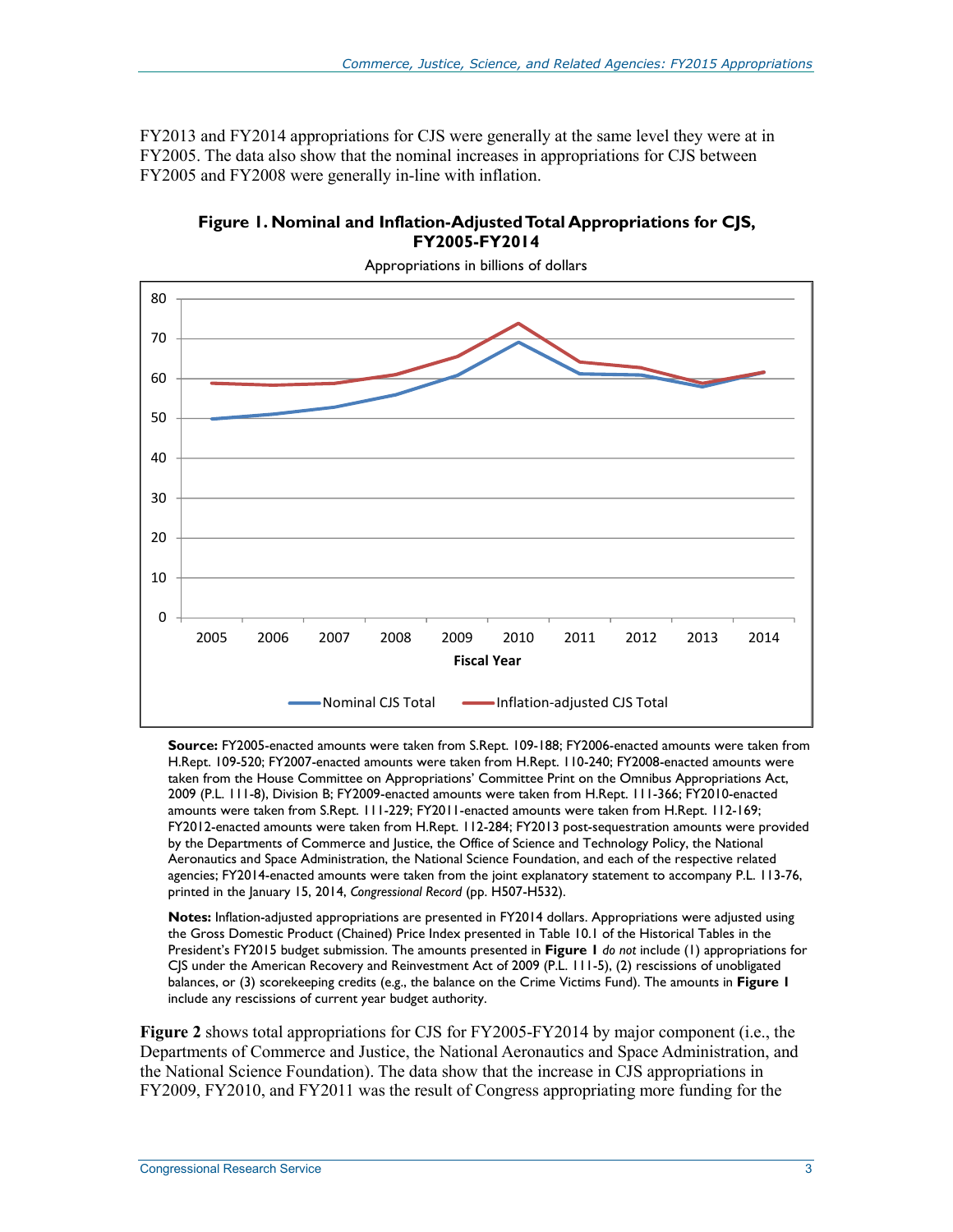Department of Commerce in support of the 2010 decennial census. Since FY2010, total appropriations for CJS have been around \$60 billion, with the exception of FY2013 when sequestration cut nearly \$4 billion out of the total amount Congress appropriated for CJS for FY2013. While decreased appropriations for the Department of Commerce mostly explain the overall decrease in CJS appropriations since FY2010, there have also been cuts in funding for DOJ and NASA. The DOJ's FY2014 appropriation is 1.9% below its FY2010 appropriation, and NASA's FY2014 appropriation is 5.8% below its FY2010 appropriation. Recent reductions to NASA's appropriation has brought it more in-line with what the agency received in FY2005. However, even with recent cuts to DOJ's appropriation, Congress still appropriated \$6.883 billion more for DOJ in FY2014 than it did in FY2005. Appropriations for DOJ increased because Congress appropriated a growing amount for federal law enforcement and counter-terrorism efforts (e.g., the Federal Bureau of Investigation), and Congress appropriated increasing amounts for the Office of the Federal Detention Trustee<sup>5</sup> and the Bureau of Prisons to cover expenses associated with a rising number of federal detainees and prisoners.



**Figure 2. Nominal Total CJS Appropriations, by Major Component, FY2005-FY2014** 

Appropriations in billions of dollars

**Source:** FY2005-enacted amounts were taken from S.Rept. 109-188; FY2006-enacted amounts were taken from H.Rept. 109-520; FY2007-enacted amounts were taken from H.Rept. 110-240; FY2008-enacted amounts were taken from the House Committee on Appropriations' Committee Print on the Omnibus Appropriations Act, 2009 (P.L. 111-8), Division B; FY2009-enacted amounts were taken from H.Rept. 111-366; FY2010-enacted amounts were taken from S.Rept. 111-229; FY2011-enacted amounts were taken from H.Rept. 112-169; FY2012-enacted amounts were taken from H.Rept. 112-284; FY2013 post-sequestration amounts were provided

<sup>&</sup>lt;sup>5</sup> Starting in FY2013, Congress moved funding for the Office of the Federal Detention Trustee to the Federal Prisoner Detention account under the U.S. Marshals Service.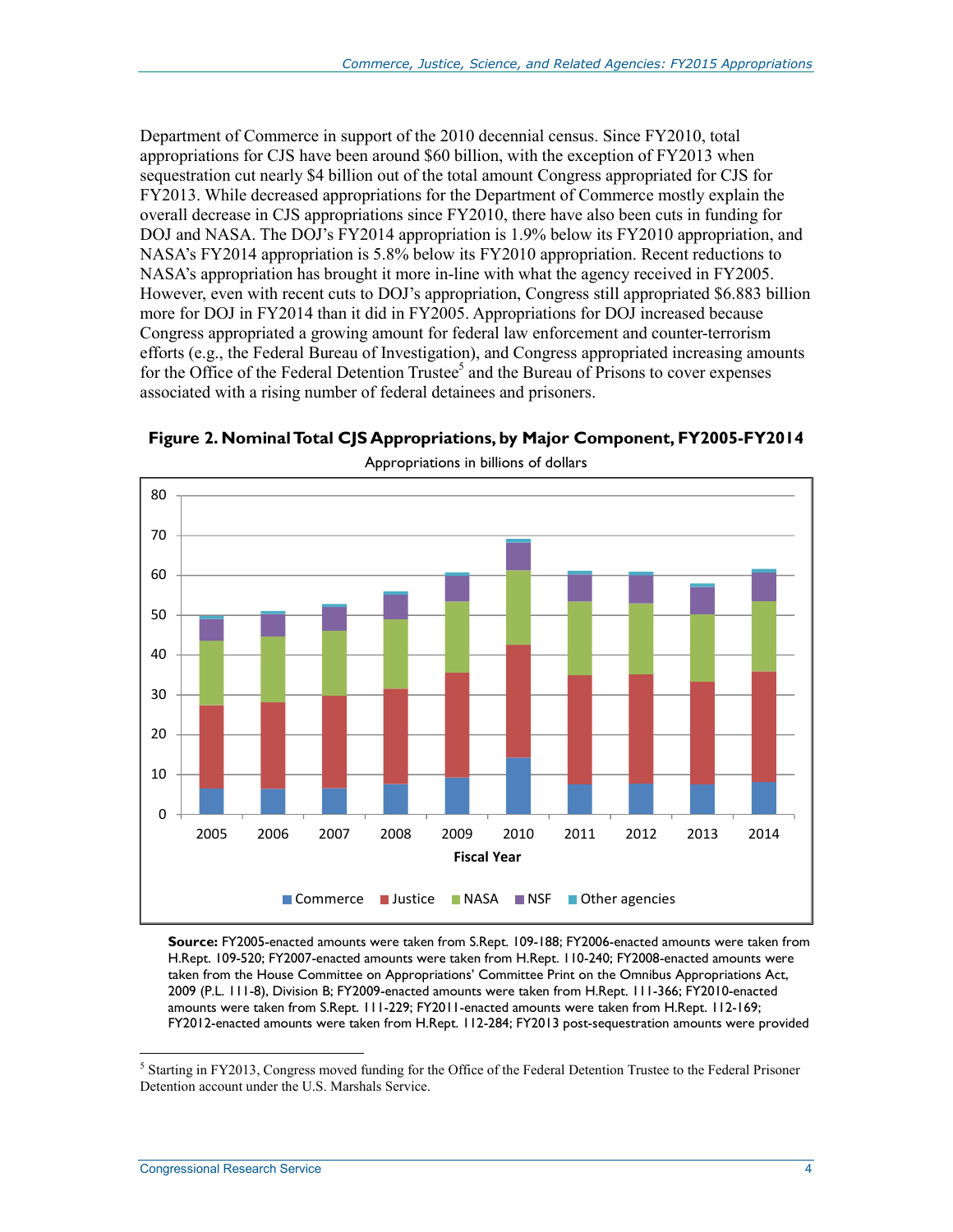by the Departments of Commerce and Justice, the Office of Science and Technology Policy, the National Aeronautics and Space Administration, the National Science Foundation, and each of the respective related agencies; FY2014-enacted amounts were taken from the joint explanatory statement to accompany P.L. 113-76, printed in the January 15, 2014, *Congressional Record* (pp. H507-H532).

**Notes:** "Other agencies" includes the Office of Science and Technology Policy; the Commission on Civil Rights; the Equal Employment Opportunity Commission; the Office of the U.S. Trade Representative; the Marine Mammal Commission; the Legal Services Corporation; the International Trade Commission; and the State Justice Institute.

# **FY2014 and FY2015 Appropriations for CJS**

For FY2015, the Administration requests a total of \$62.397 billion for the agencies and bureaus funded as a part of the annual CJS bill. The Administration's request is 1.3%, or \$774.4 million, more than the FY2014-enacted appropriation of \$61.623 billion. The Administration's request includes \$8.746 billion for the Department of Commerce, \$27.974 billion for the Department of Justice, \$24.721 billion for the science agencies, and \$956.1 million for the related agencies.

On January 17, 2014, President Obama signed into law the Consolidated Appropriations Act, 2014 (P.L. 113-76). The act provided a total of \$61.623 billion for CJS, of which \$8.181 billion was for the Department of Commerce, \$27.737 billion was for the Department of Justice, \$24.824 billion was for the science agencies, and \$881.8 million was for the related agencies.

On May 15, 2014, the House Committee on Appropriations reported the Commerce, Justice, Science, and Related Agencies Appropriations Act, 2015 (H.R. 4660). The bill was passed by the House on May 30, 2014. The bill would provide \$62.559 billion for CJS, an amount that would be 1.5% greater than the FY2014 appropriation and 0.3% more than the Administration's request. The House-passed bill includes \$8.231 billion for the Department of Commerce, \$28.162 billion for the Department of Justice, \$25.296 billion for the science agencies, and \$870.9 million for the related agencies.

**Table 1** shows the FY2014-enacted appropriations, the Administration's FY2015 request, and the amounts recommended by the House for the Departments of Commerce and Justice, the science agencies, and the related agencies. **Table 14** shows enacted appropriations for these agencies, in detail, for FY2005 through FY2014 (the FY2013 amounts shown in **Table 14** reflect sequestration).

| Budget authority in millions of dollars    |                                 |                                 |                                                |                                                 |                                 |
|--------------------------------------------|---------------------------------|---------------------------------|------------------------------------------------|-------------------------------------------------|---------------------------------|
| Departments and<br><b>Related Agencies</b> | <b>FY2014</b><br><b>Enacted</b> | <b>FY2015</b><br><b>Request</b> | <b>FY2015</b><br><b>House</b><br><b>Passed</b> | <b>FY2015</b><br><b>Senate</b><br><b>Passed</b> | <b>FY2015</b><br><b>Enacted</b> |
| Department of Commerce                     | \$8.180.6                       | \$8,746.5                       | \$8,230.7                                      |                                                 |                                 |
| Department of Justice                      | 27.736.6                        | 27,973.5                        | 28.161.7                                       |                                                 |                                 |
| <b>Science Agencies</b>                    | 24.824.0                        | 24.721.2                        | 25.295.8                                       |                                                 |                                 |
| <b>Related Agencies</b>                    | 881.8                           | 956.I                           | 870.9                                          |                                                 |                                 |
| Total                                      | 61,622.9a                       | 62,397.3b                       | 62,559.1                                       |                                                 |                                 |

#### **Table 1. CJS Appropriations, FY2014 and FY2015**

**Source:** The FY2014-enacted amounts were taken from the joint explanatory statement to accompany P.L. 113- 76, printed in the January 15, 2014, *Congressional Record* (pp. H507-H532). The FY2015 requested amounts were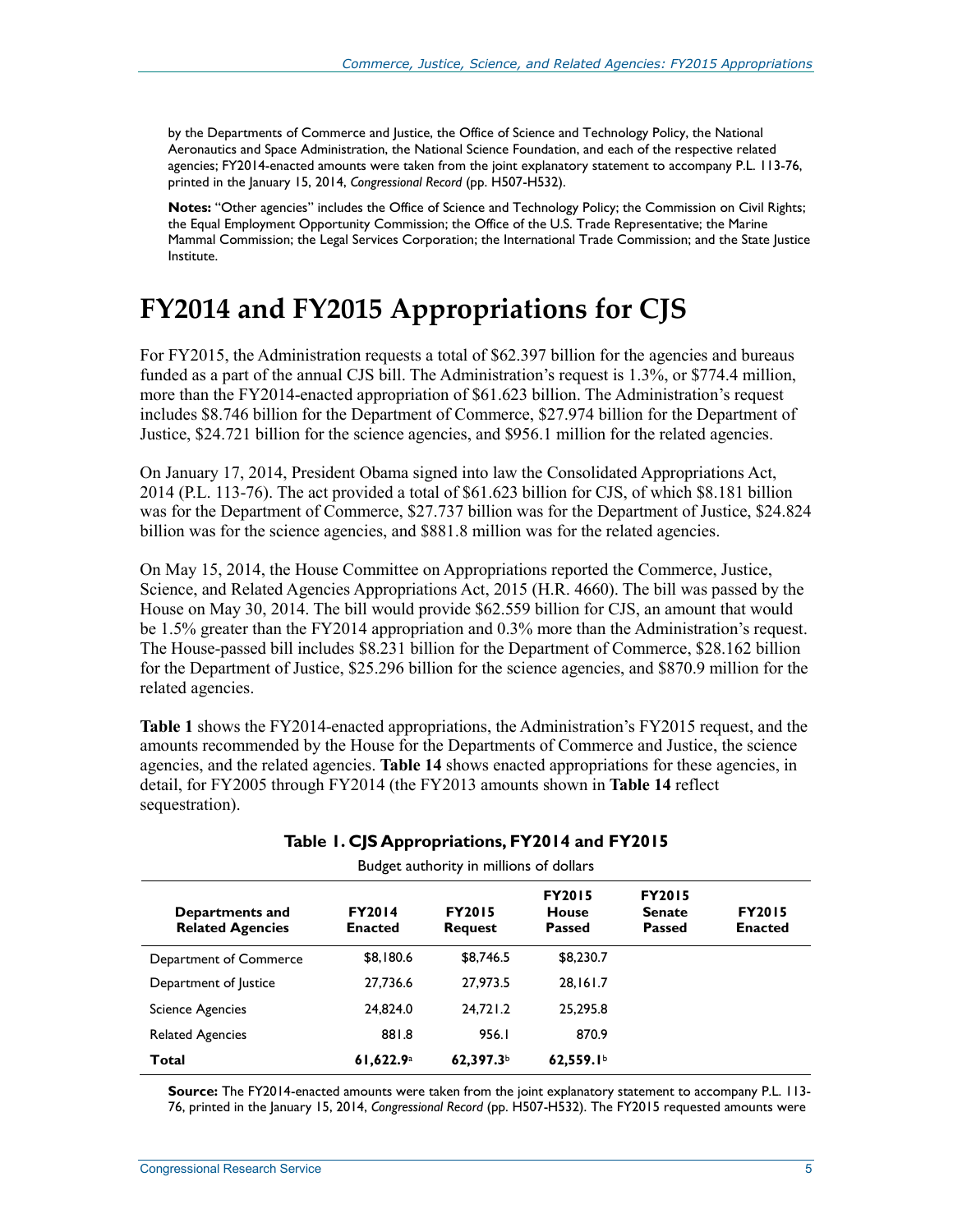taken from H.Rept. 113-448. The FY2015 House-passed amounts were taken from the text of H.R. 4660 and H.Rept. 113-448.

**Notes:** Amounts may not add to totals due to rounding.

- a. This amount does not include \$219.3 million in rescissions of prior year unobligated balances.
- b. This amount does not include a proposed \$469.1 million in rescissions of prior year unobligated balances.

#### **Opportunity, Growth, and Security Initiative**

The Obama Administration added to its FY2015 budget a new government-wide proposal referred to as the Opportunity, Growth, and Security Initiative (OGSI). The OGSI proposes an additional \$56 billion in spending that would be divided equally between defense and nondefense expenditures. The cost of the initiative would be offset largely with targeted spending cuts and closed tax loopholes. According to the Administration, this initiative, if passed, would provide additional funding to CJS agencies and bureaus beyond the \$62.428 billion the Administration requests for FY2015 in its main budget proposal. The OGSI, if funded by Congress, would support several initiatives under the CJS agencies and bureaus, including the following:

- a National Network for Manufacturing Innovation with up to 45 manufacturing innovation institutes across the country;
- the National Institute of Standards and Technology's efforts to create advances in its top research priorities including advanced manufacturing, forensics, cybersecurity and disaster resilience; and
- weather and ocean research by the National Oceanic and Atmospheric Administration;
- additional funding for grants to hire law enforcement officers, the Comprehensive School Safety program, and grants to offer alternatives to incarceration for juveniles;
- investigating and prosecuting financial fraud;
- additional funding for science, the Space Launch System/Orion, space technology, the International Space Station, and commercial development of U.S. crew transportation systems under the National Aeronautics and Space Administration; and
- an estimated 1,000 additional standard awards from the National Science Foundation and additional traineeship opportunities for approximately 3,000 graduate students over the next five years through the NSF Research Trainee program.

The FY2015 requested amounts presented in the tables in this report do not include any of the Administration's proposed funding under the OGSI.

## **Survey of Selected Issues**

Some of the issues Congress might consider while debating the FY2015 funding levels for the departments and agencies funded as a part of the CJS appropriations bill include the following:

#### **Department of Commerce**

• Whether to rename the International Trade Administration (ITA) the International Trade *and Investment* Administration, as proposed by the President, to emphasize the agency's role in the complementary missions of export and business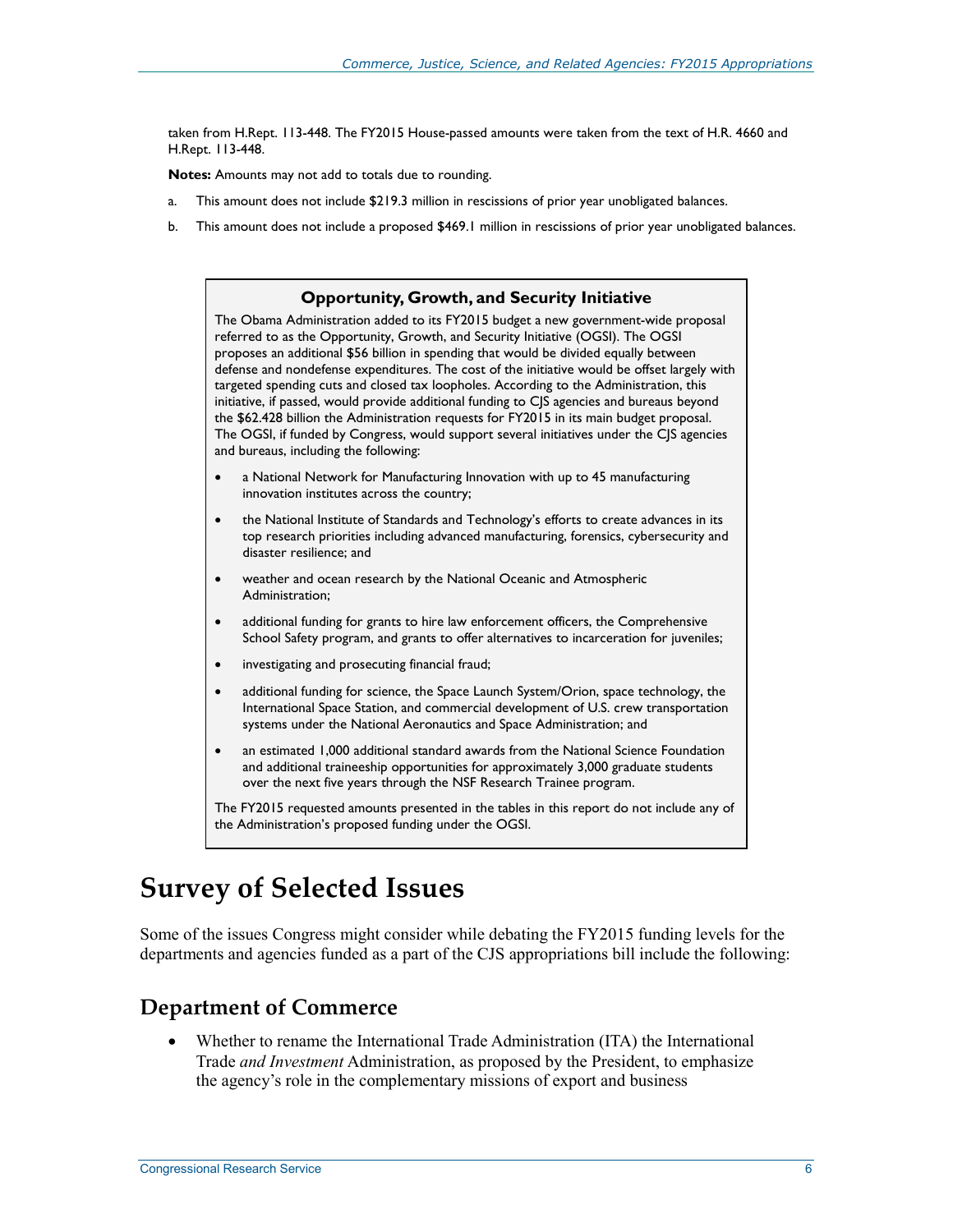investment promotion, using both international advocacy and support for U.S. businesses at home.

- Whether to double funding for the Interagency Trade Enforcement Center (ITEC) to \$15.0 million, as requested in the ITA budget proposal, for the purpose of accelerating the operations of the ITEC.
- Whether to reduce funding for the Economic Development Administration's most highly funded program, public works grants, from \$96.0 million in FY2014 to \$85.0 million in FY2015, and increase funding to support regional innovation clusters and science parks from \$10.0 million in FY2014 to \$25.0 million in FY2015.
- Whether the Census Bureau will receive the funds requested to complete the research and testing necessary for a cost-effective 2020 census design, and to restore 12-month interviewing and the full American Community Survey sample size after a one-month break in data collection caused by the October 2013 federal government shutdown.
- Whether to fund the National Institute of Standards and Technology (NIST) core laboratory and construction accounts at a level consistent with the goal of doubling funding for these and other targeted accounts, as proposed previously by President Obama and adopted implicitly in the America COMPETES Act (P.L. 110-69) and the America COMPETES Reauthorization Act of 2010 (P.L. 111-358).
- Whether to provide \$2.400 billion in funding to NIST for the President's proposed National Network for Manufacturing Innovation (NNMI), included in the President's Opportunity, Growth, and Security Initiative, to support the establishment of up to 45 centers to help accelerate innovation by investing in industrially relevant manufacturing technologies with broad applications, and to support manufacturing technology commercialization by bridging the gap between the laboratory and the market.
- Whether the National Oceanic and Atmospheric Administration will receive, in addition to the funding requested for the FY2015 budget, \$180.0 million from the Administration's Opportunity, Growth, and Security Initiative and \$75.0 million from the Climate Resilience Fund.

#### **Department of Justice**

- Whether to fund the Administration's request for \$22.6 million under the Administrative Review and Appeals account to assist the Executive Office of Immigration Review with managing its increasing caseload.
- Whether to provide the \$147.0 million in gun- and school violence-related grant funding under the State and Local Law Enforcement Assistance the Administration requests as a part of its "Now is the Time" initiative, which is the Administration's effort to combat gun violence.
- Whether Congress should provide the funding the Administration requested for DOJ for Mutual Legal Assistance Treaty process reform.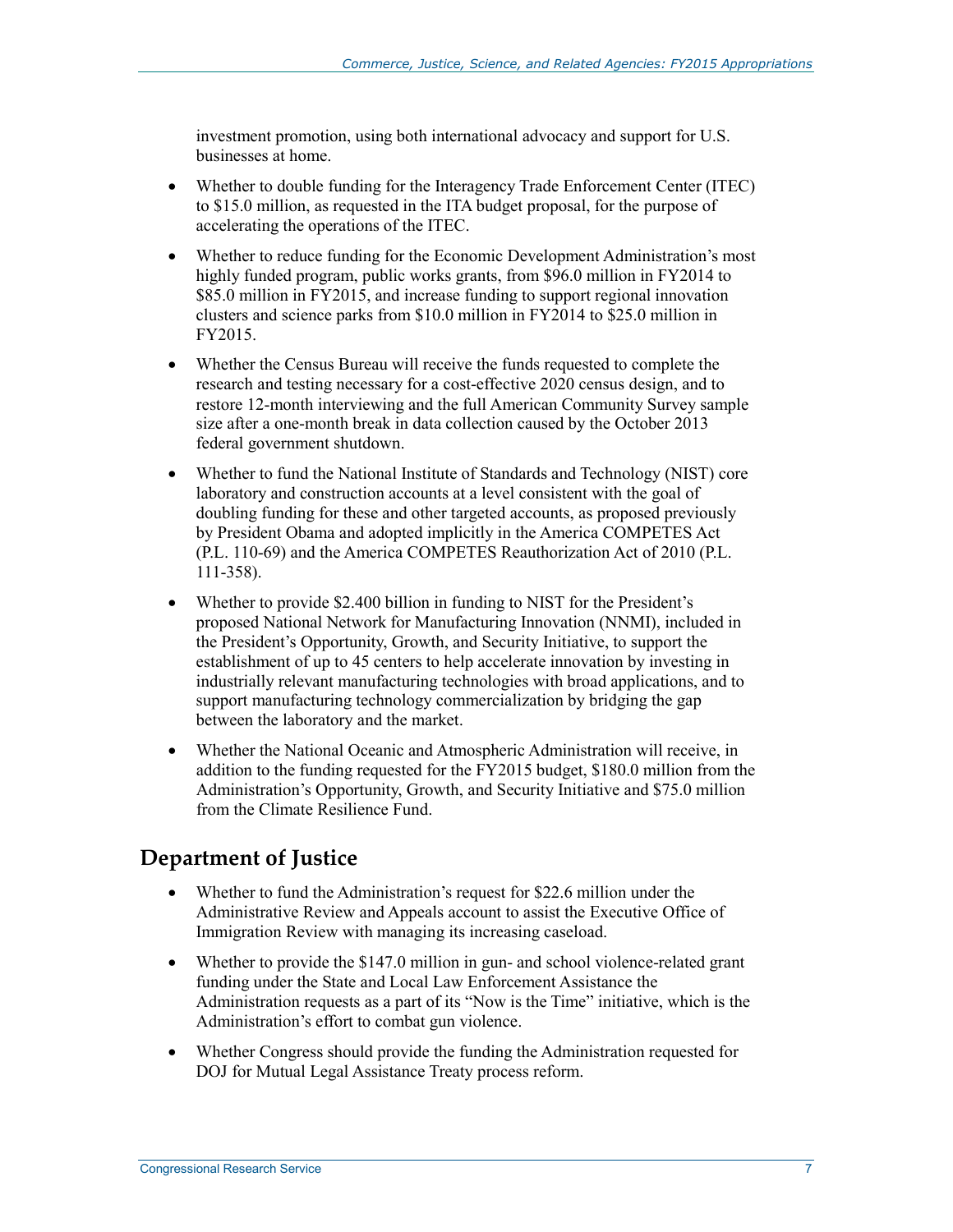- Whether the U.S. Marshals Service, in light of an increasing number of responsibilities, has the resources it needs to properly carry-out its mission.
- Whether the Bureau of Prisons has adequate resources to properly manage the growing number of inmates held in federal prisons.
- Whether to eliminate funding for the State Criminal Alien Assistance Program (SCAAP), as proposed by the Administration.
- Whether to adopt the Administration's proposal to consolidate funding for the drug, mental health, and veterans treatment courts programs into a "problem solving courts" program.
- Whether to fund the Administration's request for \$35.0 million for Community Teams to Reduce the Sexual Assault Evidence Kit Backlog and Improve Sexual Assault Investigations.
- Whether Congress should, as requested by the Administration, reinstate funding for the Juvenile Accountability Block Grant program, a program Congress defunded last fiscal year.
- Whether to accept the Administration's proposed \$65.0 million increase in the obligation cap for the Crime Victims Fund for (1) enhancing formula-based awards to states to support victims' programs and provide additional funding for national scope training and technical assistance and demonstration programs; (2) enhancing services for domestic victims of human trafficking; and (3) supporting the implementation strategies outlined in the *Vision 21: Transforming Victim*  Services report.<sup>6</sup>

#### **Science Agencies**

- Whether the current direction for the U.S. human spaceflight program, established in October 2010 by the National Aeronautics and Space Administration Authorization Act of 2010 (P.L. 111-267), can be implemented successfully in a period of increased budgetary constraint, as well as the potential impact of human spaceflight's funding needs on the availability of funding for other National Aeronautics and Space Administration (NASA) programs, such as science, aeronautics, and education.
- Whether and how to prioritize research initiatives at the National Science Foundation (NSF).
- Whether to continue efforts to double funding at NSF and other targeted accounts as previously proposed by the Administration and authorized by Congress, and if so, at what pace.
- Whether to adopt the Administration's proposed government-wide science, technology, engineering, and mathematics (STEM) education program reorganization and consolidation, including proposed changes at NSF, NASA, and the Department of Commerce.<sup>7</sup>

 6 The *Vision 21: Transforming Victim Services* report was released in May 2013: http://ovc.ncjrs.gov/vision21/.

<sup>7</sup> For more information see, CRS Report IF00013, *The President's FY2015 Budget and STEM Education (In Focus)*, by (continued...)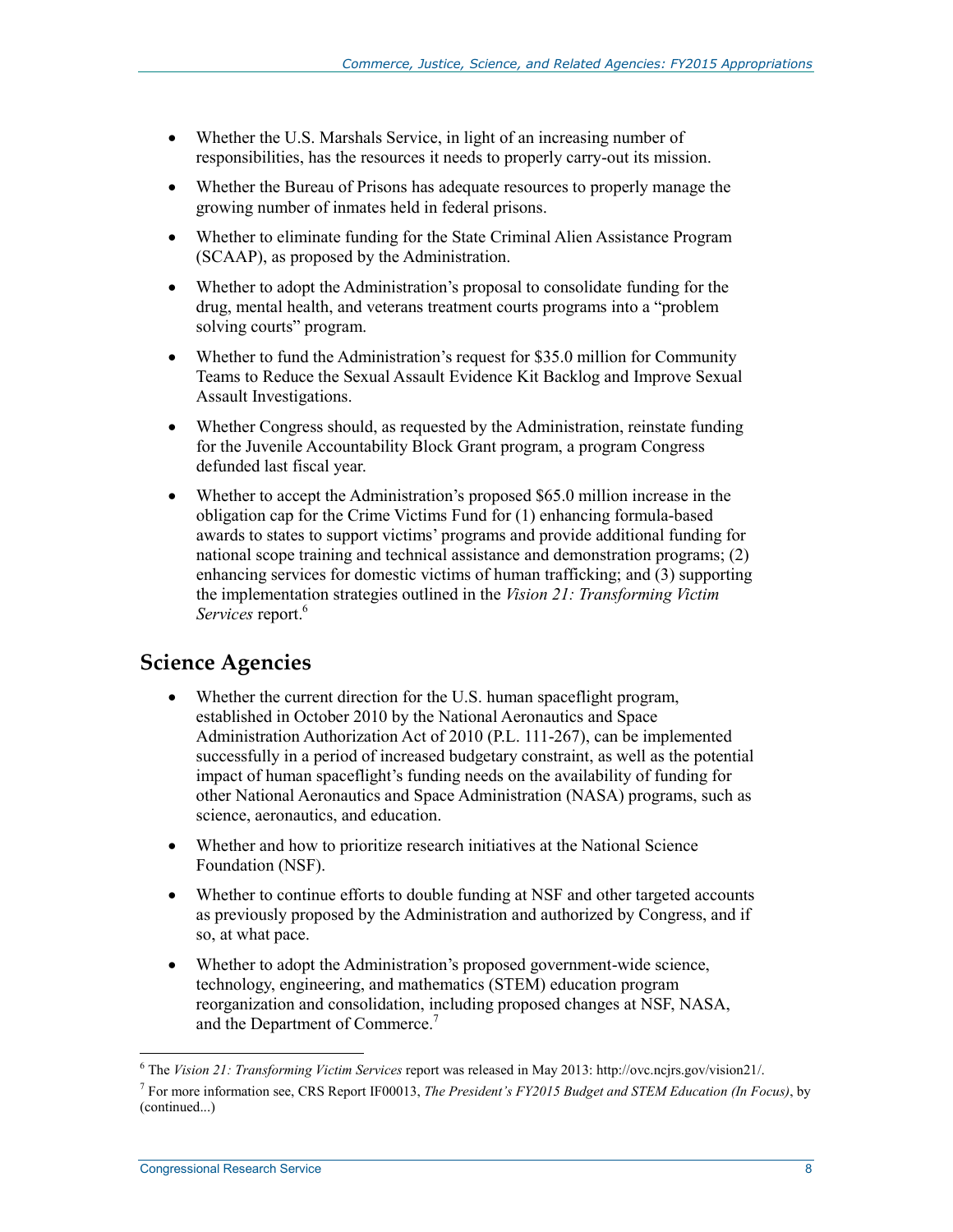• Whether to continue to restrict the Office of Science and Technology Policy (OSTP) from engaging in certain activities with China or any Chinese-owned company by prohibiting, with limited exceptions, the use of appropriated funds for such activities.

#### **Related Agencies**

- Whether Congress should, per the Administration's proposal, eliminate the restriction that prevents the Legal Services Corporation's funding from being used for class action suits.<sup>8</sup>
- Whether the Equal Employment Opportunity Commission has the resources it needs to carry out its mission in light of increased workloads for investigators that resulted from furloughs and a hiring freeze in FY2013.
- Whether Congress should adopt the Administration's proposal to focus the Equal Employment Opportunity Commission's funding on technical innovation and hiring of new staff to help reduce backlogs for pending discrimination cases.

# **Department of Commerce9**

The Department of Commerce (Commerce Department) originated in 1903 with the establishment of the Department of Commerce and Labor.<sup>10</sup> The separate Commerce Department was established on March 4, 1913.<sup>11</sup> The department's responsibilities are numerous and quite varied; its activities center on five basic missions: (1) promoting the development of U.S. business and increasing foreign trade; (2) improving the nation's technological competitiveness; (3) encouraging economic development; (4) fostering environmental stewardship and assessment; and (5) compiling, analyzing, and disseminating statistical information on the U.S. economy and population.

The following agencies within the Commerce Department carry out these missions:

- *International Trade Administration (ITA)* seeks to develop the export potential of U.S. firms and improve the trade performance of U.S. industry;
- *Bureau of Industry and Security (BIS)* enforces U.S. export laws consistent with national security, foreign policy, and short-supply objectives;
- *Economic Development Administration (EDA)* provides grants for economic development projects in economically distressed communities and regions;

 $\overline{a}$ 

<sup>(...</sup>continued)

Heather B. Gonzalez.

<sup>&</sup>lt;sup>8</sup> The Administration's proposal also would eliminate the restriction that prevents the Legal Services Corporation's funding from being used for attorneys' fees. However, the attorneys' fee restriction was already eliminated by Section 533 of P.L. 111-117.

<sup>&</sup>lt;sup>9</sup> This section was coordinated by Jennifer D. Williams, Specialist in American National Government, CRS Government and Finance Division.

<sup>10 32</sup> Stat. 825.

 $^{11}$  15 U.S.C. 1501.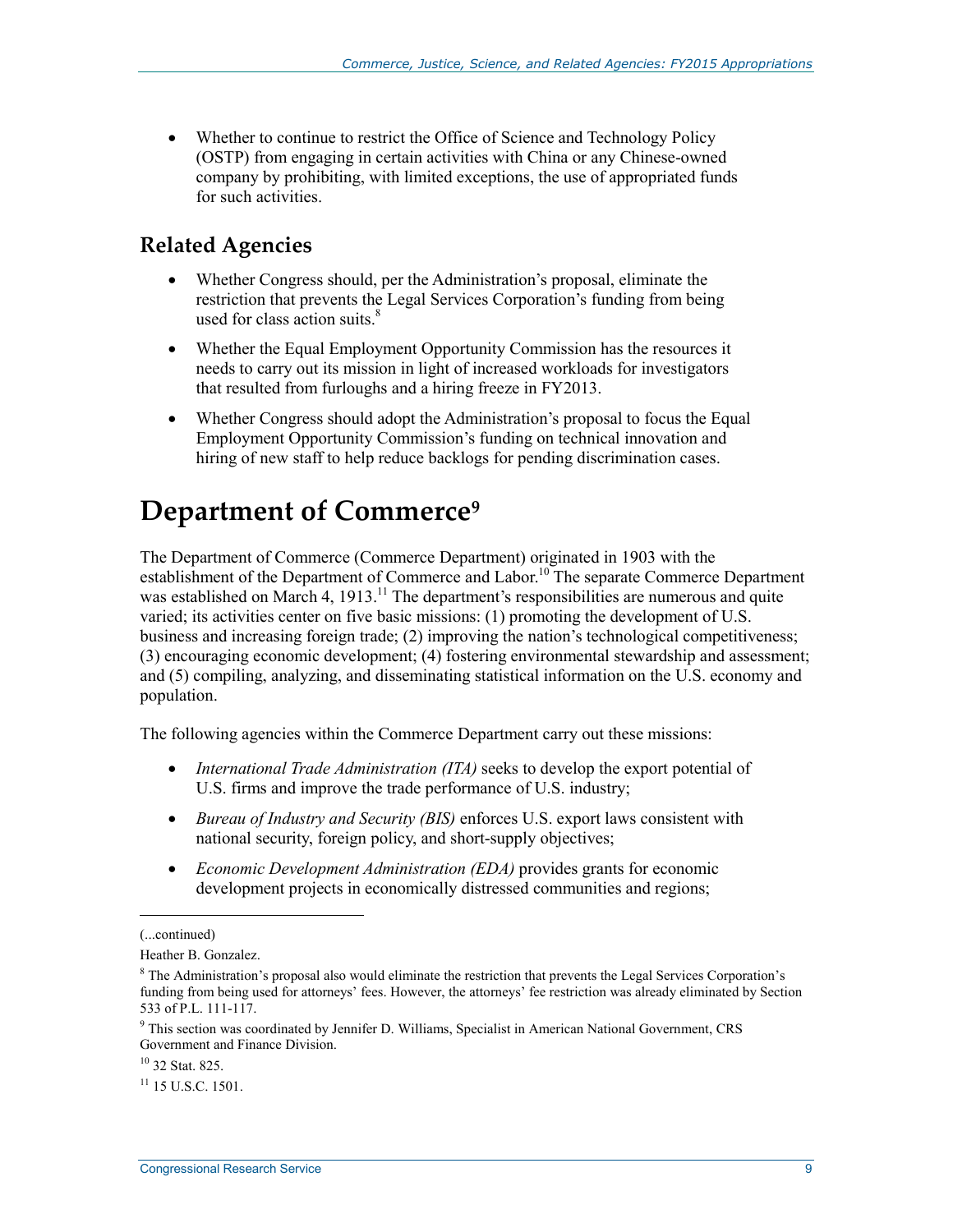- *Minority Business Development Agency (MBDA)* seeks to promote private- and public-sector investment in minority businesses;
- *Economics and Statistics Administration (ESA)*, excluding the Census Bureau, provides (1) information on the state of the economy through preparation, development, and interpretation of economic data and (2) analytical support to department officials in meeting their policy responsibilities;
- *Census Bureau*, a component of ESA, collects, compiles, and publishes a broad range of economic, demographic, and social data;
- *National Telecommunications and Information Administration (NTIA)* advises the President on domestic and international communications policy, manages the federal government's use of the radio frequency spectrum, and performs research in telecommunications sciences;
- *United States Patent and Trademark Office (USPTO)* examines and approves applications for patents for claimed inventions and registration of trademarks;
- *National Institute of Standards and Technology (NIST)* assists industry in developing technology to improve product quality, modernize manufacturing processes, ensure product reliability, and facilitate rapid commercialization of products on the basis of new scientific discoveries; and
- *National Oceanic and Atmospheric Administration (NOAA)* provides scientific, technical, and management expertise to (1) promote safe and efficient marine and air navigation; (2) assess the health of coastal and marine resources; (3) monitor and predict the coastal, ocean, and global environments (including weather forecasting); and (4) protect and manage the nation's coastal resources.

## **FY2014 and FY2015 Appropriations**

**Table 2** presents the following funding information for the Department of Commerce as a whole and for each of its agencies or bureaus: the amounts provided under the Consolidated Appropriations Act, 2014 (P.L. 113-76) and the Administration's request for FY2015. For FY2015, the Administration requests a total of \$8.746 billion for the Department of Commerce, a proposed 6.9% increase over the FY2014-enacted appropriation of \$8.181 billion. The House recommends a total of \$8.231 billion for the Department of Commerce. The House's proposal is 0.6% greater than the FY2014 appropriation, but it is 5.9% less than the Administration's request.

| Budget authority in millions of dollars |                                 |                                 |                                         |                                                 |                                 |
|-----------------------------------------|---------------------------------|---------------------------------|-----------------------------------------|-------------------------------------------------|---------------------------------|
| <b>Bureau or Agency</b>                 | <b>FY2014</b><br><b>Enacted</b> | <b>FY2015</b><br><b>Request</b> | <b>FY2015</b><br>House<br><b>Passed</b> | <b>FY2015</b><br><b>Senate</b><br><b>Passed</b> | <b>FY2015</b><br><b>Enacted</b> |
| International Trade<br>Administration   | \$460.6                         | \$497.3                         | \$460.0                                 |                                                 |                                 |
| Bureau of Industry and<br>Security      | 101.5                           | 110.5                           | 103.5                                   |                                                 |                                 |
| Economic Development<br>Administration  | 246.5                           | 248.2                           | 247.5                                   |                                                 |                                 |

|  |  | Table 2. Funding for the Department of Commerce, FY2014 and FY2015 |
|--|--|--------------------------------------------------------------------|
|--|--|--------------------------------------------------------------------|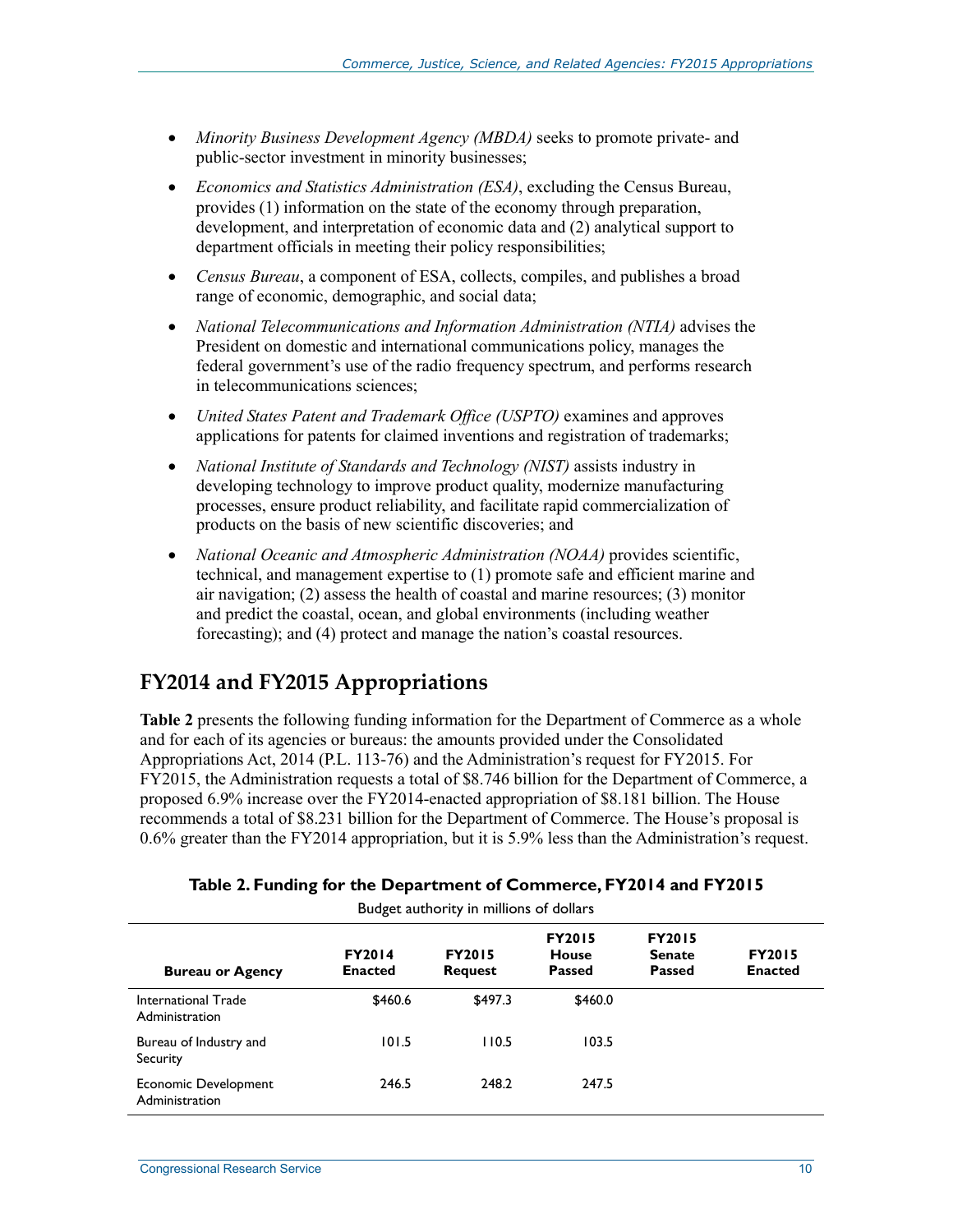|                                                                         | FY2014         | <b>FY2015</b>  | <b>FY2015</b><br><b>House</b> | <b>FY2015</b><br><b>Senate</b> | <b>FY2015</b>  |
|-------------------------------------------------------------------------|----------------|----------------|-------------------------------|--------------------------------|----------------|
| <b>Bureau or Agency</b>                                                 | <b>Enacted</b> | <b>Request</b> | <b>Passed</b>                 | <b>Passed</b>                  | <b>Enacted</b> |
| Economic Development<br>Assistance Programs                             | (209.5)        | (210.0)        | (210.5)                       |                                |                |
| Salaries and Expenses                                                   | (37.0)         | (38.2)         | (37.0)                        |                                |                |
| <b>Minority Business</b><br>Development Agency                          | 28.0           | 28.3           | 30.0                          |                                |                |
| <b>Economics and Statistics</b><br>Administration (excluding<br>Census) | 99.0           | 111.0          | 99.0                          |                                |                |
| Census Bureau                                                           | 945.0          | 1,211.4        | 973.5                         |                                |                |
| Salaries and Expenses                                                   | (252.0)        | (248.0)        | (248.0)                       |                                |                |
| Periodic Censuses and<br>Programs                                       | (693.0)        | (963.4)        | (725.5)                       |                                |                |
| National Telecommunications<br>and Information<br>Administration        | 46.0           | 51.0           | 36.7                          |                                |                |
| U.S. Patent and Trademark<br>Office (USPTO) <sup>a</sup>                | 3,024.0        | 3,458.0        | 3,458.0                       |                                |                |
| <b>Offsetting Fee Receipts</b><br>(USPTO)                               | $-3,024.0$     | $-3,458.0$     | $-3,458.0$                    |                                |                |
| National Institute of Standards<br>and Technology                       | 850.0          | 900.0          | 855.8                         |                                |                |
| Scientific and Technical<br>Research and Services                       | (651.0)        | (680.0)        | (670.5)                       |                                |                |
| Industrial Technology<br><b>Services</b>                                | (143.0)        | (161.0)        | (130.0)                       |                                |                |
| Manufacturing<br>Extension<br>Partnerships                              | (128.0)        | (141.0)        | (130.0)                       |                                |                |
| Advanced<br>Manufacturing<br>Technology                                 | (15.0)         | (15.0)         |                               |                                |                |
| Manufacturing<br><b>Innovation Institutes</b><br>Coordination           |                | (5.0)          |                               |                                |                |
| Construction of<br><b>Research Facilities</b>                           | (56.0)         | (59.0)         | (55.3)                        |                                |                |
| National Oceanic and<br>Atmospheric Administration                      | 5,314.6        | 5,488.7        | 5,337.1                       |                                |                |
| Operations, Research,<br>and Facilities <sup>b</sup>                    | (3, 157.4)     | (3,238.0)      | (3, 101.5)                    |                                |                |
| Procurement,<br>Acquisition, and<br>Construction                        | (2,022.9)      | (2,206.4)      | (2,176.3)                     |                                |                |
| <b>Other Fishery Activities</b>                                         | (140.4)        | (50.4)         | (65.4)                        |                                |                |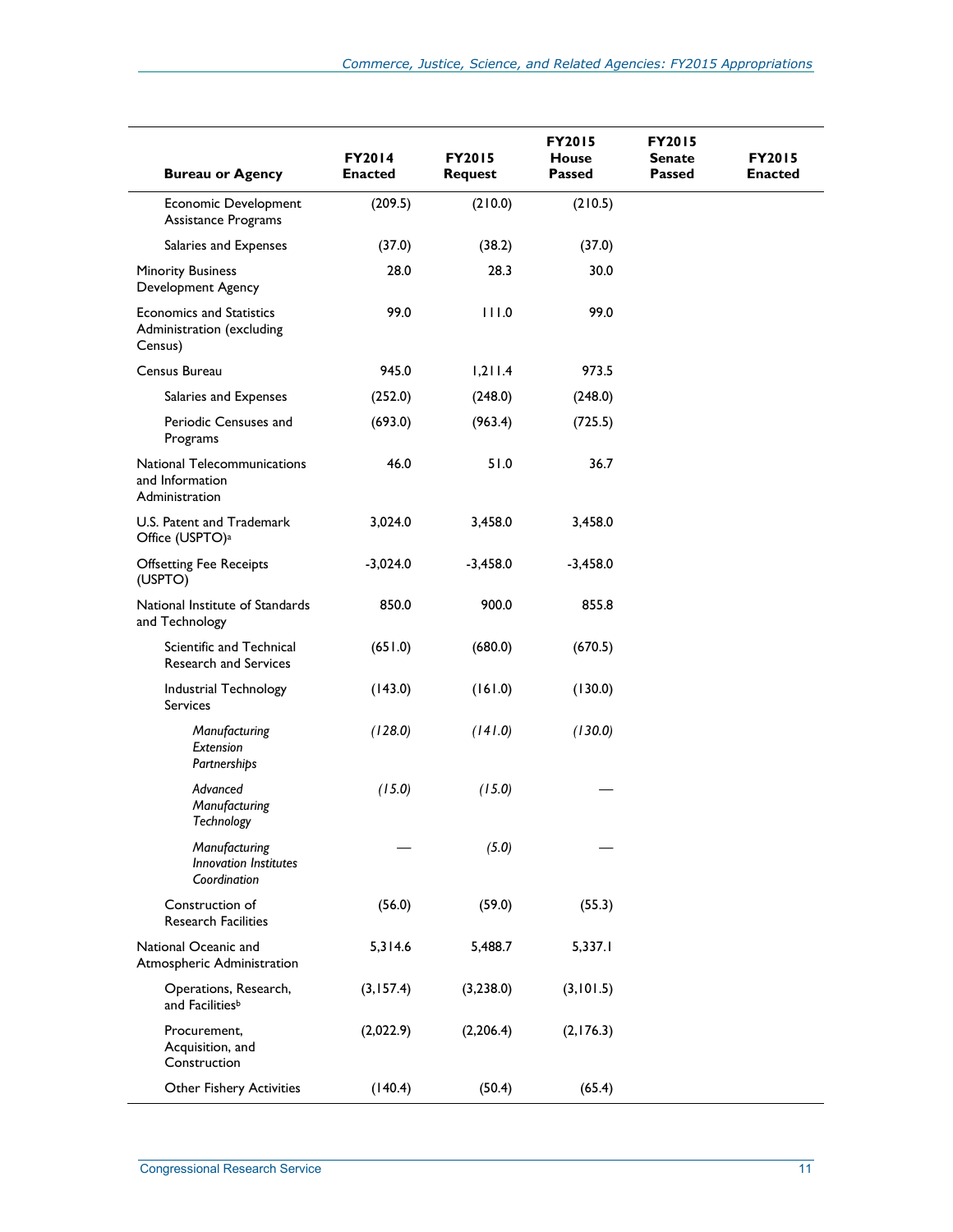| <b>Bureau or Agency</b>                     | <b>FY2014</b><br><b>Enacted</b> | <b>FY2015</b><br><b>Request</b> | <b>FY2015</b><br>House<br><b>Passed</b> | <b>FY2015</b><br><b>Senate</b><br><b>Passed</b> | <b>FY2015</b><br><b>Enacted</b> |
|---------------------------------------------|---------------------------------|---------------------------------|-----------------------------------------|-------------------------------------------------|---------------------------------|
| <b>Fisheries Finance</b><br>Program Account | $(-6.0)$                        | $(-6.0)$                        | $(-6.0)$                                |                                                 |                                 |
| Departmental Management                     | 89.5                            | 100.0                           | 87.6                                    |                                                 |                                 |
| <b>Total: Department of</b><br>Commerce     | 8,180.6                         | 8,746.5                         | 8,230.7                                 |                                                 |                                 |

**Source:** The FY2014-enacted amounts were taken from the joint explanatory statement to accompany P.L. 113- 76, printed in the January 15, 2014, *Congressional Record* (pp. H507-H532). The FY2015 requested amounts were taken from H.Rept. 113-448. The FY2015 House-passed amounts were taken from the text of H.R. 4660 and H.Rept. 113-448.

**Notes:** Amounts may not add to totals due to rounding.

- a. The U.S. Patent and Trademark Office (USPTO) is fully funded by user fees. The fees collected but not obligated during the current fiscal year are available for obligation in the following fiscal year and do not count toward the appropriation totals. Only newly appropriated funds count toward the annual appropriation totals. Total figures for the Department of Commerce exclude the USPTO.
- b. The amount for the Operations, Research, and Facilities account reflects the transfer out for the Promote and Develop Fund.

#### **International Trade Administration (ITA)12**

The International Trade Administration (ITA) provides export promotion services, works to ensure compliance with trade agreements, administers trade remedies such as antidumping and countervailing duties, and provides analytical support for ongoing trade negotiations. ITA's mission is to improve U.S. prosperity by strengthening the competitiveness of U.S. industry, promoting trade and investment, and ensuring compliance with trade laws and agreements. It strives to accomplish this through several organizational units. ITA went through a major organizational change in October 2013 in which it consolidated four organizational units into three more functionally aligned units. The new organizational units consist of the following: (1) the Industry and Analysis unit, which brings together ITA's industry, trade, and economic experts to advance the competitiveness of U.S. industries through the development and execution of international trade and investment policies and export promotion strategies; (2) the Enforcement and Compliance unit, which is responsible for safeguarding and enhancing the competitiveness of U.S. industries against unfair trade practices through the enforcement of U.S. trade laws and for ensuring compliance with U.S. free trade agreements; and (3) the Global Markets unit, which assists and advocates for U.S. businesses in international markets to help foster U.S. economic prosperity. ITA's fourth organizational unit, the Executive and Administrative Directorate, is responsible for providing policy leadership, information technology support, and administration services for all of ITA. To emphasize the agency's role in the complementary missions of export and business investment promotion, using both international advocacy and support for U.S. businesses at home, the Administration's FY2015 budget proposes to rename the agency the International Trade and Investment Administration (ITIA).

 $12$  This section was written by M. Angeles Villarreal, Specialist in International Trade and Finance, CRS Foreign Affairs, Defense, and Trade Division.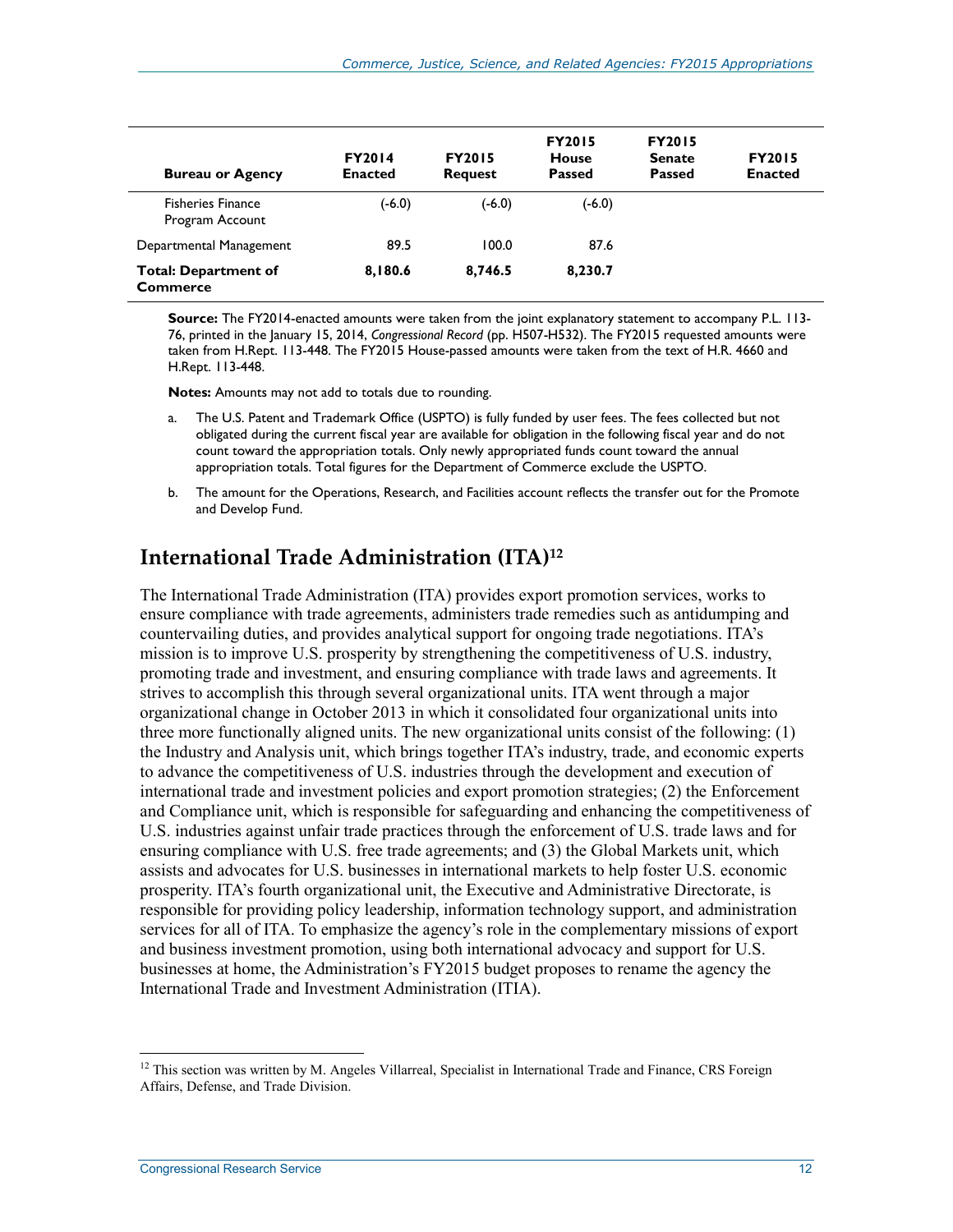ITA received \$460.6 million in direct appropriations for FY2014. The Consolidated Appropriations Act, 2014, anticipated the collection of \$9.4 million in user fees, resulting in \$470.0 million in total resources for ITA programs in FY2014. The Administration's FY2015 request for ITA in direct appropriations is \$497.3 million, a proposed increase of 8.0%. The request proposes to double funding for the Interagency Trade Enforcement Center (ITEC) to \$15.0 million, for the purpose of accelerating ITEC operations. The Administration anticipates the collection of \$9.4 million in user fees, which would raise total available funds for ITA to \$506.7 million. The House recommends \$460.0 million in direct appropriations for ITA, an amount 7.5% less than the Administration's request and 0.1% less than the enacted amount for FY2014. The House anticipates the collection of \$10.0 million in user fees, which would raise total available funds to \$470.0 million.

#### **Bureau of Industry and Security (BIS)13**

The Bureau of Industry and Security (BIS) administers export controls on dual-use goods and technology through its licensing and enforcement functions. It cooperates with other nations on export control policy and provides assistance to the U.S. business community to comply with U.S. and multilateral export controls. BIS also administers U.S. anti-boycott statutes and is charged with monitoring the U.S. defense industrial base. Authorization for the activities of BIS, the Export Administration Act (50 U.S.C. App. 2401, *et seq*.), last expired in August 2001. On August 17, 2001, President George W. Bush invoked the authorities granted by the International Economic Emergency Powers Act (50 U.S.C. 1703(b)) to continue in effect the system of controls contained in the act and in the Export Administration Regulations (15 C.F.R., Parts 730-799), and these authorities have been renewed yearly.

BIS received \$101.5 million for FY2014. The Administration's request for FY2015 is \$110.5 million, a proposed 9.0% increase. The House recommends \$103.5 million, a 2.0% increase from the FY2014 enacted amount, but a 6.4% decrease from the Administration's FY2015 request. The House recommendation includes \$56.5 million for export administration, \$41.5 million for export enforcement, and \$5.5 million for policy coordination. The recommendation includes funding for the placement of additional control officers in Germany, Turkey, and the United Arab Emirates

## **Economic Development Administration (EDA)14**

The Economic Development Administration (EDA) was created pursuant to the enactment of the Public Works and Economic Development Act of  $1965$ ,<sup>15</sup> with the objective of fostering growth in economically distressed areas characterized by high levels of unemployment and low percapita income levels. Federally designated disaster areas and areas affected by military base realignment or closure (BRAC) are also eligible for EDA assistance. EDA provides grants for public works, economic adjustment in case of natural disasters or mass layoffs, technical assistance, planning, and research.<sup>16</sup>

<sup>1</sup> <sup>13</sup> This section was written by Ian F. Fergusson, Specialist in International Trade and Finance, CRS Foreign Affairs, Defense, and Trade Division.

<sup>&</sup>lt;sup>14</sup> This section was written by Eugene Boyd, Analyst in Federalism and Economic Development Policy, CRS Government and Finance Division.

<sup>15</sup> P.L. 89-136; 42 U.S.C. 3121.

<sup>16</sup> For additional information on EDA's statutory history, see CRS Report R41241, *Economic Development*  (continued...)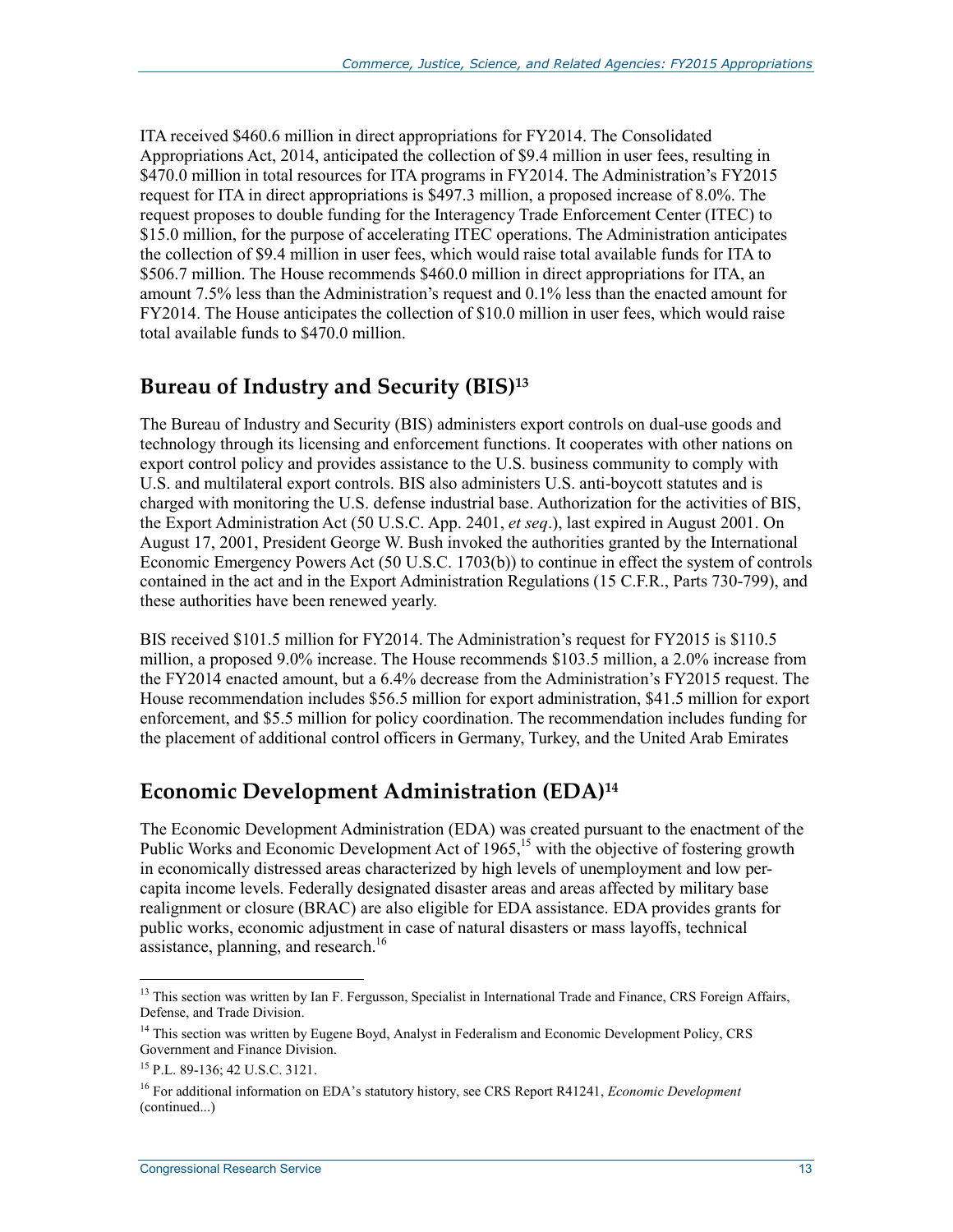EDA received \$246.5 million for FY2014, including \$209.5 million for EDA programs and activities and \$37.0 million for salaries and expenses. The Administration's FY2015 budget request for FY2015 is \$248.2 million, including \$210.0 million for EDA program and activities and \$38.2 million for salaries and expenses. The President's budget request would shift funding priorities among program activities, while leaving total EDA funding relatively unchanged. The proposed budget would reduce what is EDA's most highly funded program, public works grants, from \$96.0 million in FY2014 to \$85.0 million in FY2015. It would also reduce funding for Trade Adjustment Assistance from \$15.0 million in FY2014 to \$10.0 million in FY2015.

The proposed budget for FY2015 would place greater emphasis on projects intended to support job creation through regional innovation clusters and economic adjustment assistance. For FY2015, the Administration proposes a \$15.0 million increase in funding for the Regional Innovations Strategies and Science Park Loan Guarantee Program, from \$10.0 million in FY2014 to \$25.0 million in FY2015. The Administration also is requesting a \$5.5 million increase in funding for Economic Adjustment Assistance grants, from \$42.0 million in FY2014 to \$47.5 million in FY2015. The specific programs and their requested funding levels for FY2015, as well as the enacted FY2014 amounts, are shown in **Table 3**.

The House-passed version of H.R. 4660 recommends a marginal increase in funding for EDA programs and activities. Specifically, the bill recommends \$1.0 million more than the \$209.5 million appropriated for FY2014, and \$0.5 million more than the \$210.0 million requested by the Administration. The bill does not recommend funding for the Regional Innovation Program (RIP), which received an appropriation of \$10.0 million in FY2014, although the Administration has requested \$25.0 million for FY2015 for RIP activities. Consistent with the amount appropriated in FY2014, the bill recommends \$37.0 million for salaries and expenses, \$1.2 million less than requested by the Administration.

In addition, the report (H.Rept. 113-448) accompanying H.R. 4660 includes language that would

- direct EDA to address documentation deficiencies in the award selection process identified in a 2014 Government Accountability Office (GAO) report;<sup>17</sup>
- include \$10.0 million for EDA to develop a comprehensive strategy designed to assist coal mining communities that have experienced significant job losses since 2011;
- direct EDA to use \$5.0 million in Economic Adjustment Assistance to continue encouraging U.S. firms to relocate manufacturing and services jobs back to the United States;
- provide \$5.0 million to fund innovative manufacturing loan guarantees; and
- encourage EDA to support global competitiveness of small and medium-sized manufacturers through improved access to information technology, education, and training.

<sup>(...</sup>continued)

*Administration: A Review of Elements of Its Statutory History*, by Eugene Boyd.

<sup>17</sup> U.S. Government Accountability Office, *EDA: Documentation of Award Selection Decisions Could Be Improved*, GAO-14-131, February 2014, http://www.gao.gov/assets/670/660722.pdf.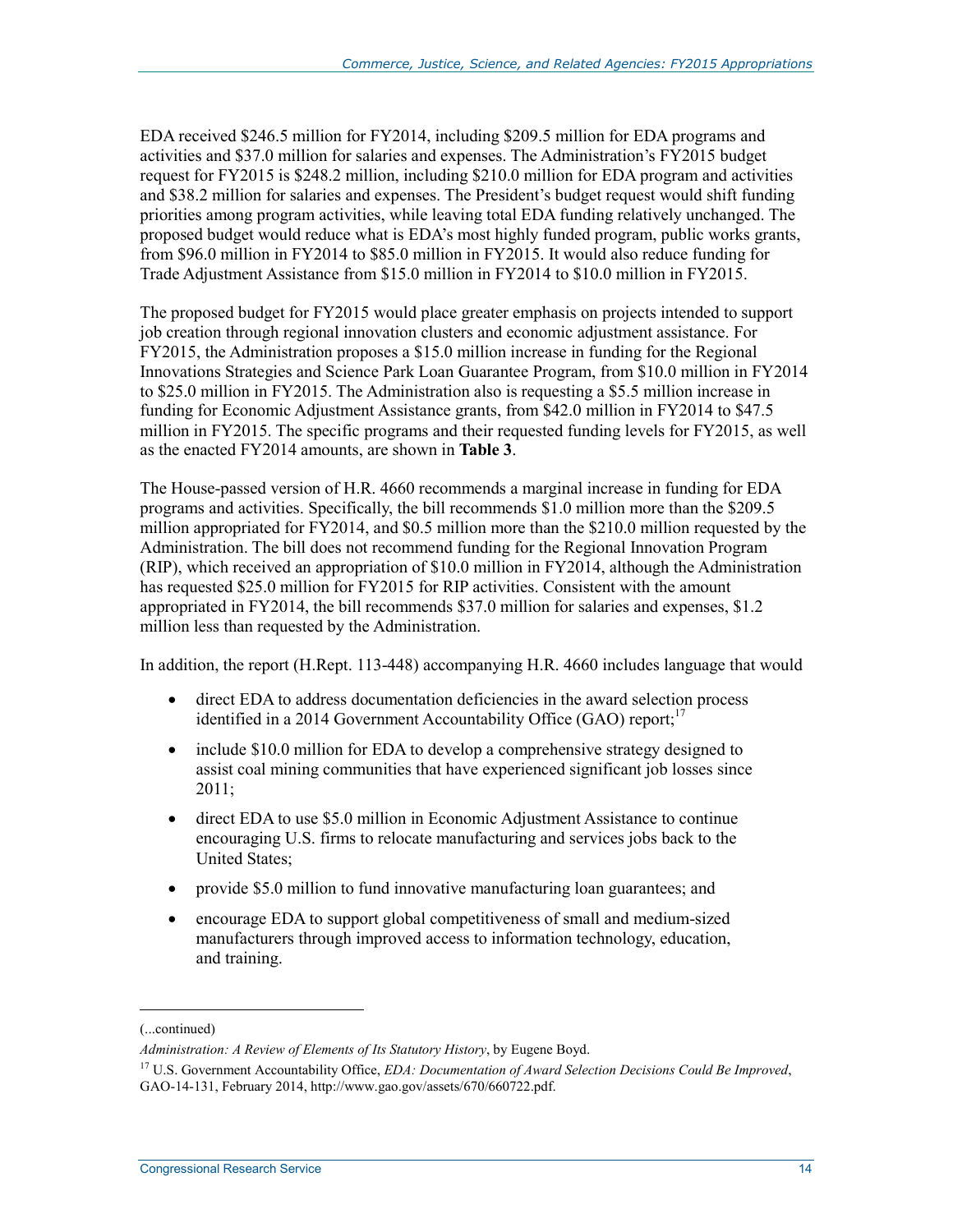|                                                 | <b>FY2014</b><br><b>Enacted</b> | <b>FY2015</b><br><b>Request</b> | <b>FY2015</b><br><b>House</b><br><b>Passed</b> | <b>FY2015</b><br><b>Senate</b><br><b>Passed</b> | <b>FY2015</b><br><b>Enacted</b> |
|-------------------------------------------------|---------------------------------|---------------------------------|------------------------------------------------|-------------------------------------------------|---------------------------------|
| Economic Development<br>Assistance Programs     | \$209.5                         | \$210.0                         | \$210.5                                        |                                                 |                                 |
| <b>Public Works</b>                             | (96.0)                          | (85.0)                          | (0.101)                                        |                                                 |                                 |
| Economic Adjustment<br>Assistance               | (42.0)                          | (47.5)                          | (40.0)                                         |                                                 |                                 |
| <b>Planning Grants</b>                          | (29.0)                          | (29.0)                          | (31.0)                                         |                                                 |                                 |
| <b>Technical Assistance</b>                     | (11.0)                          | (12.0)                          | (12.0)                                         |                                                 |                                 |
| <b>Research and Evaluation</b>                  | (1.5)                           | (1.5)                           | (1.5)                                          |                                                 |                                 |
| Trade Adjustment<br>Assistance                  | (15.0)                          | (10.0)                          | (10.0)                                         |                                                 |                                 |
| Innovative<br>Manufacturing Loans               | (5.0)                           |                                 | (5.0)                                          |                                                 |                                 |
| Regional Innovation<br>Program                  | (10.0)                          | (25.0)                          |                                                |                                                 |                                 |
| Assistance to Coal<br><b>Mining Communities</b> |                                 |                                 | (10.0)                                         |                                                 |                                 |
| Salaries and Expenses                           | 37.0                            | 38.2                            | 37.0                                           |                                                 |                                 |
| Total                                           | 246.5                           | 248.2                           | 247.5                                          |                                                 |                                 |

#### **Table 3. Funding for EDA Programs and Salaries and Expenses, FY2014 and FY2015**  Budget authority in millions of dollars

**Source:** The FY2014-enacted amounts were taken from the joint explanatory statement to accompany P.L. 113- 76, printed in the January 15, 2014, *Congressional Record* (pp. H507-H532). The FY2015 requested amounts were taken from the U.S. Department of Commerce, Economic Development Administration, *Fiscal Year 2015 Congressional Budget Request*. The FY2015 House-passed amounts were taken from H.Rept. 113-448.

**Note:** Amounts may not add to totals due to rounding.

## **Minority Business Development Agency (MBDA)18**

The Minority Business Development Agency (MBDA), established by Executive Order 11625 on October 13, 1971, is charged with the lead role in coordinating all of the federal government's minority business programs.<sup>19</sup> As part of its strategic plan, MBDA seeks to develop an industryfocused, data-driven, technical assistance approach to give minority business owners the tools essential for becoming first- or second-tier suppliers to private corporations and the federal government in the new procurement environment. Progress is measured in increased gross receipts, number of employees, and size and scale of firms associated with minority business enterprise.

<sup>1</sup> <sup>18</sup> This section was written by Eugene Boyd, Analyst in Federalism and Economic Development Policy, CRS Government and Finance Division.

<sup>19 36</sup> *Federal Register* 19967; 3 C.F.R., 1971-1975 Comp. 9. 616.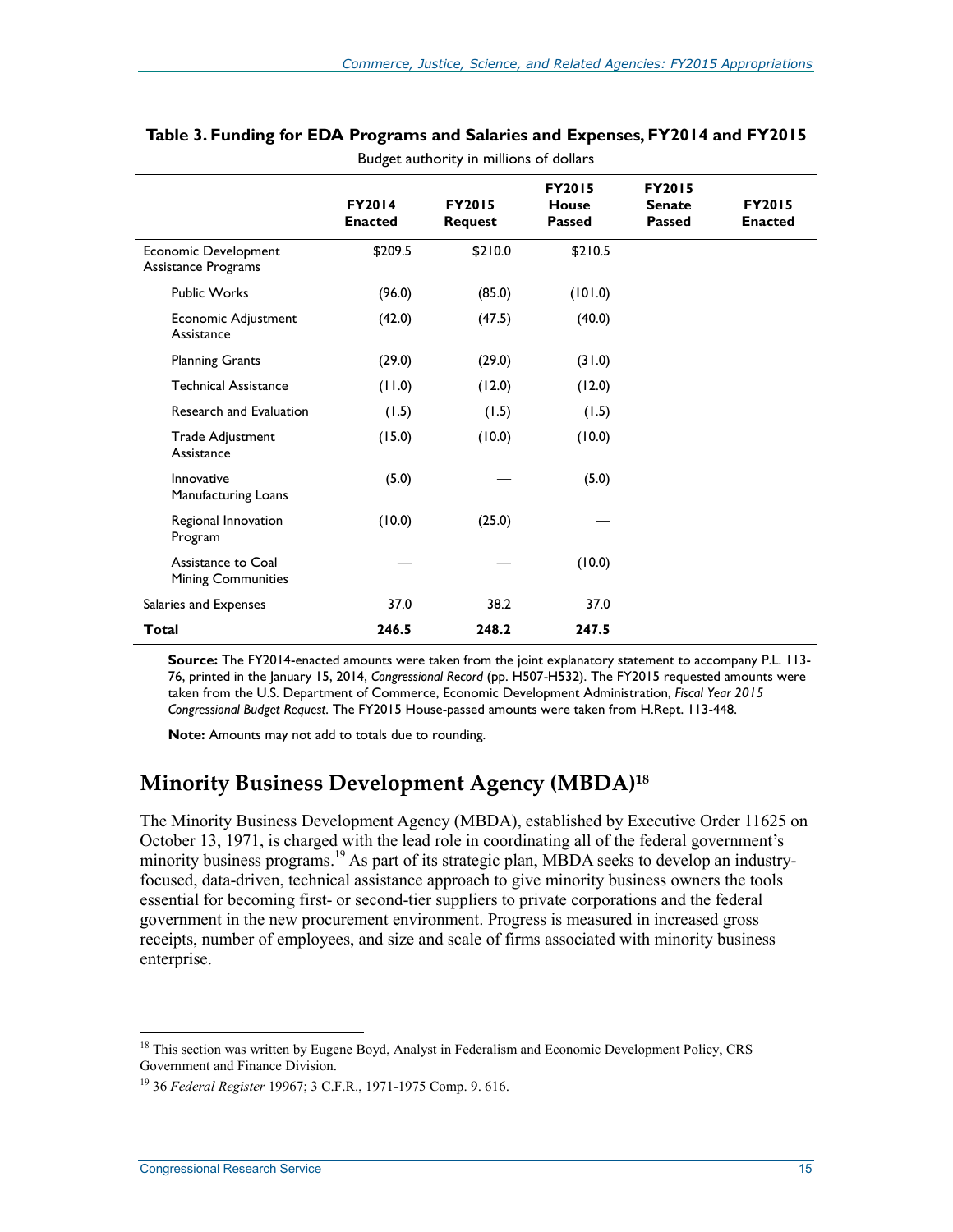The Consolidated Appropriations Act, FY2014, provided \$28.0 million for the MBDA account. For FY2015, the Administration is requesting \$28.3 million, a 1.0% increase, in MBDA funding. According to the budget justification document, this proposed funding level would assist in the creation of 7,500 new jobs and \$3.000 billion in contracts and financing. The House-passed bill, recommends \$30.0 million for MBDA activities. This is \$2.0 million more than appropriated for FY2014, and \$1.7 million more than requested by the Administration.

#### **Economics and Statistics Administration (ESA)20**

The Economics and Statistics Administration (ESA) provides economic data, analysis, and forecasts to government agencies and, when appropriate, to the public. ESA includes the Census Bureau (discussed separately) and the Bureau of Economic Analysis (BEA). ESA has three core missions: to maintain a system of economic data, to interpret and communicate information about the forces at work in the economy, and to support the information and analytical needs of the executive branch. Funding for ESA includes two primary accounts: ESA headquarters and BEA. ESA headquarters staff provide economic research and policy analysis in support of the Secretary of Commerce, as well as oversight of the Census Bureau and BEA. The BEA account funds BEA activities, among which are producing estimates of national gross domestic product and related measures.

ESA received \$99.0 million in FY2014. The Administration's FY2015 request for ESA is \$111.0 million, a proposed \$12.0 million (12.2%) increase over the FY2014-enacted amount. As passed by the House, H.R. 4660 recommends \$99.0 million for ESA, an amount identical to that enacted for FY2014 and 10.8% less than requested.

#### **Census Bureau21**

The U.S. Constitution requires a population census every 10 years, to serve as the basis for apportioning seats in the House of Representatives.<sup>22</sup> Decennial census data also are used for within-state redistricting and in certain formulas that determine the annual distribution of more than \$450 billion in federal funds to states and localities. The Census Bureau, established as a permanent office on March 6, 1902,<sup>23</sup> conducts the decennial census under Title 13 of the *U.S. Code*, which also authorizes the bureau to collect and compile a wide variety of other demographic, economic, housing, and governmental data.

The Census Bureau's enacted FY2014 appropriation was \$945.0 million, divided between the bureau's two major accounts: \$252.0 million for salaries and expenses, and \$693.0 million for periodic censuses and programs.

The Administration's FY2015 requested appropriation for the bureau is \$1.211 billion, including \$248.0 million under salaries and expenses, and \$963.4 million under periodic censuses and

<sup>&</sup>lt;sup>20</sup> This section was written by Jennifer D. Williams, Specialist in American National Government, CRS Government and Finance Division.

<sup>&</sup>lt;sup>21</sup> This section was written by Jennifer D. Williams, Specialist in American National Government, CRS Government and Finance Division.

<sup>&</sup>lt;sup>22</sup> See Article 1, Section 2, clause 3, as modified by Section 2 of the  $14<sup>th</sup>$  Amendment.

 $^{23}$  32 Stat. 51.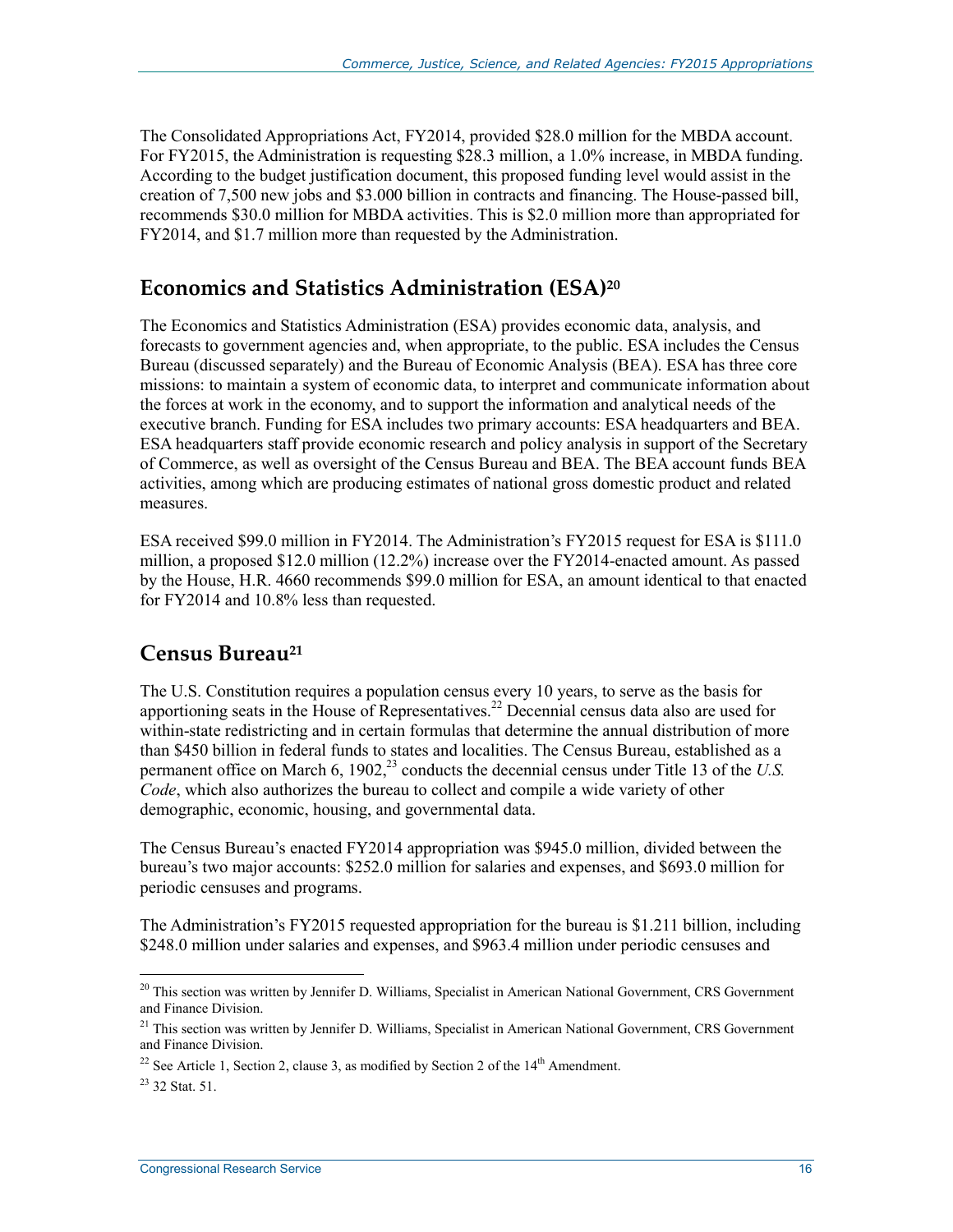programs. Although the total request is 28.2% greater than the FY2014-enacted amount, the request for salaries and expenses is 1.6% less than this account received in FY2014, largely due to expected administrative savings. Periodic censuses and programs would receive 39.0% more than in FY2014, but \$1.6 million of the appropriation for this account would be transferred to the Office of Inspector General for activities related to audits and investigations of the bureau.

Under periodic censuses and programs, the 2020 decennial census program would receive \$689.0 million, with \$443.2 million for the 2020 census itself and \$245.8 million for the American Community Survey  $(ACS)^{24}$  In FY2015, the bureau expects to complete the research and testing necessary to contain the cost of the next census. The ACS request "includes funding to restore field data collection costs associated with a one-month break in data collection at the beginning of ... FY2014, as well as ... to conduct research on content, quality, efficiency, and reducing respondent burden and intrusiveness."<sup>25</sup> Also funded under the periodic censuses and programs account are the economic census and the census of governments, which would receive \$119.3 million and \$9.1 million, respectively. In FY2015, the bureau expects to analyze and release products from the 2012 economic census, and begin planning for the 2017 economic census and census of governments.

The House approved \$973.5 million in FY2015 funding for the Census Bureau under H.R. 4660. Of this total, salaries and expenses would receive the requested \$248.0 million, 1.6% less than enacted for FY2014. Periodic censuses and programs would receive \$725.5 million, 4.7% more than in FY2014. House action on H.R. 4660, however, including the adoption of five amendments<sup>26</sup> that would transfer funds from periodic censuses and programs to accounts outside the Census Bureau, would leave periodic programs with 24.7% less than requested. H.R. 4660 passed the House with an additional amendment (H.Amdt. 752, Poe) that would prohibit the use of funds to enforce Title 13, *U.S. Code*, Section 221, with respect to the ACS. Currently, anyone who, for example, refused to answer ACS questions could face a possible penalty under this section.

## **National Telecommunications and Information Administration (NTIA)27**

The National Telecommunications and Information Administration (NTIA) is the executive branch's principal advisory office on domestic and international telecommunications and

<sup>1</sup>  $24$  For more information about the ACS, including its relation to its predecessor, the long-form, sample-survey part of the decennial census, see CRS Report R41532, *The American Community Survey: Development, Implementation, and Issues for Congress*, by Jennifer D. Williams.

<sup>25</sup> U.S. Department of Commerce, Bureau of the Census, *Fiscal Year 2015 Budget Estimates as Presented to Congress*, March 2014, p. CEN-5.

<sup>&</sup>lt;sup>26</sup> H.Amdt. 692 (Reichert) would reduce funding for periodic censuses and programs by \$110.0 million and increase funding for Community Oriented Policing Services (COPS) by a similar amount. H.Amdt. 697 (Gibson) would reduce funding for periodic programs by \$4.0 million and increase funding for Interagency Crime and Drug Enforcement by a similar amount. H.Amdt. 698 (McNerney) would reduce funding for periodic programs by \$3.0 million and increase COPS funding by a similar amount. H.Amdt. 699 (Bridenstine) would reduce funding for periodic programs by \$12.0 million and increase weather-research funding for NOAA by a similar amount. H.Amdt. 700 (Nugent) would reduce funding for periodic programs by \$4.0 million and increase funding for State and Local Law Enforcement Assistance, mental health courts program and veterans treatment courts program, by \$2.0 million and \$2.0 million, respectively.

<sup>&</sup>lt;sup>27</sup> This section was written by Linda K. Moore, Specialist in Telecommunications and Spectrum Policy, CRS Resources, Science, and Industry Division.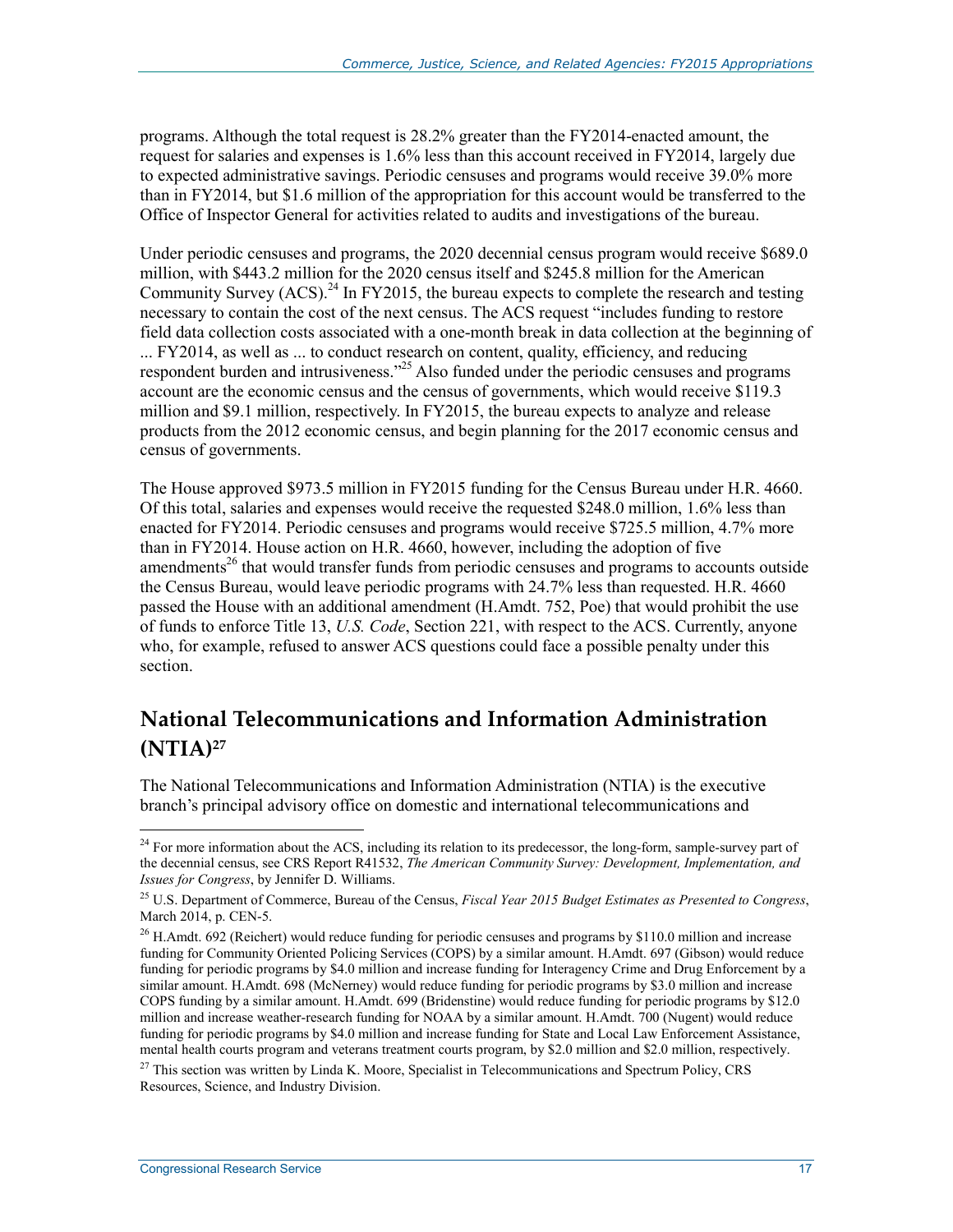information technology policies. Its mandate is to provide greater access for all Americans to telecommunications services, support U.S. attempts to open foreign markets, advise on international telecommunications negotiations, and fund grants for new technologies and their applications. Its role in federal spectrum management includes acting as a facilitator and mediator in negotiations among the various federal agencies regarding usage, priority access, causes of interference, and other radio spectrum questions. In recent years, one of the responsibilities of the NTIA has been to oversee the transfer of some radio frequencies from the federal domain to the commercial domain. Many of these frequencies have subsequently been auctioned to the commercial sector and the proceeds paid into the U.S. Treasury.

As part of the Administration's Wireless Initiative, the NTIA is charged with identifying electromagnetic spectrum that might be transferred from the federal sector to commercial wireless use.<sup>28</sup> This spectrum might be auctioned as licenses for exclusive commercial use, made available for sharing between federal and commercial users, or repurposed in some other way that meets the stated goal of the Wireless Initiative to add 500 MHz of spectrum for wireless broadband.<sup>29</sup> Congress also has required the NTIA to take actions to release spectrum from federal to commercial use and to ensure the efficient use of federal spectrum.<sup>30</sup> The NTIA proposes creating a Center for Advanced Communications as a cooperative effort with the National Institute for Standards and Technology.<sup>31</sup> The new center would conduct activities intended to provide a base from which to advance spectrum sharing and innovation.

For FY2015, the Administration proposes \$51.0 million for NTIA salaries and expenses. This would be an increase of \$5.0 million (10.9%) over the enacted FY2014 budget amount of \$46.0 million. The increase is attributed by the NTIA to an increased focus on policy oversight in two key areas: formulating domestic and international policies, and expanding the availability of broadband communications.<sup>32</sup> For FY2015, the House proposes a budget of \$36.7 million, \$14.3 million or 28.0% less than what the Administration requests. This amount is 20.2% below the enacted appropriation for FY2014.

## **U.S. Patent and Trademark Office (USPTO)33**

The U.S. Patent and Trademark Office (USPTO) examines and approves applications for patents on claimed inventions and administers the registration of trademarks. It also helps other federal departments and agencies protect U.S. intellectual property in the global marketplace. The

<sup>&</sup>lt;sup>28</sup> The White House, Office of the Press Secretary, "Presidential Memorandum: Unleashing the Wireless Broadband Revolution," June 28, 2010, http://www.whitehouse.gov/the-press-office/presidential-memorandum-unleashingwireless-broadband-revolution; and "President Obama Details Plan to Win the Future Through Expanded Wireless Access," Fact Sheet, February 10, 2011, http://www.whitehouse.gov/the-press-office/2011/02/10/president-obamadetails-plan-win-future-through-expanded-wireless-access.

 $29$  Spectrum is segmented into bands of radio frequencies and typically measured in cycles per second, or hertz. Standard abbreviations for measuring frequencies include kHz—kilohertz or thousands of hertz; MHz—megahertz, or millions of hertz; and GHz—gigahertz, or billions of hertz.

<sup>&</sup>lt;sup>30</sup> Middle Class Tax Relief and Job Creation Act of 2012, P.L. 112-96, Title VI, "Spectrum Act," Sections 6401, 6410, and 6701.

<sup>31</sup> U.S. Department of Commerce, National Telecommunications and Information Administration, *FY2015 Budget as Presented to Congress*, March 2014.

<sup>32</sup> Ibid.

<sup>&</sup>lt;sup>33</sup> This section was written by Glenn J. McLoughlin, Section Research Manager, CRS Resources, Science, and Industry Division.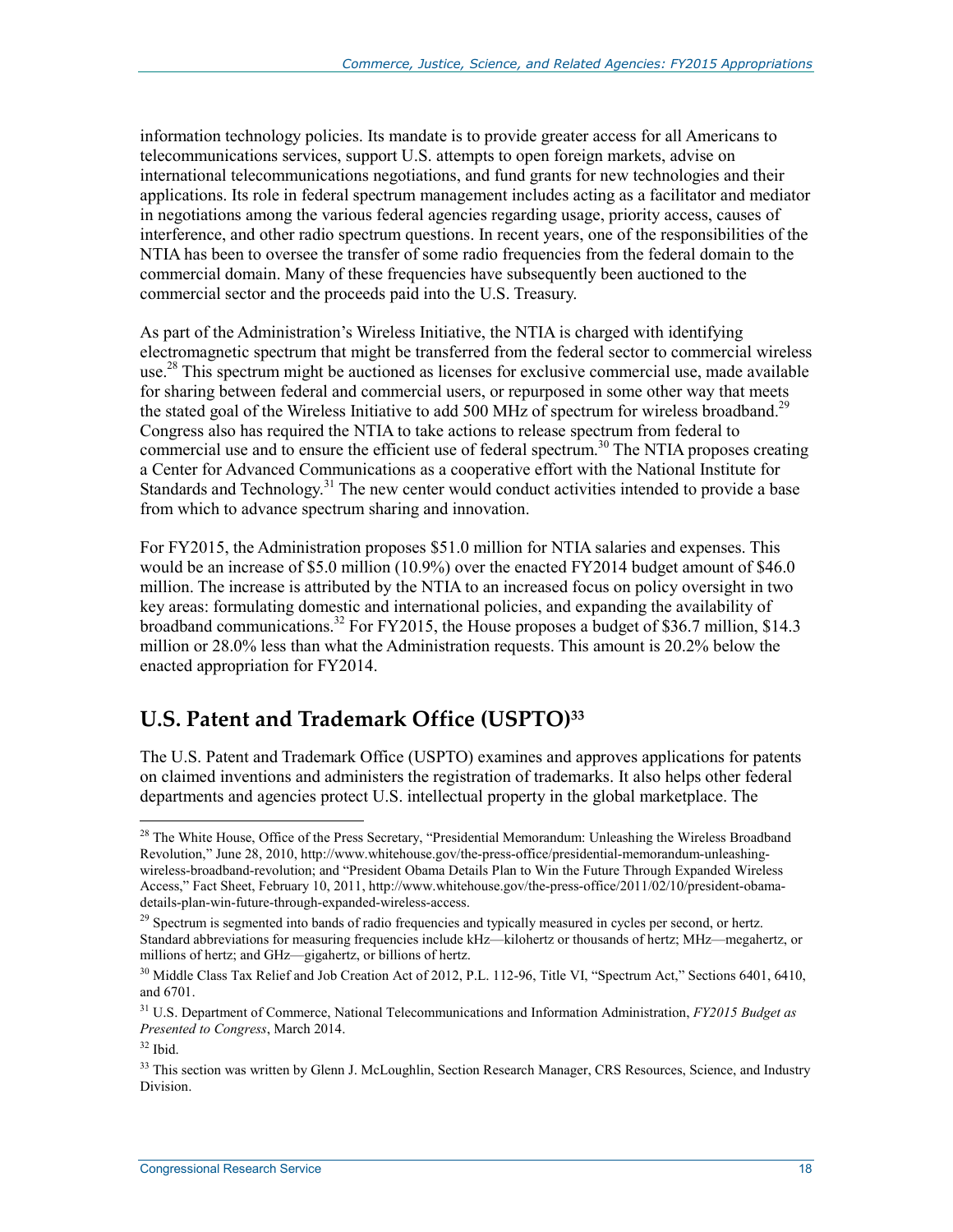USPTO has a somewhat unique funding mechanism—it is funded by user fees paid by customers that are designated as "offsetting collections" and subject to spending limits set by Congress.

For FY2015, the Administration has requested the authority to spend fee collections of \$3.441 billion, which would fund daily operations of \$3.220 billion and deposit the remainder into the USPTO's operating reserve. The \$3.458 billion would be a 14.4% increase from the enacted USPTO budget of \$3.024 billion in fee collections for FY2014. The USPTO contends that the increase in fee authority would reduce patent pendency and backlog, increase efficiencies in examination capacity, and enhance patent and trademark quality of measurement, as well as yield other benefits. The House bill, H.R. 4660, agrees with the Administration's request and approves \$3.458 billion in budget authority for USPTO for FY2015.

#### **National Institute of Standards and Technology (NIST)34**

The National Institute of Standards and Technology (NIST) is a laboratory of the Department of Commerce with a mandate to increase the competitiveness of U.S. companies through appropriate support for industrial development of pre-competitive, generic technologies and the diffusion of government-developed technological advances to users in all segments of the American economy. NIST research also provides the measurement, calibration, and quality assurance techniques that underpin U.S. commerce, technological progress, improved product reliability, manufacturing processes, and public safety.

P.L. 113-76 appropriated \$850.0 million in FY2014 funding for NIST. Of this amount, \$651.0 million is for in-house research under the Scientific and Technical Research and Services (STRS) account; \$128.0 million funds the Manufacturing Extension Partnership (MEP) program; \$15.0 million is for the Advanced Manufacturing Technology Consortia (AMTech); and \$56.0 million supports construction.

The President's FY2015 budget request would provide \$900.0 million for NIST, a proposed increase of \$50.0 million (5.9%). Included in the requested amount is \$680.0 million for the STRS account, up 4.5%; \$141.0 million for the MEP program, up 10.2%; \$15.0 million for AMTech, the same as in FY2014; \$59.0 million for construction, up 5.4%; and \$5.0 million in new funding for coordination of manufacturing innovation institutes.

Proposed STRS funding includes an additional \$3.5 million for measurement science standards for forensic science infrastructure, \$7.5 million for cyber-physical systems, \$5.0 million for advanced materials, \$7.0 million for synthetic biology, and \$6.0 million for a lab-to-market initiative focused broadly on mechanisms to improve federal technology transfer.

The NIST STRS and construction accounts have been targeted for doubling in recent years by President George W. Bush and President Obama, and implicitly in authorization levels established in the America COMPETES Act (P.L. 110-69) and the America COMPETES Reauthorization Act of 2010 (P.L. 111-358).

Funding for coordination of manufacturing innovation institutes is intended to support sharing of best practices, reduction of redundant start-up operations, and strengthening of cross-institute

<sup>&</sup>lt;sup>34</sup> This section was written by John F. Sargent Jr., Specialist in Science and Technology Policy, CRS Resources, Science, and Industry Division.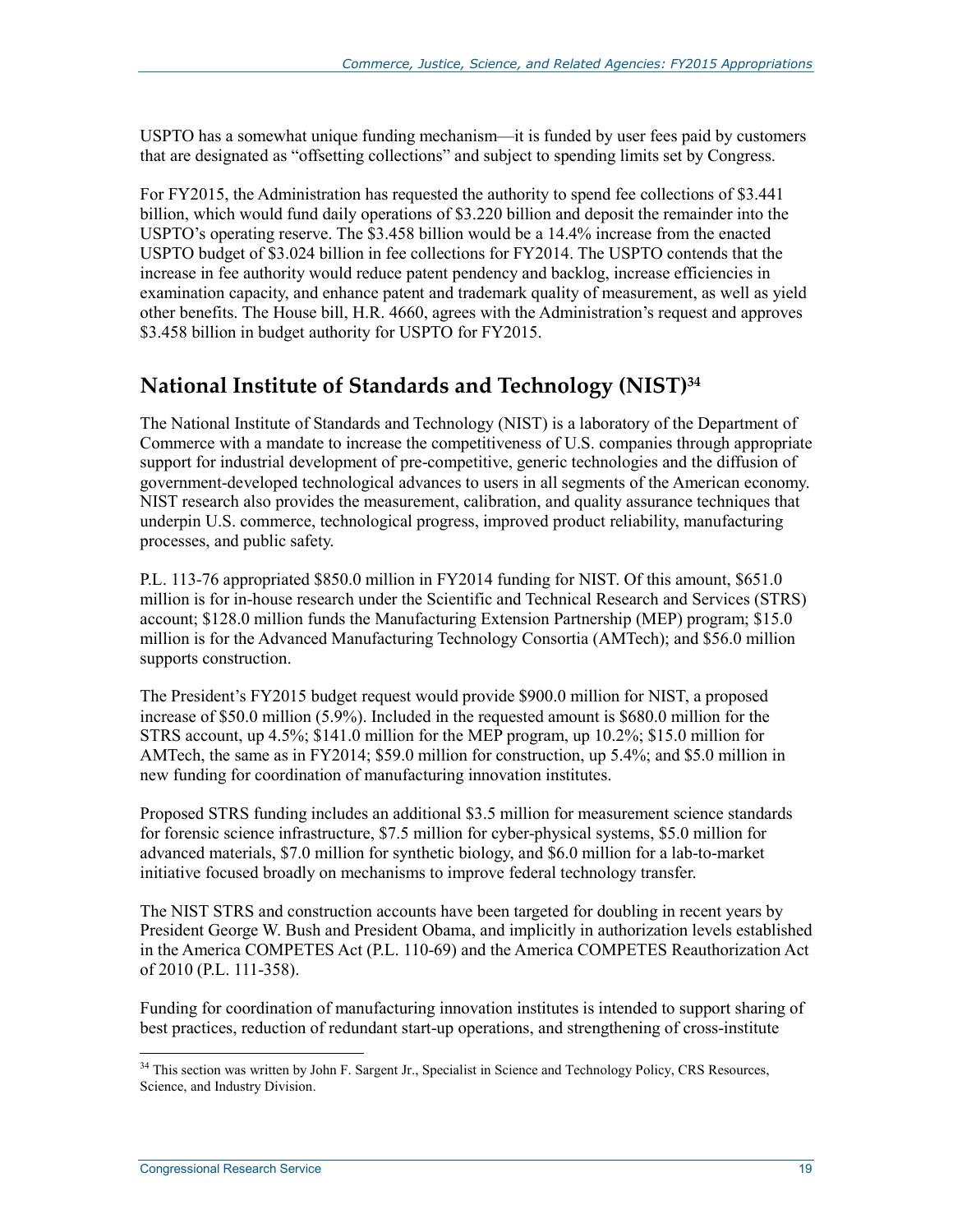collaborations. Though the President's proposed National Network for Manufacturing Innovation  $(NNMI)^{35}$  program has not been authorized or funded, four NNMI-like institutes have been awarded funding; five have agency funding commitments; and five more are proposed in the FY2015 budget.<sup>36</sup> These centers are being led by the Department of Defense and the Department of Energy, with additional funding and/or support being provided by NIST, the National Aeronautics and Space Administration, the National Science Foundation, and other agencies.

In addition to the appropriations requested in the base budget,  $3<sup>7</sup>$  the Administration has proposed an Opportunity, Growth, and Security Initiative (OGSI), which it describes as a "fully paid ... roadmap for how and where additional investments should be made in both domestic priorities and national security."38 The \$56.000 billion proposal includes \$2.400 billion in NIST funding for the President's proposed NNMI to establish up to 45 manufacturing innovation institutes.<sup>39</sup> In his FY2013 and FY2014 budgets, the President proposed \$1.000 billion in mandatory funding for the NNMI to establish up to 15 institutes. The OGSI also seeks an additional \$115.0 million in funding for NIST research and development capabilities and facilities.

Under the Middle Class Tax Relief and Job Creation Act of 2012 (P.L. 112-96), NIST is authorized \$300.0 million from the proceeds of spectrum auctions devoted to the Wireless Innovation (WIN) Fund. These funds are to be used to conduct public safety wireless communications research and development. According to NIST, the laboratory would receive the first \$100.0 million after successful spectrum auction of \$7.200 billion or more, and would receive an additional \$200.0 million if spectrum auctions net more than \$27.600 billion.

H.R. 4660, as passed by the House, recommends \$855.8 million for NIST in FY2015, \$5.8 million (0.7%) more than in FY2014, and \$44.2 million (4.9%) less than the President's request. The House-passed bill would fund the STRS account at \$670.5 million, \$19.5 million (3.0%) more than the FY2014 level and \$9.5 million (1.4%) below the request. Funding for the MEP program would be \$130.0 million, \$2.0 million (1.6%) more than in FY2014 and \$11.0 million (7.8%) below the request. The House-passed bill would provide no funding for the AMTech program, a reduction of \$15.0 million from FY2014 and the FY2015 request, and no funding for the coordination of manufacturing innovation institutes, which was not funded in FY2014 and for which the President is requesting \$5.0 million in FY2015. The House recommends \$55.3 million for the construction account, \$0.7 million (1.3%) below the FY2014 level, and \$3.7 million (6.3%) below the FY2015 request level.

<sup>&</sup>lt;u>.</u> 35 For additional information on the NNMI, see CRS Report R42625, *The Obama Administration's Proposal to Establish a National Network for Manufacturing Innovation*, by John F. Sargent Jr.

<sup>&</sup>lt;sup>36</sup> U.S. Department of Commerce, National Institute of Standards and Technology, "NIST's FY2015 Budget Request Focuses on Innovation, Expands Technology Transfer and Economic Growth Priorities," press release, March 13, 2014, http://www.nist.gov/public\_affairs/releases/fy15\_budgetrequest\_3-13-2014.cfm.

 $37$  The term "base budget" is used in the President's budget to distinguish the main request from additional funding requested as part of the Opportunity, Growth, and Security Initiative.

<sup>38</sup> Office of Management and Budget, *Budget of the U.S. Government: FY2015*, March 4, 2014, p. 1, http://www.whitehouse.gov/sites/default/files/omb/budget/fy2015/assets/budget.pdf.

<sup>39</sup> Office of Management and Budget, *Budget of the U.S. Government: FY2015*, March 4, 2014, p. 51, http://www.whitehouse.gov/sites/default/files/omb/budget/fy2015/assets/budget.pdf.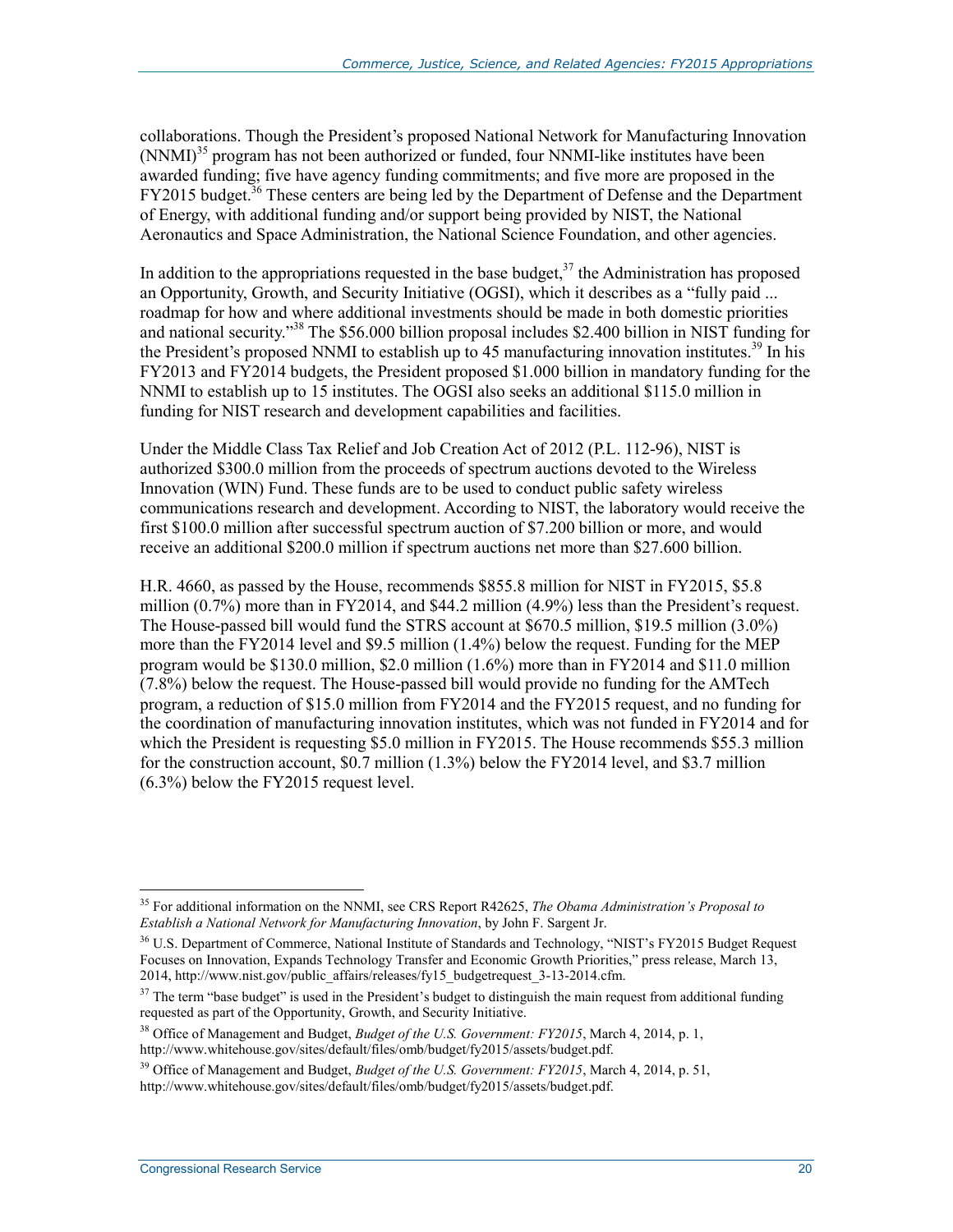#### **National Oceanic and Atmospheric Administration (NOAA)40**

The National Oceanic and Atmospheric Administration (NOAA) conducts scientific research in areas such as ecosystems, climate, global climate change, weather, and oceans; supplies information on the oceans and atmosphere; and manages coastal and marine resources. NOAA was created in 1970 by Reorganization Plan No. 4. The reorganization plan was designed to unify a number of the nation's environmental activities and to provide a systematic approach for monitoring, analyzing, and protecting the environment. NOAA's current administrative structure has evolved into five line offices, which include the National Environmental Satellite, Data, and Information Service (NESDIS); the National Marine Fisheries Service (NMFS); the National Ocean Service (NOS); the National Weather Service (NWS); and the Office of Oceanic and Atmospheric Research (OAR). In addition to NOAA's five line offices, Program Support (PS), a cross-cutting budget activity, includes the NOAA Education Program, Corporate Services, Facilities, and the Office of Marine and Aviation Operations (OMAO).

For FY2015, the Administration requests a total of \$5.489 billion for NOAA. This amount is 3.3% more than the FY2014-enacted amount of \$5.315 billion.<sup>41</sup> The House recommends \$5.337 billion for NOAA. This amount is 0.4% more than the FY2014-enacted funding level and 2.8% less than the Administration's request. The NOAA budget is divided into two main accounts: Procurement, Acquisition, and Construction (PAC); and Operations, Research, and Facilities (ORF).<sup>42</sup> For FY2015, the Administration requests \$3.361 billion for the ORF account. This proposed amount is 2.7% more than FY2014-enacted amount of \$3.272 billion. The House recommends \$3.101 billion for the ORF account, which is 1.7% less than the FY2014-enacted funding level and 4.3% less than the Administration's request. The Administration requests \$2.206 billion for the PAC account. This amount would be 9.1% more than the FY2014 funding level of \$2.023 billion. The House recommends \$2.176 billion for the PAC account, which is 7.6% more than the FY2014-enacted funding level, but 1.4% less than the Administration's request. The Administration is also requesting funding for Other Fisheries Activities (\$50.4 million) and the Fisheries Finance Program Account (-\$6.0 million).<sup>43</sup> The House recommended funding Other Fisheries Activities at \$65.4 million and the Fisheries Finance Program Account at -\$6.0 million.

The Administration's FY2015 request for NESDIS satellite systems acquisition and construction is \$2.057 billion, which is 93.2% of the Administration's request for PAC funding and 37.5% of the total request for NOAA. The FY2015 request is 8.5% greater than the FY2014-enacted level of \$1.896 billion. The increase in systems acquisition funding would support geostationary systems-R (+\$38.9 million); joint polar satellite systems (+\$95.4 million); solar irradiance, data and rescue  $(+\$15.0 \text{ million})$ ; Jason-3  $(+\$7.2 \text{ million})$ ; COSMIC  $2/\text{GNSS}$  RO<sup>44</sup>  $(+\$4.8 \text{ million})$ ;

<sup>&</sup>lt;sup>40</sup> This section was written by Harold F. Upton, Analyst in Natural Resources Policy, CRS Resources, Science, and Industry Division.

<sup>&</sup>lt;sup>41</sup> There were also two relatively small items in the NOAA discretionary budget that were funded in FY2014, including Other Fisheries Activities (\$140.4 million) and the Fisheries Finance Program Account (-\$6.0 million), which was a negative subsidy.

 $42$  The amounts for the ORF account reflect the transfer out for the Promote and Develop Fund.

 $^{43}$  Loans provided under the Fisheries Finance Program provide a negative subsidy estimated at -\$6.0 million for FY2015.

<sup>44</sup> The COSMIC 2/GNSS RO (Global Navigation Satellite System Radio Occultation) obtains global atmospheric profiles to determine atmospheric temperature profiles.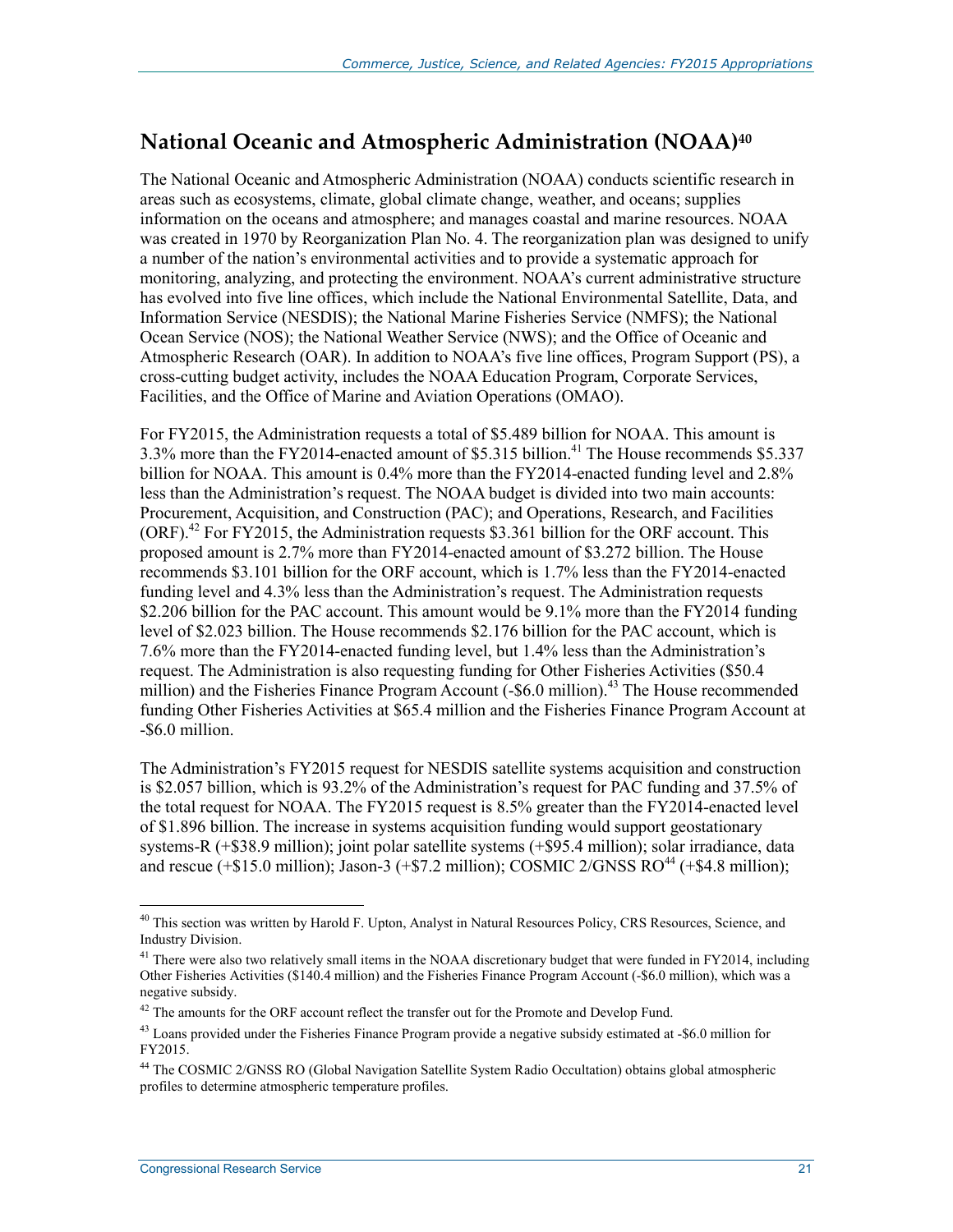and satellite ground services  $(+\$3.0 \text{ million})$ .<sup>45</sup> The House recommends funding NESDIS satellite systems acquisition and construction at \$2.032 billion, which is 7.2% more than the FY2014 enacted funding level, but 1.2% less than the Administration's request.

In addition to the funding requested for the FY2015 budget, NOAA would receive funding from the Administration's Opportunity, Growth, and Security Initiative and the Climate Resilience Fund (CRF).<sup>46</sup> The initiative would provide \$180.0 million for expanded weather, climate, and oceans observations and research. The CRF would provide \$25.0 million for oceanic and atmospheric research grants to improve understanding of the effects of climate change on various sectors, and \$50.0 million to improve coastal resilience by awarding competitive grants to state, local, and tribal governments and nonprofit organizations.<sup>47</sup>

# **Department of Justice (DOJ)48**

Established by an act of 1870<sup>49</sup> with the Attorney General at its head, DOJ provides counsel for the government in federal cases and protects citizens through law enforcement. It represents the federal government in all proceedings, civil and criminal, before the Supreme Court. In legal matters, generally, the department provides legal advice and opinions, upon request, to the President and executive branch department heads. The major functions of DOJ agencies and offices are described below.

- *United States Attorneys* prosecute criminal offenses against the United States; represent the federal government in civil actions; and initiate proceedings for the collection of fines, penalties, and forfeitures owed to the United States.
- *United States Marshals Service (USMS)* provides security for the federal judiciary, protects witnesses, executes warrants and court orders, manages seized assets, detains and transports unsentenced prisoners, and apprehends fugitives.
- *Federal Bureau of Investigation (FBI)* investigates violations of federal criminal law; helps protect the United States against terrorism and hostile intelligence efforts; provides assistance to other federal, state, and local law enforcement agencies; and shares jurisdiction with Drug Enforcement Administration over federal drug violations.
- *Drug Enforcement Administration (DEA)* investigates federal drug law violations; coordinates its efforts with state, local, and other federal law enforcement agencies; develops and maintains drug intelligence systems;

<sup>1</sup> 45 NOAA, *NOAA Science, Service, Stewardship*, FY2015 Budget Summary, Washington, DC, March 2014, p. 52, http://www.corporateservices.noaa.gov/~nbo/fy15\_bluebook/FY2015BudgetSummary-small.pdf.

<sup>&</sup>lt;sup>46</sup> The Administration's FY2015 Budget Request includes a \$56.000 billion Opportunity, Growth, and Security Initiative and a \$1.000 billion Climate Resilience Fund.

<sup>47</sup> NOAA, *Budget Estimates Fiscal Year 2015*, Congressional Submission, Washington, DC, March 2014, p. x, http://www.corporateservices.noaa.gov/nbo/docs/NOAA\_FY15\_CJ\_508%20compliant.pdf.

<sup>&</sup>lt;sup>48</sup> This section was written by Nathan James, Analyst in Crime Policy; Kristin M. Finklea, Specialist in Domestic Security; William J. Krouse, Specialist in Domestic Security and Crime Policy; and Lisa N. Sacco, Analyst in Illicit Drugs and Crime Policy; CRS Domestic Social Policy Division.

 $^{49}$  28 U.S.C. 8501.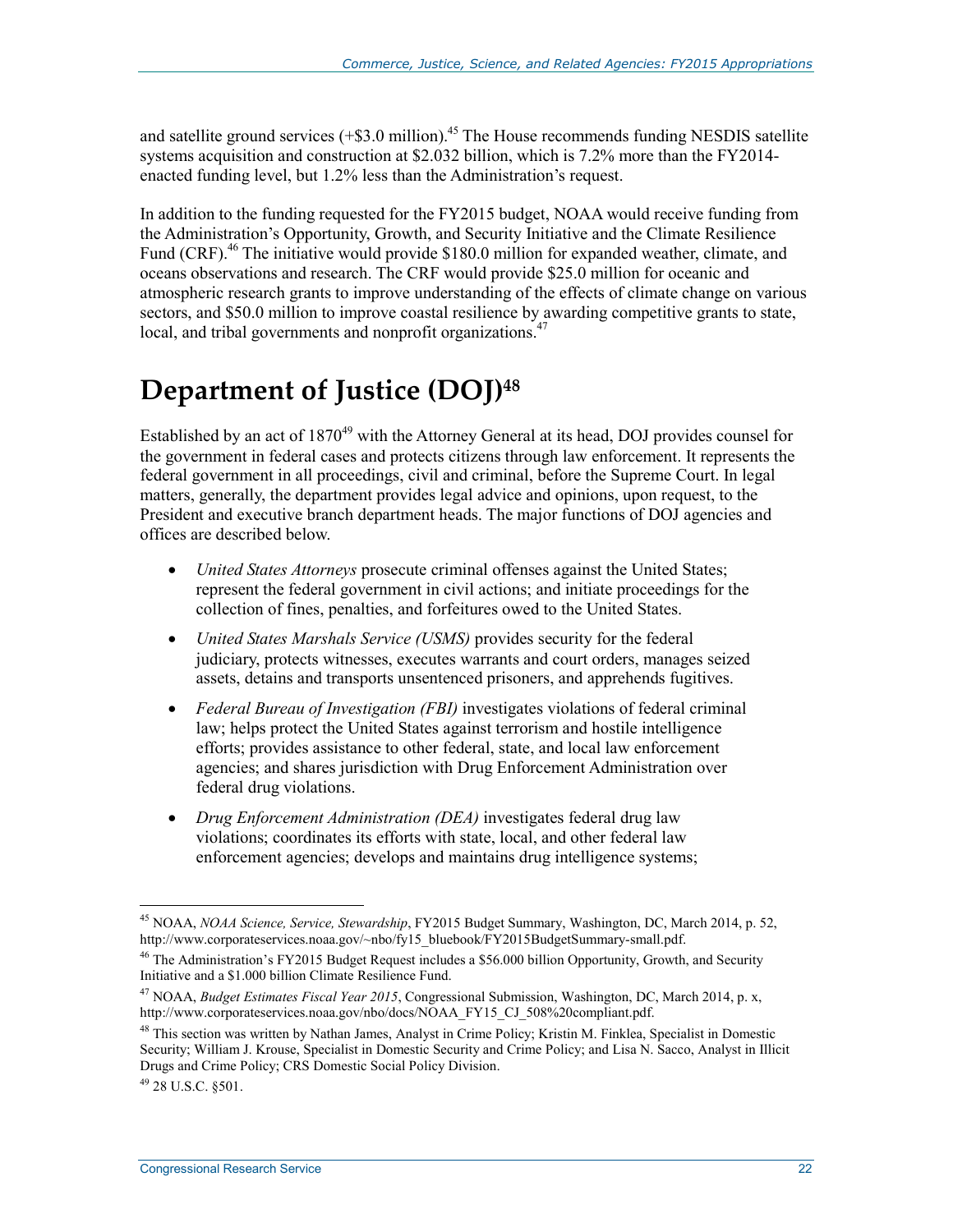regulates legitimate controlled substances activities; and conducts joint intelligence-gathering activities with foreign governments.

- *Bureau of Alcohol, Tobacco, Firearms and Explosives (ATF)* enforces federal law related to the manufacture, importation, and distribution of alcohol, tobacco, firearms, and explosives. It was transferred from the Department of the Treasury to DOJ by the Homeland Security Act of 2002 (P.L. 107-296).
- *Federal Prison System* (*Bureau of Prisons, BOP*) provides for the custody and care of the federal prison population, the maintenance of prison-related facilities, and the boarding of sentenced federal prisoners incarcerated in state and local institutions.
- *Office on Violence Against Women (OVW)* coordinates legislative and other initiatives relating to violence against women and administers grant programs to help prevent, detect, and stop violence against women, including domestic violence, sexual assault, and stalking.
- *Office of Justice Programs (OJP)* manages and coordinates the activities of the Bureau of Justice Assistance, Bureau of Justice Statistics, National Institute of Justice, Office of Juvenile Justice and Delinquency Prevention, and the Office of Victims of Crime.
- *Community Oriented Policing Services (COPS)* advances the practice of community policing by awarding grants to law enforcement agencies to hire and train community policing professionals, acquire and deploy crime-fighting technologies, and develop and test innovative policing strategies.

Most crime control has traditionally been a state and local responsibility. With the passage of the Crime Control Act of 1968 (P.L. 90-351), however, the federal role in the administration of criminal justice has increased incrementally. Since 1984, Congress has approved five major omnibus crime control bills, designating new federal crimes, penalties, and additional law enforcement assistance programs for state and local governments.<sup>50</sup>

## **FY2014 and FY2015 Appropriations**

The FY2014-enacted appropriation for DOJ was \$27.737 billion. The Administration requests a total of \$27.974 billion for DOJ for FY2015 (see **Table 4**), which is a proposed 0.9%, or \$237.0 million, increase over the FY2014-enacted appropriation. The Administration notes that DOJ would receive additional funding, though it did not specify what amount, under the proposed OGSI for the following purposes:

- investments in state and local justice assistance grants, including additional resources for the Comprehensive School Safety program and a new youth investment initiative;
- activating newly constructed or purchased prisons; and

<sup>&</sup>lt;sup>50</sup> See, for example, the Crime Control Act of 1984 (P.L. 98-473); the Anti-Drug Abuse Act of 1986 (P.L. 99-570); the Anti-Drug Abuse Act of 1988 (P.L. 100-690); the Crime Control Act of 1990 (P.L. 101-647); and the Violent Crime Control and Law Enforcement Act of 1994 (P.L. 103-322).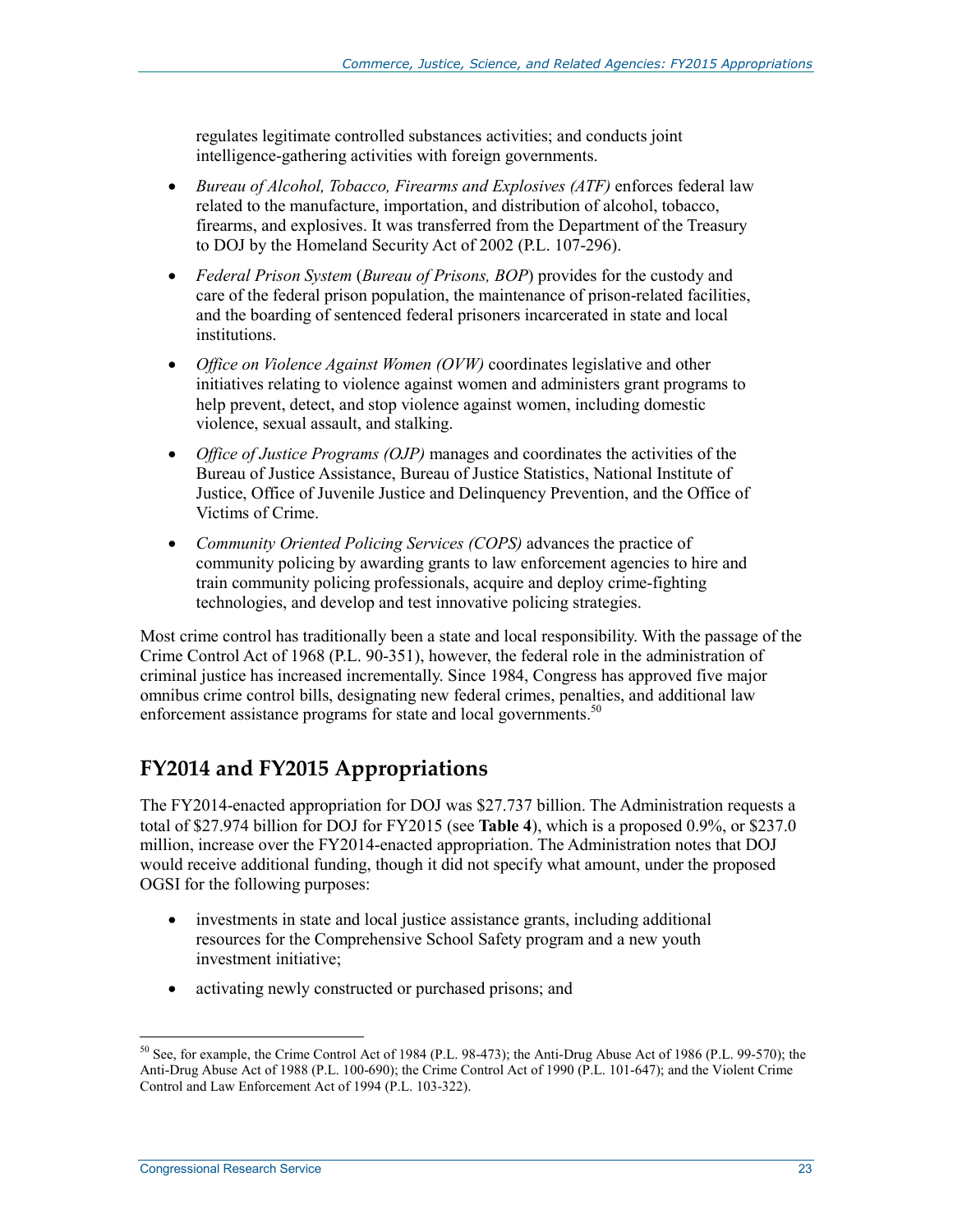• investigating and prosecuting financial fraud.

The House-passed bill would provide a total of \$28.162 billion for the DOJ, an amount that would be 1.5% greater than the FY2014 appropriation and 0.7% greater than the Administration's request.

| <b>Accounts</b>                                        | <b>FY2014</b><br><b>Enacted</b> | <b>FY2015</b><br>Request | <b>FY2015</b><br><b>House</b><br><b>Passed</b> | <b>FY2015</b><br><b>Senate</b><br><b>Passed</b> | <b>FY2015</b><br><b>Enacted</b> |
|--------------------------------------------------------|---------------------------------|--------------------------|------------------------------------------------|-------------------------------------------------|---------------------------------|
| <b>General Administration</b>                          | \$533.2                         | \$590.3                  | \$536.6                                        |                                                 |                                 |
| General Administration <sup>a</sup>                    | (135.8)                         | (154.7)                  | (116.6)                                        |                                                 |                                 |
| <b>Administrative Review &amp;</b><br>Appeals          | (311.0)                         | (347.0)                  | (332.0)                                        |                                                 |                                 |
| Office of the Inspector<br>General                     | (86.4)                          | (88.6)                   | (88.0)                                         |                                                 |                                 |
| U.S. Parole Commission                                 | 12.6                            | 13.3                     | 13.3                                           |                                                 |                                 |
| Legal Activities                                       | 3,180.8                         | 3,267.1                  | 3,230.1                                        |                                                 |                                 |
| General legal activities                               | (867.0)                         | (935.9)                  | (884.1)                                        |                                                 |                                 |
| <b>United States Attorneys</b>                         | (1,944.0)                       | (1, 955.3)               | (1,971.0)                                      |                                                 |                                 |
| Other legal activities <sup>b</sup>                    | (369.8)                         | (375.9)                  | (374.9)                                        |                                                 |                                 |
| United States Marshals<br>Service                      | 2,727.8                         | 2,790.1                  | 2,804.1                                        |                                                 |                                 |
| <b>National Security Division</b>                      | 91.8                            | 91.8                     | 94.8                                           |                                                 |                                 |
| Interagency Law Enforcement                            | 514.0                           | 505.0                    | 519.0                                          |                                                 |                                 |
| Federal Bureau of<br>Investigation                     | 8,343.3                         | 8,347.2                  | 8,467.8                                        |                                                 |                                 |
| Drug Enforcement<br>Administration                     | 2,018.0                         | 2,018.0                  | 2,048.3                                        |                                                 |                                 |
| Bureau of Alcohol, Tobacco,<br>Firearms and Explosives | 1,179.0                         | 1,201.0                  | 1,114.0                                        |                                                 |                                 |
| Federal Prison System                                  | 6,861.7                         | 6,896.7                  | 6,973.0                                        |                                                 |                                 |
| Office on Violence Against<br>Women                    | 417.0                           | 422.5                    | 429.5                                          |                                                 |                                 |
| Office of Justice Programs                             | 1,643.3                         | 1,566.5                  | 1,721.7                                        |                                                 |                                 |
| Research, Evaluation,<br>and Statistics                | (120.0)                         | (136.9)                  | (120.0)                                        |                                                 |                                 |
| State and Local Law<br><b>Enforcement Assistance</b>   | (1, 171.5)                      | (1,032.9)                | (1, 290.9)                                     |                                                 |                                 |
| Juvenile Justice Programs                              | (254.5)                         | (299.4)                  | (223.5)                                        |                                                 |                                 |
| <b>Public Safety Officers</b>                          | (97.3)                          | (87.3)                   | (87.3)                                         |                                                 |                                 |

**Table 4. Funding for the Department of Justice, FY2014 and FY2015**  Budget authority in millions of dollars

**Benefits**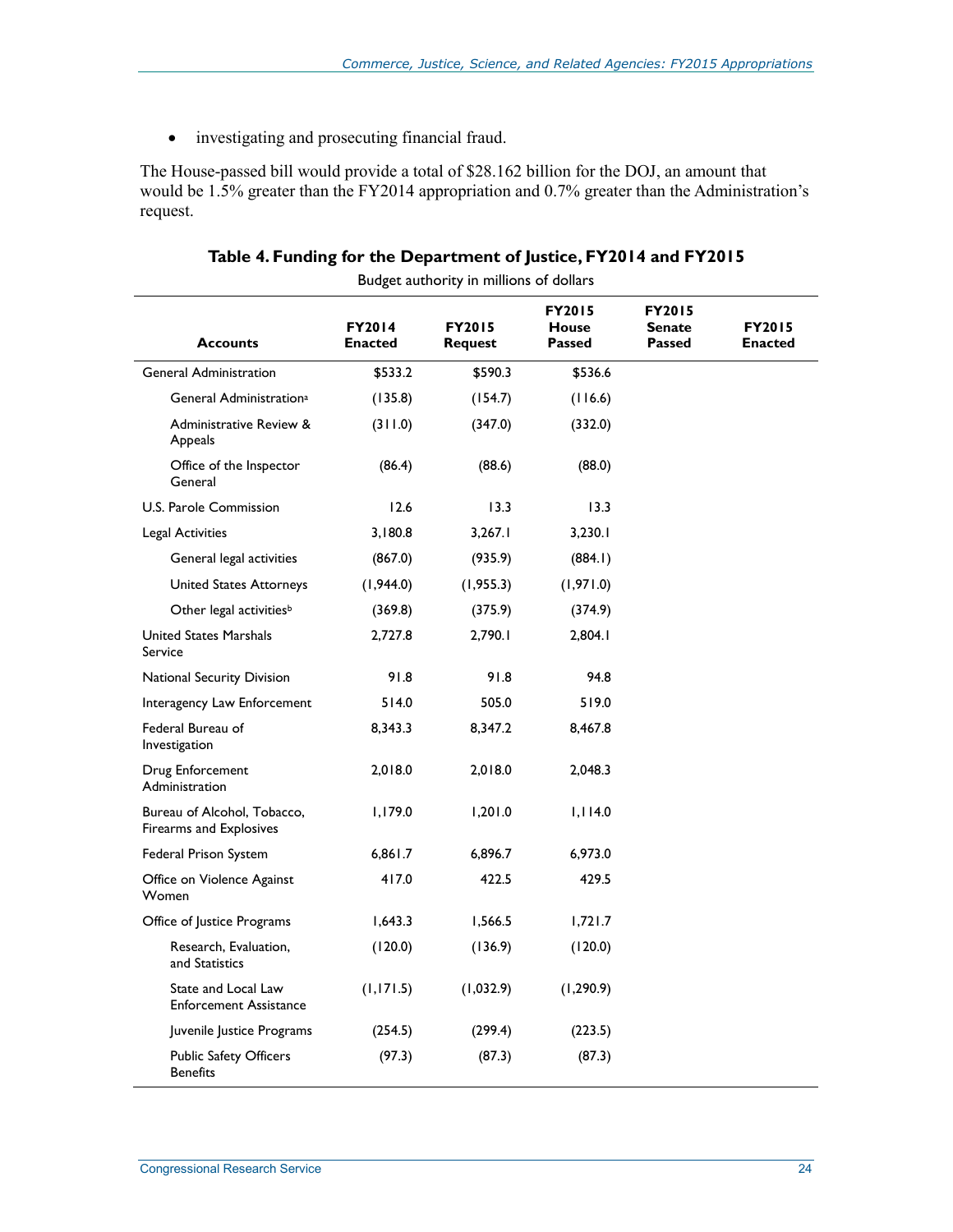| <b>Accounts</b>                                       | <b>FY2014</b><br><b>Enacted</b> | <b>FY2015</b><br><b>Request</b> | <b>FY2015</b><br><b>House</b><br><b>Passed</b> | <b>FY2015</b><br><b>Senate</b><br><b>Passed</b> | <b>FY2015</b><br><b>Enacted</b> |
|-------------------------------------------------------|---------------------------------|---------------------------------|------------------------------------------------|-------------------------------------------------|---------------------------------|
| <b>Community Oriented</b><br><b>Policing Services</b> | 214.0                           | 274.0                           | 209.5                                          |                                                 |                                 |
| Crime Victims Fund (CVF)                              | 745.0                           | 810.0                           | 770.0                                          |                                                 |                                 |
| <b>Offsetting Receipts (CVF)</b>                      | $-745.0$                        | $-810.0$                        | $-770.0$                                       |                                                 |                                 |
| <b>Total: Department of</b><br>Justice                | 27,736.6                        | 27,973.5                        | 28,161.7                                       |                                                 |                                 |

**Source:** The FY2014-enacted amounts were taken from the joint explanatory statement to accompany P.L. 113- 76, printed in the January 15, 2014, *Congressional Record* (pp. H507-H532). The FY2015 requested amounts were taken from H.Rept. 113-448. The FY2015 House-passed amounts were taken from the text of H.R. 4660 and H.Rept. 113-448.

**Note:** Amounts may not add to totals due to rounding.

- a. Includes funding for Salaries and Expenses for DOJ administration as well as for Justice Information Sharing Technology.
- b. "Other legal activities" includes accounts for the Antitrust Division, Vaccine Injury Compensation Trust Fund, U.S. Trustee System Fund, Foreign Claims Settlement Commission, Fees and Expenses of Witnesses, Community Relations Service, and the Asset Forfeiture Fund.

#### **General Administration**

The General Administration account provides funds for salaries and expenses for the Attorney General's office, the Inspector General's office, and other programs designed to ensure that the collaborative efforts of DOJ agencies are coordinated to help represent the government and fight crime as efficiently as possible. The Consolidated Appropriations Act, 2014 provided \$533.2 million for the General Administration Account. The Administration's FY2015 request includes \$590.3 million for General Administration, 10.7% more than the FY2014 appropriation. The House-passed bill would provide \$536.6 million for General Administration, 0.6% more than the FY2014 enacted amount but 9.1% less than the Administration's request.

#### **General Administration**

The General Administration account includes funding for Salaries and Expenses for DOJ administration as well as for Justice Information Sharing Technology. Prior to the National Drug Intelligence Center's (NDIC's) closure, it was funded through the General Administration account. In addition, this account previously funded Law Enforcement Wireless Communications before funding for related activities was shifted to the FBI.

The Consolidated Appropriations Act, 2014 provided \$135.8 million for Salaries and Expenses for DOJ administration and for Justice Information Sharing Technology. The Administration's FY2015 request includes nearly \$154.7 million for these activities, 13.9% more than the FY2014 appropriation. The House-passed bill would provide \$116.6 million for this account, 14.1% less than the FY2014 enacted amount and 24.6% below the Administration's requested level.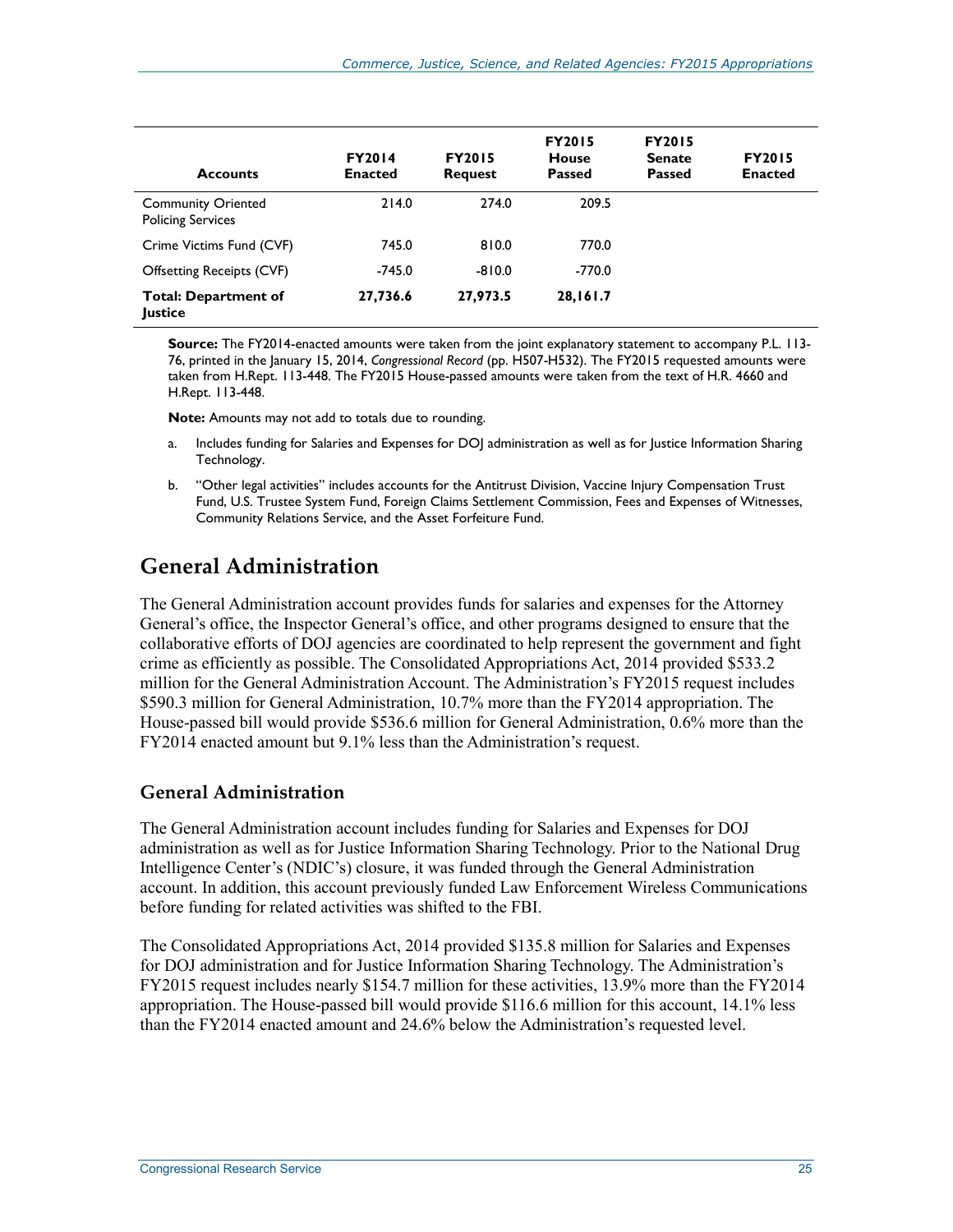#### **Administrative Review and Appeals (ARA)**

Administrative Review and Appeals (ARA) includes the Executive Office of Immigration Review (EOIR) and the Office of the Pardon Attorney (OPA). The Attorney General is responsible for the review and adjudication of immigration cases in coordination with the Department of Homeland Security's (DHS's) efforts to secure the nation's borders. The EOIR handles these matters, and the OPA receives and reviews petitions for executive clemency.

The Consolidated Appropriations Act, 2014 provided \$311.0 million for ARA. The Administration's FY2015 request includes \$347.0 million for these activities, a proposed increase of 11.6% over the FY2014 appropriation. The Administration's request includes an increase of \$22.6 million to help the EOIR adjudicate an increasing immigration court caseload. The DOJ reports that the number of matters pending adjudication rose 57% from the end of FY2009 to the end of FY2013.<sup>51</sup> Also, there were 249 EOIR immigration judges at the end of January 2014, down from a high of 272 in mid-December, 2010.<sup>52</sup> In addition, DOJ reports that about one-third of immigration judges will be eligible to retire in  $FY2014<sup>53</sup>$  The proposed increase includes \$17.0 million to support an additional 35 Immigration Judge Teams and 15 Board of Immigration Appeals attorneys to help adjudicate rising immigration court caseloads; \$2.8 million to expand EOIR's Legal Orientation Program (LOP), which improves immigration court proceedings by educating detained alien's about their rights and the overall process; and another \$2.8 million to allow EOIR to continue the development and expansion of its pilot program that provides counsel to vulnerable populations, such as unaccompanied alien children.

The House-passed bill would provide \$332.0 million for ARA, 6.8% greater than the FY2014 appropriation, but 4.3% less than the Administration's request. In the report to accompany H.R. 4660, the House Committee on Appropriations notes that the recommended funding for ARA will allow the EOIR to reduce backlogs by increasing the number of immigration judge teams; support and expand the LOP; and to continue pilot efforts for assisting minors and other persons with special needs. The House-passed bill includes language that would prohibit the DOJ from using funds to transfer or temporarily assign employees to the OPA for the screening of clemency applications.<sup>54</sup>

#### **Office of the Inspector General (OIG)**

The Office of the Inspector General (OIG) is responsible for detecting and deterring waste, fraud, and abuse involving DOJ programs and personnel; promoting economy and efficiency in DOJ operations; and investigating allegations of departmental misconduct. The Consolidated Appropriations Act, 2014 provided \$86.4 million for the OIG. The Administration's FY2015 request includes nearly \$88.6 million for the OIG, 2.5% more than the amount provided through

<sup>51</sup> U.S. Department of Justice, *FY 2015 Congressional Budget Submission, Administrative Review and Appeals*, p. 5.

<sup>52</sup> Ibid., p. 4.

<sup>53</sup> Ibid.

<sup>&</sup>lt;sup>54</sup> In April, Attorney General Holder announced that the DOJ would expand its criteria for clemency applications to allow non-violent drug offenders incarcerated in federal prisons to seek a reduction in their sentences. The DOJ announced that it was planning to move additional attorneys to the Office of the Pardon Attorney in order to prepare for the expected influx of clemency applications. U.S. Department of Justice, "Attorney General Holder: Justice Department Set to Expand Clemency Criteria, Will Prepare for Wave of Applications from Drug Offenders in Federal Prison," press release, April 21, 2014, http://www.justice.gov/opa/pr/2014/April/14-ag-409.html.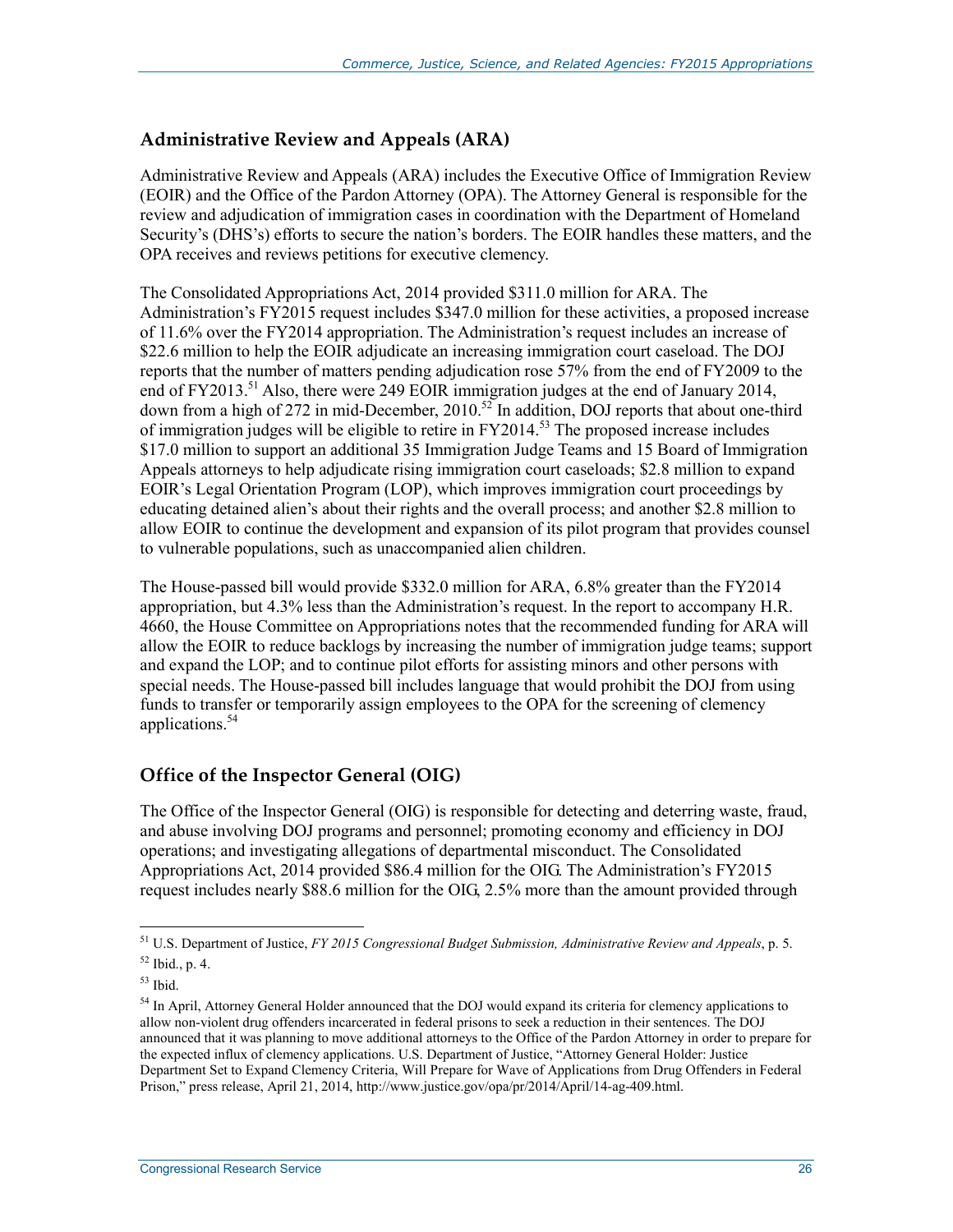the FY2014 appropriation. The House-passed bill would provide \$88.0 million for the OIG, 1.9% more than the FY2014 enacted amount but 0.7% less than the Administration's request.

#### **U.S. Parole Commission**

The U.S. Parole Commission adjudicates parole requests for prisoners who are serving felony sentences under federal and District of Columbia code violations. The commission received \$12.6 million for FY2014. The Administration's request for the commission for FY2015 is \$13.3 million, a proposed increase of 5.6%. The House-passed bill includes \$13.3 million for the commission, which is equal to the Administration's request and 5.6% greater than the FY2014 appropriation.

## **Legal Activities**

The Legal Activities account includes several subaccounts: general legal activities, U.S. Attorneys, and other legal activities. The Consolidated Appropriations Act, 2014 provided nearly \$3.181 billion for Legal Activities. The Administration's FY2015 request includes almost \$3.267 billion for this account, 2.7% more than the FY2014 appropriation. The House-passed bill would provide \$3.230 billion for Legal Activities. This would be 1.5% more than the FY2014 enacted amount but 1.1% less than the Administration's request.

#### **General Legal Activities**

The General Legal Activities account funds the Solicitor General's supervision of the department's conduct in proceedings before the Supreme Court. It also funds several departmental divisions (tax, criminal, civil, environment and natural resources, legal counsel, civil rights, INTERPOL, and dispute resolution). The Consolidated Appropriations Act, 2014 provided \$867.0 million for General Legal Activities. The Administration's FY2015 request includes nearly \$935.9 million for this account, 7.9% over the FY2014 appropriation. The Housepassed bill would provide \$884.1 million for General Legal Activities, 2.0% more than the FY2014 enacted amount but 5.5% below the Administration's requested level.

As a part of its FY2015 budget request for this account, the Administration proposed a \$2.6 million increase for the criminal division for 25 new positions to help the division combat cybercrime. According to the Administration, the additional funding would increase the criminal division's capabilities in four areas: "cybercrime investigations and prosecutions; advice and advocating legal tools and authorities; international cooperation and outreach; and forensic support."<sup>55</sup>

The Administration also requests a \$19.6 million increase for the criminal division as a part of the Administration's Mutual Legal Assistance Treaty (MLAT) reform efforts. MLAT requests are the way in which countries request assistance in obtaining evidence located in a foreign country for criminal investigations and proceedings located in another country, and, according to the Administration, difficulties in obtaining evidence through the MLAT process is starting to

<sup>&</sup>lt;u>.</u> 55 U.S. Department of Justice, Criminal Division, *FY 2015 President's Budget & Performance Submission*, p. 12.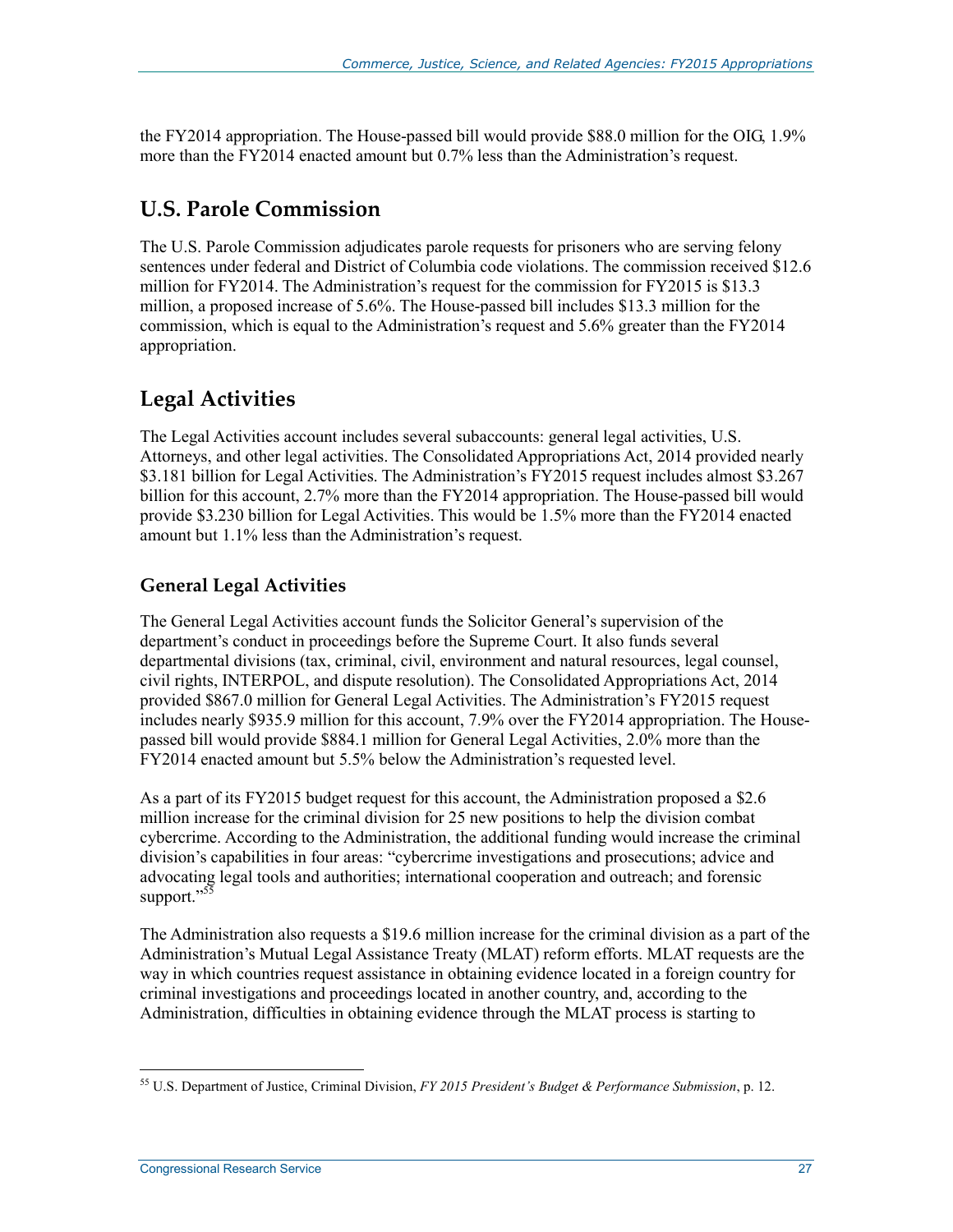frustrate many of the United States' foreign law enforcement partners.<sup>56</sup> The Administration is concerned that continued delays with processing MLAT requests could have adverse consequences for U.S. law enforcement, including, but not limited to, foreign countries reducing their compliance with MLAT requests and their cooperation with U.S. law enforcement agencies. The requested funding for the criminal division would be used to centralize the handling of MLAT requests, primarily through the division's Office of International Affairs (OIA); eliminating the backlog of pending cases; and enhancing the technological resources supporting the MLAT process and OIA's core functions.

#### **Office of the U.S. Attorneys**

The U.S. Attorneys enforce federal laws through prosecution of criminal cases and represent the federal government in civil actions in all of the 94 federal judicial districts. For FY2015, the President's budget request includes \$1.955 billion for the U.S. Attorneys, a proposed increase of 0.6% over the Office's FY2014 appropriation (\$1.944 billion). Under the Administration's "Smart on Crime Initiative," the FY2015 budget request includes \$15.0 million in reallocated resources to leverage efforts to lower recidivism through reentry courts, drug or other specialized courts, diversion programs, and prevention outreach. The request also includes \$1.3 million for MLAT reform. The objective of this reform is to strengthen law enforcement and administration of justice partnerships with foreign government, especially with regard to cyber security threats.

The House-passed bill would provide the U.S. Attorneys with \$1.971 billion for FY2015. This amount is 1.4% more than the FY2014 enacted appropriation and 0.8% more than the Administration's FY2015 request. House report language emphasized that the U.S. Attorneys should prioritize their efforts to enforce intellectual property rights and prosecute prescription drug abuse cases. Although opposed by the Administration, the House Committee on Appropriations has maintained language in the bill that would direct each U.S. Attorney to lead a regional human trafficking task force.

#### **Other Legal Activities**

Other Legal Activities includes the Antitrust Division, the Vaccine Injury Compensation Trust Fund, the U.S. Trustee System Fund (which is responsible for maintaining the integrity of the U.S. bankruptcy system by, among other things, prosecuting criminal bankruptcy violations), the Foreign Claims Settlement Commission, the Fees and Expenses of Witnesses, the Community Relations Service, and the Assets Forfeiture Fund. The Consolidated Appropriations Act, 2014 provided \$369.8 million for the Other Legal Activities account. The Administration's FY2015 request includes \$375.9 million for this account, 1.6% more than the FY2014 appropriation. The House-passed bill would provide \$374.9 million for Other Legal Activities, 1.4% more than the FY2014 enacted amount, but 0.3% less than the Administration's request.

## **U.S. Marshals Service (USMS)**

The U.S. Marshals Service (USMS) is responsible for the protection of the federal judicial process, including protecting judges, attorneys, witnesses, and jurors. In addition, the USMS

<sup>&</sup>lt;u>.</u> 56 U.S. Department of Justice, *Mutual Legal Assistance Treaty Process Reform*, FY 2015 Budget Fact Sheet.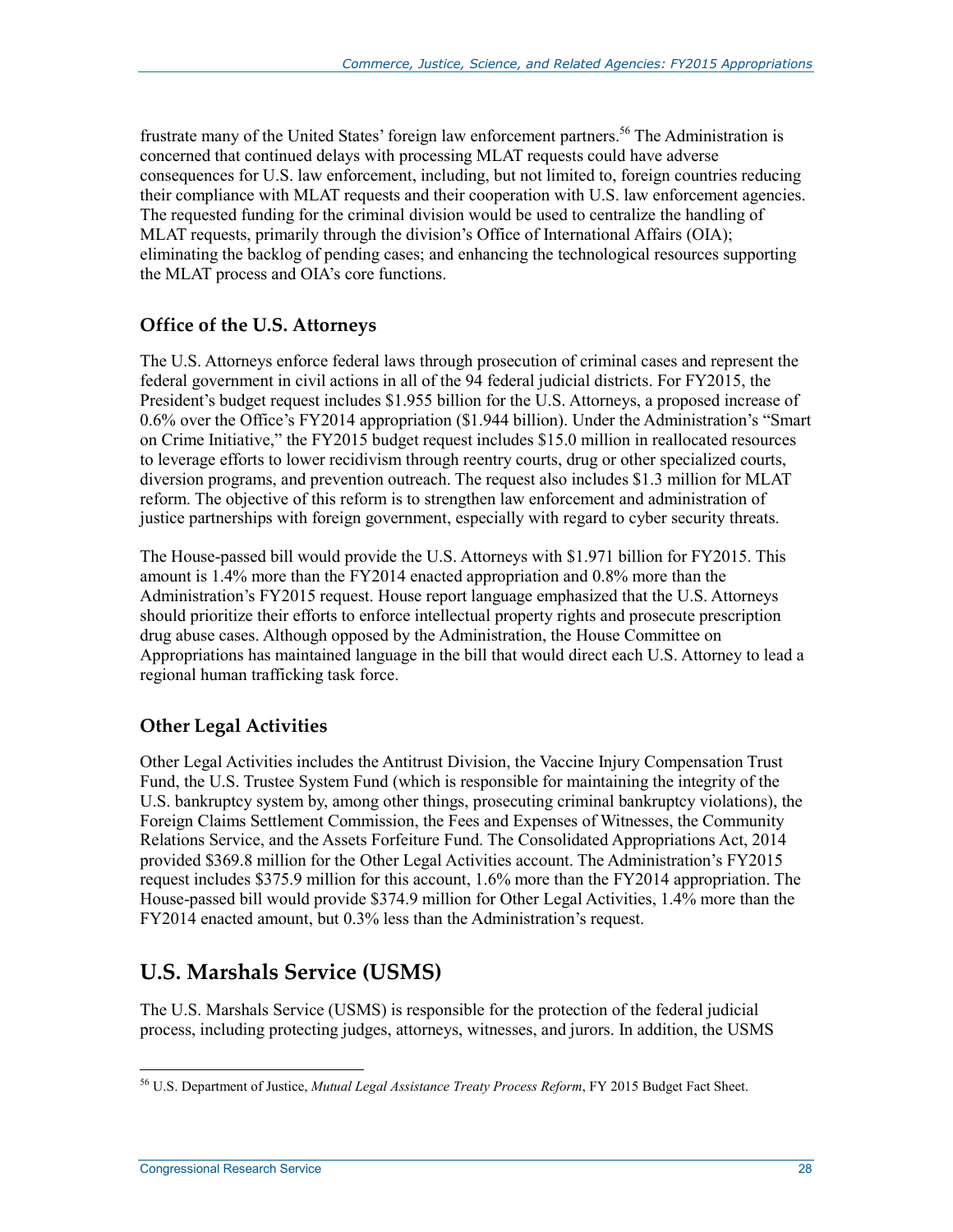provides physical security in courthouses, safeguards witnesses, transports prisoners from court proceedings, apprehends fugitives, executes warrants and court orders, and seizes forfeited property.<sup>57</sup>

The USMS received a total of \$2.728 billion under the Consolidated Appropriations Act, 2014, of which \$1.185 billon was for the Salaries and Expenses (S&E) account and \$1.533 billion was for the Federal Prisoner Detention account. For FY2015, the Administration requests a total of \$2.790 billion for the USMS, which is 2.3% greater than the FY2014-enacted appropriation. The entire proposed increase for the USMS is the result of the Administration requesting \$1.595 billion for the Federal Prisoner Detention account. The proposed increase in funding for the Federal Prisoner Detention account reflects the increased cost of the federal detention population. The Administration requested additional funding to help ensure that the USMS can pay for housing, medical, and transportation costs for the USMS detainee population.<sup>58</sup> The USMS notes that expansion of illegal immigration enforcement activities along the southwest border has increased the service's workload in the region.<sup>59</sup>

The House-passed bill would provide a total of \$2.804 billion for the USMS, an amount that is 2.8% greater than the FY2014 appropriation and 0.5% greater than the Administration's request. The House recommends \$1.199 billion for the USMS's S&E account (1.2% greater than the Administration's request) and \$1.595 billion for the Federal Prisoner Detention account, which is equal to the Administration's request.

One issue Congress might consider while it debates FY2015 funding for the USMS is whether it has the resources it needs in light of its expanded mission. As discussed previously, for FY2015 the Administration did not request an increase in funding for the number of positions funded by the USMS's Salaries and Expenses account. In addition to the increased workload along the Southwest border, the USMS reports that since 2000, it has been required to assist state and local law enforcement agencies with apprehending dangerous fugitives; has faced increasing demand for high-level security related to more federal terrorism-related prosecutions; and has been required to assist with the location and apprehension of individuals who fail to register as sex offenders.60 Policy makers might consider whether the USMS can continue to effectively conduct its operations related to the federal criminal justice system while assisting state and local law enforcement with tracking and apprehending fugitives and unregistered sex offenders without additional resources.

 $57$  Under the Consolidated and Further Continuing Appropriations Act (P.L. 113-6), Congress eliminated funding for the Office of the Federal Detention Trustee account and instead provided funding for a Federal Prisoner Detention account under the USMS. Funding under this account will be used to cover the costs associated with the care of federal detainees.

<sup>58</sup> According to DOJ, detention funding requirements are determined using a population forecasting model that incorporates factors such as population, demographic trends, average processing time per type of case, and the authorized positions of federal law enforcement, U.S. attorneys and U.S. district court judges. The DOJ estimates that the average daily detention population in FY2015 will be 59,949. U.S. Department of Justice, *U.S. Marshals Service (USMS), FY2015 Budget Request At A Glance*.

<sup>59</sup> U.S. Department of Justice, U.S. Marshals Services, *FY 2015 Performance Budget, Salaries and Expenses and Construction Appropriations*, p. 8.

 $60$  Ibid., p. 5.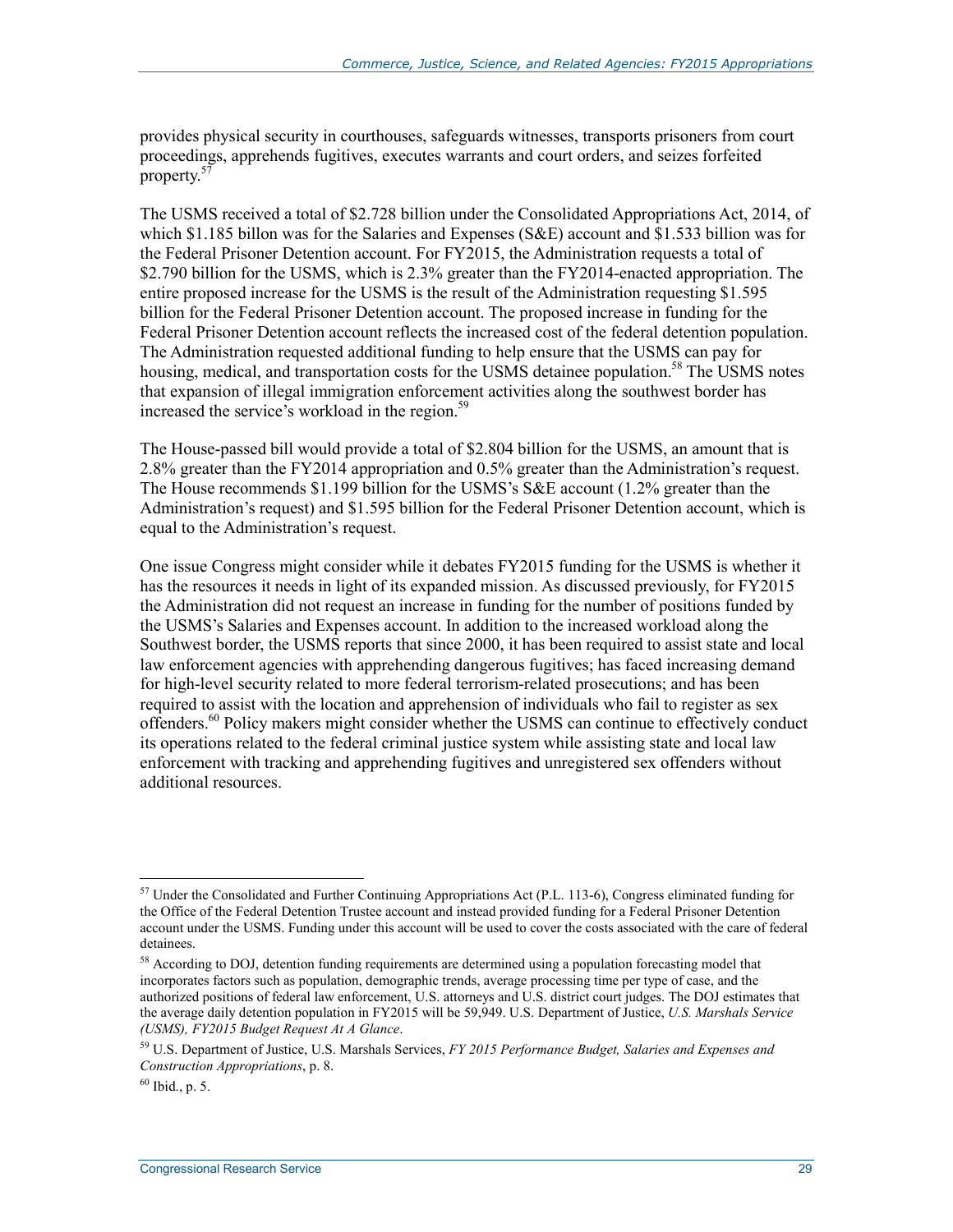## **National Security Division (NSD)**

The National Security Division (NSD) coordinates DOJ's national security and terrorism missions through law enforcement investigations and prosecutions. The NSD was established in DOJ in response to the recommendations of the Commission on the Intelligence Capabilities of the United States Regarding Weapons of Mass Destruction (WMD Commission), and authorized by Congress on March 9, 2006, in the USA PATRIOT Improvement and Reauthorization Act of 2005 (P.L. 109-177). Under the NSD, DOJ resources of the Office of Intelligence Policy and Review and the Criminal Division's Counterterrorism and Counterespionage Sections were consolidated to coordinate all intelligence-related resources and to ensure that criminal intelligence information is shared, as appropriate. For FY2015, the President's budget request includes \$91.8 million for the NSD, the same amount as appropriated by Congress for FY2014.

The House-passed bill would provide the NSD with \$94.8 million for FY2015. This amount is 3.3% more than either the FY2014 enacted appropriation or the Administration's FY2015 request. House report language indicated that this \$3.0 million increase would help the NSD meet its growing workload under the Foreign Intelligence Surveillance Act  $(FISA)^{61}$  and the Lobbying Disclosure Act  $62$ 

#### **Interagency Law Enforcement**

The Interagency Law Enforcement account reimburses departmental agencies for their participation in the Organized Crime Drug Enforcement Task Force (OCDETF) program. Organized into nine regional task forces, this program combines the expertise of federal agencies with the efforts of state and local law enforcement to disrupt and dismantle major narcoticstrafficking and money-laundering organizations. From DOJ, the federal agencies that participate in OCDETF are the DEA; the FBI; the ATF; the USMS; the Tax and Criminal Divisions of DOJ; and the U.S. Attorneys. From the Department of Homeland Security, Immigration and Customs Enforcement and the U.S. Coast Guard participate in OCDETF. In addition, from the Department of the Treasury, the Internal Revenue Service and Treasury Office of Enforcement also participate in OCDETF. Moreover, state and local law enforcement agencies participate in approximately 90% of all OCDETF investigations.

The Consolidated Appropriations Act, 2014 provided \$514.0 million for the Interagency Law Enforcement account. For FY2015, the Administration is requesting \$505.0 million for this account, 1.8% less than the FY2014 appropriation. The House-passed bill would provide \$519.0 million for this account, 1.0% greater than the FY2014 enacted level and 2.8% greater than the Administration's requested amount. The language in the House report accompanying the bill urges DOJ to increase the use of task forces to combat the threats posed by prescription drug and heroin abuse.

 $61$  50 U.S.C. §1801 et seq.

<sup>62 2</sup> U.S.C. §1601 et seq.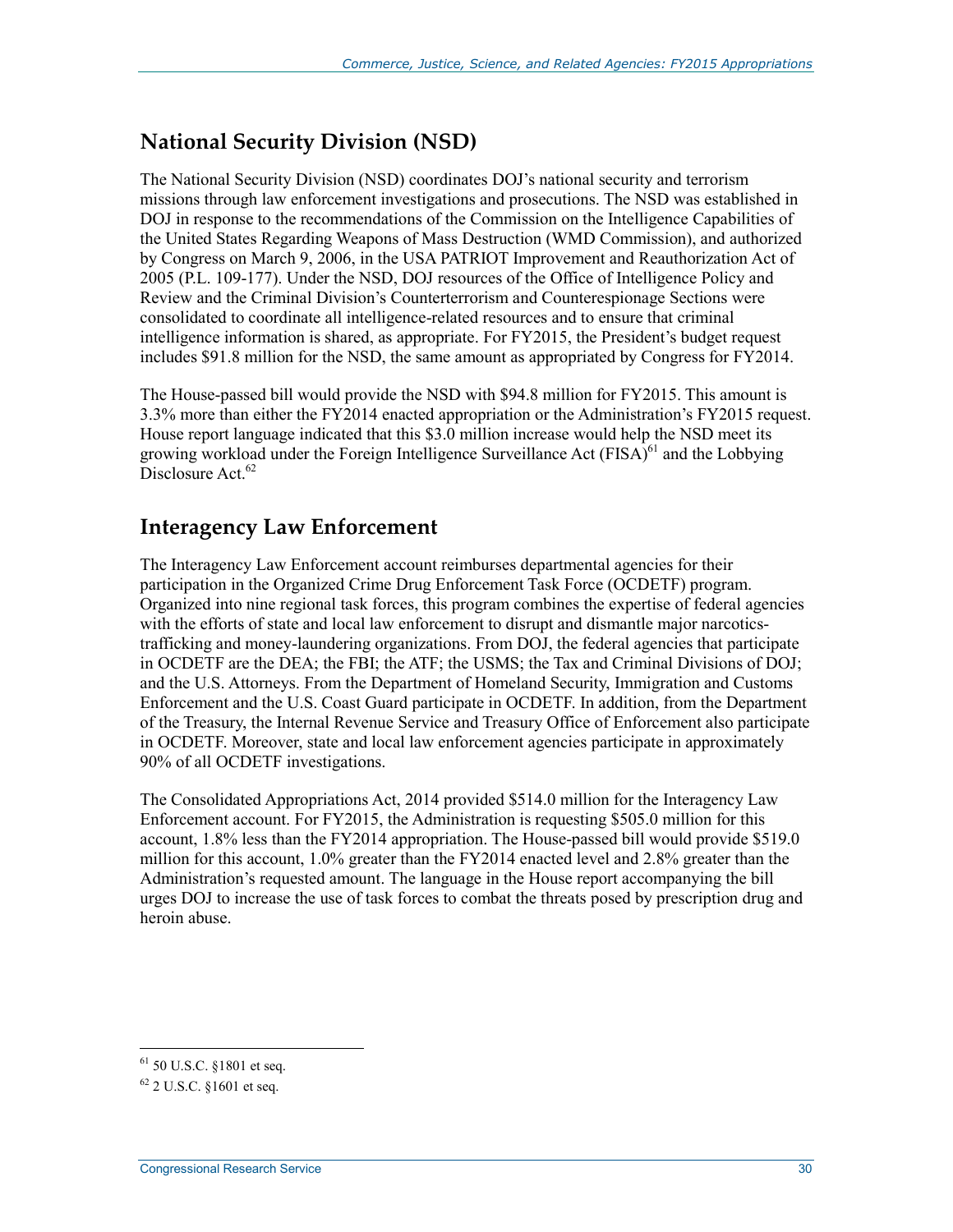### **Federal Bureau of Investigation (FBI)**

The FBI is the lead federal investigative agency charged with defending the country against foreign terrorist and intelligence threats; enforcing federal laws; and providing leadership and criminal justice services to federal, state, municipal, tribal, and territorial law enforcement agencies and partners. Since the September 11, 2001 (9/11), terrorist attacks, the FBI has reorganized and reprioritized its efforts to focus on preventing terrorism and related criminal activities. From FY2001 through FY2013, Congress has more than doubled direct appropriations for the FBI from \$3.32 billion to \$8.343 billion, or a 151.3% increase.

For FY2015, the President's budget request includes \$8.347 billion for the FBI, a slight increase  $( $0.1\%$ ) over the Bureau's FY2014 approximation (§8.343 billion). This request includes $8.278$ billion for salaries and expenses (S&E) and \$69.0 million for construction. In addition, through miscellaneous reductions, the request anticipates an increase of \$18.2 million in reallocated funding to improve the MLAT process (\$3.2 million) and Terrorist Explosive Device Analytical Center (TEDAC) operations and maintenance (\$15.0 million). Located at Redstone Arsenal in Huntsville, Alabama, TEDAC supports federal efforts to prevent and mitigate improvised explosive device attacks both in the United States and abroad.

The House-passed bill would provide the FBI with \$8.468 billion for FY2015. This amount is 1.5% more than the amount Congress appropriated for the FBI for FY2014, and it is 1.4% more than the Administration's FY2015 request.

In addition, the FY2015 request would carry over FY2014 budget increases to improve background checks for firearms and cyber security. For example, the FY2015 budget would carry over and continue to provide \$13.0 million to bolster the FBI-administered National Instant Criminal Background Check System (NICS), especially in light of Senate proposals to require "universal background checks," that is, extending federal firearms background check requirements to intrastate firearms transfers between private persons.<sup>63</sup> While the amount carried over to sustain the FBI's Next Generation Cyber Initiative was not given in DOJ budget summary and submission documents, the Attorney General testified to both the House and Senate Committees on Appropriations that, across all departmental agencies and initiatives, the FY2015 budget includes  $\hat{\bar{\mathbf{y}}}_{722}$  million to fight cybercrime.<sup>64</sup>

According to the FBI Director James Comey, the most important thing done in this area in the last couple of years was the establishment of a National Cyber Crime Investigative Joint Task Force (NCIJTF).<sup>65,66</sup> In report language, the House Committee on Appropriations noted that the Housepassed bill would provide sufficient funding to ensure that the FBI could continue to develop and

<sup>&</sup>lt;u>.</u> 63 For further information on the "universal background check" proposal, see CRS Report R42987, *Gun Control Legislation in the 113th Congress*, by William J. Krouse.

<sup>&</sup>lt;sup>64</sup> Testimony of Attorney General Eric Holder, in U.S. Congress, House Appropriations Subcommittee on Commerce, Justice, Science, and Related Agencies, "The Department of Justice FY2015 Budget Request," *Nexis Congressional Documents and Publications*, April 4, 2014.

<sup>&</sup>lt;sup>65</sup> Testimony of FBI Director James Comey, in U.S. Congress, House Appropriations Subcommittee on Commerce, Justice, Science, and Related Agencies, "FBI Budget for FY2015 and Post-9/11 Reform, Panel 1," *CQ Transcriptions*, March 26, 2014.

<sup>66</sup> For a CRS compilation of reports and other resources on cybersecurity, see CRS Report R42507, *Cybersecurity: Authoritative Reports and Resources, by Topic*, by Rita Tehan. For additional selected CRS reports relevant to cybersecurity, see CRS Issues Before Congress: *Cybersecurity*.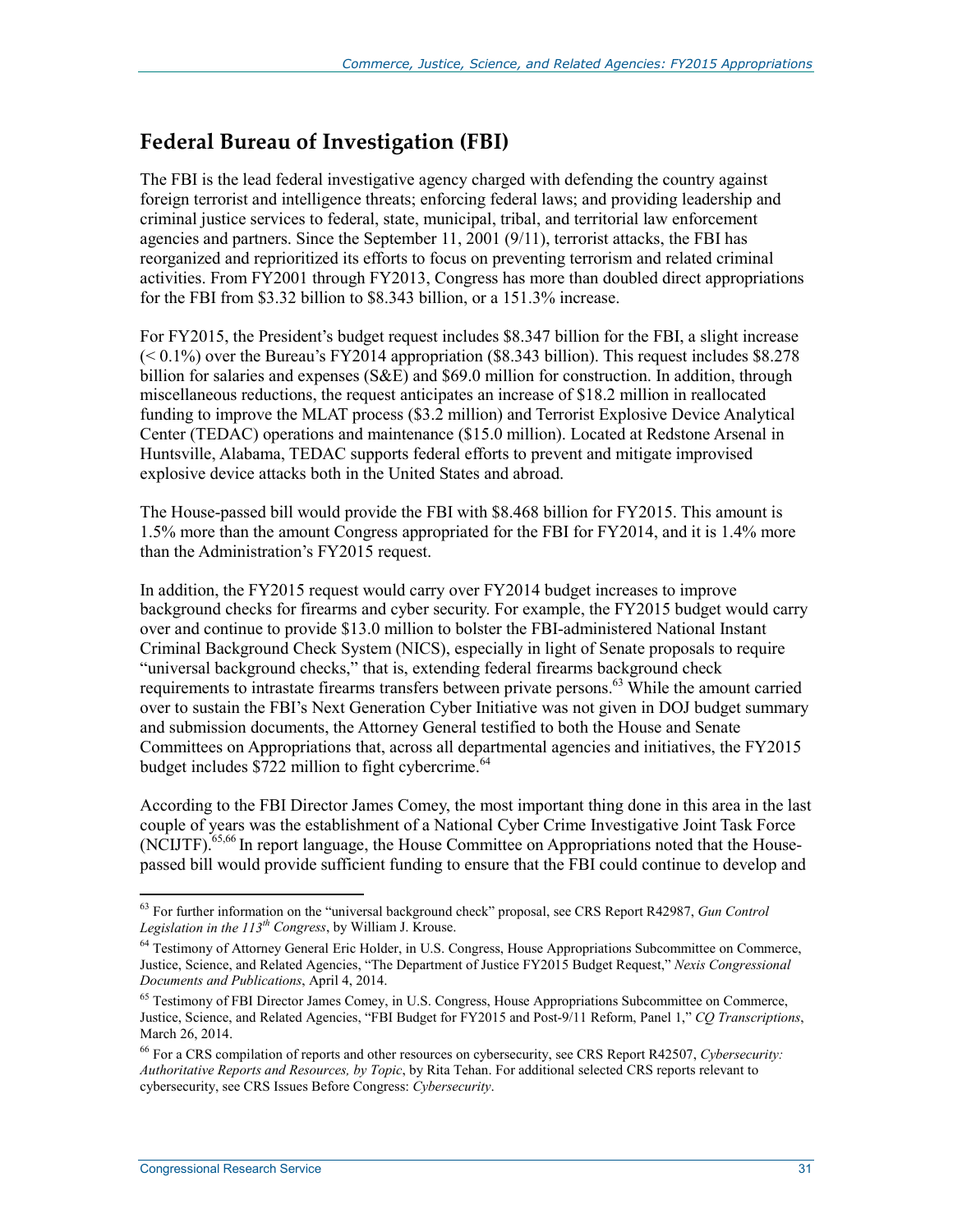implement its Next Generation Cyber (NGC) approach, a comprehensive "whole of government" approach to investigating computer intrusions and defeating cyber threat actors, through a national network of task forces. The House Committee also raised concerns about state and local efforts to make gun-related prohibiting records accessible to the FBI for NICS background check purposes, and report language would require the FBI to report back to the Committee about gaps in its accessibility to those records for all classes of prohibited persons. The House bill would also provide \$1.0 million to support an ongoing review of the FBI's implementation of the 9/11 Commission recommendations. In addition, report language addressed several other issues, including, but not limited to, FBI support of Department of Justice investigations of human rights violations, human trafficking, violent domestic extremists, violent gangs, counterintelligence and insider threats, and money laundering and other financial crime, as well as efforts to improve DNA analysis.

### **Drug Enforcement Administration (DEA)**

The Drug Enforcement Administration (DEA) is the only single-mission federal agency tasked with enforcing the nation's controlled substance laws in order to reduce the availability and abuse of illicit drugs and the diversion of licit drugs for illicit purposes. DEA's enforcement efforts include the disruption and dismantling of drug trafficking and money laundering organizations through drug interdiction and seizures of illicit revenues and assets derived from these organizations. DEA continues to face evolving challenges in limiting the supply of illicit drugs as well as reducing drug trafficking from Mexico across the Southwest border into the United States. DEA plays a key role in the Administration's Southwest Border Initiative to counter drug-related border violence, focusing on the convergent threats of illegal drugs, drug-related violence, and terrorism in the region. DEA also has an active role in the Administration's Prescription Drug Abuse Prevention Plan, targeting improper prescribing practices and promoting proper disposal of unused prescription drugs.

The DEA received \$2.018 billion for FY2014. The Administration's FY2015 budget request for the DEA proposes to maintain FY2014 appropriation levels at \$2.018 billion. The House recommends \$2.048 billion for the DEA which represents a proposed 1.5% increase over both the FY2014 enacted amount and the Administration's FY2015 requested amount.

Of note, while the DEA highlights the recent rise in heroin abuse in the United States in their  $FY2015$  Congressional budget submission,<sup>67</sup> the Administration does not request additional funding to address this issue. The DEA combats the nation's supply of heroin through international and domestic enforcement and state and local assistance. In the report to accompany H.R. 4660, the House Committee on Appropriations expresses concern over the increase in prescription drug and heroin abuse, and specifies the following:

• DOJ shall report within 90 days after enactment of H.R. 4660 "on potential ways to address this problem, such as prevention, law enforcement strategies, prescription drug disposal site expansion, and other evidence-based approaches."<sup>68</sup>

<sup>67</sup> U.S. Department of Justice, Drug Enforcement Administration, *FY2015 Performance Budget Congressional Submission*, p. 18, http://www.justice.gov/jmd/2015justification/pdf/dea-justification.pdf.

<sup>68</sup> U.S. Congress, House Committee on Appropriations, *H.Rept. 113-448 - Commerce, Justice, Science, and Related Agencies Appropriations Bill, 2015*, report to accompany H.R. 4660, 113<sup>th</sup> Cong., 2<sup>nd</sup> sess., May 15, 2014.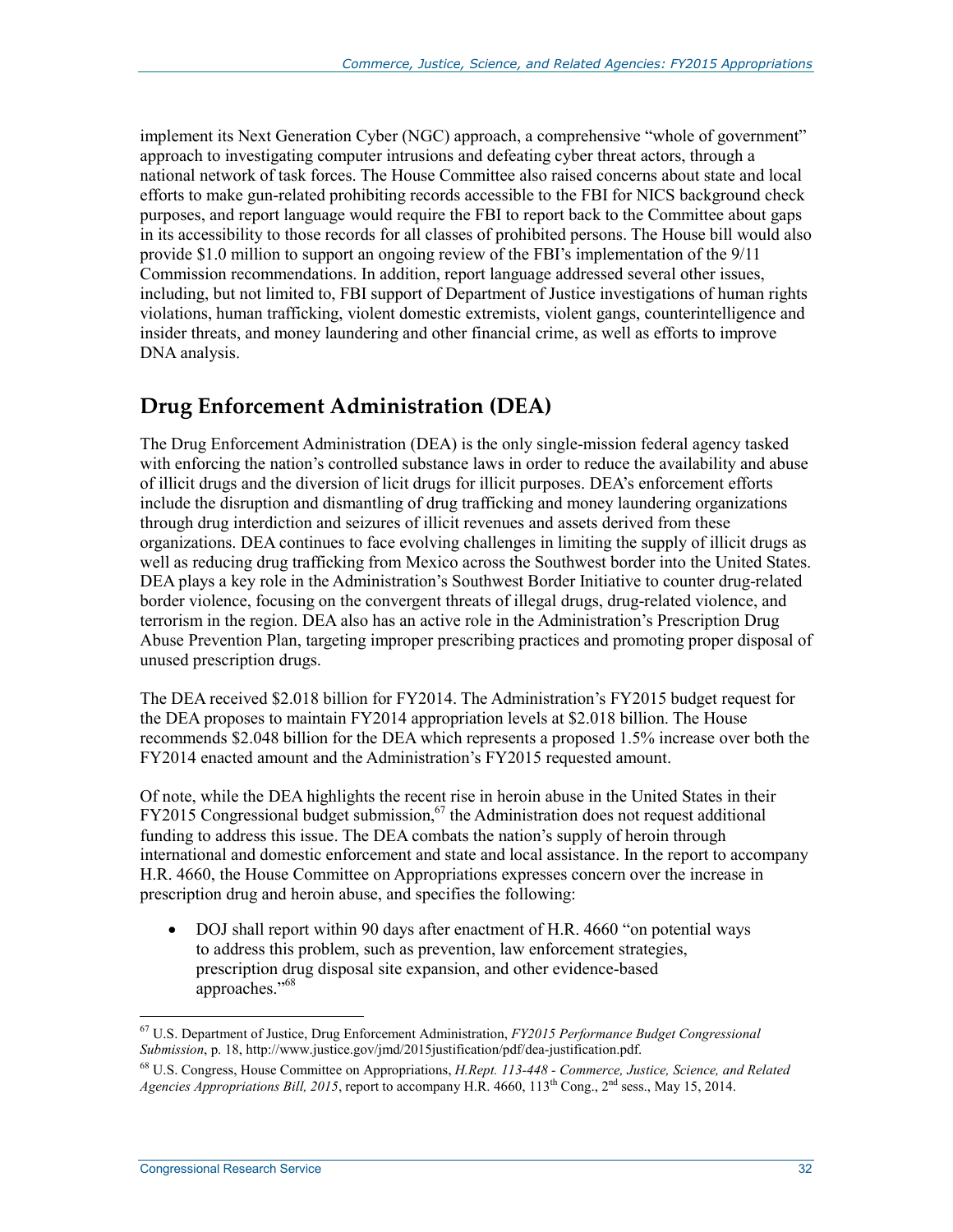- The committee urges the DEA to intensify its use of task forces to address the rise in heroin abuse.
- The committee directs DEA to report no later than 60 days after enactment of H.R. 4660 "on the numbers of actual and estimated heroin investigations in fiscal years 2013 through 2015, the amounts and street value of heroin associated with such investigations, and prosecutions resulting from investigations.<sup>569</sup>

The House-passed bill would prohibit DOJ from using funds to prevent states from implementing their laws that authorize the use, distribution, possession, or cultivation of medical marijuana.<sup>70</sup> Policy makers may debate as to how to interpret this language. While it may prevent DOJ from using funds to preempt state medical marijuana laws, it may also be interpreted as an attempt to prevent DEA and other agencies from investigating and prosecuting private citizens, who are otherwise in compliance with state law, in states that make allowances for medical marijuana for violations of the federal Controlled Substances Act  $(CSA)$ .<sup>71</sup>

The House specifies another change that would possibly affect the DEA's operations. The Housepassed bill would prohibit the use of funds "in contravention of section 7606 ("Legitimacy of Industrial Hemp Research") of the Agricultural Act of 2014 (P.L. 113-79) by the Department of Justice or the Drug Enforcement Administration."72 Under the CSA, hemp is considered a Schedule I controlled substance, and there are strict controls on its production and the security conditions under which it may be grown; it is illegal to grow without a DEA permit. The Agricultural Act of 2014 included a provision allowing certain research institutions and also state departments of agriculture to grow industrial hemp, if allowed under state laws where the institution or state department of agriculture is located.<sup>73</sup>

### **Bureau of Alcohol, Tobacco, Firearms, and Explosives (ATF)**

The ATF enforces federal criminal law related to the manufacture, importation, and distribution of alcohol, tobacco, firearms, and explosives. ATF works independently and through partnerships with industry groups; international, state, and local governments; and other federal agencies to investigate and reduce crime involving firearms and explosives, acts of arson, and illegal trafficking of alcohol and tobacco products. From FY2001 through FY2014, Congress has increased the direct appropriation for ATF, from \$771.0 million to \$1.179 billion, a 52.9% increase.

For FY2015, the President's budget request for ATF is \$1.201 billion, an increase of 1.9% over the amount appropriated by Congress for FY2014 (\$1.179 billion). According to DOJ, this increase (\$22.0 million) would allow ATF to improve its firearms enforcement and regulatory

<sup>69</sup> Ibid.

<sup>70</sup> As specified in Sec. 558 of H.R. 4660, these states include Alabama, Alaska, Arizona, California, Colorado, Connecticut, Delaware, District of Columbia, Florida, Hawaii, Illinois, Iowa, Kentucky, Maine, Maryland, Massachusetts, Michigan, Minnesota, Mississippi, Missouri, Montana, Nevada, New Hampshire, New Jersey, New Mexico, Oregon, Rhode Island, South Carolina, Tennessee, Utah, Vermont, Washington, and Wisconsin.

<sup>71</sup> Title 21, U.S.C., Chapter 13. For discussion of this House language, see CRS Report WSLG957, *House Seeks to Curb Federal Interference with State Medical Marijuana Laws*, by Todd Garvey.

<sup>72</sup> H.R. 4660, Sec. 560.

<sup>73</sup> For further discussion of this law and the industrial use of hemp, see CRS Report RL32725, *Hemp as an Agricultural Commodity*, by Renée Johnson.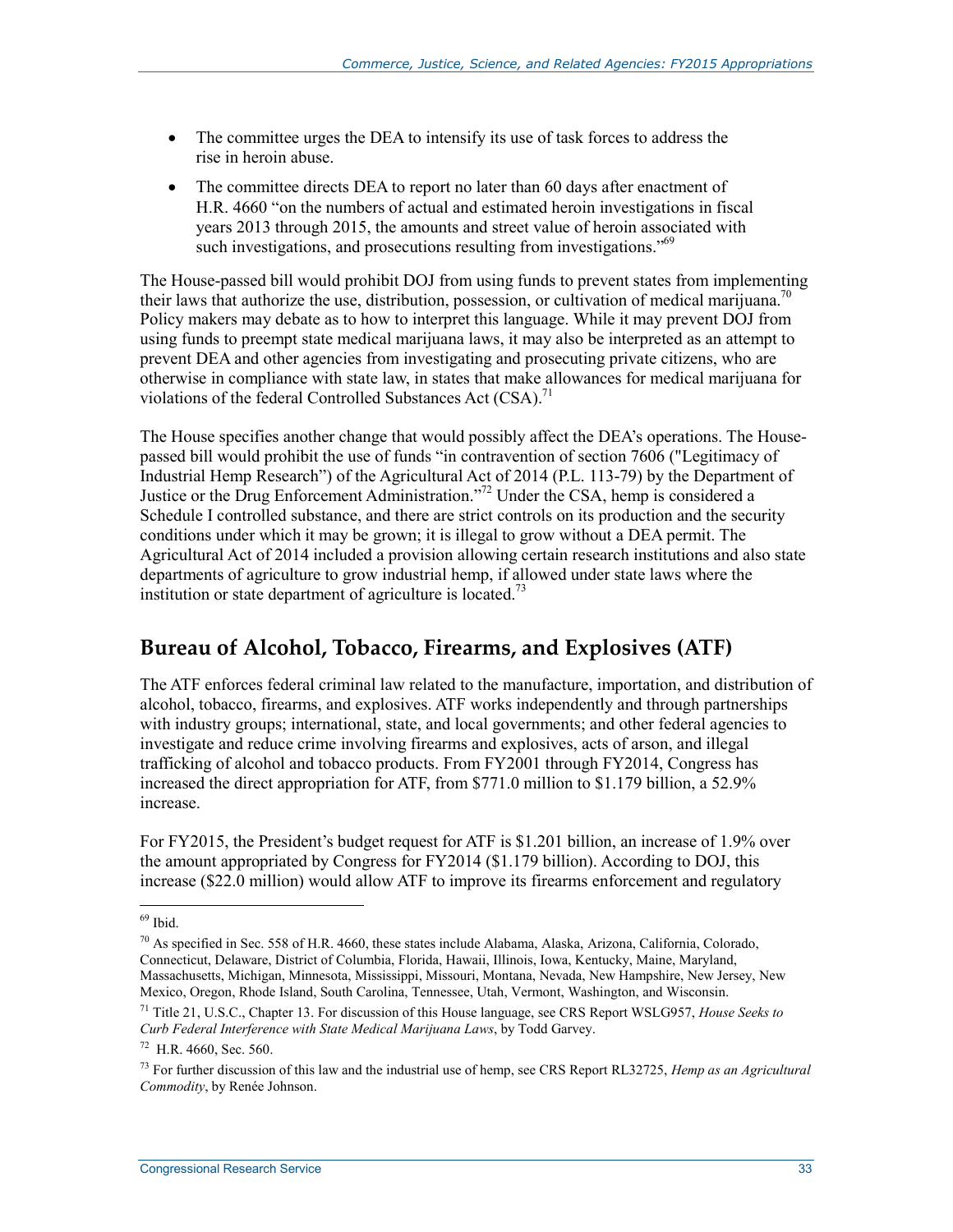efforts. According to the Attorney General, DOJ is "taking a hard look" at federal laws and enforcement priorities to ensure that everything possible is being done to prevent drug traffickers and other criminals from acquiring firearms.<sup>74</sup>

The House-passed bill would provide ATF with \$1.114 billion for FY2015. This amount is 5.5% less than the amount appropriated by Congress for FY2014, and is 7.2% less than the Administration's FY2015 request. Report language indicated that the House Committee on Appropriations has yet to receive a briefing and a report that are required as part of ATF's FY2014 appropriation. The briefing is to be on appropriations allocated by ATF for gun law enforcement in the following areas:

- 1. violent crime enforcement,
- 2. firearms regulatory efforts,
- 3. firearms tracing, and
- 4. ballistic imaging.

The report is to be on ATF's tobacco law enforcement posture and related appropriations allocations. Finally, the Committee voiced concern about increasing processing times (backlogs) for applications submitted under the National Firearms Act of 1934 (NFA),<sup>75</sup> and applications for dealer, manufacturer, and importer licenses submitted under the Gun Control Act of 1968  $(GCA).^{76}$ 

Also, the FY2015 budget request collapses the ATF budget decision units from three to two. For example, the *ATF Congressional Budget Submission* shows the FY2012 appropriation included \$1.113 billion, which was allocated as follows:

- 1. Firearms (\$876.7 million);
- 2. Arson & Explosives (\$224.4 million); and
- 3. Alcohol & Tobacco (\$12.0 million).

By comparison the FY2014 appropriation (\$1.179 billion) and FY2015 request (\$1.201 billion) are shown allocated as follows:

- 1. Law Enforcement Operations (\$1.019 billion for FY2014, and \$1.039 billion for FY2015); and
- 2. Investigative Support Services (\$159.5 million for FY2014, and \$162.5 million for FY2015).

Arguably, this new budget decision unit alignment could make it much more difficult for Congress to determine ATF's budget priorities for regulating the industries under its purview.

<sup>1</sup> <sup>74</sup> Testimony of Attorney General Eric Holder, in U.S. Congress, House Appropriations Subcommittee on Commerce, Justice, Science, and Related Agencies, "The Department of Justice FY2015 Budget Request," April 4, 2014.

<sup>&</sup>lt;sup>75</sup> The NFA (26 U.S.C. §5801 et seq.), as amended, limits the availability of machine guns, short-barreled rifles and shotguns, silencers, and a "catch-all" class of other "concealable" firearms identified as "any other weapon."

<sup>76</sup> The GCA (18 U.S.C. §921 et seq.), as amended, requires all persons manufacturing, importing, or selling firearms as a business to be federally licensed. It requires those federal firearms licensees (FFLs) to maintain records of all commercial gun sales.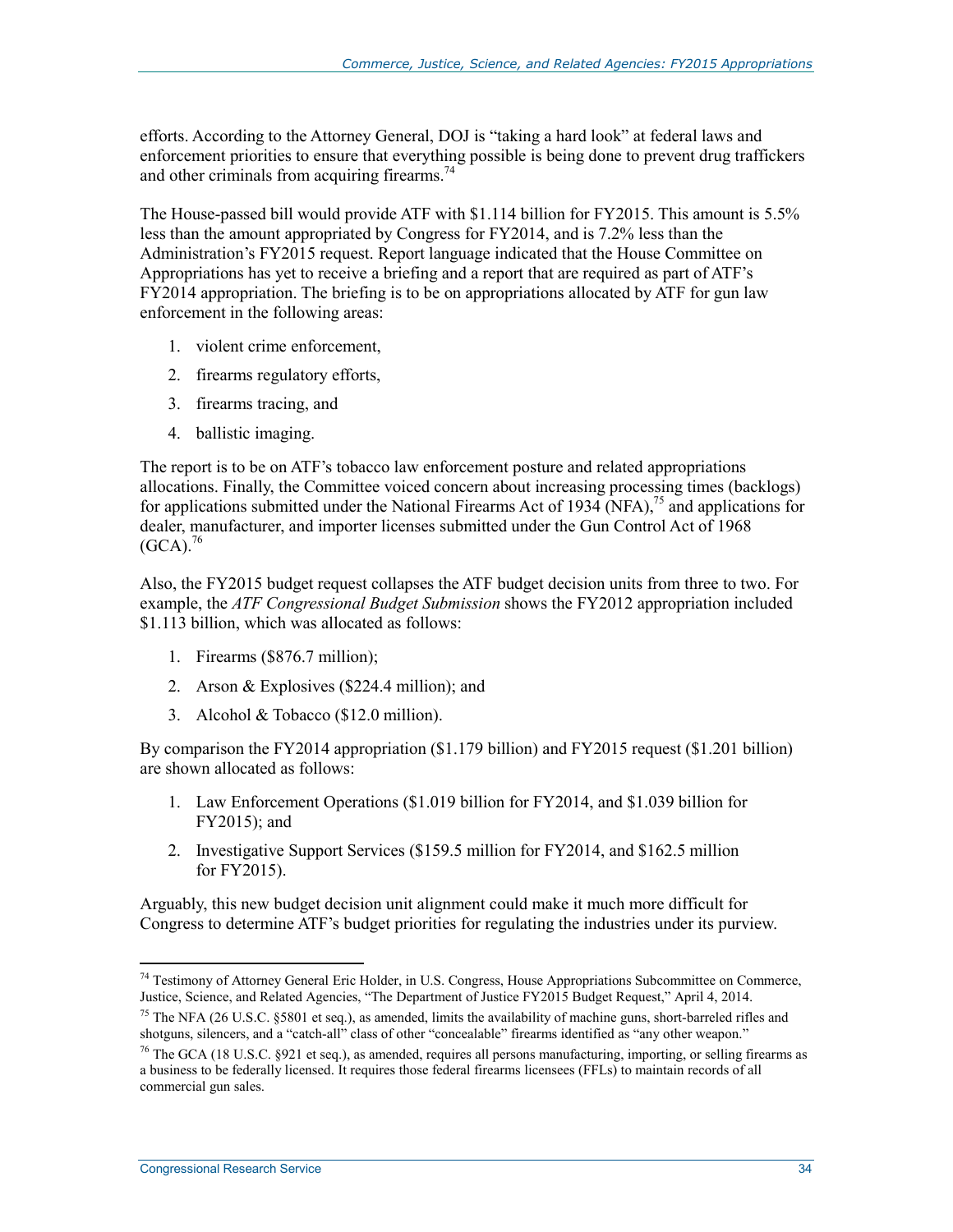In addition, the House passed bill includes several domestic gun control provisions directly related to ATF operations. These provisions include the following:

- Section 215 would prohibit any federal agent from facilitating the transfer of an operable firearm to any individual associated with a drug cartel, unless that firearm were to be continuously monitored or under the federal agent's control at all times; $^{77}$
- Section 517 would address the export of certain firearms parts and accessories to Canada: $^{78}$
- Section 518 would address the importation of "curios or relics" firearms, parts, or ammunition;<sup>79</sup>
- Section 533 would prevent ATF from levying new restrictions on the importation of shotguns;<sup>80</sup> and
- Section 539 would prohibit the Attorney General from collecting multiple rifle and shotgun sales reports.<sup>81</sup>

Like last year, the House-passed bill includes "futurity" language ("in the current fiscal year and any fiscal year thereafter") in sections 517 and 518 that appears to be intended to make them permanent law. However, last year such "futurity" language was not included in the Consolidated Appropriations Act, 2014 (P.L. 113-76), nor was a similar House version of section 539 included in that act.

On July 31, 2013, the Senate confirmed B. Todd Jones, the U.S. Attorney for Minnesota, as ATF's Director. This confirmation ended a seven-year period, during which ATF was headed by five acting directors. In the area of firearms enforcement, ATF has been the subject of congressional

 $77$  This provision has been included in the CJS appropriations since FY2012. It is a response to a badly managed ATF gun trafficking investigation in Arizona known as "Operation Fast and Furious."

<sup>78</sup> This provision has been included in the CJS appropriations since FY2006. It is a response to regulations promulgated during the Clinton Administration that were based on the Organization of American States (OAS) Model Regulations for the Control of the International Movement of Firearms. These regulations arguably have made it cost prohibitive to export certain firearms parts and accessories to Canada.

 $79$  This provision has also been included in the CJS appropriations since FY2006. It is designed to prevent the Department of State from denying applications to import certain firearms, parts, or ammunition that were previously provided by the United States as military aid to foreign governments. Examples of such firearms could include World War Two-era, semiautomatic M-1 Carbines and 1911 Colt pistols. ATF has generally opposed the importation of such firearms back into the United States.

<sup>&</sup>lt;sup>80</sup> Congress first included this provision in the FY2012 CJS appropriations law in response to an ATF study, which characterized certain shotguns as "non-sporting," because they include certain "military-style" features (e.g., pistol grips, folding or collapsible stocks, laser sights, as well as the ability to accept large capacity ammunition feeding devices). See U.S. Department of Justice, Bureau of Alcohol, Tobacco, Firearms and Explosives, Firearms and Explosives Industry Division, *ATF Study on the Importability of Certain Shotguns*, January 2011.

 $81$  On July 11, 2011, the Office of Management and Budget (OMB) approved an ATF information collection initiative under the Paperwork Reduction Act for a three-year period (ending July 31, 2014). Under this multiple rifle sales reporting requirement, federal firearms licensees (FFLs) are required to report to ATF whenever they make multiple sales or other dispositions of more than one rifle within five consecutive business days to an unlicensed person. Such reporting was to be limited to firearms that are (1) semiautomatic, (2) chambered for ammunition of greater than .22 caliber, and (3) capable of accepting a detachable magazine. This requirement is also limited to FFLs operating in Southwest border states (Texas, New Mexico, Arizona, and California). The House CJS appropriations bills for FY2012, FY2013, and FY2014 have included similar provisions, but these provisions were not included in enacted appropriations laws for those fiscal years.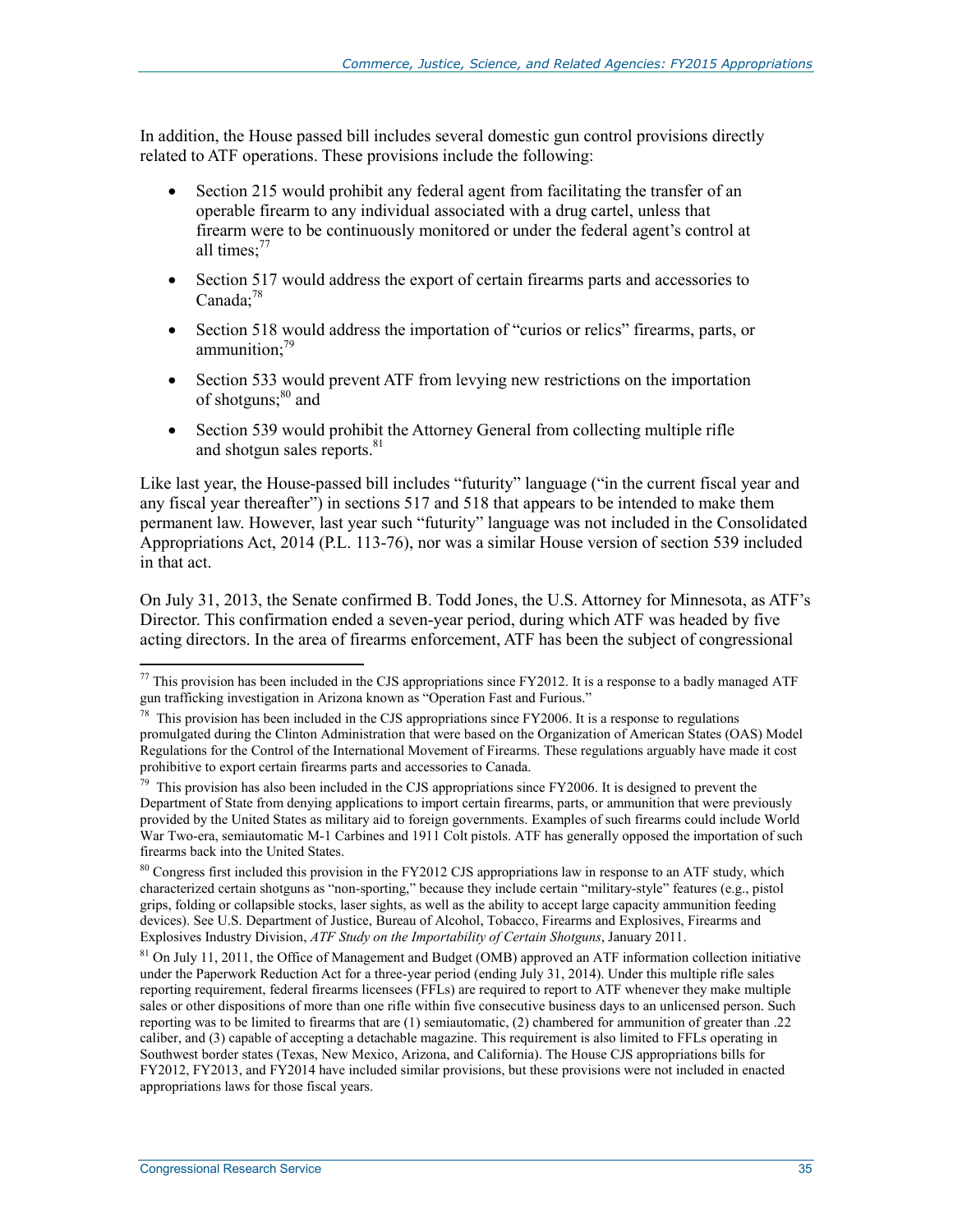and departmental oversight for a Southwest border gun trafficking operation known as Fast and Furious and, more recently, several storefront undercover operations. The DOJ Office of Inspector General has issued reports on these matters.<sup>82</sup>

### **Federal Prison System (Bureau of Prisons, BOP)**

The Bureau of Prisons (BOP) was established in 1930 to house federal inmates, to professionalize the prison service, and to ensure consistent and centralized administration of the federal prison system.<sup>83</sup> The mission of the BOP is to protect society by confining offenders in prisons and community-based facilities that are safe, humane, cost-efficient, and appropriately secure, and that provide work and other self-improvement opportunities for inmates so that they can become productive citizens after they are released.<sup>84</sup> The BOP currently operates 119 correctional facilities across the country.<sup>85</sup> The BOP also contracts with Residential Re-entry Centers (RRCs) (i.e., halfway houses) to provide assistance to inmates nearing release. RRCs provide inmates with a structured and supervised environment along with employment counseling, job placement services, financial management assistance, and other programs and services.<sup>86</sup>

Congress funds the BOP's operations through two accounts under the Federal Prison System heading: Salaries and Expenses (S&E) and Buildings and Facilities (B&F). The S&E account (i.e., the operating budget) provides for the custody and care of federal inmates and for the daily maintenance and operations of correctional facilities, regional offices, and BOP's central office in Washington, DC. It also provides funding for the incarceration of federal inmates in state, local, and private facilities. The B&F account (i.e., the capital budget) provides funding for the construction of new facilities and the modernization, repair, and expansion of existing facilities. In addition to appropriations for the S&E and B&F accounts, Congress usually places a cap on the amount of revenue generated by the Federal Prison Industries  $(FPI)^{87}$  that can be used for administrative expenses in the annual CJS appropriations bill. Although Congress does not appropriate funding for the administrative expenses of FPI, the administrative expenses cap is scored as enacted budget authority.

The BOP received a total of \$6.862 billion for FY2014, the vast majority of which was for the S&E account (\$6.769 billion). For FY2015, the Administration requests \$6.897 billion, a proposed increase of 0.5%. All of the proposed increase in the BOP's funding is the result of the Administration requesting more for the BOP's S&E account (\$6.804 billion). The Administration is requesting a \$193.0 million base adjustment for the S&E account, of which \$158.0 million would be offset by "proposed miscellaneous program and administrative reductions." The

<sup>82</sup> U.S. Department of Justice, Office of the Inspector General, *Audit of the Bureau of Alcohol, Tobacco, Firearms and Explosives' Use of Income-Generating Undercover Operations*, Audit Report 13-36, September 2013, 66 pp., and *A Review of ATF's Operation Fast and Furious and Related Matters*, September 19, 2012, 514 pp.

<sup>83</sup> U.S. Department of Justice, Bureau of Prisons, *About the Bureau of Prisons*, http://www.bop.gov/about/index.jsp.

<sup>84</sup> U.S. Department of Justice, Bureau of Prisons, *About Our Agency, Mission*, http://www.bop.gov/about/agency/ agency pillars.jsp.

<sup>85</sup> U.S. Department of Justice, Bureau of Prisons, *About the Bureau of Prisons, Federal Prisons*, http://www.bop.gov/ about/facilities/federal\_prisons.jsp.

<sup>86</sup> U.S. Department of Justice, Bureau of Prisons, *About Our Facilities, Reentry Centers*, http://www.bop.gov/about/ facilities/residential\_reentry\_management\_centers.jsp.

<sup>87</sup> For more information on FPI, see CRS Report RL32380, *Federal Prison Industries: Overview and Legislative History*, by Nathan James.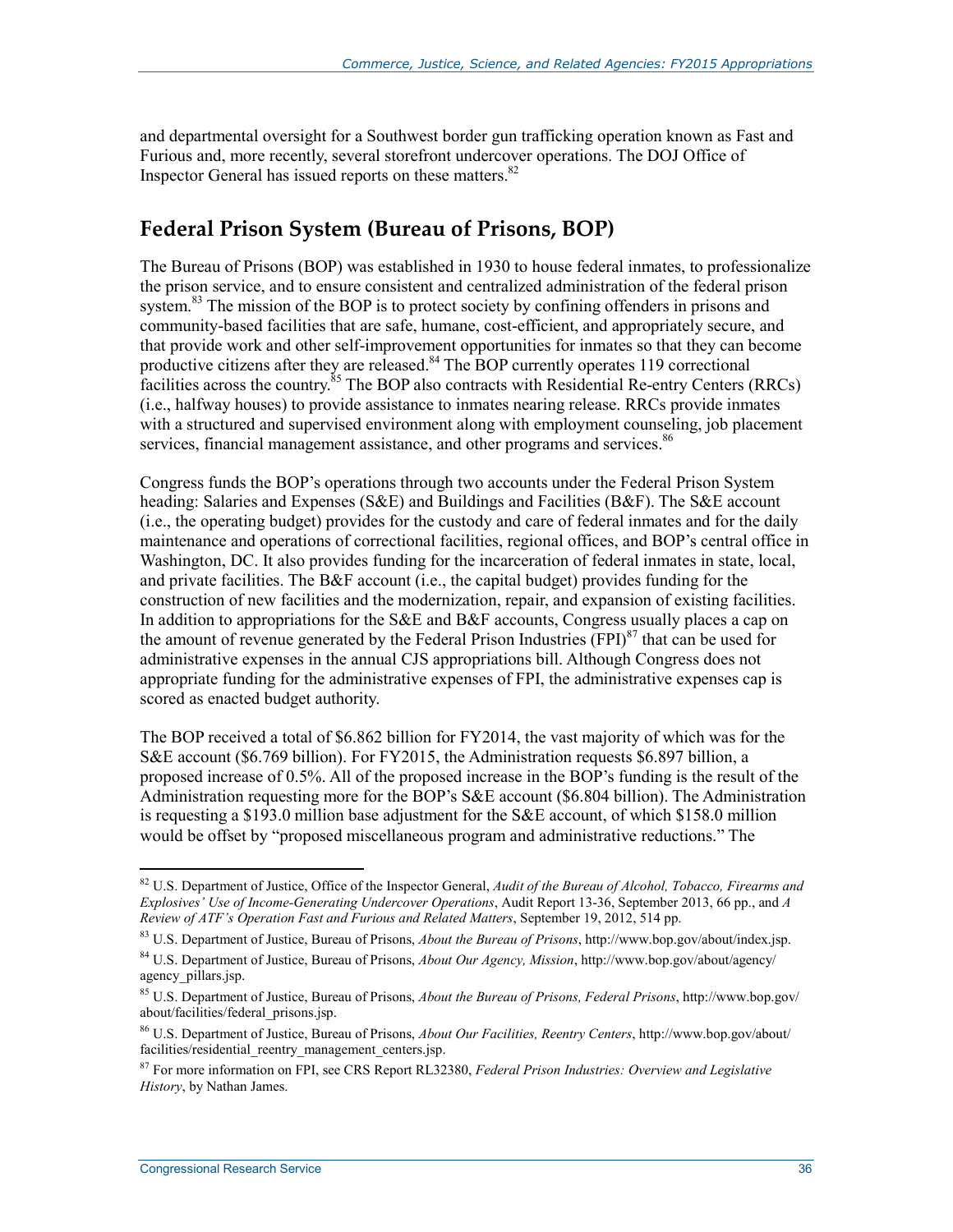proposed increase in the S&E account is to pay for the increased costs associated with managing a growing federal prison population (e.g., increased pay and benefits for the current BOP workforce, higher rents, and increasing costs associated with providing for the care and management of inmates). The BOP is not requesting any additional full-time equivalents (FTEs) for FY2015; however, the BOP is focusing on filling previously authorized positions.

The House-passed bill would provide a total of \$6.973 billion for the BOP. The amount recommended by the House is 1.6% greater than the FY2014 appropriation and 1.1% greater than the Administration's request. The House-passed bill includes \$6.863 billion for the BOP's S&E account (0.9% more than the Administration's request) and \$107.3 million for the B&F account. In the report to accompany H.R. 4660, the House Committee on Appropriations reported that it continues to prioritize staffing levels at fully activated institutions and the continuation of activation activities at the BOP's two most recently completed prisons. The committee also reports that the bill does not include funding for the activation of the prison the BOP purchased in Thomson, IL.

A recurring issue is whether the BOP has adequate resources, both in terms of personnel and infrastructure, to properly manage the burgeoning federal prison population.<sup>88</sup> Prison population growth and prison crowding continue to be a major concern for the BOP. The number of inmates held in BOP facilities grew from 125,560 in FY2000 to 176,849 in FY2014.<sup>89</sup> During that same time period, prison crowding grew from 32% over rated capacity to 36% over rated capacity, even though the BOP's capacity increased by approximately  $35,000$  beds.<sup>90</sup> The BOP estimates that by FY2019 the federal prison system will be operating at 41% over rated capacity.<sup>91</sup> However, despite the problem the BOP has with overcrowding, the Administration did not request funding under the B&F account to start work on any new prison construction.<sup>92</sup> In addition, the BOP did not request any additional funding to expand the amount of contract bedspace.

The growing federal prison population has not only resulted in more crowded prisons, but it has also strained the BOP's ability to properly manage and care for federal inmates. The BOP reports that the staff-to-inmate ratio has increased from 3.6 to 1 in FY1997 to 4.8 to 1 in FY2013.<sup>93</sup> The growing federal prison population has also required the BOP to dedicate more resources to caring (e.g., providing health care, food, and clothing) and providing programming (e.g., substance abuse treatment, educational programming, and work/vocational opportunities) for inmates. The BOP is statutorily required (18 U.S.C. §3621) to provide residential drug abuse treatment to all inmates who volunteer and are eligible for the program. Prisoners who are convicted of nonviolent crimes and who successfully complete a residential substance abuse treatment program are eligible to have their sentence reduced by not more than one year; as such, the BOP

<u>.</u>

<sup>88</sup> For more information on the issues related to the growing federal prison population, see CRS Report R42937, *The Federal Prison Population Buildup: Overview, Policy Changes, Issues, and Options*, by Nathan James.

<sup>&</sup>lt;sup>89</sup> Data provided to CRS from the U.S. Department of Justice, Bureau of Prisons.

<sup>90</sup> Ibid.

<sup>91</sup> U.S. Department of Justice, Bureau of Prisons, *FY2015 Performance Budget, Congressional Submission, Federal Prison System, Salaries and Expenses*, p. 4.

 $92$  The BOP has seven new prisons in the early stages of planning. The BOP would need to request funding in the future to build those prisons. U.S. Department of Justice, Bureau of Prisons, *FY2015 Performance Budget, Congressional Submission, Buildings and Facilities*, p. 45.

<sup>&</sup>lt;sup>93</sup> As a point of comparison, in FY2009 the five states with the highest prison populations had an average inmate-tostaff ratio of 3.1 to 1. Ibid., pp. 12-13.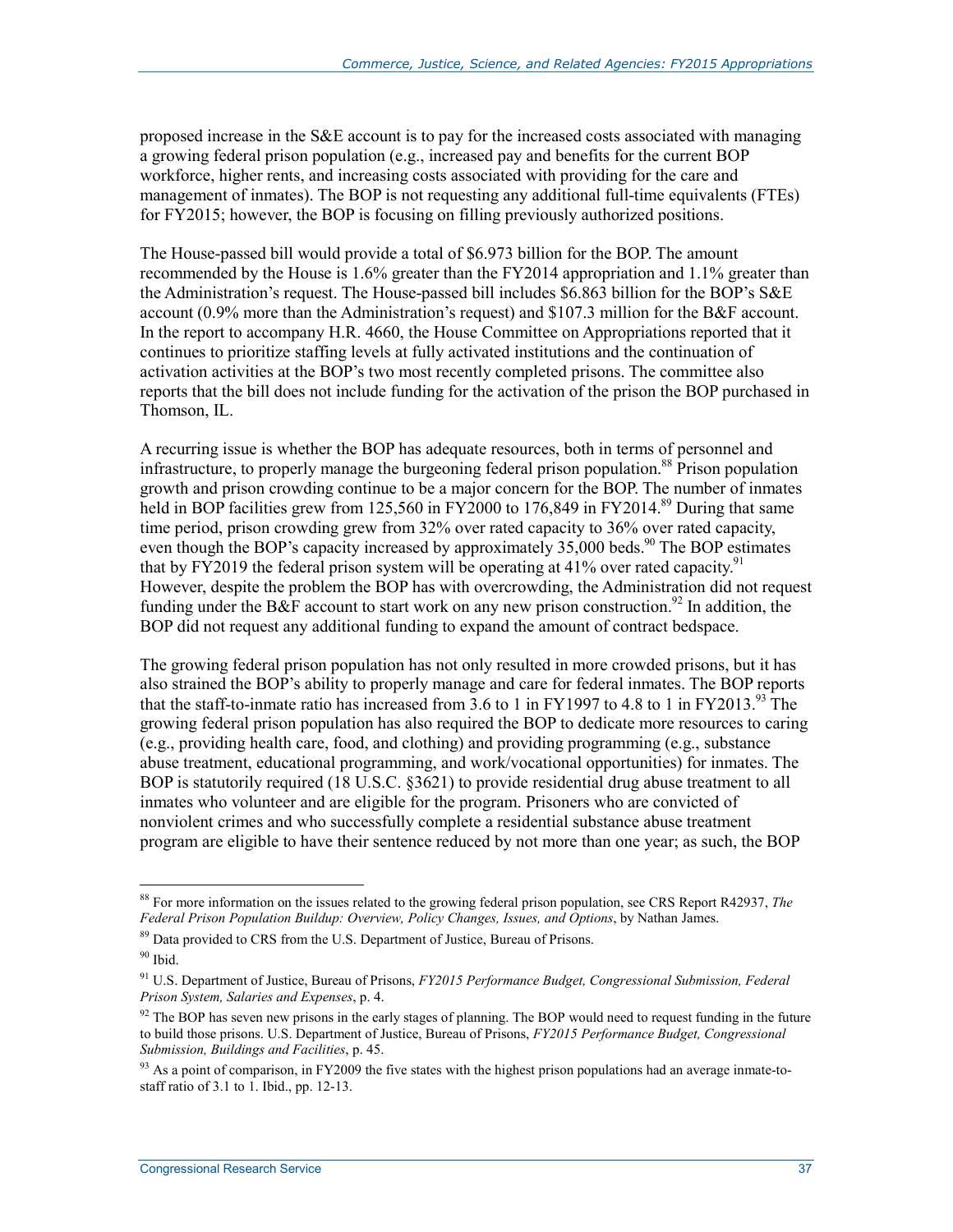notes, inmates are strongly motivated to participate.<sup>94</sup> The BOP reports that due to limited capacity, inmates receive, on average, only a  $10$  month reduction.<sup>95</sup> The BOP's budget request preserves funding Congress provided for FY2014 to expand the residential drug treatment program. The BOP reports that the expanded residential substance abuse treatment program will allow the BOP to treat all eligible inmates and extend sentence reductions for those who qualify from the current 10 months average to the full 12 months allowed by statute.<sup>96</sup>

### **Office on Violence Against Women (OVW)**

The Office on Violence Against Women (OVW) was created to administer programs created under the Violence Against Women Act (VAWA) of 1994 and subsequent legislation. These programs provide financial and technical assistance to communities around the country to facilitate the creation of programs, policies, and practices designed to improve criminal justice responses related to domestic violence, dating violence, sexual assault, and stalking.

In FY2014, OVW received \$417.0 million. The President's FY2015 budget request for OVW includes \$422.5 million, or a proposed 1.3% increase from the FY2014 enacted appropriation. The FY2015 request includes a proposal to increase funds for the Legal Assistance for Victims, Grants to Support Families in the Justice System (+ \$1.0 million), Campus (+ \$2.0 million), and Transitional Housing (+ \$0.25 million) programs and decrease funds (- \$0.25 million) for Research and Evaluation of Violence Against Women. The House recommends \$429.5 million for OVW which is 3.0% more than the FY2014-enacted amount and 1.7% more than the Administration's FY2015 request.

| Budget authority in millions of dollars                                                   |                                 |                          |                                         |                                                 |                                 |  |  |  |
|-------------------------------------------------------------------------------------------|---------------------------------|--------------------------|-----------------------------------------|-------------------------------------------------|---------------------------------|--|--|--|
| Program                                                                                   | <b>FY2014</b><br><b>Enacted</b> | <b>FY2015</b><br>Request | <b>FY2015</b><br>House<br><b>Passed</b> | <b>FY2015</b><br><b>Senate</b><br><b>Passed</b> | <b>FY2015</b><br><b>Enacted</b> |  |  |  |
| <b>STOP Grants</b>                                                                        | \$193.0                         | \$193.0                  | \$195.0                                 |                                                 |                                 |  |  |  |
| Research and Evaluation on<br>Violence Against Women                                      | 3.3                             | 3.0                      | 3.0                                     |                                                 |                                 |  |  |  |
| <b>Transitional Housing Assistance</b>                                                    | 24.8                            | 25.0                     | 25.0                                    |                                                 |                                 |  |  |  |
| Grants to Encourage Arrest<br><b>Policies</b>                                             | 50.0                            | 50.0                     | 50.0                                    |                                                 |                                 |  |  |  |
| Homicide Reduction<br>Initiative                                                          | (4.0)                           | (4.0)                    | (4.0)                                   |                                                 |                                 |  |  |  |
| <b>Rural Domestic Violence and</b><br>Child Abuse Enforcement<br><b>Assistance Grants</b> | 36.0                            | 33.0                     | 33.5                                    |                                                 |                                 |  |  |  |
| Violence on College Campuses                                                              | 9.0                             | 11.0                     | 12.5                                    |                                                 |                                 |  |  |  |

#### **Table 5. Funding for OVW Programs, FY2014 and FY2015**

1 <sup>94</sup> Ibid., p. 6.

 $96$  Ibid.

 $95$  Ibid.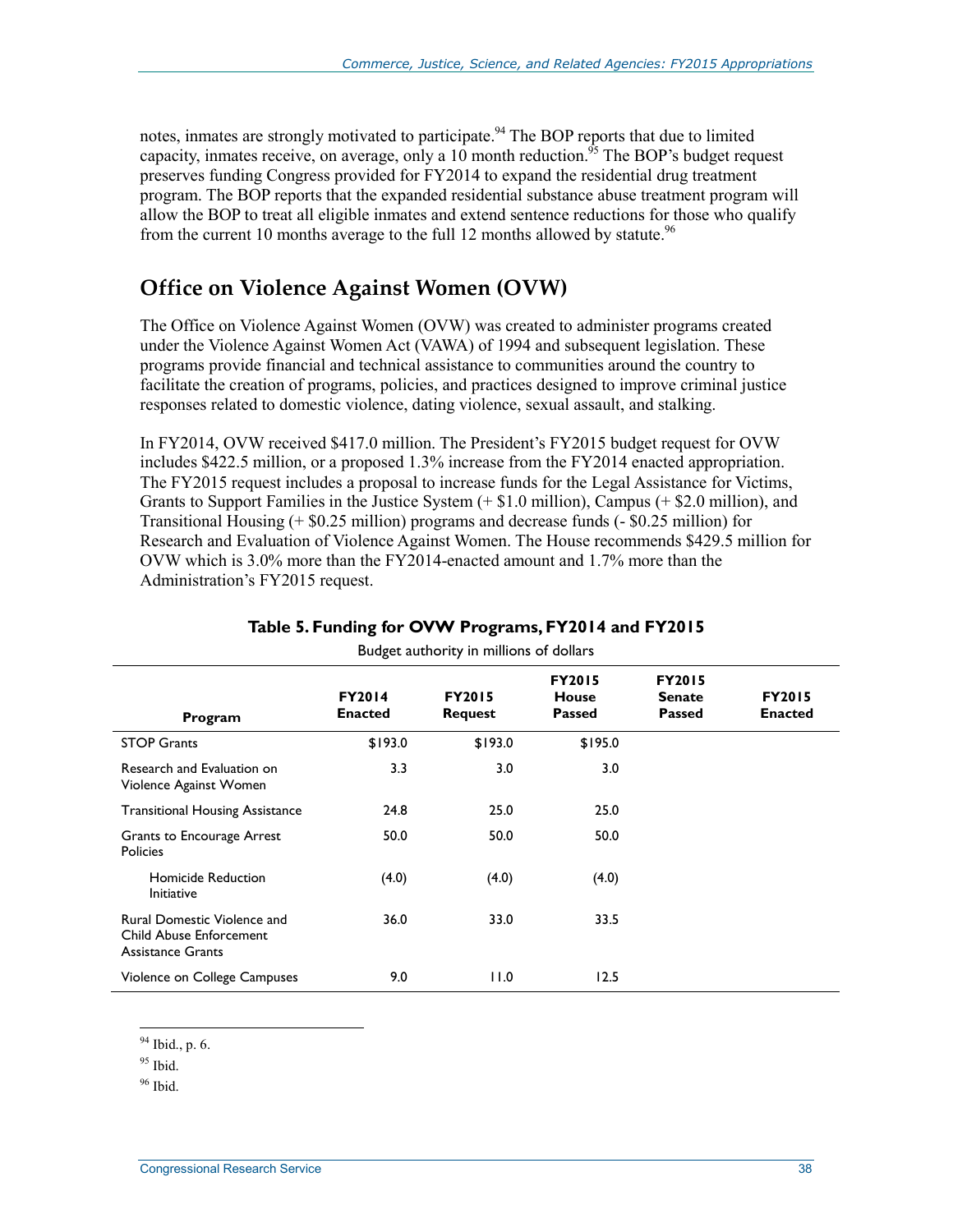| Program                                                      | <b>FY2014</b><br><b>Enacted</b> | <b>FY2015</b><br><b>Request</b> | <b>FY2015</b><br>House<br><b>Passed</b> | <b>FY2015</b><br><b>Senate</b><br><b>Passed</b> | <b>FY2015</b><br><b>Enacted</b> |
|--------------------------------------------------------------|---------------------------------|---------------------------------|-----------------------------------------|-------------------------------------------------|---------------------------------|
| Civil Legal Assistance                                       | 37.0                            | 42.5                            | 42.5                                    |                                                 |                                 |
| Sexual Assault Victims Services                              | 27.0                            | 27.0                            | 29.5                                    |                                                 |                                 |
| Elder Abuse Grant Program                                    | 4.3                             | 4.3                             | 4.3                                     |                                                 |                                 |
| <b>Education and Training for</b><br>Disabled Female Victims | 5.8                             | 5.8                             | 5.8                                     |                                                 |                                 |
| Research on Violence Against<br>Indian Women                 | 1.0                             | 1.0                             | 1.0                                     |                                                 |                                 |
| <b>Consolidated Youth Oriented</b><br>Program                | 10.0                            | 10.0                            | 10.0                                    |                                                 |                                 |
| National Resource Center on<br><b>Workplace Responses</b>    | 0.5                             | 0.5                             | 0.5                                     |                                                 |                                 |
| Indian Country Sexual Assault<br>Clearinghouse               | 0.5                             | 0.5                             | 0.5                                     |                                                 |                                 |
| Family Civil Justice Program                                 | 15.0                            | 16.0                            | 16.0                                    |                                                 |                                 |
| <b>Total: OVW</b>                                            | 417.0                           | 422.5                           | 429.5a                                  |                                                 |                                 |

**Source:** The FY2014-enacted amounts were taken from the joint explanatory statement to accompany P.L. 113- 76, printed in the January 15, 2014, *Congressional Record* (pp. H507-H532). The FY2015 requested amounts were taken from the appendix to the *Budget of the United States Government, Fiscal Year 2015*. The FY2015 Housepassed amounts were taken from the text of H.R. 4660.

**Note:** Amounts may not add to totals due to rounding.

a. An amendment (H.Amdt. 722) adopted by the House during floor debate of H.R. 4660 added \$0.5 million to the OVW account, but the amendment did not add the \$0.5 million to a specific program under the account.

# **Office of Justice Programs (OJP)**

The Office of Justice Programs (OJP) manages and coordinates the National Institute of Justice, Bureau of Justice Statistics, Office of Juvenile Justice and Delinquency Prevention, Office of Victims of Crimes, Bureau of Justice Assistance, and related grant programs. The FY2014 enacted appropriation for OJP was \$1.643 billion. For FY2015, the Administration requests \$1.567 billion, which is 4.7% less than the FY2014-enacted appropriation. H.R. 4660 includes \$1.722 billion for OJP, which would be 4.8% greater than the FY2014 appropriation and 10.6% greater than the Administration's request.

#### **Research, Evaluation, and Statistics**

The Research, Evaluation, and Statistics account (formerly the Justice Assistance account), among other things, funds the operations of the Bureau of Justice Statistics and the National Institute of Justice. The Consolidated Appropriations Act, 2014 provided \$120.0 million for this account. The Administration requests \$136.9 million for the Research, Evaluation, and Statistics account, an amount that is 14.1% greater than the FY2014-enacted appropriation. The Housepassed bill would provide \$120.0 million for this account, which would be the same as the FY2014 appropriation, and 12.3% less than the Administration's request.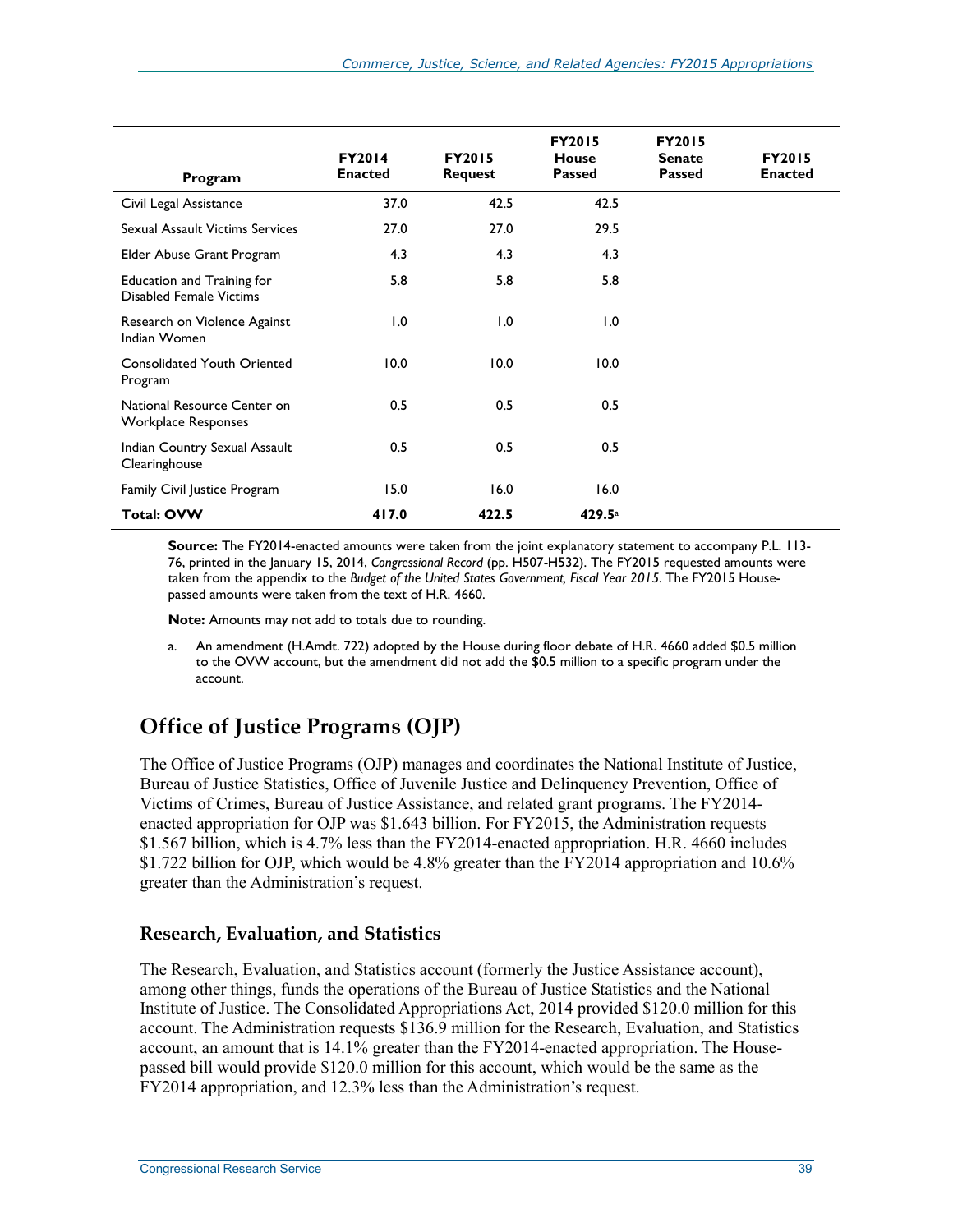| Program                                               | <b>FY2014</b><br><b>Enacted</b> | <b>FY2015</b><br><b>Request</b> | <b>FY2015</b><br>House<br><b>Passed</b> | <b>FY2015</b><br><b>Senate</b><br><b>Passed</b> | <b>FY2015</b><br><b>Enacted</b> |
|-------------------------------------------------------|---------------------------------|---------------------------------|-----------------------------------------|-------------------------------------------------|---------------------------------|
| <b>Bureau of Justice Statistics</b>                   | \$45.0                          | \$55.4                          | \$45.0                                  |                                                 |                                 |
| National Institute of Justice                         | 40.0                            | 47.5                            | 40.0                                    |                                                 |                                 |
| Regional Information Sharing<br>System                | 30.0                            | 25.0                            | 35.0                                    |                                                 |                                 |
| <b>Evaluation Clearinghouse</b>                       | 0. ا                            | 3.0                             |                                         |                                                 |                                 |
| <b>Forensic Science</b><br>Improvement                | 4.0                             | 6.0                             |                                         |                                                 |                                 |
| Total: Research,<br><b>Evaluation, and Statistics</b> | 120.0                           | 136.9                           | 120.0                                   |                                                 |                                 |

#### **Table 6. Funding for Research, Evaluation, and Statistics, FY2014 and FY2015**  Budget authority in millions of dollars

**Source:** The FY2014-enacted amounts were taken from the joint explanatory statement to accompany P.L. 113- 76, printed in the January 15, 2014, *Congressional Record* (pp. H507-H532). The FY2015 requested amounts were taken from the appendix to the *Budget of the United States Government, Fiscal Year 2015*. The FY2015 Housepassed amounts were taken from the text of H.R. 4660.

**Note:** Amounts may not add to totals due to rounding.

#### **State and Local Law Enforcement Assistance**

The State and Local Law Enforcement Assistance (S&LLEA) account includes funding for a variety of grant programs to improve the functioning of state, local, and tribal criminal justice systems. Some examples of programs that have traditionally been funded under this account include the Edward Byrne Memorial Justice Assistance Grant (JAG) program, the Drug Courts program, the State Criminal Alien Assistance Program (SCAAP), and DNA backlog reduction grants. Congress appropriated \$1.172 billion for the S&LLEA account for FY2014. The Administration's request for FY2015 is \$1.033 billion, which is 11.8% less than the FY2014 enacted appropriation. The House recommends \$1.291 billion for the S&LLEA account, which would be 10.2% greater than the FY2014 appropriation and 25.0% greater than the Administration's request.

For FY2015, the Administration proposes to eliminate several grant programs, including, the State Criminal Alien Assistance Program (SCAAP). SCAAP provides partial reimbursement to states and localities for prior year costs of incarcerating illegal aliens with at least one felony or two misdemeanor convictions for violations of state or local law, and who are incarcerated at least four consecutive days. In justifying the proposal to eliminate SCAAP, the Administration notes that the program does not promote correctional reforms or offer strategies or tools that will help jurisdictions reduce corrections costs or improve public safety. However, this is the one source of federal funding to help state correctional systems and county jails offset the cost of incarcerating individuals who are not legally in the country. The House did not accept the Administration's proposal and instead recommends \$210.0 million for SCAAP for FY2015.

The Administration has also proposed to consolidate funding for the drug and mental health courts into a "problem solving justice" program. The Administration requests \$44.0 million for this program. The proposed program would assist state, local, and tribal governments with developing and implementing strategies, including specialized courts, which can divert offenders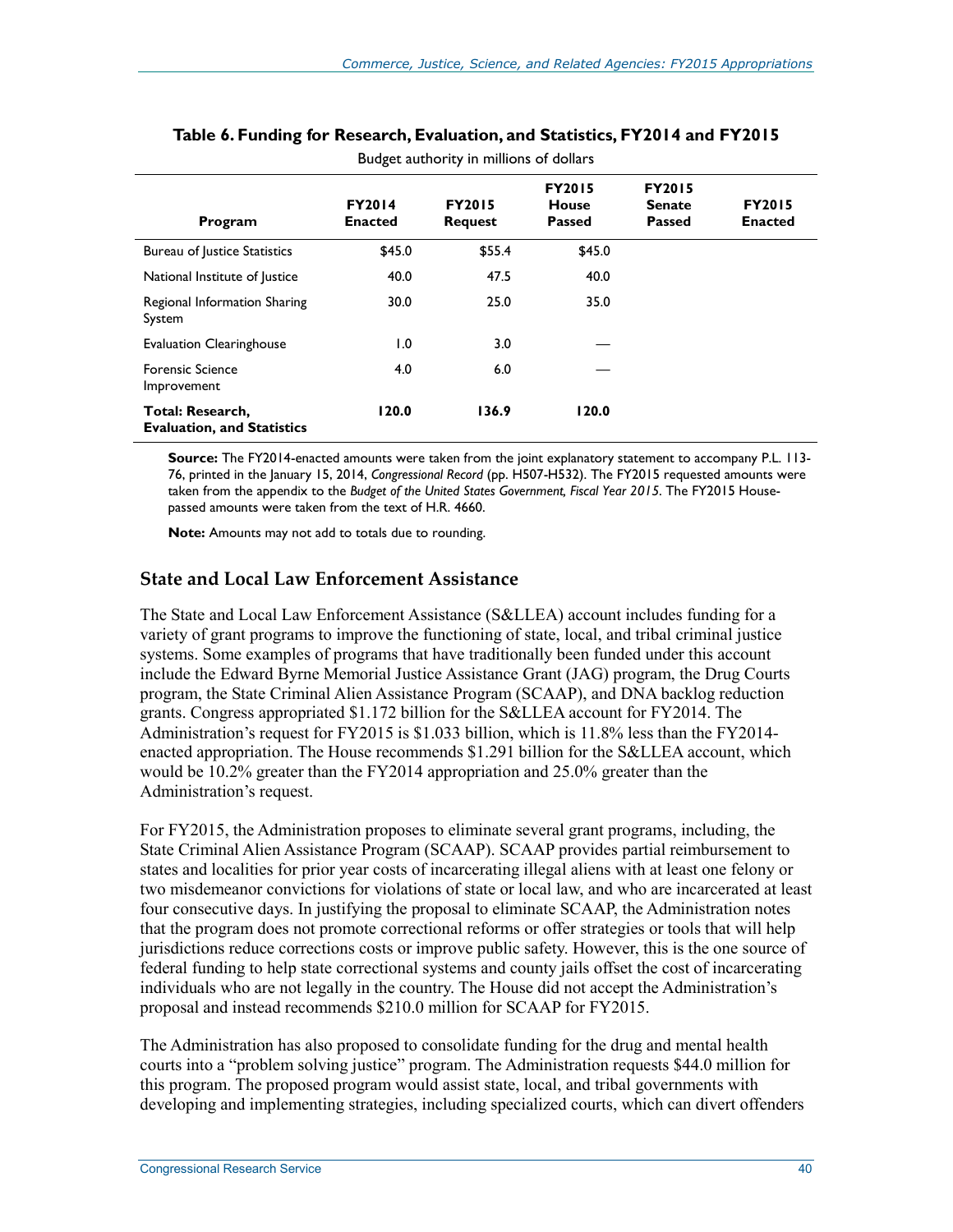with drug, mental health, and special needs away from prosecution and incarceration. The House chose to propose funding for individual problem-solving court programs, including \$13.0 million for mental health courts, \$44.0 million for drug courts, and \$15.0 million for veterans' treatment courts.

For FY2015, the Administration requests \$35.0 million for Community Teams to Reduce the Sexual Assault Evidence Kit Backlog and Improve Sexual Assault Investigations (hereinafter, "Community Teams program"). Proposed funding under this program could be used for a wide variety of purposes, including the following:

- supporting law enforcement to conduct inventories of untested kits;
- assessment of current sexual assault investigation practices and identification of law enforcement training needs to improve current practices;
- strategic planning to determine the extent to which the kits need to be tested;
- development and/or implementation of evidence-tracking systems;
- sexual assault kit testing;
- enhancement of investigative and prosecutorial resources needed to follow up on the outcomes of increased sexual assault testing and/or implement new investigative or prosecutorial practices in sexual assault;
- development or strengthening of cold case units and systems for communication between laboratories, prosecutors, and law enforcement regarding the status of evidence;
- law enforcement training on recent findings in neurobiology of trauma to help them work more effectively with victims of sexual assault;
- development of victim notification procedures; and
- enhancement of victim services for past and current victims of sexual assault.

Funding from the Community Teams program may also be used to support further research by the National Institute of Justice on issues related to preventing sexual assault and improving the system's response to sexual assault victims. The House recommends \$41.0 million for the Community Teams program.

The Administration also requests a total of \$147.0 million under the State and Local Law Enforcement Assistance account for grants to support its "Now is the Time" initiative, which focuses on decreasing gun violence across the country. This amount includes \$15.0 million for the VALOR program (a set-aside under the Edward Byrne Memorial Justice Assistance Grant (JAG) program), \$75.0 million for the comprehensive school safety program, \$5.0 million for NICS Act Record Improvement Program (NARIP) Grants, and \$50.0 million for the National Criminal History Improvement Program (NCHIP). The House-passed bill includes the \$15.0 million setaside under the JAG program for the VALOR program and \$75.0 million for the comprehensive school safety program. The House-passed bill also includes \$78.0 million for a National Instant Criminal Background Check System (NICS) Initiative (which would combine the NCHIP and NARIP programs) and a \$6.0 million set-aside under the JAG program for grants for firearms safety materials and gun locks.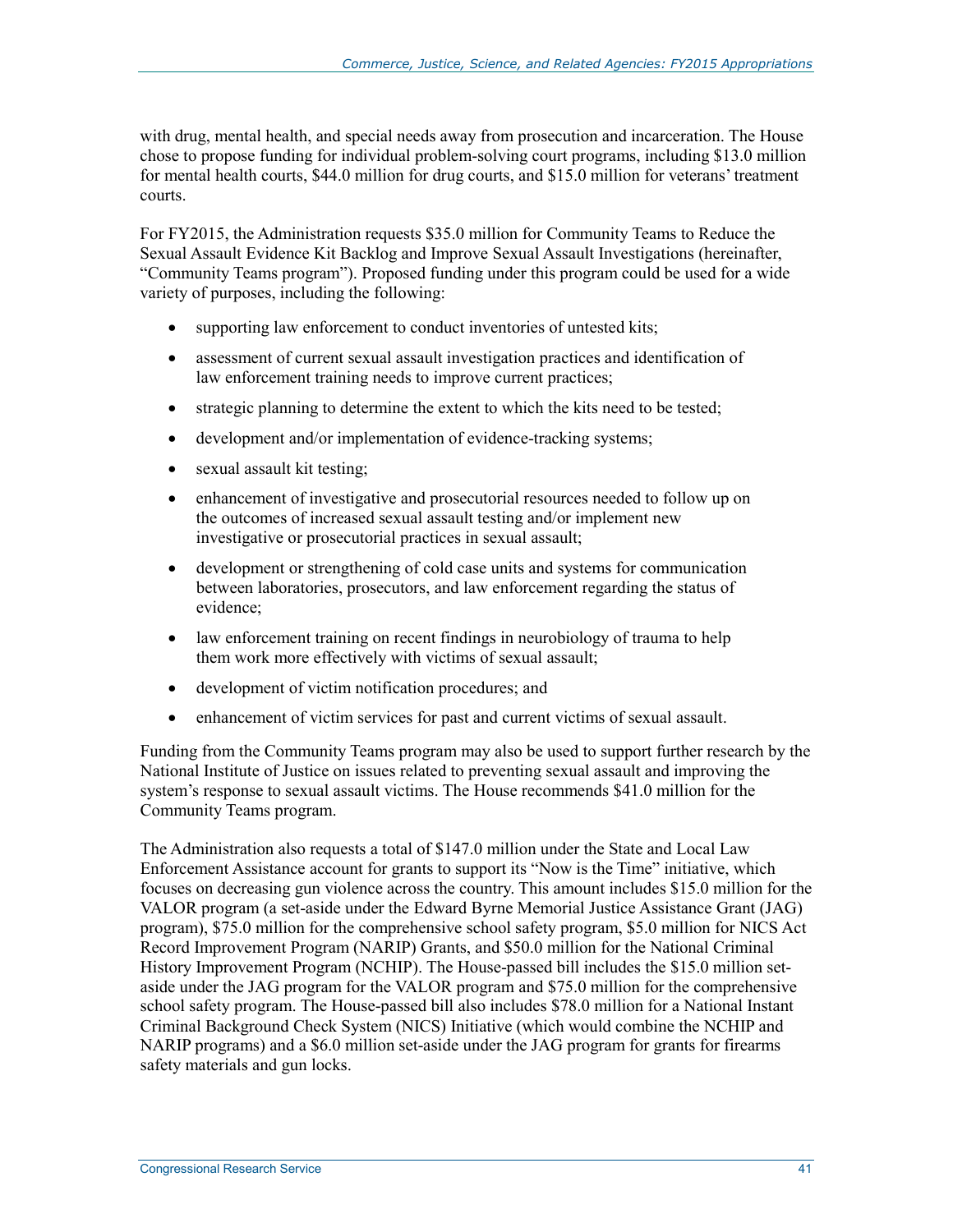The Administration requests funding for several programs that could be used to address issues related to drug abuse. As previously discussed, the Administration requested funding for drug courts under its proposed problem solving justice program. In addition, the Administration requests \$14.0 million for the Residential Substance Abuse Treatment (RSAT) program, which provides funding to state and local governments for substance abuse treatment for prison and jail inmates, and \$7.0 million for prescription drug monitoring programs. The House recommends \$12.0 million for RSAT and \$16.0 million for prescription drug monitoring programs.

The Administration did not request funding for a tribal assistance grant program for FY2015. However, the Administration's request for OJP includes a proposal to set aside 7% of the amount made available for grant or reimbursement programs under the State and Local Law Enforcement Assistance, Juvenile Justice Programs, and Research, Evaluation, and Statistics accounts for tribal justice assistance. The House rejected the Administration's proposal and instead provides \$35.0 million under the S&LLEA account for tribal assistance programs.

#### **Table 7. Funding for State and Local Law Enforcement Assistance Programs, FY2014 and FY2015**

| Program                                                          | FY2014<br><b>Enacted</b> | FY2015<br><b>Request</b> | FY2015<br>House<br><b>Passed</b> | <b>FY2015</b><br><b>Senate</b><br><b>Passed</b> | <b>FY2015</b><br><b>Enacted</b> |
|------------------------------------------------------------------|--------------------------|--------------------------|----------------------------------|-------------------------------------------------|---------------------------------|
| <b>Byrne Memorial Justice</b><br><b>Assistance Grants</b>        | \$376.0                  | \$376.0                  | \$380.3                          |                                                 |                                 |
| State and Local<br>Intelligence Training                         | (0.1)                    | (2.0)                    |                                  |                                                 |                                 |
| <b>Bulletproof Vests Grant</b><br>Program                        |                          | (22.5)                   |                                  |                                                 |                                 |
| State and Local<br>Assistance Help Desk and<br>Diagnostic Center | (1.0)                    | (2.0)                    |                                  |                                                 |                                 |
| <b>VALOR</b> Initiative                                          | (15.0)                   | (15.0)                   | (15.0)                           |                                                 |                                 |
| <b>Evidence-based Policing</b><br><b>Initiative</b>              | (5.0)                    | (10.0)                   |                                  |                                                 |                                 |
| Prosecutorial Decision-<br>making Initiative                     | (2.5)                    | (5.0)                    |                                  |                                                 |                                 |
| Voter Education and<br>Plebiscite in Puerto Rico                 | (2.5)                    |                          |                                  |                                                 |                                 |
| Domestic Radicalization<br>Research                              | (4.0)                    |                          | (4.0)                            |                                                 |                                 |
| Juvenile Indigent Defense                                        |                          |                          | (2.5)                            |                                                 |                                 |
| <b>Grants for Firearms</b><br>Safety Materials and Gun<br>Locks  |                          |                          | (6.0)                            |                                                 |                                 |
| <b>Byrne Incentive Grants</b>                                    |                          | 15.0                     |                                  |                                                 |                                 |
| <b>Byrne Competitive Grants</b>                                  | 13.5                     | 15.0                     | 5.5                              |                                                 |                                 |
| John R. Justice Grant Program                                    | 2.0                      |                          |                                  |                                                 |                                 |

Budget authority in millions of dollars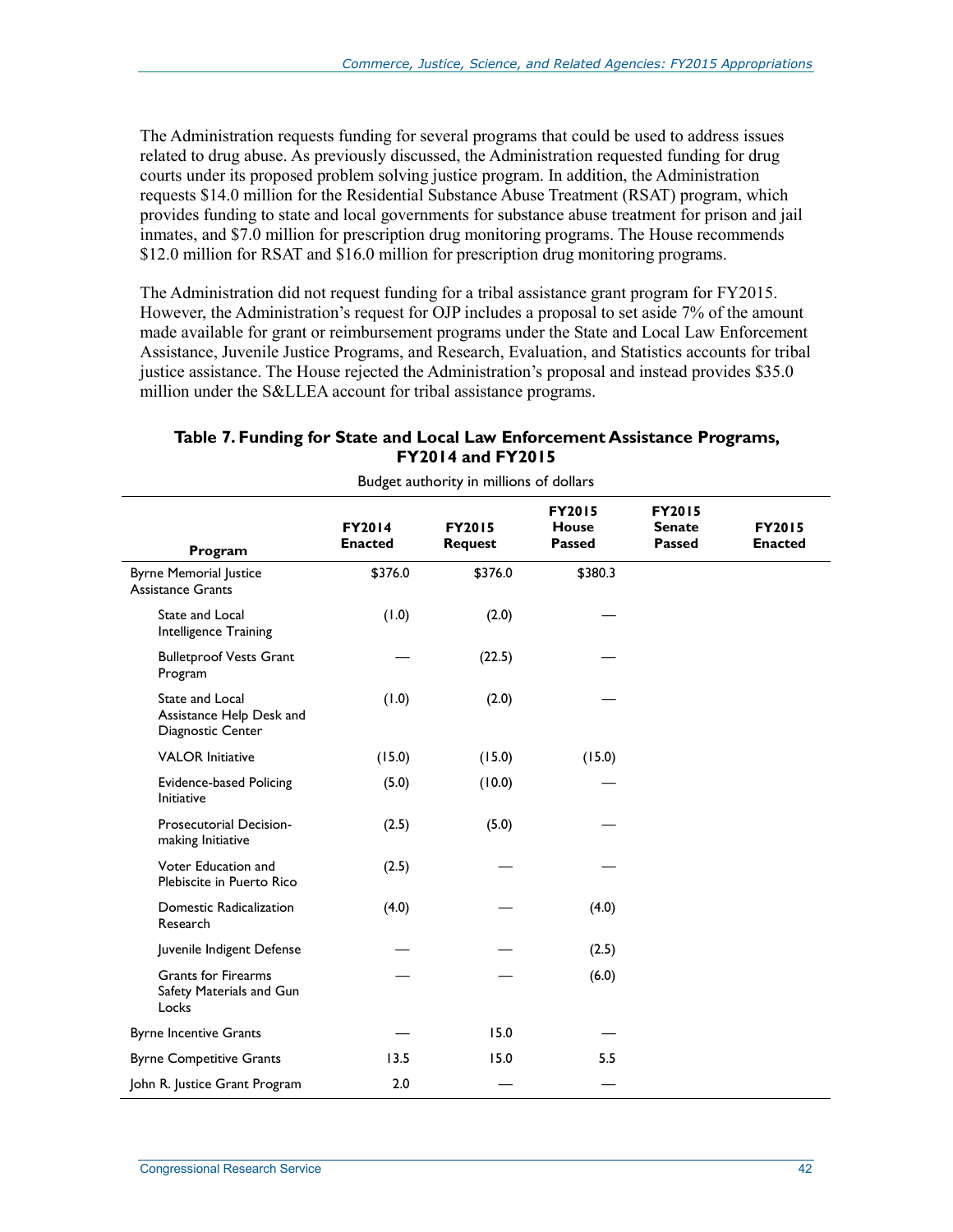|                                                                           | FY2014<br><b>Enacted</b> | <b>FY2015</b><br><b>Request</b> | <b>FY2015</b><br>House<br><b>Passed</b> | <b>FY2015</b><br><b>Senate</b><br><b>Passed</b> | <b>FY2015</b><br><b>Enacted</b> |
|---------------------------------------------------------------------------|--------------------------|---------------------------------|-----------------------------------------|-------------------------------------------------|---------------------------------|
| Program                                                                   |                          |                                 |                                         |                                                 |                                 |
| <b>Tribal Assistance</b>                                                  | 30.0                     |                                 | 35.0                                    |                                                 |                                 |
| <b>State Criminal Alien</b><br>Assistance Program                         | 180.0                    |                                 | 210.0                                   |                                                 |                                 |
| Victims of Trafficking Grants                                             | 14.3                     | 10.5                            | 45.4                                    |                                                 |                                 |
| Residential Substance Abuse<br>Treatment                                  | 10.0                     | 14.0                            | 12.0                                    |                                                 |                                 |
| Mentally III Offenders Act                                                | 8.3                      |                                 | 13.0                                    |                                                 |                                 |
| Drug Courts                                                               | 40.5                     |                                 | 44.0                                    |                                                 |                                 |
| Problem Solving Justice<br>Program                                        |                          | 44.0                            |                                         |                                                 |                                 |
| Veterans' Treatment Courts                                                | 4.0                      |                                 | 15.0                                    |                                                 |                                 |
| <b>Prescription Drug Monitoring</b>                                       | 7.0                      | 7.0                             | 16.0                                    |                                                 |                                 |
| Prison Rape Prevention and<br>Prosecution                                 | 12.5                     | 10.5                            | 15.0                                    |                                                 |                                 |
| Capital Litigation/ Wrongful<br><b>Conviction Review</b>                  | 2.0                      | 2.0                             | 2.0                                     |                                                 |                                 |
| Missing Alzheimer's Patient<br>Grants                                     | 0.8                      |                                 | 1.0                                     |                                                 |                                 |
| Economic, High-tech and<br><b>Cybercrime Prevention</b>                   | 10.0                     | 15.0                            | 10.0                                    |                                                 |                                 |
| <b>CASA-Special Advocates</b>                                             | 6.0                      | $6.0$                           | 6.0                                     |                                                 |                                 |
| Second Chance Act                                                         | 67.8                     | 115.0                           | 65.5                                    |                                                 |                                 |
| <b>Smart Probation</b>                                                    | (6.0)                    | (10.0)                          |                                         |                                                 |                                 |
| Children of Incarcerated<br>Parents Demonstration<br>Grants               | (2.0)                    | (5.0)                           |                                         |                                                 |                                 |
| Pay for Success                                                           | (7.5)                    | (30.0)                          |                                         |                                                 |                                 |
| Violent Gang and Gun Crime<br>Reduction (Project Safe<br>Neighborhoods)   | 8.5                      | 5.0                             |                                         |                                                 |                                 |
| <b>NICS Act Record</b><br>Improvement Program<br>(NARIP) Grants           | 12.0                     | 5.0                             |                                         |                                                 |                                 |
| National Criminal History<br>Improvement Program<br>(NCHIP)               | 46.5                     | 50.0                            |                                         |                                                 |                                 |
| National Instant Criminal<br>Background Check System<br>(NICS) Initiative |                          |                                 | 78.0                                    |                                                 |                                 |
| Paul Coverdell Forensic<br><b>Science Grants</b>                          | 12.0                     |                                 |                                         |                                                 |                                 |
| Implementation of the Adam<br>Walsh Act                                   | 20.0                     | 20.0                            | 21.0                                    |                                                 |                                 |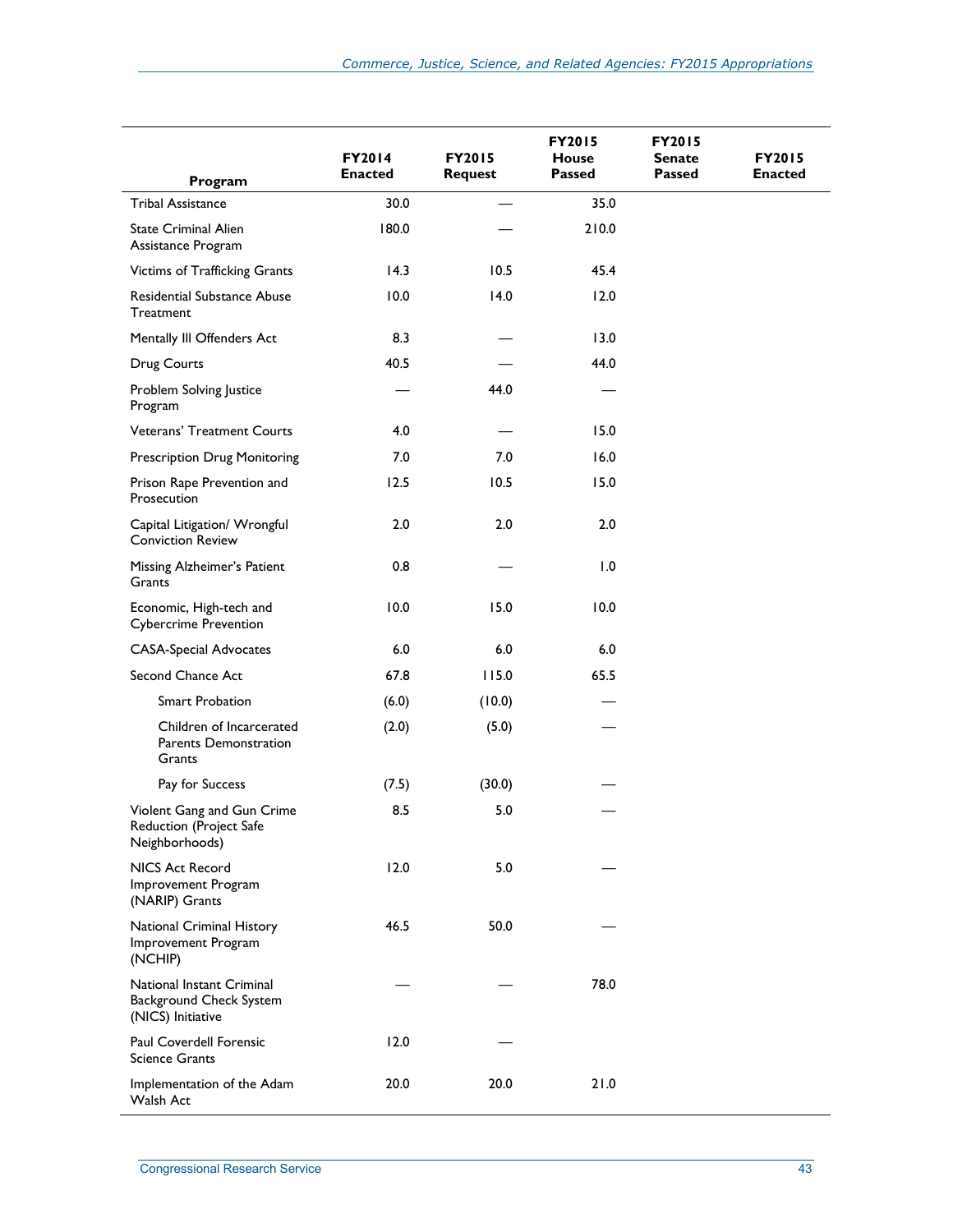|                                                                                   | FY2014<br><b>Enacted</b> | <b>FY2015</b><br>Request | <b>FY2015</b><br>House<br>Passed | <b>FY2015</b><br><b>Senate</b><br>Passed | <b>FY2015</b><br><b>Enacted</b> |
|-----------------------------------------------------------------------------------|--------------------------|--------------------------|----------------------------------|------------------------------------------|---------------------------------|
| Program                                                                           |                          |                          |                                  |                                          |                                 |
| National Sex Offender<br><b>Public Website</b>                                    |                          |                          | (0.1)                            |                                          |                                 |
| Programs for Children<br><b>Exposed to Violence</b>                               | 8.0                      | 23.0                     |                                  |                                          |                                 |
| <b>Byrne Criminal Justice</b><br>Innovation Program                               | 10.5                     | 29.5                     |                                  |                                          |                                 |
| National Sex Offender Public<br>Website                                           | 1.0                      | 1.0                      |                                  |                                          |                                 |
| <b>Bulletproof Vests Grant</b><br>Program                                         | 22.5                     | $\overline{\phantom{a}}$ | 22.3                             |                                          |                                 |
| <b>DNA</b> Initiatives                                                            | 125.0                    | 100.0                    | 125.0                            |                                          |                                 |
| Debbie Smith DNA<br><b>Backlog Grants</b>                                         | (117.0)                  |                          | (117.0)                          |                                          |                                 |
| Post-conviction DNA<br><b>Testing Grants</b>                                      | (4.0)                    |                          | (4.0)                            |                                          |                                 |
| Sexual Assault Nurse<br>Examiners                                                 | (4.0)                    |                          | (4.0)                            |                                          |                                 |
| Rape Kit Backlog<br>Reduction                                                     |                          | (20.0)                   |                                  |                                          |                                 |
| <b>Grants for Community Teams</b><br>to Reduce the Sexual Assault<br>Kit Backlog  |                          | 35.0                     | 41.0                             |                                          |                                 |
| Campus Public Safety                                                              | 2.0                      |                          | 2.0                              |                                          |                                 |
| Justice Reinvestment Initiative                                                   | 27.5                     | 30.0                     | 30.0                             |                                          |                                 |
| HOPE Model Implementation<br>Grants                                               | 4.0                      | 10.0                     |                                  |                                          |                                 |
| Vision 21                                                                         | 12.5                     |                          |                                  |                                          |                                 |
| Ensuring the Right to Counsel<br>for All Individuals                              |                          | 5.4                      |                                  |                                          |                                 |
| Competitive Grant Program<br>to Incentivize Statewide Civil<br>Legal Aid Planning |                          | $5.0$                    |                                  |                                          |                                 |
| Program to Promote Fairness<br>in the Criminal Justice System                     |                          | 9.0                      |                                  |                                          |                                 |
| Comprehensive School Safety<br>Initiative                                         | 75.0                     | 75.0                     | 75.0                             |                                          |                                 |
| Consolidated Evidence-based<br>Activities Initiative                              |                          |                          | 21.0                             |                                          |                                 |
| <b>Total: State and Local Law</b><br><b>Enforcement</b>                           | 1,171.5                  | 1,032.9                  | 1,290.9                          |                                          |                                 |

**Source:** The FY2014-enacted amounts were taken from the joint explanatory statement to accompany P.L. 113- 76, printed in the January 15, 2014, *Congressional Record* (pp. H507-H532). The FY2015 requested amounts were taken from the appendix to the *Budget of the United States Government, Fiscal Year 2015*. The FY2015 Housepassed amounts were taken from the text of H.R. 4660.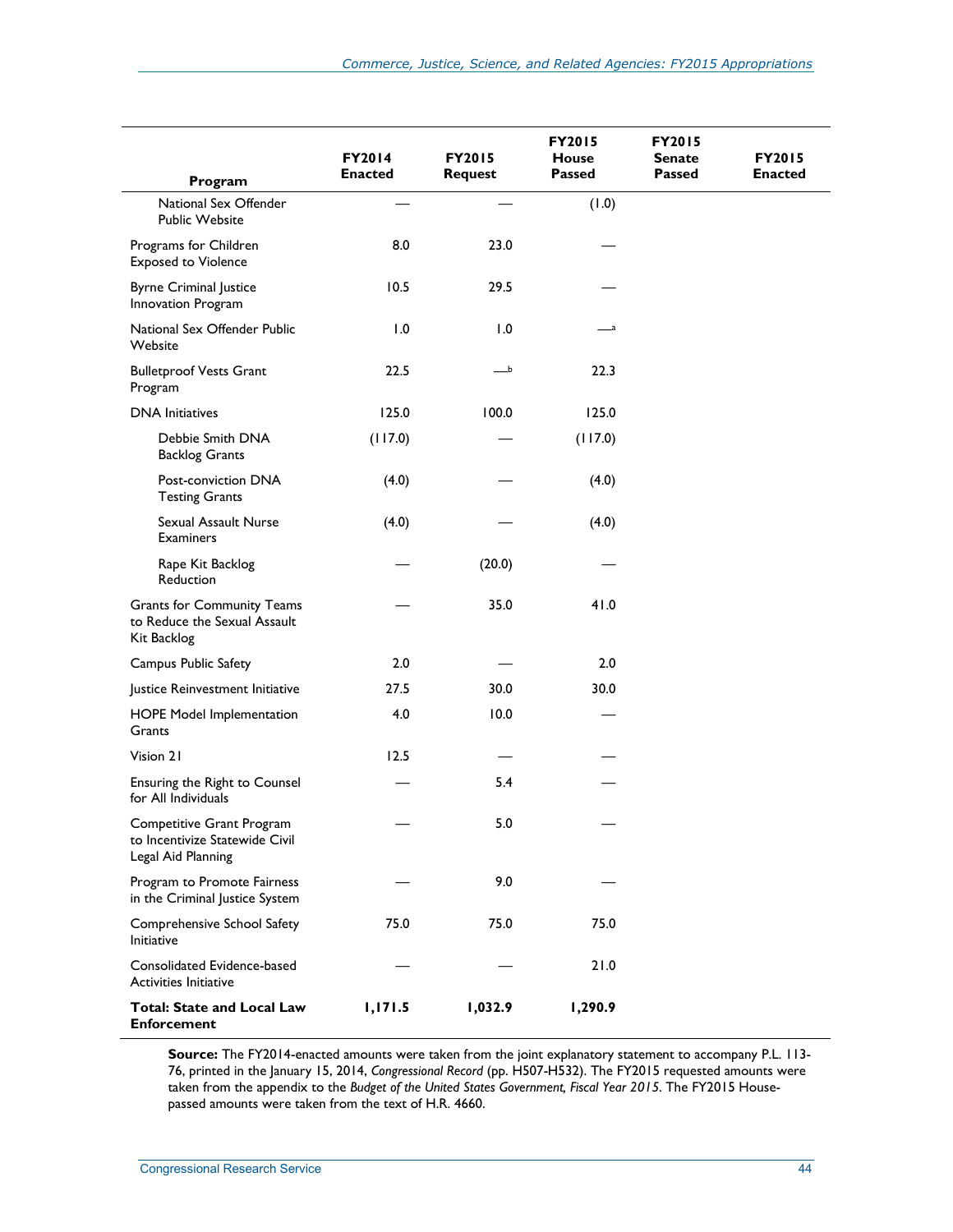**Note:** Amounts may not add to totals due to rounding.

- a. The House proposes to fund the National Sex Offender Website though a \$1.0 million set-aside from funding for Implementation of the Adam Walsh Act.
- b. For FY2015, the Administration requested funding for the bulletproof vests grant program under the Edward Byrne Memorial Justice Assistance Grant (JAG) program.

#### **Juvenile Justice Programs**

The Juvenile Justice Programs account includes funding for grant programs to reduce juvenile delinquency and help state, local, and tribal governments improve the functioning of their juvenile justice systems.

The Consolidated Appropriations Act, 2014 provided \$254.5 million for juvenile justice programs. For FY2015, the Administration's request includes \$299.4 million for this account, a proposed increase of 17.6% over the FY2014 level. Of note, the Consolidated Appropriations Act, 2014 had eliminated funding for the long-funded Juvenile Accountability Block Grant (JABG) Program. The Administration's FY2015 request would reinstate funding for JABG. The Housepassed bill would provide \$223.5 million for juvenile justice programs. This would be 12.2% less than the FY2014 enacted amount and 25.4% less than the Administration's request. The Housepassed bill would not reinstate funding for JABG as requested by the Administration. Further, the bill would eliminate funding for a number of competitive and incentive grants that have been targeted toward issues such as gang and alcohol prevention as well as community-based violence prevention.

| Program                                                              | <b>FY2014</b><br><b>Enacted</b> | <b>FY2015</b><br><b>Request</b> | <b>FY2015</b><br><b>House</b><br><b>Passed</b> | <b>FY2015</b><br><b>Senate</b><br><b>Passed</b> | <b>FY2015</b><br><b>Enacted</b> |
|----------------------------------------------------------------------|---------------------------------|---------------------------------|------------------------------------------------|-------------------------------------------------|---------------------------------|
| Part B-State Formula                                                 | \$55.5                          | \$50.0                          | \$45.0                                         |                                                 |                                 |
| Emergency Planning-<br>Juvenile Detention<br><b>Facilities</b>       | (0.5)                           |                                 |                                                |                                                 |                                 |
| Youth Mentoring Grants                                               | 88.5                            | 58.0                            | 90.0                                           |                                                 |                                 |
| <b>Title V-Incentive Grants</b>                                      | 15.0                            | 42.0                            |                                                |                                                 |                                 |
| <b>Tribal Youth</b>                                                  | (5.0)                           |                                 |                                                |                                                 |                                 |
| <b>Gang Prevention</b>                                               | (2.5)                           |                                 |                                                |                                                 |                                 |
| <b>Alcohol Use Prevention</b>                                        | (2.5)                           |                                 |                                                |                                                 |                                 |
| Juvenile Justice and<br><b>Education Collaboration</b><br>Assistance | (5.0)                           | (10.0)                          |                                                |                                                 |                                 |
| Investigation and Prosecution<br>of Child Abuse Programs             | 19.0                            | 11.0                            | 19.0                                           |                                                 |                                 |
| Juvenile Accountability Block<br>Grants                              |                                 | 30.0                            |                                                |                                                 |                                 |
| Juvenile Justice Realignment<br><b>Incentive Grants</b>              |                                 | 10.0                            |                                                |                                                 |                                 |

#### **Table 8. Funding for Juvenile Justice Programs, FY2014 and FY2015**

Budget authority in millions of dollars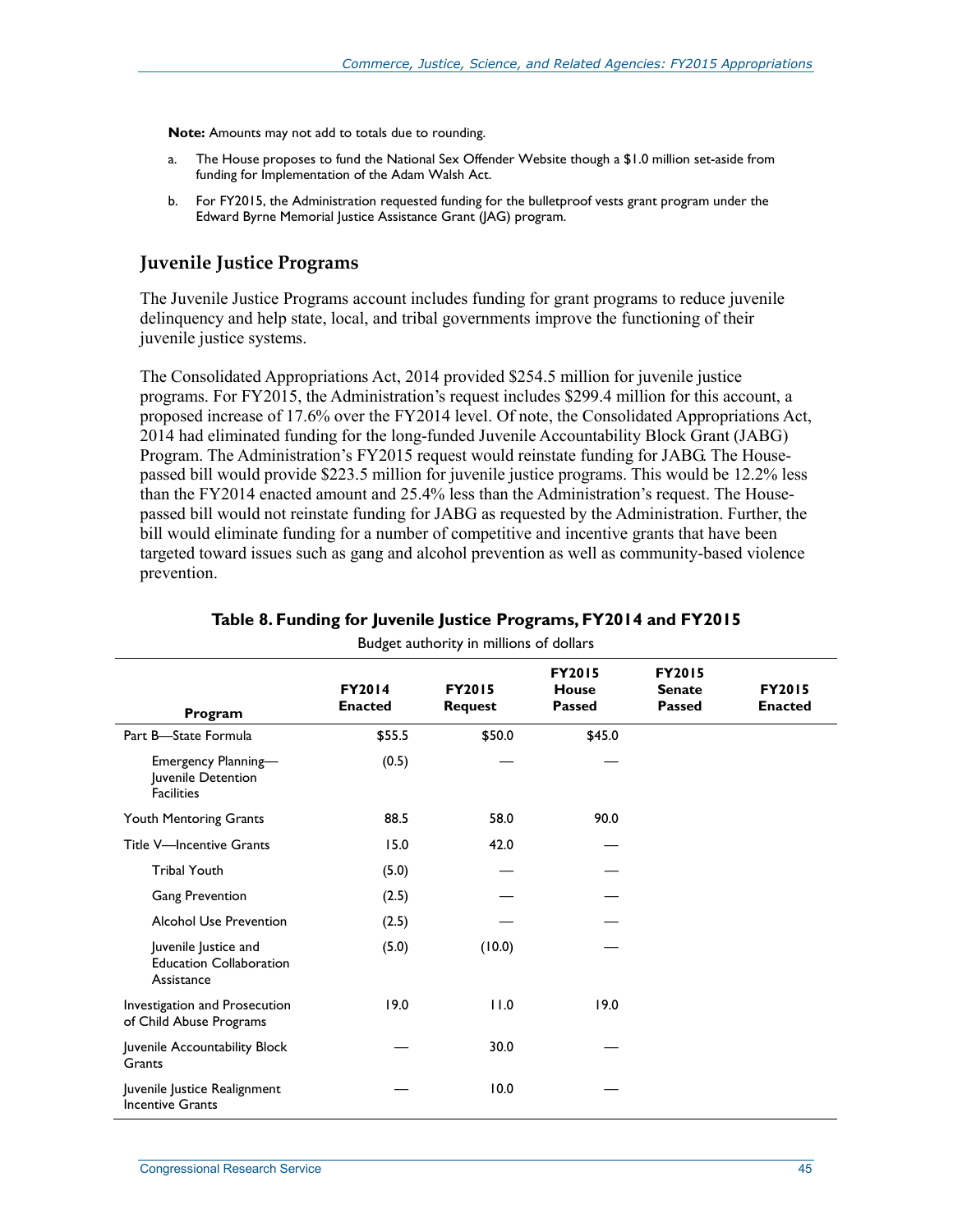| Program                                                                          | <b>FY2014</b><br><b>Enacted</b> | <b>FY2015</b><br><b>Request</b> | <b>FY2015</b><br><b>House</b><br><b>Passed</b> | <b>FY2015</b><br><b>Senate</b><br><b>Passed</b> | <b>FY2015</b><br><b>Enacted</b> |
|----------------------------------------------------------------------------------|---------------------------------|---------------------------------|------------------------------------------------|-------------------------------------------------|---------------------------------|
| Community-based Violence<br><b>Prevention Initiative</b>                         | 5.5                             | 18.0                            |                                                |                                                 |                                 |
| Training for Judicial Personnel                                                  | 1.5                             | 1.5                             | 1.5                                            |                                                 |                                 |
| Missing and Exploited Children<br>Programs                                       | 67.0                            | 67.0                            | 68.0                                           |                                                 |                                 |
| National Forum on Youth<br><b>Violence Prevention</b>                            | 1.0                             | 4.0                             |                                                |                                                 |                                 |
| <b>Competitive Grants Focusing</b><br>on Girls in the Juvenile Justice<br>System | 1.0                             | 2.0                             |                                                |                                                 |                                 |
| Children of Incarcerated<br>Parents Web Portal                                   | 0.5                             | 0.5                             |                                                |                                                 |                                 |
| Improving Juvenile Indigent<br>Defense Program                                   |                                 | 5.4                             |                                                |                                                 |                                 |
| Total: Juvenile Justice<br><b>Programs</b>                                       | 254.5                           | 299.4                           | 223.5                                          |                                                 |                                 |

**Source:** The FY2014-enacted amounts were taken from the joint explanatory statement to accompany P.L. 113- 76, printed in the January 15, 2014, *Congressional Record* (pp. H507-H532). The FY2015 requested amounts were taken from the appendix to the *Budget of the United States Government, Fiscal Year 2015*. The FY2015 Housepassed amounts were taken from the text of H.R. 4660.

**Note:** Amounts may not add to totals due to rounding.

#### **Public Safety Officers Benefits Program (PSOB)**

The Public Safety Officers Benefits (PSOB) program provides three different types of benefits to public safety officers and their survivors: death, disability, and education. The PSOB program is intended to assist in the recruitment and retention of law enforcement officers, firefighters, and first responders and to offer peace of mind to men and women who choose careers in public safety. The FY2014-enacted appropriation for PSOB was \$97.3 million. The Administration requests \$87.3 million for PSOB for FY2015, an amount that is 10.3% below the FY2014 appropriation. The House's recommendation for the PSOB program is equal to the Administration's request.

### **Community Oriented Policing Services (COPS)**

The Community Oriented Policing Services (COPS) Office awards grants to state, local, and tribal law enforcement agencies throughout the United States so they can hire and train law enforcement officers to participate in community policing, purchase and deploy new crimefighting technologies, and develop and test new and innovative policing strategies. Congress appropriated \$214.0 million for the COPS program for FY2014. The Administration's proposes a \$60.0 million, or 28.0%, increase in funding for the COPS program for FY2015. Language in the Administration's FY2015 request would allow up to \$50.0 million of the \$247.0 million requested for the COPS hiring program to be used for hiring non-sworn law enforcement personnel (such as crime and intelligence analysts).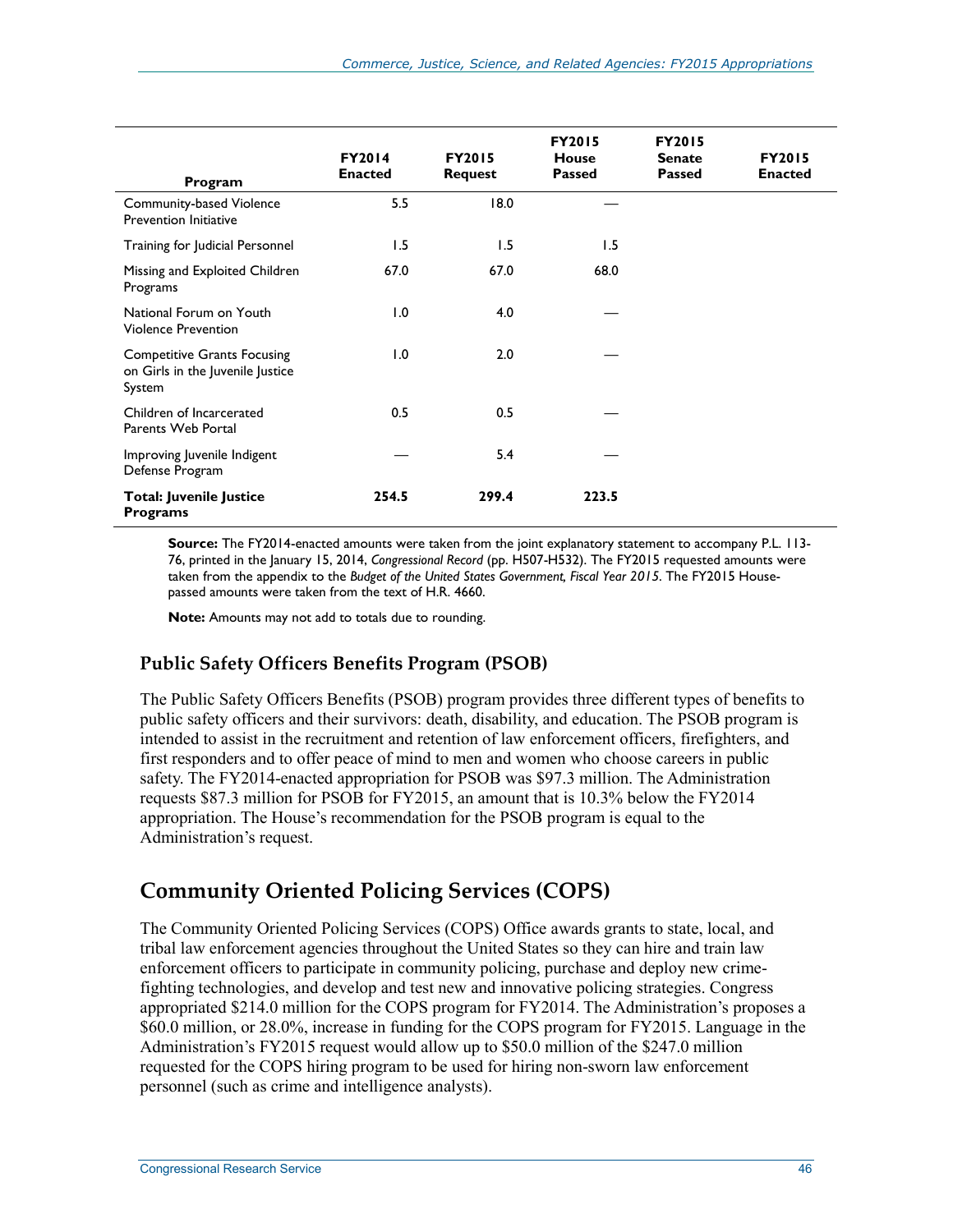The House-passed bill includes \$209.5 million for the COPS account, which would be 2.1% less than the FY2014 appropriation and 23.5% less than the Administration's request. The Housepassed bill does not include language that would allow funds under the hiring program to be used to hire non-sworn personnel.

| Budget authority in millions of dollars                                                          |                                 |                                 |                                                |                                                 |                          |  |  |  |
|--------------------------------------------------------------------------------------------------|---------------------------------|---------------------------------|------------------------------------------------|-------------------------------------------------|--------------------------|--|--|--|
| Program                                                                                          | <b>FY2014</b><br><b>Enacted</b> | <b>FY2015</b><br><b>Request</b> | <b>FY2015</b><br><b>House</b><br><b>Passed</b> | <b>FY2015</b><br><b>Senate</b><br><b>Passed</b> | FY2015<br><b>Enacted</b> |  |  |  |
| <b>COPS Hiring Program</b>                                                                       | \$180.0                         | \$247.0                         | \$180.0                                        |                                                 |                          |  |  |  |
| Transfer to the Tribal<br>Resources Grant Program                                                | (16.5)                          | (15.0)                          | (16.5)                                         |                                                 |                          |  |  |  |
| <b>Community Policing</b><br>Development                                                         | (7.5)                           | (15.0)                          |                                                |                                                 |                          |  |  |  |
| Training and Technical<br>Assistance on the<br>Collaborative Reform<br>Model                     | (5.0)                           | (10.0)                          |                                                |                                                 |                          |  |  |  |
| Regional Gang Task<br>Forces                                                                     |                                 |                                 | (10.0)                                         |                                                 |                          |  |  |  |
| Transfer to the Drug<br><b>Enforcement Administration</b><br>for Methamphetamine Lab<br>Clean-up | 10.0                            | 7.0                             | 10.0                                           |                                                 |                          |  |  |  |
| <b>Tribal Resources Grant</b><br>Program                                                         | 16.5                            | 20.0                            | 16.5                                           |                                                 |                          |  |  |  |
| Anti-methamphetamine Task<br>Forces                                                              | 7.5                             |                                 |                                                |                                                 |                          |  |  |  |
| <b>Total: Community</b><br><b>Oriented Policing Services</b>                                     | 214.0                           | 274.0                           | 209.5 <sup>a</sup>                             |                                                 |                          |  |  |  |

#### **Table 9. Funding for Community Oriented Policing Services Programs, FY2014 and FY2015**

**Source:** The FY2014-enacted amounts were taken from the joint explanatory statement to accompany P.L. 113- 76, printed in the January 15, 2014, *Congressional Record* (pp. H507-H532). The FY2015 requested amounts were taken from the appendix to the *Budget of the United States Government, Fiscal Year 2015*. The FY2015 Housepassed amounts were taken from the text of H.R. 4660.

**Note:** Amounts may not add to totals due to rounding.

a. An amendment (H.Amdt. 698) adopted by the House during floor debate of H.R. 4660 added \$3.0 million to the COPS account, but the amendment did not add the \$3.0 million to a specific program under the account.

#### **The Crime Victims Fund**

The Crime Victims Fund (CVF) was established by the Victims of Crime Act of 1984 (P.L. 98- 473, VOCA). It is administered by the Office for Victims of Crime (OVC), and provides funding to the states and territories for victim compensation and assistance programs. This account does not receive appropriations but instead is largely funded by criminal fines, forfeited bail bonds,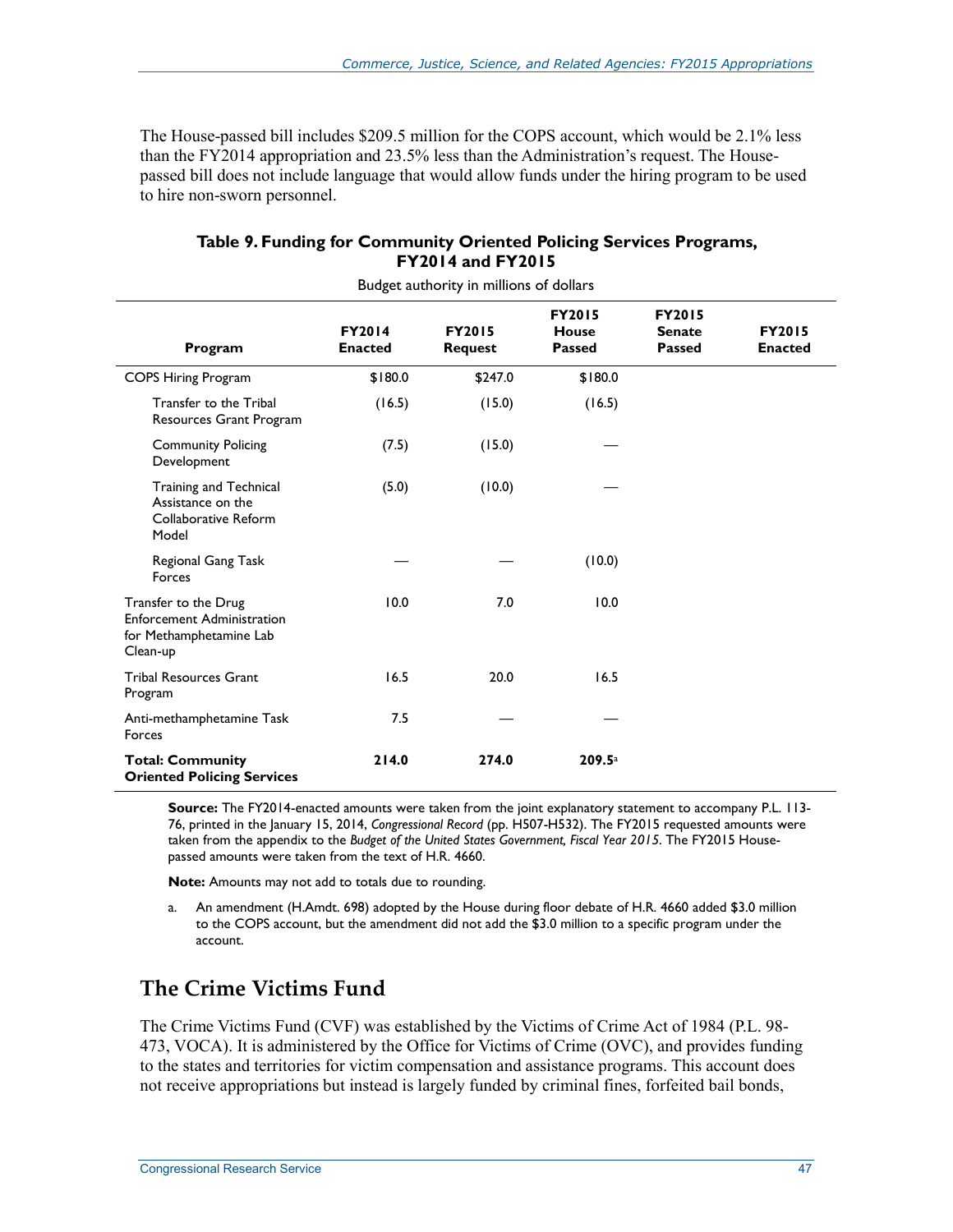penalties, and special assessments that are collected by U.S. Attorneys' Offices, U.S. courts, and the BOP.97

In FY2014, the obligation cap on the CVF was set at \$745.0 million. In the FY2015 Budget Request, the Administration requests to raise the cap by \$65.0 million to a total of \$810.0 million.<sup>98</sup> The House recommends \$770.0 million which is 3.4% greater than the FY2014 amount and 4.9% less than the Administration's FY2015 request.

The Administration proposed an increase for the Crime Victims Fund in order to (1) enhance formula-based awards to states to support victims' programs and provide additional funding for national scope training and technical assistance and demonstration programs; (2) enhance services for domestic victims of human trafficking; and (3) support the implementation strategies outlined in the *Vision 21: Transforming Victim Services* report.<sup>99</sup> In the report to accompany H.R. 4660, the House Committee on Appropriations states that OVC may implement Vision 21 within available resources.

# **Science Agencies100**

The Science Agencies fund and otherwise support research and development (R&D) and related activities across a wide variety of federal missions, including national competitiveness, energy and the environment, and fundamental discovery.

### **FY2014 and FY2015 Appropriations**

The science agencies received a total of \$24.824 billion under the Consolidated Appropriations Act, 2014 (P.L. 113-76). For FY2015, the Administration requests a total of \$24.721 billion for the science agencies, a proposed 0.4% reduction. The House-passed bill includes a total of \$25.296 billion for the science agencies, which would be 1.9% greater than the FY2014 appropriation and 2.3% more than the Administration's request.

| Budget authority in millions of dollars           |                                 |                                 |                                         |                                                 |                                 |  |  |
|---------------------------------------------------|---------------------------------|---------------------------------|-----------------------------------------|-------------------------------------------------|---------------------------------|--|--|
| <b>Accounts</b>                                   | <b>FY2014</b><br><b>Enacted</b> | <b>FY2015</b><br><b>Request</b> | <b>FY2015</b><br>House<br><b>Passed</b> | <b>FY2015</b><br><b>Senate</b><br><b>Passed</b> | <b>FY2015</b><br><b>Enacted</b> |  |  |
| Office of Science and<br><b>Technology Policy</b> | \$5.6                           | \$5.6                           | \$5.5                                   |                                                 |                                 |  |  |
| National Aeronautics and<br>Space Administration  | 17,646.5                        | 17.460.6                        | 17,896.0                                |                                                 |                                 |  |  |

#### **Table 10. Funding for Science Agencies, FY2014 and FY2015**

1 97 U.S. Department of Justice, Office for Victims of Crime, *About OVC, Crime Victims Fund*, http://www.ojp.usdoj.gov/ovc/about/victimsfund.html.

98 U.S. Department of Justice, Office of Justice Programs, *FY2015 Performance Budget*, http://www.justice.gov/jmd/ 2015justification/pdf/ojp-justification.pdf.

99 The *Vision 21: Transforming Victim Services* report was released in May 2013: http://ovc.ncjrs.gov/vision21/.

<sup>&</sup>lt;sup>100</sup> This section was coordinated by John F. Sargent, Jr., Specialist in Science and Technology Policy, CRS Resources, Science, and Industry Division.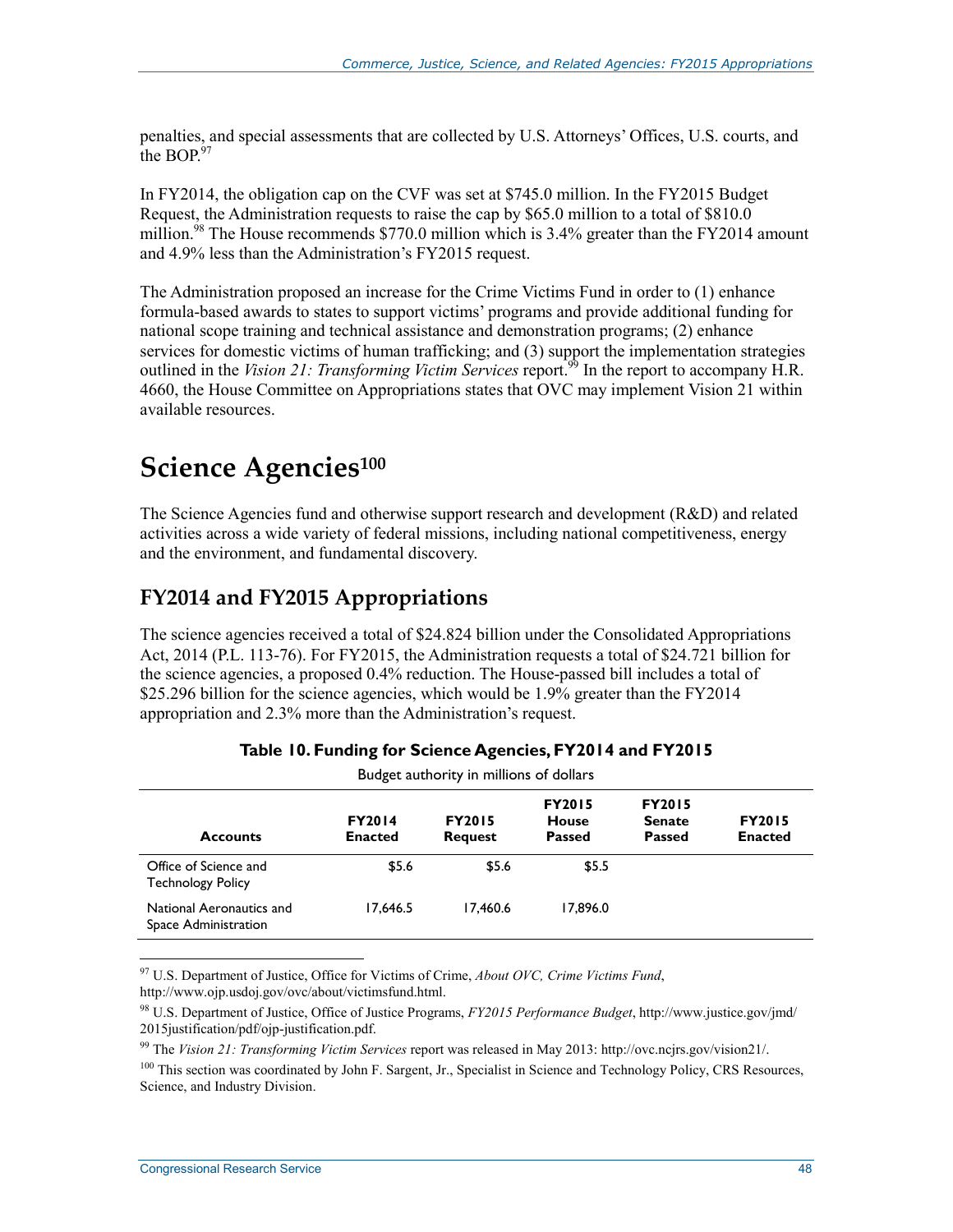| <b>Accounts</b>                | <b>FY2014</b><br><b>Enacted</b> | <b>FY2015</b><br><b>Request</b> | <b>FY2015</b><br><b>House</b><br><b>Passed</b> | <b>FY2015</b><br><b>Senate</b><br><b>Passed</b> | <b>FY2015</b><br><b>Enacted</b> |
|--------------------------------|---------------------------------|---------------------------------|------------------------------------------------|-------------------------------------------------|---------------------------------|
| National Science Foundation    | 7.171.9                         | 7.255.0                         | 7.394.2                                        |                                                 |                                 |
| <b>Total: Science Agencies</b> | 24.824.0                        | 24.721.2                        | 25.295.8                                       |                                                 |                                 |

**Source:** The FY2014-enacted amounts were taken from the joint explanatory statement to accompany P.L. 113- 76, printed in the January 15, 2014, *Congressional Record* (pp. H507-H532). The FY2015 requested amounts were taken from H.Rept. 113-448. The FY2015 House-passed amounts were taken from the text of H.R. 4660 and H.Rept. 113-448.

**Note:** Amounts may not add to totals due to rounding.

### **Office of Science and Technology Policy (OSTP)101**

Congress established the Office of Science and Technology Policy (OSTP) through the National Science and Technology Policy, Organization, and Priorities Act of 1976 (P.L. 94-282). The act states that "the primary function of the OSTP director is to provide, within the Executive Office of the President, advice on the scientific, engineering, and technological aspects of issues that require attention at the highest level of Government." The OSTP director, often referred to informally as the President's science advisor, also manages the National Science and Technology Council (NSTC),<sup>102</sup> which coordinates science and technology policy across the executive branch of the federal government, and co-chairs the President's Council of Advisors on Science and Technology (PCAST), $^{103}$  a council of external advisors that provides advice to the President on matters related to science and technology policy. OSTP is one of two offices in the Executive Office of the President (EOP) that is funded in the CJS appropriations bill.<sup>104</sup>

The Administration's request for FY2015 is \$5.6 million, the same as appropriated for FY2014. According to the Administration, its request would enable "OSTP to carry out its significant national security emergency preparedness communications responsibilities that must be performed in times of national crisis," and support the director of OSTP, the federal Chief Technology Officer, three Senate-confirmed associate directors, and other professional staff members. $^{105}$ 

The House-passed bill would provide \$5.6 million for OSTP, the same as the Administration's request and the FY2014 appropriation. The report accompanying the House-passed bill would urge OSTP to begin implementing key recommendations made by the Interagency Working Group on Neuroscience and to brief the House Committee on Appropriations within 120 days on the prioritization and implementation status of these recommendations. It also would urge OSTP to promote and encourage international collaboration in neuroscience and to brief the House Committee on Appropriations within 180 days on the results of these efforts. In addition, the

<sup>&</sup>lt;sup>101</sup> This section was prepared by Dana A. Shea, Specialist in Science and Technology Policy, Resources, Science, and Industry Division.

<sup>&</sup>lt;sup>102</sup> Executive Order 12881 established the National Science and Technology Council.

<sup>&</sup>lt;sup>103</sup> Executive Order 13539 established the President's Council of Advisors on Science and Technology.

<sup>&</sup>lt;sup>104</sup> The other EOP office funded under the CJS appropriations bill is the Office of the United States Trade Representative.

<sup>105</sup> Executive Office of the President, *Executive Office of the President, Fiscal Year 2015 Congressional Budget Submission*, March 2014, http://www.whitehouse.gov//sites/default/files/docs/2015-eop-budget\_03132014.pdf.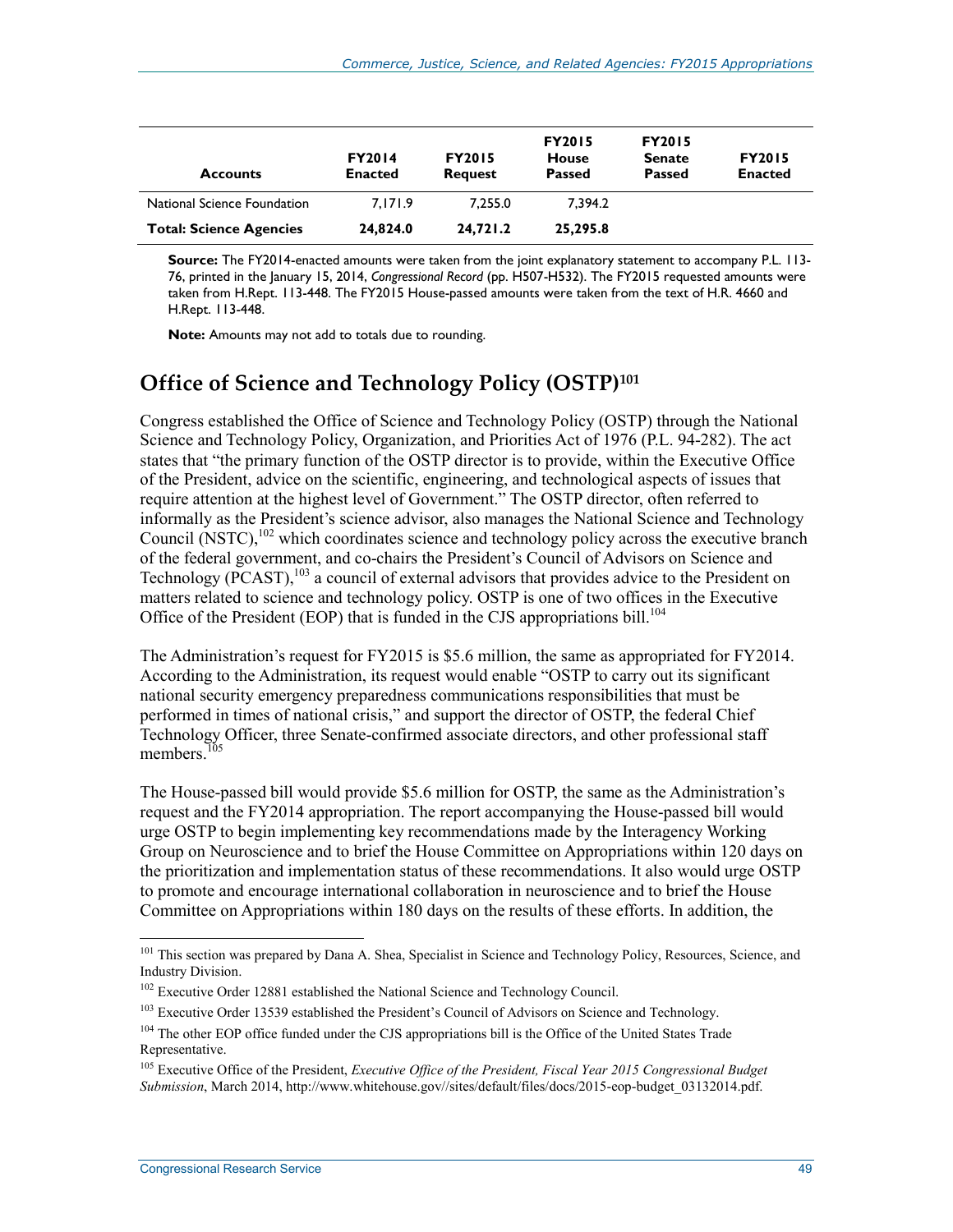report would also encourage OSTP to establish a committee to coordinate federal investments in medical imaging research and develop a roadmap for the full scope of imaging research and development. Finally, the report would direct OSTP to report semiannually to the House Committee on Appropriations regarding the progress made by each major federal research agency in developing, finalizing and implementing its plan to enable public access to federally funded research findings.

Congress has for several years restricted OSTP from engaging in certain activities with China or any Chinese-owned company by prohibiting the use of appropriated funds for these activities. The OSTP may proceed with activities that it certifies pose no risk of transferring technology or information with security implications to China and will not involve knowing interactions with officials who have been determined by the United States to have direct involvement with violations of human rights. Such certification must be submitted to the House and Senate Committees at least 30 days prior to such activities. Congress may continue its interest in the debate over its ability to restrict the activities of OSTP and the scope of such restrictions. The House-passed bill would continue this restriction through FY2015.

### **National Aeronautics and Space Administration (NASA)106**

The National Aeronautics and Space Administration (NASA) was created in 1958 by the National Aeronautics and Space Act (P.L. 85-568) to conduct civilian space and aeronautics activities. Congress appropriated \$17.647 billion for NASA for FY2014. The Administration's request for FY2015 is \$17.461 billion, a proposed decrease of 1.1%. In addition to the regular budget request, NASA would receive \$885.5 million under the President's proposed Opportunity, Growth, and Security Initiative (OGSI).<sup>107</sup> The House-passed bill would provide \$17.896 billion. See **Table 11** for a breakdown of these amounts by appropriations account.<sup>108</sup> There is no authorized level for NASA funding in FY2015; the most recent authorization act (the NASA Authorization Act of 2010, P.L. 111-267) authorized appropriations through FY2013.<sup>109</sup>

The FY2015 request for Science is \$4.972 billion, a decrease of 3.5%. In Planetary Science, the request of \$1.280 billion, down from \$1.345 billion in FY2014, includes \$15.0 million for continued study of a potential future mission to Jupiter's moon Europa. Congress provided \$69.7 million in FY2013 and \$80.0 million in FY2014 for formulation of a Europa mission, which was a high priority of the 2011 National Research Council (NRC) decadal survey of planetary science.<sup>110</sup> The NRC expressed reservations, however, at the mission's estimated a cost of \$4.7 billion, and in April 2014, NASA issued a request for information seeking Europa mission concepts costing less than \$1 billion.<sup>111</sup> The House-passed bill for FY2015 would provide \$100.0

<u>.</u>

<sup>&</sup>lt;sup>106</sup> This section was prepared by Daniel Morgan, Specialist in Science and Technology Policy, Resources, Science, and Industry Division.

<sup>&</sup>lt;sup>107</sup> The President's budget uses the term "base budget" to distinguish the main budget request from the additional funding proposed under the OGSI.

<sup>108</sup> For a more detailed breakdown, see tables in CRS Report R43419, *NASA Appropriations and Authorizations: A Fact Sheet*, by Daniel Morgan.

<sup>&</sup>lt;sup>109</sup> Bills that would authorize FY2015 appropriations for NASA include H.R. 2687, H.R. 2616, and S. 1317.

<sup>110</sup> National Research Council, *Vision and Voyages for Planetary Science in the Decade 2013-2022* (National Academies Press, 2011). Available online at http://www.nap.edu/catalog.php?record\_id=13117.

<sup>&</sup>lt;sup>111</sup> National Aeronautics and Space Administration, "Europa Mission Concepts Costing Less than \$1 Billion," solicitation NNH14ZDA008L, April 28, 2014. Available at https://nspires.nasaprs.com/external/solicitations/.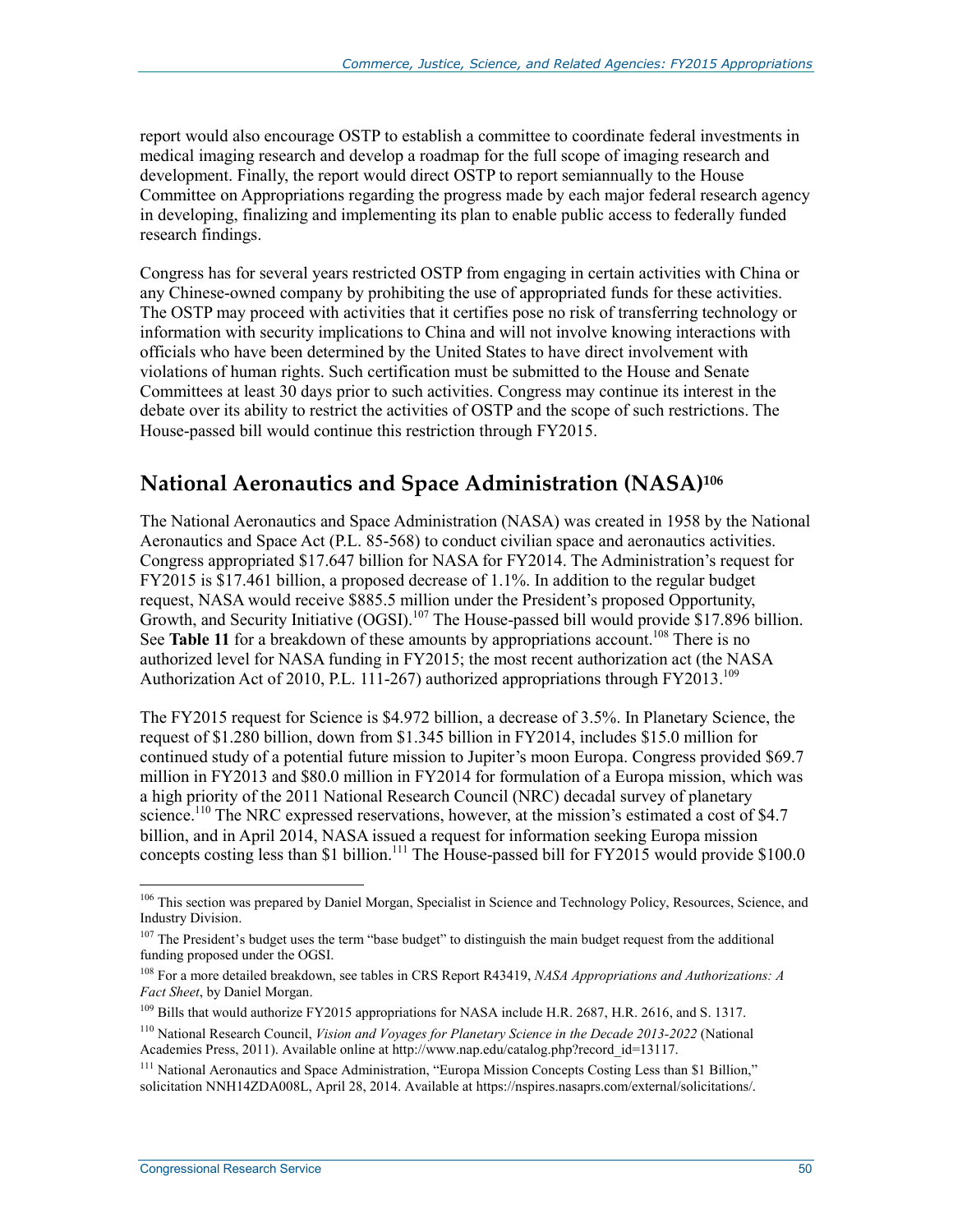million for "a mission that meets the science goals outlined for the Jupiter Europa mission in the most recent planetary science decadal survey," plus an additional \$18.0 million for assessment and development of related technologies. The House report states that "the Committee has not seen any credible evidence" that a \$1 billion cost is feasible and directs NASA "not to use further project resources in pursuit of such an unlikely outcome." In Astrophysics, the request of \$607.0 million, down from \$668.0 million in FY2014, includes \$12.3 million for the Stratospheric Observatory for Infrared Astronomy (SOFIA). SOFIA reached full operating capability in February 2014, and previous budgets envisioned 20 years of operations at a cost of about \$85 million per year. According to NASA, however, "because SOFIA development has taken much longer than originally envisioned ... the observatory will no longer provide the kind of scientific impact and synergies with other missions as once planned." NASA intends to place the SOFIA aircraft in storage unless international partners can support the U.S. share of its operating costs. The House report rejected NASA's proposal to terminate SOFIA, recommended \$70.0 million for the project, and directed NASA to "continue seeking third-party partners whose additional funding support would restore SOFIA's budget to its full operational level." The OGSI proposal includes an additional \$187.3 million for Science, above the Administration's base request. Although the House-passed bill would provide \$221.0 million more than the base request, this increase does not appear to correspond closely to the OGSI. For example, the House report does not mention the Orbiting Carbon Observatory 3 (OCO-3), which would receive \$29.3 million under the OGSI, or the Pre-Aerosols, Carbon and Ecosystems (PACE) mission, which would receive an additional \$50.0 million.

The FY2015 request for Aeronautics is \$551.1 million, a decrease of 2.6%. NASA aeronautics research would be reorganized to align with a new strategic vision announced in August 2013.<sup>112</sup> Following this realignment, most individual projects would continue, but funding for rotorcraft research would decrease by \$7.9 million. The OGSI proposal includes an additional \$43.9 million for Aeronautics and would restore the proposed reduction in rotorcraft funding. The Housepassed bill would provide \$666.0 million. The House report accepts the proposed restructuring and directs NASA to allocate the recommended funding increase proportionally across the new programs. It does not mention rotorcraft.

The FY2015 request for Space Technology is \$705.5 million, an increase of 22.5%. Support for the Asteroid Redirect Mission, including the accelerated development of high-power solar electric propulsion technology for future spacecraft, would increase from \$38.0 million to \$93.0 million. The OGSI proposal includes an additional \$100.0 million for Space Technology. The Housepassed bill would provide \$627.0 million. Noting several specific examples, the House report encourages the Space Technology Mission Directorate to prioritize technologies that have "the broadest applicability across [its] customer base." Separately, the report finds it unclear whether Congress will commit to the Asteroid Redirect Mission and directs NASA to spend funds on that mission only in areas that "are also applicable to other current NASA programs, clearly extensible to other potential future exploration missions ... or have broad applicability to other future nonexploration activities."

The FY2015 request for Exploration is \$3.976 billion, a decrease of 3.3%. This account funds development of the Orion Multipurpose Crew Vehicle (MPCV) and the Space Launch System (SLS) heavy-lift rocket which were mandated by the 2010 authorization act for human

<sup>1</sup> <sup>112</sup> See National Aeronautics and Space Administration, "NASA Introduces New Blueprint for Transforming Global Aviation," August 14, 2013, http://www.nasa.gov/aero/strategic\_vision/.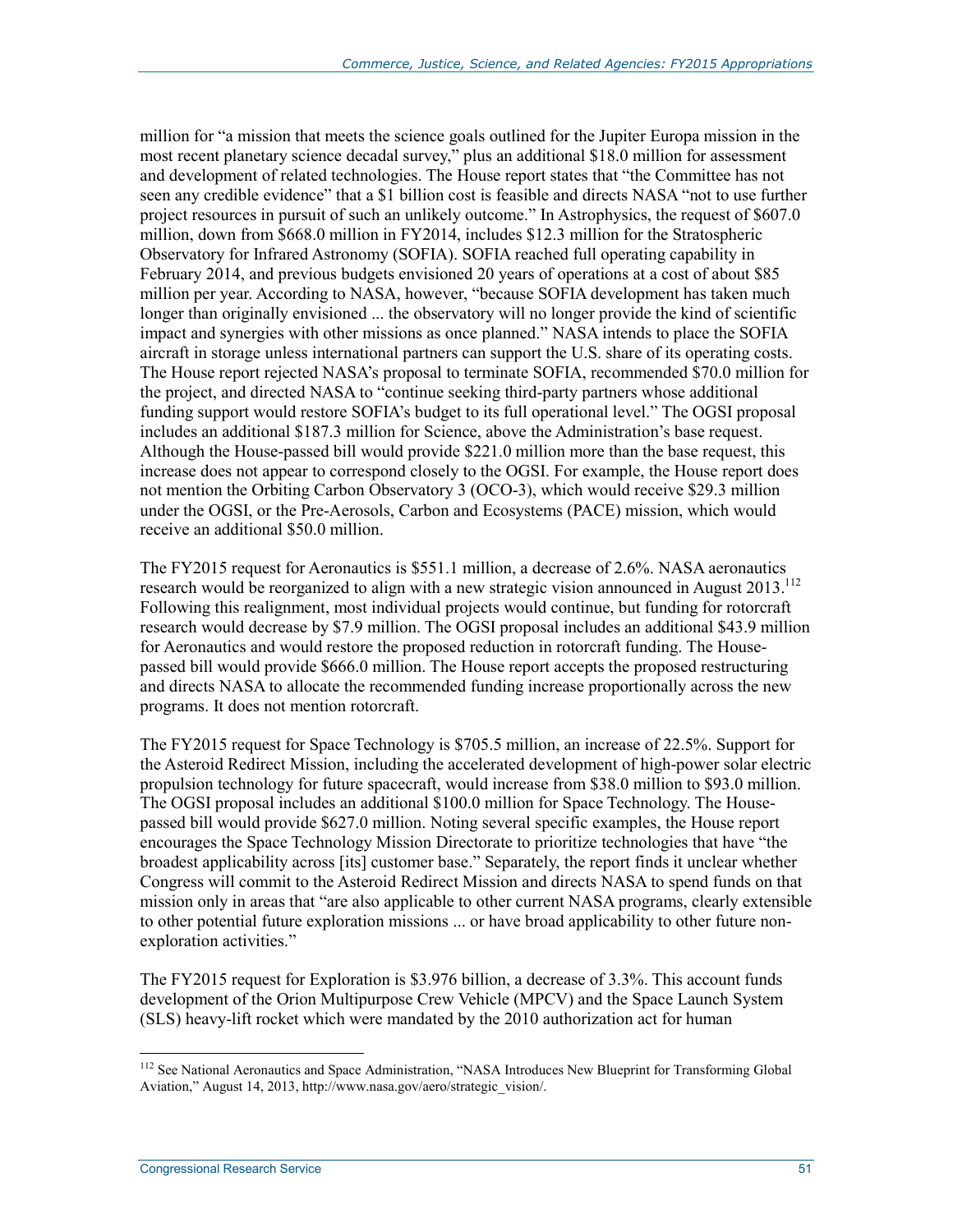exploration beyond Earth orbit. The account also funds development of a commercial crew transportation capability for future U.S. astronaut access to the International Space Station. The request of \$2.784 billion for Orion, the SLS, and related ground systems (known collectively as Exploration Systems Development) is a decrease of 10.6%, while the request of \$848.0 million for commercial crew is an increase of 21.8%. The OGSI proposal includes an additional \$100.0 million for SLS and Orion and an additional \$250.0 million for commercial crew. As in past years, many in Congress have seen the budget request as evidence of a difference in human spaceflight priorities between Congress and the Administration, and this perceived difference has been controversial. The House-passed bill would provide \$4.167 billion for Exploration, including \$3.055 billion for Exploration Systems Development and \$785.0 million for commercial crew. The House report expresses frustration with the "arbitrarily reduced funding levels for SLS" and the increased request for commercial crew. It states that the recommended funding for commercial crew is intended to support only one provider (some analysts advocate competition among multiple providers).

The FY2015 request for Space Operations is \$3.905 billion, an increase of 3.4%. Although the request of \$3.051 billion for the International Space Station (ISS) is a 3.2% increase, NASA has eliminated one previously planned cargo flight to the ISS in FY2015. The OGSI proposal includes an additional \$100.6 million and would fund the restoration of the eliminated ISS cargo flight. The House-passed bill would provide \$3.878 billion for Space Operations.

The FY2015 request for Education is \$88.9 million, a decrease of 23.8%. NASA education programs are being consolidated as part of a government-wide reorganization of activities in science, technology, engineering, and mathematics (STEM) education. Among the programs included in the FY2015 request for the Education account are the National Space Grant College and Fellowship Program (\$24.0 million), the Experimental Program to Stimulate Competitive Research (EPSCoR, \$9.0 million), and the Minority University Research Education Program (MUREP, \$30.0 million). In addition, the request for the Science account includes \$6.0 million for the Global Learning and Observations to Benefit the Environment (GLOBE) program and \$15.0 million for other STEM education and public outreach activities. However, the previous Science Mission Directorate policy, under which 1% of all Science mission funding was allocated to education and public outreach, has been terminated. The OGSI proposal includes an additional \$10.0 million for Education; it would not affect education activities funded in other NASA accounts. The House-passed bill would provide \$106.0 million for the Education account, including \$30.0 million for Space Grant, \$9.0 million for EPSCoR, and \$32.0 million for MUREP. It would also provide \$30.0 million, double the request, for general STEM education and public outreach activities in the Science account.

| Budget authority in millions of dollars |                                 |                                 |                                                |                                                 |                                 |  |  |  |
|-----------------------------------------|---------------------------------|---------------------------------|------------------------------------------------|-------------------------------------------------|---------------------------------|--|--|--|
| <b>Accounts</b>                         | <b>FY2014</b><br><b>Enacted</b> | <b>FY2015</b><br><b>Request</b> | <b>FY2015</b><br><b>House</b><br><b>Passed</b> | <b>FY2015</b><br><b>Senate</b><br><b>Passed</b> | <b>FY2015</b><br><b>Enacted</b> |  |  |  |
| Science                                 | \$5,151.2                       | \$4,972.0                       | \$5,193.0                                      |                                                 |                                 |  |  |  |
| Aeronautics                             | 566.0                           | 551.1                           | 666.0                                          |                                                 |                                 |  |  |  |
| Space Technology                        | 576.0                           | 705.5                           | 627.0                                          |                                                 |                                 |  |  |  |
| Exploration                             | 4,113.2                         | 3,976.0                         | 4,167.0                                        |                                                 |                                 |  |  |  |

#### **Table 11. Funding for NASA, FY2014 and FY2015**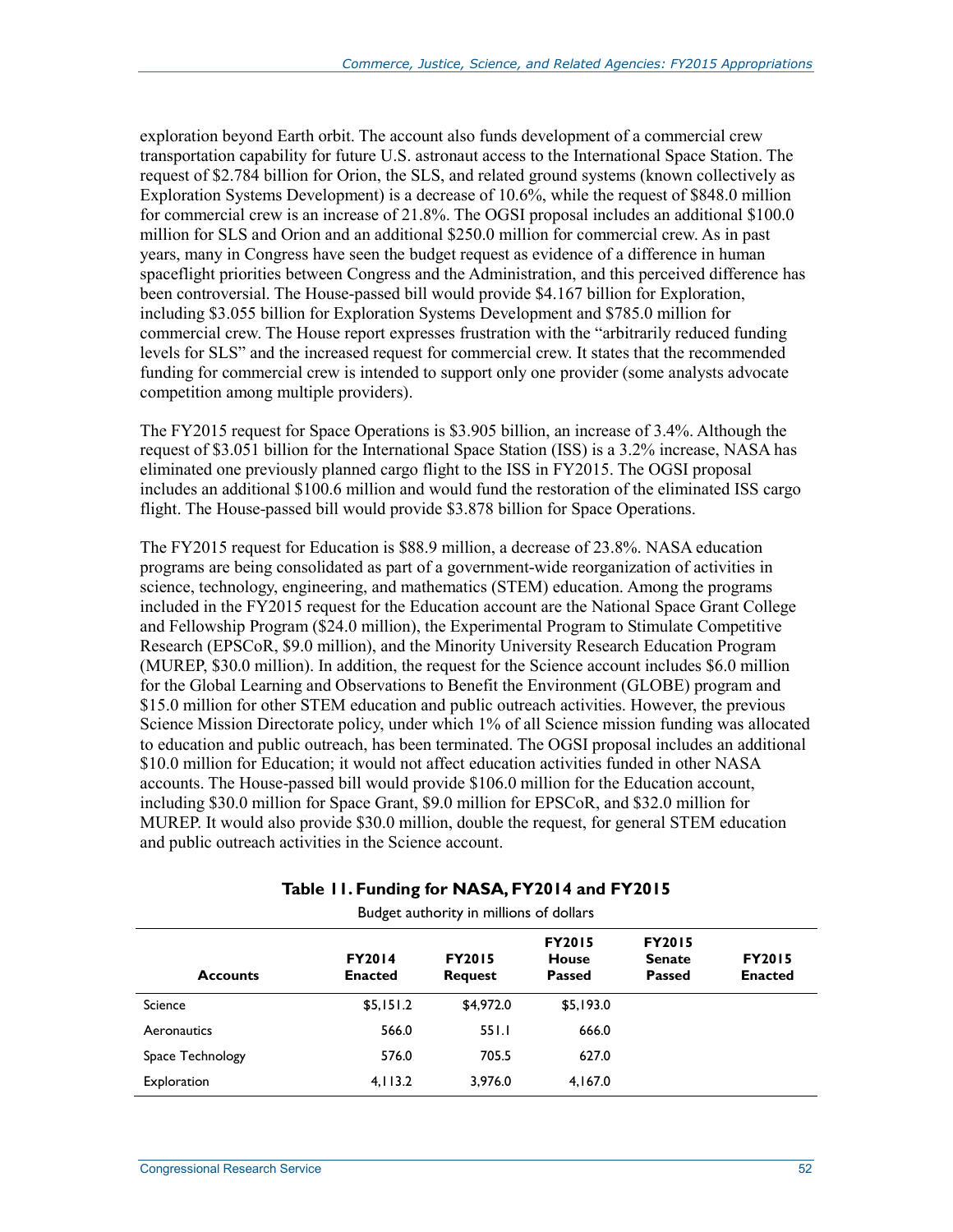| <b>Accounts</b>                                                        | <b>FY2014</b><br><b>Enacted</b> | <b>FY2015</b><br><b>Request</b> | <b>FY2015</b><br>House<br><b>Passed</b> | <b>FY2015</b><br><b>Senate</b><br><b>Passed</b> | <b>FY2015</b><br><b>Enacted</b> |
|------------------------------------------------------------------------|---------------------------------|---------------------------------|-----------------------------------------|-------------------------------------------------|---------------------------------|
| <b>Space Operations</b>                                                | 3,778.0                         | 3.905.4                         | 3,878.0                                 |                                                 |                                 |
| Education                                                              | 116.6                           | 88.9                            | 106.0                                   |                                                 |                                 |
| <b>Cross-Agency Support</b>                                            | 2.793.0                         | 2.778.6                         | 2.779.0                                 |                                                 |                                 |
| Construction and<br><b>Environmental Compliance</b><br>and Restoration | 515.0                           | 446.I                           | 446.0                                   |                                                 |                                 |
| Inspector General                                                      | 37.5                            | 37.0                            | 34.0                                    |                                                 |                                 |
| <b>Total: NASA</b>                                                     | 17,646.5                        | 17,460.6                        | 17,896.0                                |                                                 |                                 |

**Sources:** The FY2014-enacted amounts were taken from the joint explanatory statement to accompany P.L. 113-76, printed in the January 15, 2014, *Congressional Record* (pp. H507-H532). The FY2015 requested amounts were taken from H.Rept. 113-448. The FY2015 House-passed amounts were taken from the text of H.R. 4660 and H.Rept. 113-448.

**Note:** Amounts may not add to totals due to rounding.

#### **National Science Foundation (NSF)113**

The National Science Foundation (NSF) supports basic research and education in the non-medical sciences and engineering. Congress established the foundation as an independent federal agency in 1950 and directed it to "promote the progress of science; to advance the national health, prosperity, and welfare; to secure the national defense; and for other purposes."<sup>114</sup> The NSF is a primary source of federal support for U.S. university research. It is also responsible for significant shares of the federal science, technology, engineering, and mathematics (STEM) education program portfolio and federal STEM student aid and support.

The House-passed bill (H.R. 4660) would provide \$7.394 billion to the NSF. This amount is \$222.3 million (3.1%) more than the FY2014 estimate (\$7.172 billion) and \$139.2 million (1.9%) more than the Administration's FY2015 request (\$7.255 billion).<sup>115</sup> The Administration's request would increase funding for the main agency operations and education accounts, while holding other accounts at close to FY2014 levels. In contrast, the House-passed bill would increase funding for the main research account and would increase agency operations and the main education account, but at less-than-requested levels (see **Table 12**).

The NSF indicates that its FY2015 priorities include four programs that were also foundation priorities in FY2013 and FY2014: Cyber-enabled Materials, Manufacturing, and Smart Systems

<sup>113</sup> This section was prepared by Heather B. Gonzalez, Specialist in Science and Technology Policy, Resources, Science, and Industry Division.

<sup>&</sup>lt;sup>114</sup> The National Science Foundation Act of 1950 (P.L. 81-507), Purpose.

<sup>&</sup>lt;sup>115</sup> Between FY2006 and FY2013, overall increases in the NSF budget were at least partially driven by the "doubling" path" policy for physical sciences and engineering research. Under this policy, Congress and successive Administrations sought to double funding for the NSF, Department of Energy's Office of Science, and National Institute of Standards and Technology's core laboratory and construction accounts. However, actual funding for these accounts did not generally reach authorized levels. It is unclear if the President or Congress will seek to continue this policy in FY2015. For more information, see CRS Report R43086, *Federal Research and Development Funding: FY2014,* coordinated by John F. Sargent Jr.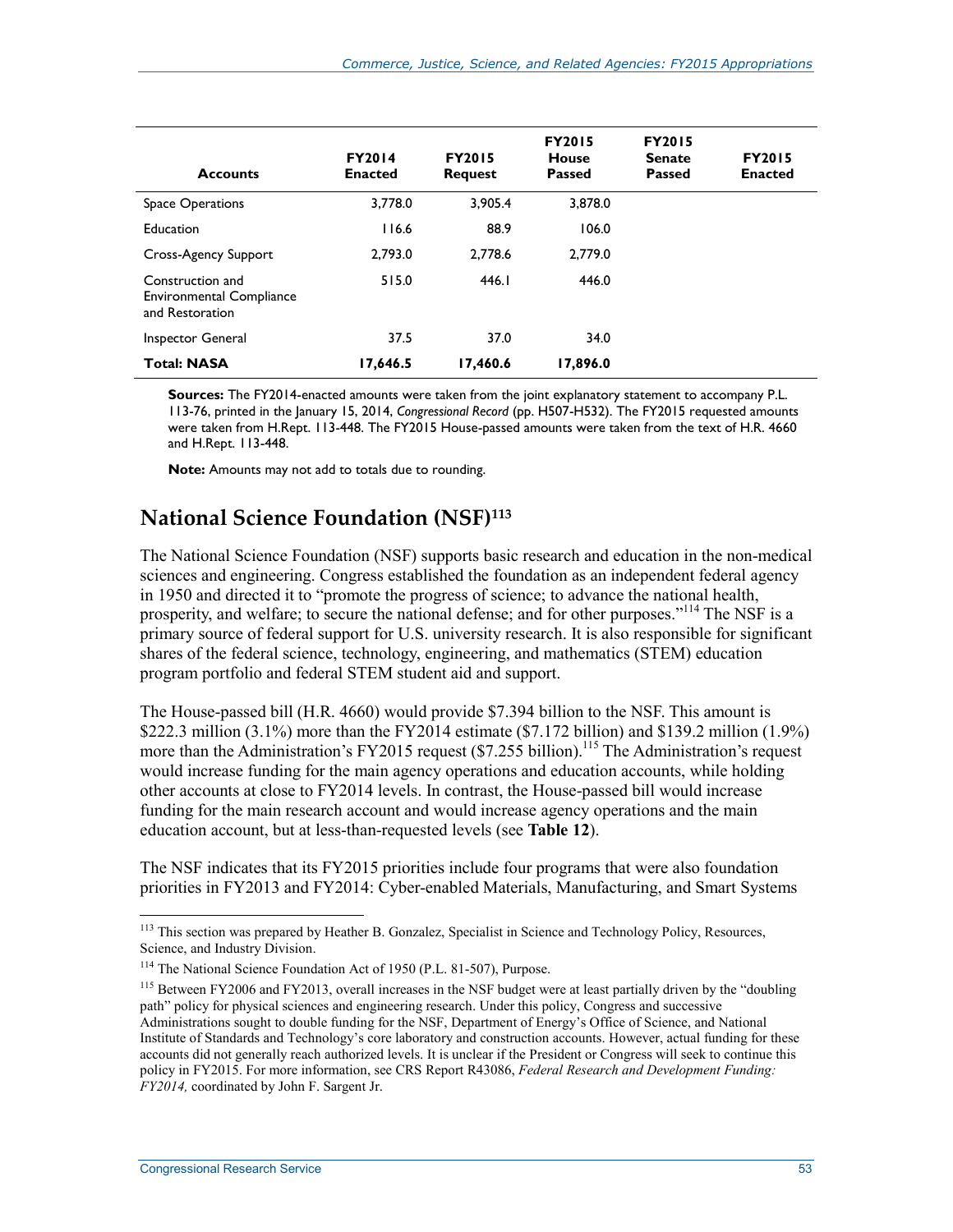(CEMMSS,  $$213.2$  million); Cyberinfrastructure Framework for  $21<sup>st</sup>$  Century Science, Engineering, and Education (CIF21, \$124.8 million); Science, Engineering, and Education for Sustainability (SEES, \$139.0 million); and Secure and Trustworthy Cyberspace (SaTC, \$99.8 million). The Administration added Cognitive Science and Neuroscience (\$29.0 million) in its FY2015 request.<sup>116</sup> Of these programs and activities, the Administration seeks an increase over FY2014 estimated levels for only Cognitive Science and Neuroscience. The report accompanying the House-passed bill recommends \$35.0 million for Cognitive Science and Neuroscience in FY2015,  $\frac{$21.2$ million (152.7%) more than the FY2014 estimate of $13.9 million.<sup>117</sup>$ 

Congress typically appropriates to NSF at the major account level. NSF's major accounts are Research and Related Activities (R&RA); Education and Human Resources (E&HR); Major Research Equipment and Facilities Construction (MREFC); Agency Operations and Awards Management (AOAM); National Science Board (NSB); and Office of Inspector General (OIG).<sup>118</sup>

R&RA is the largest NSF account and the primary source of research funding at the NSF.<sup>119</sup> The House-passed bill would provide \$5.974 billion to R&RA in FY2015. This amount is \$164.7 million (2.8%) more than the FY2014 estimate of \$5.809 billion and \$166.2 million (2.9%) more than the Administration's request for \$5.807 billion.

The Administration's request holds six of eight R&RA subaccounts at close to FY2014 levels (actual range: -1.8% to 0.8%) in FY2015. Two subaccounts, Social, Behavioral, and Economic Sciences (SBE) and the U.S. Artic Research Commission would increase by more substantial percentages: 6.0% and 8.1%, respectively. SBE would receive the largest increase by amount— \$15.4 million over the FY2014 estimate. Most of the SBE increase (\$11.5 million) would go to the National Center for Science and Engineering Statistics.

The enduring debate about NSF support for research in the social sciences—which dates to NSF's establishment—resurfaced in the  $113<sup>th</sup>$  Congress.<sup>120</sup> For example, during consideration of the FY2013 CJS Appropriations Act (P.L. 113-6), legislators debated funding for NSF's Political Science program and ultimately restricted it to projects that met certain national interests.<sup>121</sup> The House report recommends that any R&RA appropriations above the request "shall be applied to math and physical sciences, computer and information science and engineering, engineering, and

<sup>&</sup>lt;sup>116</sup> The FY2012 CJS conference report encouraged NSF to establish neuroscience as a crosscutting theme. See, H.Rept. 112-284.

<sup>117</sup> H.Rept. 113-448.

<sup>&</sup>lt;sup>118</sup> Funds from major NSF accounts may be merged at the program level and in many cases NSF's education, facilities, and research activities are deeply integrated as a matter of practice.

<sup>&</sup>lt;sup>119</sup> This section refers to NSF estimates, rather than enacted levels, for FY2014. Congress does not typically enact NSF appropriations below the major account level (e.g.,  $R&RA$ ). However, appropriations committee reports will often specify funding for NSF programs or subaccounts. Prior year funding levels for these activities are usually only available as NSF estimates. To ensure internal consistency in this section, while providing information about widely tracked accounts, CRS uses estimated levels for all FY2014 NSF accounts. At the major account level (e.g., R&RA) NSF's FY2014 estimates are the same as FY2014 enacted funding levels.

<sup>&</sup>lt;sup>120</sup> For more information about this debate, see the text box titled "Funding for Social Science?" in CRS Report R43585, *The National Science Foundation: Background and Selected Policy Issues*, by Heather B. Gonzalez.

<sup>&</sup>lt;sup>121</sup> In FY2013, Congress prohibited NSF from providing funds for political science research unless the foundation certified that each grant promoted the national security or economic interests of the United States. See Section 543 of P.L. 113-6 (Consolidated and Further Continuing Appropriations Act, 2013). The FY2015 request for the Political Science program is \$9.0 million, which is equal to the FY2014 estimate.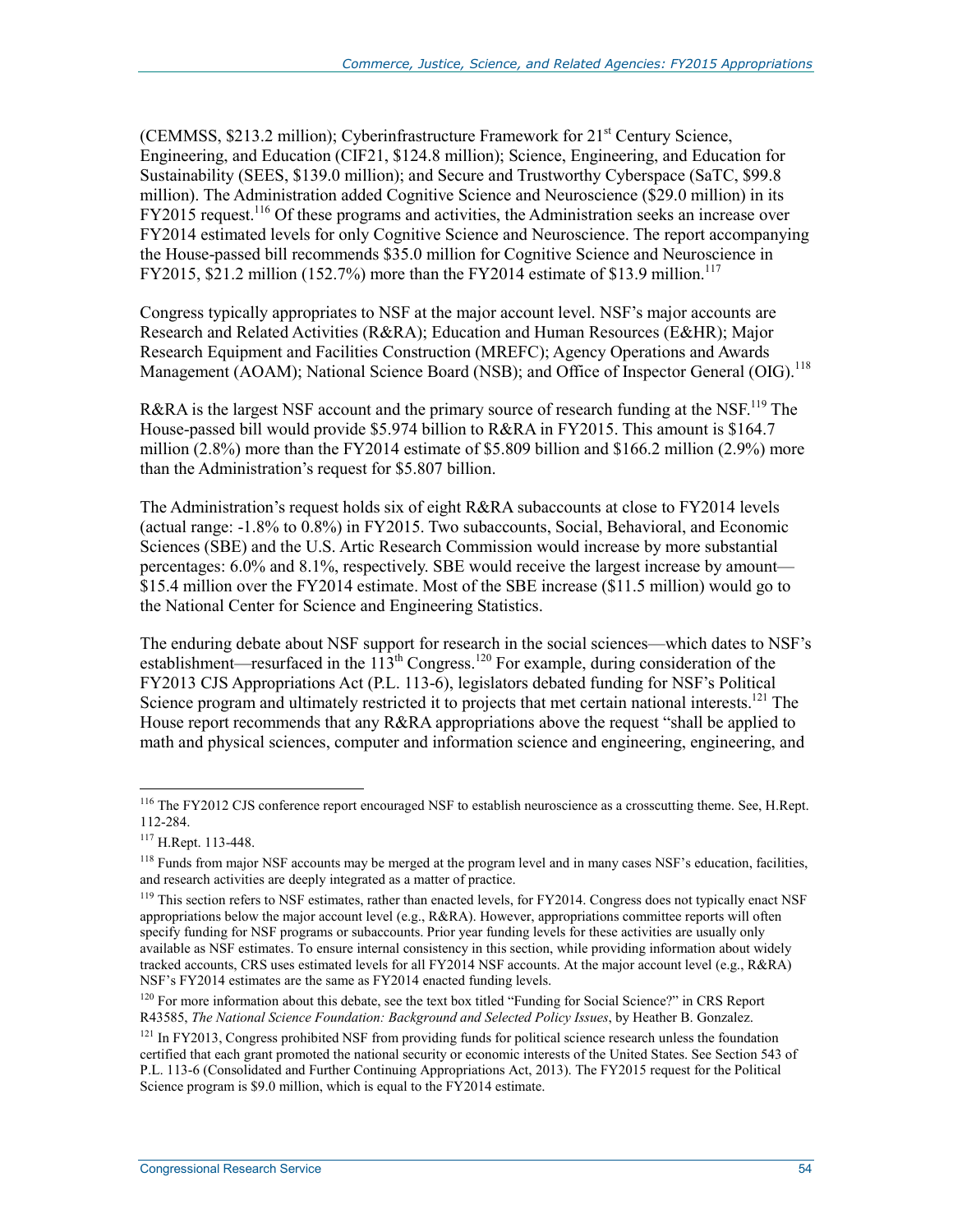biological sciences."<sup>122</sup> This language appears to be designed to prevent R&RA activities in the geosciences and international and integrative activities, as well as the SBE sciences, from receiving increases over requested levels. The House report further notes both the "intrinsic value in SBE sciences," while recognizing "longstanding Congressional concerns" about SBE-funded activities.<sup>123</sup> A House floor amendment<sup>124</sup> to H.R. 4660 seeks to effectively hold funding for SBE at the FY2014 level (\$256.9 million).<sup>125</sup> Some House authorizers have sought to make similar changes in proposed NSF reauthorization bills. $126$ 

Widely tracked R&RA programs include the Experimental Program to Stimulate Competitive Research (EPSCoR) and Advanced Manufacturing programs. EPSCoR received \$158.2 million in FY2014 (estimated). The FY2015 Administration request for EPSCoR, which the House report also recommends, is \$159.7 million, a proposed increase of \$1.5 million (0.9%). The House report recommends \$164.7 million for Advanced Manufacturing activities in FY2015, a level equal to the FY2014 estimate.

E&HR, NSF's main education account, received \$846.5 million in FY2014 (estimated).<sup>127</sup> The House-passed bill would provide \$876.0 million to E&HR in FY2015. This amount is \$29.5 million (3.5%) more than the FY2014 estimate and \$13.8 million (1.5%) less than the Administration's request for \$889.8 million.

By amount, the largest requested E&HR increase is for Improving Undergraduate STEM Education (IUSE). The FY2014 IUSE estimate is \$74.1 million.<sup>128</sup> The Administration seeks \$99.1 million for IUSE in FY2015, a proposed increase of \$25.0 million (33.7%).

Some of the most widely tracked E&HR programs include the Graduate Research Fellowship (GRF), the Integrative Graduate Education and Research Traineeship or IGERT (now called the NSF Research Traineeship or NRT), and the Advanced Technological Education (ATE) program. The FY2015 request for the GRF is \$333 million, about 11.1% over the FY2014 estimate. (NSF also seeks to increase the GRF stipend from \$32,000 to \$34,000 in FY2015.) The FY2015 request for NRT is \$58.0 million, an increase of 7.8% over the FY2014 estimate. The FY2015 request for ATE is \$64.0 million, the same as the FY2014 estimate. The House report recommends \$66.0 million for ATE in FY2015.

<u>.</u>

<sup>&</sup>lt;sup>122</sup> H.Rept. 113-448, p. 79.

<sup>123</sup> H.Rept. 113-448, p. 81.

<sup>124</sup> H.Amdt. 734.

<sup>&</sup>lt;sup>125</sup> Representative Lamar Smith, et al., "Commerce, Justice, Science, and Related Agencies Appropriations Act, 2015," remarks in the House, *Congressional Record*, daily edition, vol.160, no. 82, (May 29, 2014), pp. H4957-4959.

<sup>&</sup>lt;sup>126</sup> See, for example, H.R. 4186 (Frontiers in Innovation, Research, Science, and Technology Act, or FIRST Act).

<sup>127</sup> For more information about STEM education at NSF, see CRS Report IF00013, *The President's FY2015 Budget and STEM Education (In Focus)*, by Heather B. Gonzalez; CRS Report R42642, *Science, Technology, Engineering, and Mathematics (STEM) Education: A Primer*, by Heather B. Gonzalez and Jeffrey J. Kuenzi; and CRS Report R42470, *An Analysis of STEM Education Funding at the NSF: Trends and Policy Discussion*, by Heather B. Gonzalez.

 $128$  The FY2015 NSF budget request states that three NSF undergraduate education programs were consolidated into the IUSE program in FY2014: STEM Talent Expansion Program (STEP), Widening Implementation and Demonstration of Evidence-based Reforms (WIDER), and Transforming Undergraduate Education in STEM (TUES). NSF previously proposed consolidating these same programs into the Catalyzing and Advancing Undergraduate STEM Education (CAUSE) program. H.Rept. 113-47, which accompanied H.R. 2787 (Commerce, Justice, Science, and Related Agencies, 2014), prohibited NSF from establishing CAUSE.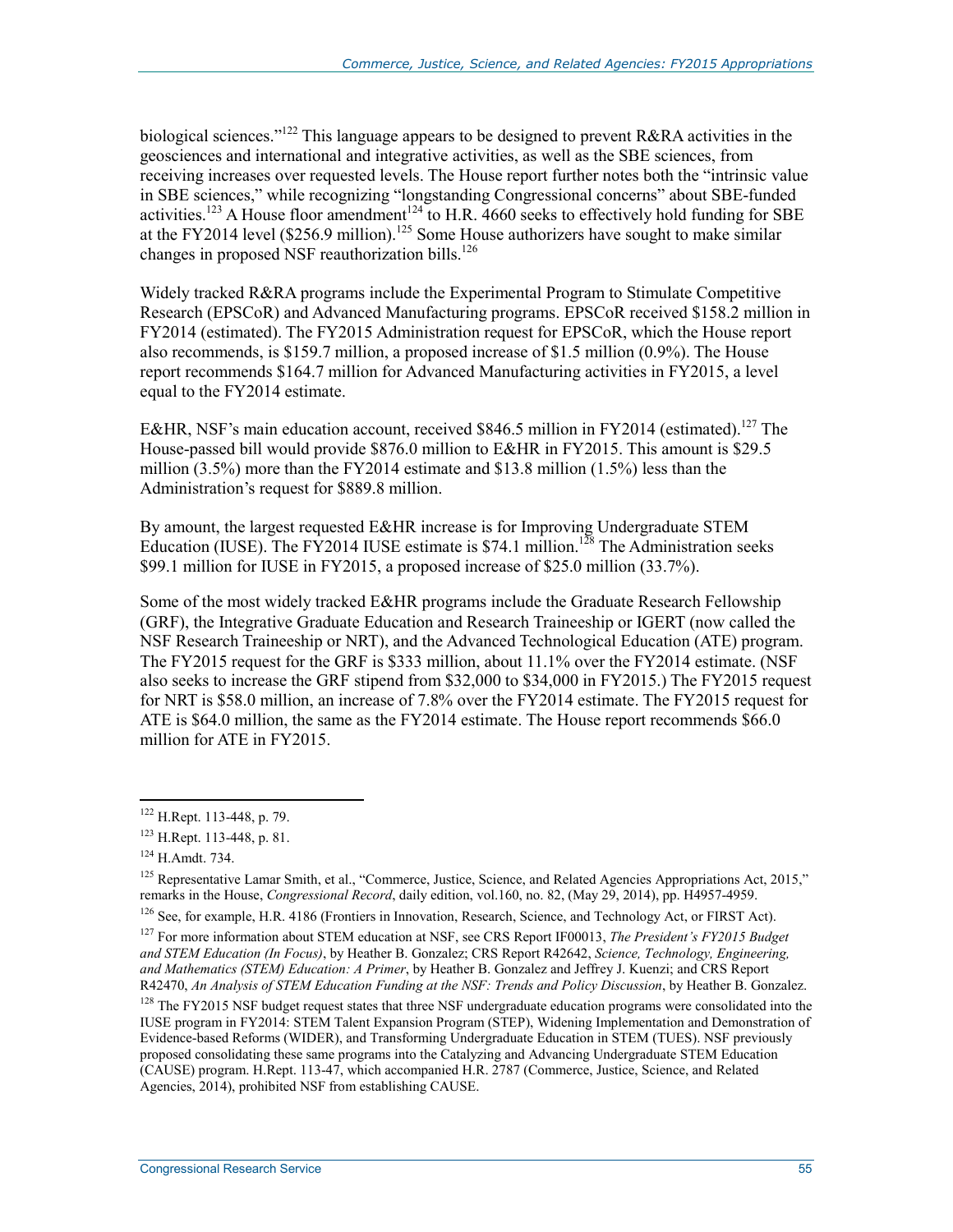Other widely tracked E&HR programs include those that are commonly referred to as "broadening participation" programs. These include the Historically Black Colleges and Universities Undergraduate Program (HBCU-UP), Tribal Colleges and Universities Program (TCUP), and Louis Stokes Alliances for Minority Participation (LSAMP). The FY2015 requests for these broadening participation programs are the same as the FY2014 estimated levels—\$31.9 million (HBCU-UP), \$13.5 million (TCUP) and \$45.6 million (LSAMP). The House report recommends \$32.0 million for HBCU-UP, \$13.5 million for TCUP, and \$46.0 million for LSAMP in FY2015. In addition, the House report directs NSF to provide at least \$30.0 million in "targeted opportunities" for Hispanic-Serving Institutions (HSIs). (Legislators had previously encouraged NSF to establish a separate HSI program. However, according to the House report, NSF has not done so due to "technical challenges.") $129$ 

NSF's MREFC account supports large construction projects and scientific instruments. MREFC received \$200.0 million in FY2014 (estimated), about the same as the FY2015 request for \$200.8 million. MREFC would support three projects in FY2015. Historically, this account has typically supported between four and six projects per fiscal year. The House-passed bill would provide the requested level for MREFC.

The FY2015 Administration request for AOAM is \$338.2 million, or \$40.2 million (13.5%) more than the FY2014 estimate. Most of this increase would fund the next phase of NSF's headquarters relocation effort. The House-passed bill would provide \$325.0 million for AOAM in FY2015.

The Administration also seeks \$552.0 million in FY2015 funding for the NSF as part of the Opportunity, Growth, and Security Initiate (OGSI). Without specifying program funding levels, the NSF FY2015 Congressional Budget request notes that (among other things) OGSI funding would support an estimated 1,000 additional standard awards and would provide additional traineeship opportunities to approximately 3,000 graduate students over the next five years through the NRT program.

| Budget authority in millions of dollars                |                                  |                                 |                                                |                                                 |                                 |  |  |  |  |
|--------------------------------------------------------|----------------------------------|---------------------------------|------------------------------------------------|-------------------------------------------------|---------------------------------|--|--|--|--|
| Account                                                | <b>FY2014</b><br><b>Estimate</b> | <b>FY2015</b><br><b>Request</b> | <b>FY2015</b><br><b>House</b><br><b>Passed</b> | <b>FY2015</b><br><b>Senate</b><br><b>Passed</b> | <b>FY2015</b><br><b>Enacted</b> |  |  |  |  |
| Research and Related<br><b>Activities</b>              | \$5,808.9                        | \$5,807.5                       | \$5,973.6                                      |                                                 |                                 |  |  |  |  |
| <b>Biological Sciences</b>                             | (721.3)                          | (708.5)                         | n/a                                            |                                                 |                                 |  |  |  |  |
| Computer and<br>Information Science and<br>Engineering | (894.0)                          | (893.4)                         | n/a                                            |                                                 |                                 |  |  |  |  |
| Engineering                                            | (851.1)                          | (858.2)                         | n/a                                            |                                                 |                                 |  |  |  |  |
| Geosciences                                            | (1,303.0)                        | (1,304.4)                       | n/a                                            |                                                 |                                 |  |  |  |  |
| Mathematical and<br><b>Physical Sciences</b>           | (1, 299.8)                       | (1, 295.6)                      | n/a                                            |                                                 |                                 |  |  |  |  |
| Social, Behavioral, and<br><b>Economic Sciences</b>    | (256.9)                          | (272.2)                         | n/a <sup>a</sup>                               |                                                 |                                 |  |  |  |  |

#### **Table 12. NSF Funding by Major Account, FY2014 and FY2015**

 $129$  H.Rept. 113-448, p. 81.

<u>.</u>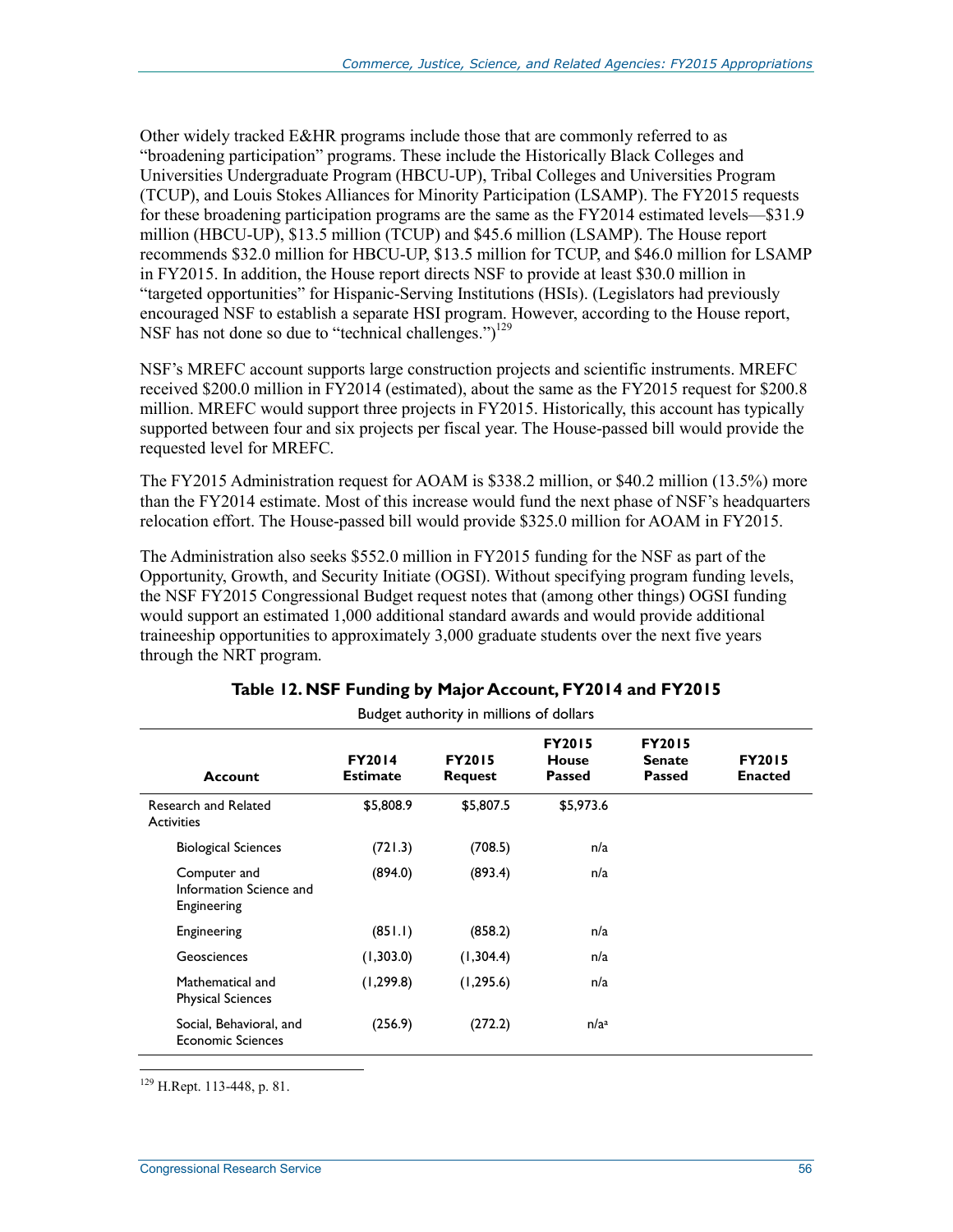| <b>Account</b>                                                  | <b>FY2014</b><br><b>Estimate</b> | <b>FY2015</b><br><b>Request</b> | <b>FY2015</b><br><b>House</b><br><b>Passed</b> | <b>FY2015</b><br><b>Senate</b><br><b>Passed</b> | <b>FY2015</b><br><b>Enacted</b> |
|-----------------------------------------------------------------|----------------------------------|---------------------------------|------------------------------------------------|-------------------------------------------------|---------------------------------|
| Office of International<br>and Integrative<br><b>Activities</b> | (481.6)                          | (473.9)                         | n/a                                            |                                                 |                                 |
| U.S. Arctic Research<br>Commission                              | (1.3)                            | (1.4)                           | n/a                                            |                                                 |                                 |
| <b>Education and Human</b><br>Resources                         | 846.5                            | 889.8                           | 876.0                                          |                                                 |                                 |
| Major Research Equipment<br>and Facilities Construction         | 200.0                            | 200.8                           | 200.8                                          |                                                 |                                 |
| Agency Operations and<br>Award Management                       | 298.0                            | 338.2                           | 325.0                                          |                                                 |                                 |
| National Science Board                                          | 4.3                              | 4.4                             | 4.4                                            |                                                 |                                 |
| Office of the Inspector<br>General                              | 14.2                             | 14.4                            | 14.4                                           |                                                 |                                 |
| <b>Total: NSF</b>                                               | 7,171.9                          | 7,255.0                         | 7,394.2                                        |                                                 |                                 |

**Source:** The FY2014-enacted amounts were taken from the joint explanatory statement to accompany P.L. 113- 76, printed in the January 15, 2014, *Congressional Record* (pp. H507-H532). The FY2015 requested amounts were taken from H.Rept. 113-448. The FY2015 House-passed amounts were taken from the text of H.R. 4660 and H.Rept. 113-448.

**Notes:** Amounts may not add to totals due to rounding.

H.Amdt. 734 to H.R. 4660 would (effectively) hold funding for SBE at the FY2014 level. See Representative Lamar Smith, et al., "Commerce, Justice, Science, and Related Agencies Appropriations Act, 2015," remarks in the House, *Congressional Record*, daily edition, vol. 160, no. 82, (May 29, 2014), pp. H4957-4959.

# **Related Agencies**

The annual CJS appropriations act includes funding for seven related agencies with missions or responsibilities similar to those of the Departments of Commerce and Justice or the science agencies. The related agencies funded as a part of the annual CJS appropriations act are: the U.S. Commission on Civil Rights; the Equal Employment Opportunity Commission; the International Trade Commission; the Legal Services Corporation; the Marine Mammal Commission; the Office of the U.S. Trade Representative; and the State Justice Institute.

### **FY2014 and FY2015 Appropriations**

The related agencies received a total of \$881.8 million under the Consolidated Appropriations Act, 2014. For FY2015, the Administration requests a total of \$956.1 million for the related agencies, which represents a proposed 8.4% increase in appropriations. The House-passed bill would provide a total of \$870.9 million for the related agencies, a proposed decrease of 1.2% compared to the FY2014 appropriation and an amount that would be 8.9% less than the Administration's request.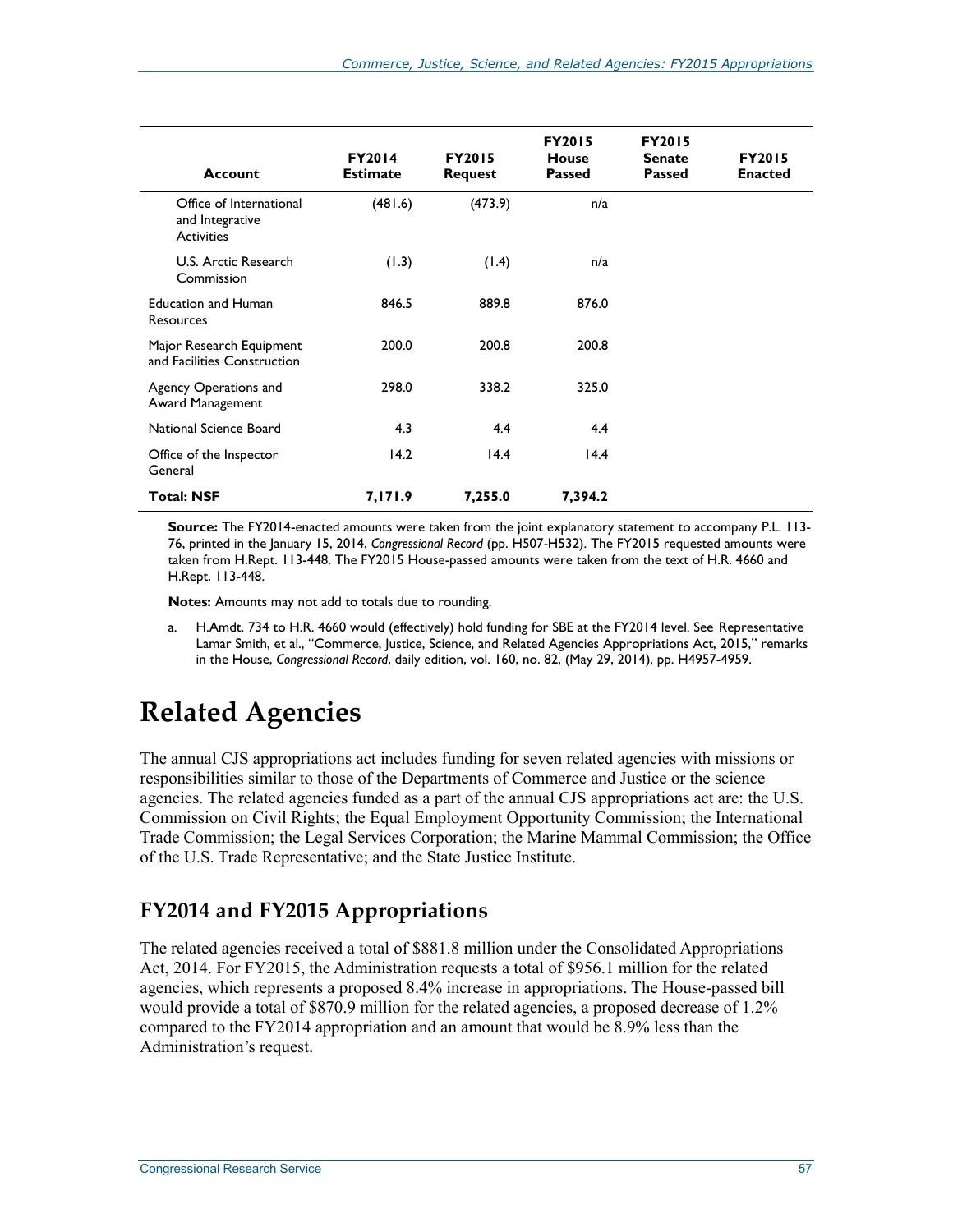| <b>Commission, Office, or</b><br>Corporation      | <b>FY2014</b><br><b>Enacted</b> | <b>FY2015</b><br><b>Request</b> | <b>FY2015</b><br><b>House</b><br><b>Passed</b> | <b>FY2015</b><br><b>Senate</b><br><b>Passed</b> | <b>FY2015</b><br><b>Enacted</b> |
|---------------------------------------------------|---------------------------------|---------------------------------|------------------------------------------------|-------------------------------------------------|---------------------------------|
| U.S. Commission on Civil<br>Rights                | \$9.0                           | \$9.4                           | \$9.0                                          |                                                 |                                 |
| <b>Equal Employment Opportunity</b><br>Commission | 364.0                           | 365.5                           | 364.0                                          |                                                 |                                 |
| International Trade<br>Commission                 | 83.0                            | 86.5                            | 86.0                                           |                                                 |                                 |
| Legal Services Corporation                        | 365.0                           | 430.0                           | 350.0                                          |                                                 |                                 |
| Marine Mammal Commission                          | 3.3                             | 3.4                             | 3.3                                            |                                                 |                                 |
| Office of the U.S. Trade<br>Representative        | 52.6                            | 56.2                            | 53.5                                           |                                                 |                                 |
| State Justice Institute                           | 4.9                             | 5.1                             | 5.1                                            |                                                 |                                 |
| <b>Total: Related Agencies</b>                    | 881.8                           | 956.I                           | 870.9                                          |                                                 |                                 |

#### **Table 13. Funding for Related Agencies, FY2014 and FY2015**  Budget authority in millions of dollars

**Source:** The FY2014-enacted amounts were taken from the joint explanatory statement to accompany P.L. 113- 76, printed in the January 15, 2014, *Congressional Record* (pp. H507-H532). The FY2015 requested amounts were taken from H.Rept. 113-448. The FY2015 House-passed amounts were taken from the text of H.R. 4660 and H.Rept. 113-448.

**Note:** Amounts may not add to totals due to rounding.

# **Commission on Civil Rights**

Established by the Civil Rights Act of 1957, the U.S. Commission on Civil Rights (the commission)

- investigates allegations of citizens who may have been denied the right to vote based on color, race, religion, or national origin;
- studies and gathers information on legal developments constituting a denial of the equal protection of the laws;
- assesses the federal laws and policies in the area of civil rights; and
- submits reports on its findings to the President and Congress when the commission or the President deems it appropriate.

Under the Consolidated Appropriations Act, 2014, the commission received \$9.0 million. The Administration requests \$9.4 million for the commission, a proposed 4.4% increase compared to the FY2014-enacted appropriation. H.R. 4660 includes \$9.0 million for the commission, an amount equal to the FY2014 appropriation and 4.3% less than the Administration's request.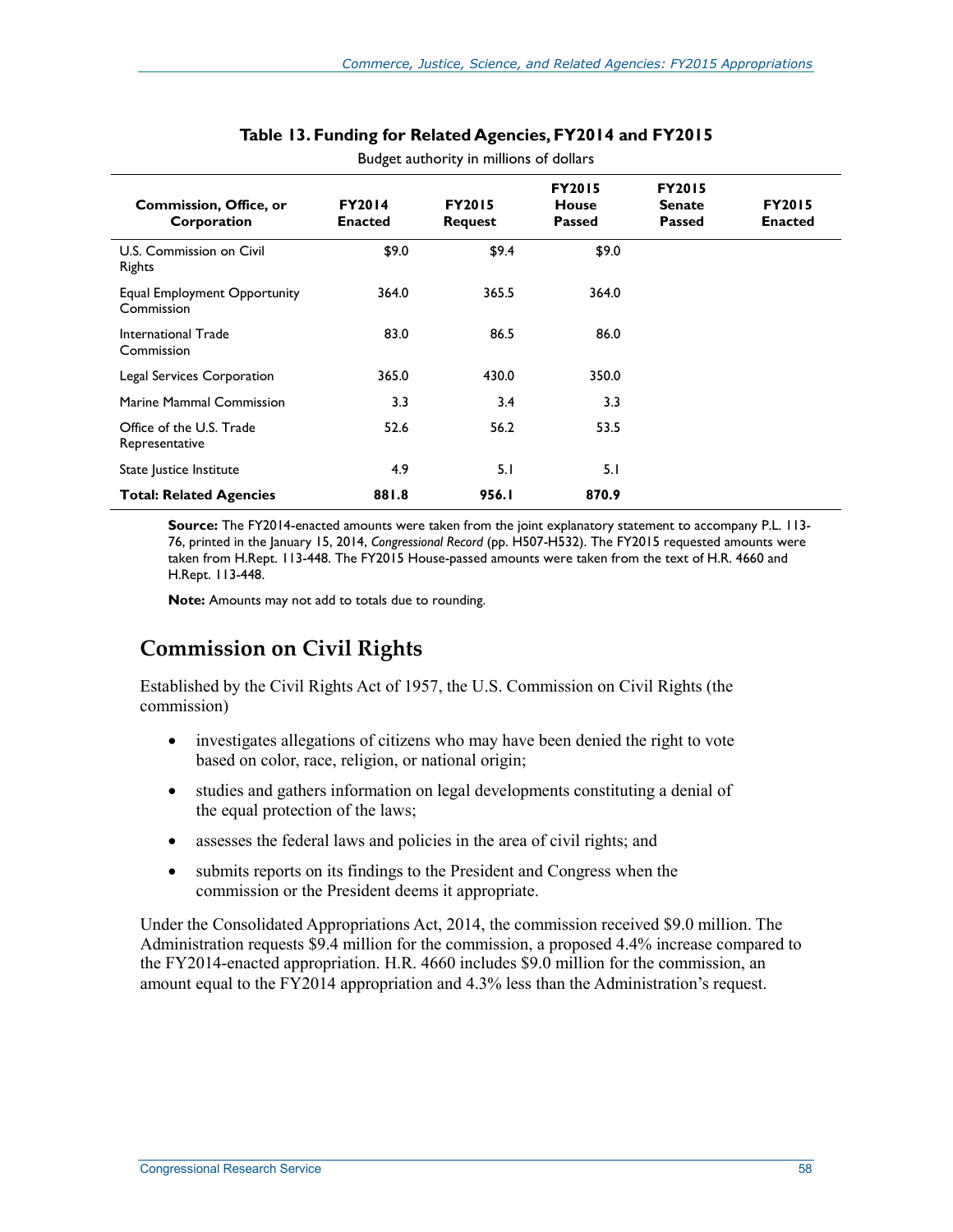## **Equal Employment Opportunity Commission (EEOC)130**

The Equal Employment Opportunity Commission (EEOC) enforces several laws that ban employment discrimination based on race, color, national origin, sex, age, or disability. In recent years, appropriators were particularly concerned about the agency's ability to reduce the pending inventory of charges due to rising caseloads and limited staff. Due to new hires of enforcement staff and developments in technology, the EEOC continues to reduce the pending inventory of cases.

The House recommends \$364.0 million for the EEOC in FY2015, the same amount received in FY2014, however \$1.5 million (0.4%) less than the Administration's FY2015 request of \$365.5 million. Of the total for both the House-passed bill and Administration's request, up to \$29.5 million would be for payments to state and local entities with which the agency has work-sharing agreements to address workplace discrimination within their jurisdictions (i.e., Fair Employment Practices Agencies (FEPAs) and Tribal Employment Rights Organizations (TEROs)).

Although the pending inventory of private sector cases filed with the EEOC was reduced from 78,136 at the end of FY2011 to 70,312 at the end of FY2012, the inventory increased slightly in FY2013 to 70,781.<sup>131</sup> The increase in FY2013 reflects hiring freezes imposed by the FY2013 budget cycle. The FY2015 request includes 60 additional investigators and 6 mediator hires, positions which help the agency improve staffing levels and subsequent workloads.

The EEOC federal sector hearings workload was 15,301 hearings in FY2013 and estimated to increase slightly to  $15,500$  in FY2014.<sup>132</sup> The commission continues to implement technology initiatives to support the federal sector program, such as the ongoing development of the EEOC File Exchange (EFX) web-based portal system. The commission also continues to expand the use of the HotDocs commercial document assembly software, which streamlines the writing phase of the hearings process.

# **U.S. International Trade Commission (ITC)133**

The U.S. International Trade Commission (ITC) is an independent, quasi-judicial federal agency with broad investigative responsibilities on matters related to international trade. The ITC's activities include investigating the effects of dumped and subsidized imports on domestic industries; conducting global safeguard investigations; and adjudicating disputes involving imported goods that allegedly infringe U.S. intellectual property rights. The ITC also serves as a federal resource for trade data and other trade policy information. It makes most of its information and analyses available to the public to promote understanding of competitiveness, international trade issues, and the role that international trade plays in the U.S. economy.134 The

<sup>&</sup>lt;sup>130</sup> This section was prepared by Abigail Rudman, Information Research Specialist, Knowledge Services Group, Domestic Social Policy Division.

<sup>&</sup>lt;sup>131</sup> FY2015 Equal Employment Opportunity Commission, Congressional Budget Justification, Chart 2. Private Sector Charges Pending, http://www.eeoc.gov/eeoc/plan/2015budget.cfm#\_Toc381885124.

<sup>&</sup>lt;sup>132</sup> FY2015 Equal Employment Opportunity Commission, Congressional Budget Justification, Chart 6. Federal Sector Hearings Workload FY2011 to FY2017, http://www.eeoc.gov/eeoc/plan/2015budget.cfm#\_Toc381885135.

<sup>&</sup>lt;sup>133</sup> This section was written by M. Angeles Villarreal, Specialist in International Trade and Finance, Foreign Affairs, Defense, and Trade Division.

<sup>134</sup> United States International Trade Commission (ITC), *Budget Justification,* Fiscal Year 2015.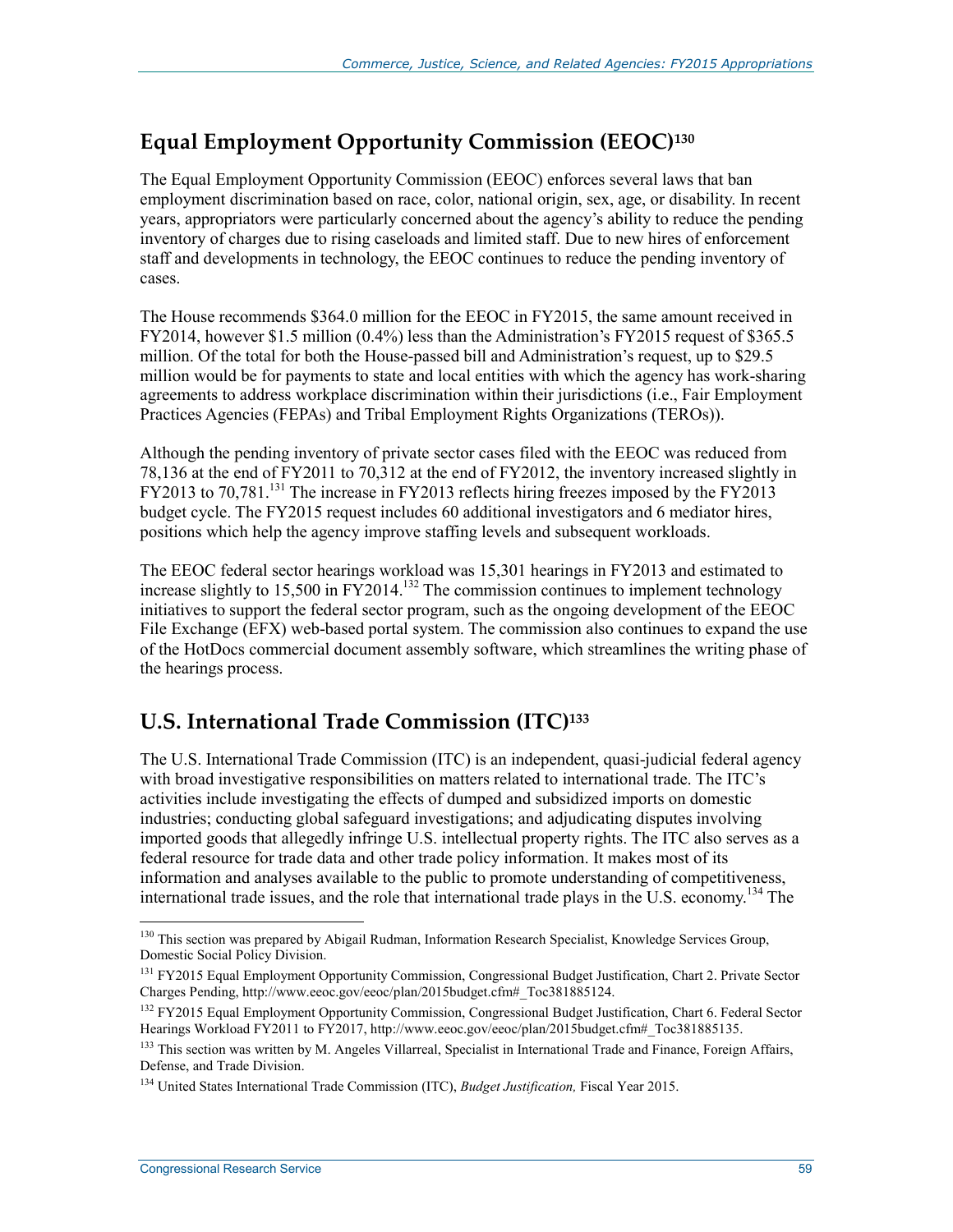ITC has two strategic goals that guide its programmatic activities: (1) to produce sound, objective, and timely determinations in investigations; and (2) to produce objective, high-quality, and responsive analysis and information on tariffs, trade, and competitiveness.<sup>135</sup> As a matter of policy, its budget request is submitted to Congress by the President without revision.

The ITC received \$83.0 million for FY2014. The Administration's request for the ITC for FY2015 is \$86.5 million, a proposed increase of 4.2%. The House-passed bill would provide \$86.0 million for ITC, 0.5% less than the Administration's request and 3.6% more than the enacted amount for FY2014.

### **Legal Services Corporation (LSC)136**

The Legal Services Corporation (LSC) is a private, nonprofit, federally funded corporation that provides grants to local offices that, in turn, provide legal assistance to low-income people in civil (noncriminal) cases. The LSC has been controversial since its incorporation in the early 1970s and has been operating without authorizing legislation since 1980. There have been ongoing debates over the adequacy of funding for the agency and the extent to which certain types of activities are appropriate for federally funded legal aid attorneys to undertake. In annual appropriations bills, Congress traditionally has included legislative provisions restricting the activities of LSC-funded grantees, such as prohibiting any lobbying activities or prohibiting representation in certain types of cases.

Although the authorization of appropriations for the LSC expired at the end of FY1980, the LSC has operated for the past 34 years under annual appropriations laws.

The LSC received \$365.0 million for FY2014. The Obama Administration's budget request for the LSC for FY2015 is \$430.0 million, a proposed increase of 17.8%. The Administration's FY2015 budget request includes \$395.0 million for basic field programs and required independent audits, \$20.0 million for management and grants oversight, \$4.8 million for client self-help and information technology, \$4.4 million for the Office of the Inspector General, \$1.0 million for loan repayment assistance, and \$4.9 million for a pro bono innovation fund. The Obama Administration also proposes that LSC restrictions on class action suits and attorneys' fees be eliminated.

The House recommends \$350.0 million for the LSC for FY2015. This amount is 4.1% less than the FY2014-enacted amount and 18.6% less than the Administration's FY2015 budget request.

### **Marine Mammal Commission (MMC)**

The Marine Mammal Commission (MMC) is an independent agency of the executive branch, established under Title II of the Marine Mammal Protection Act (MMPA; P.L. 92-522). The MMC and its Committee of Scientific Advisors on Marine Mammals provide oversight and recommend actions on domestic and international topics to advance policies and provisions of the Marine Mammal Protection Act. As funding permits, the Marine Mammal Commission supports research to further the purposes of the MMPA. The FY2014-enacted appropriation for the MMC

<sup>1</sup>  $135$  Ibid.

<sup>&</sup>lt;sup>136</sup> This section was prepared by Carmen Solomon-Fears, Specialist in Social Policy, Domestic Social Policy Division.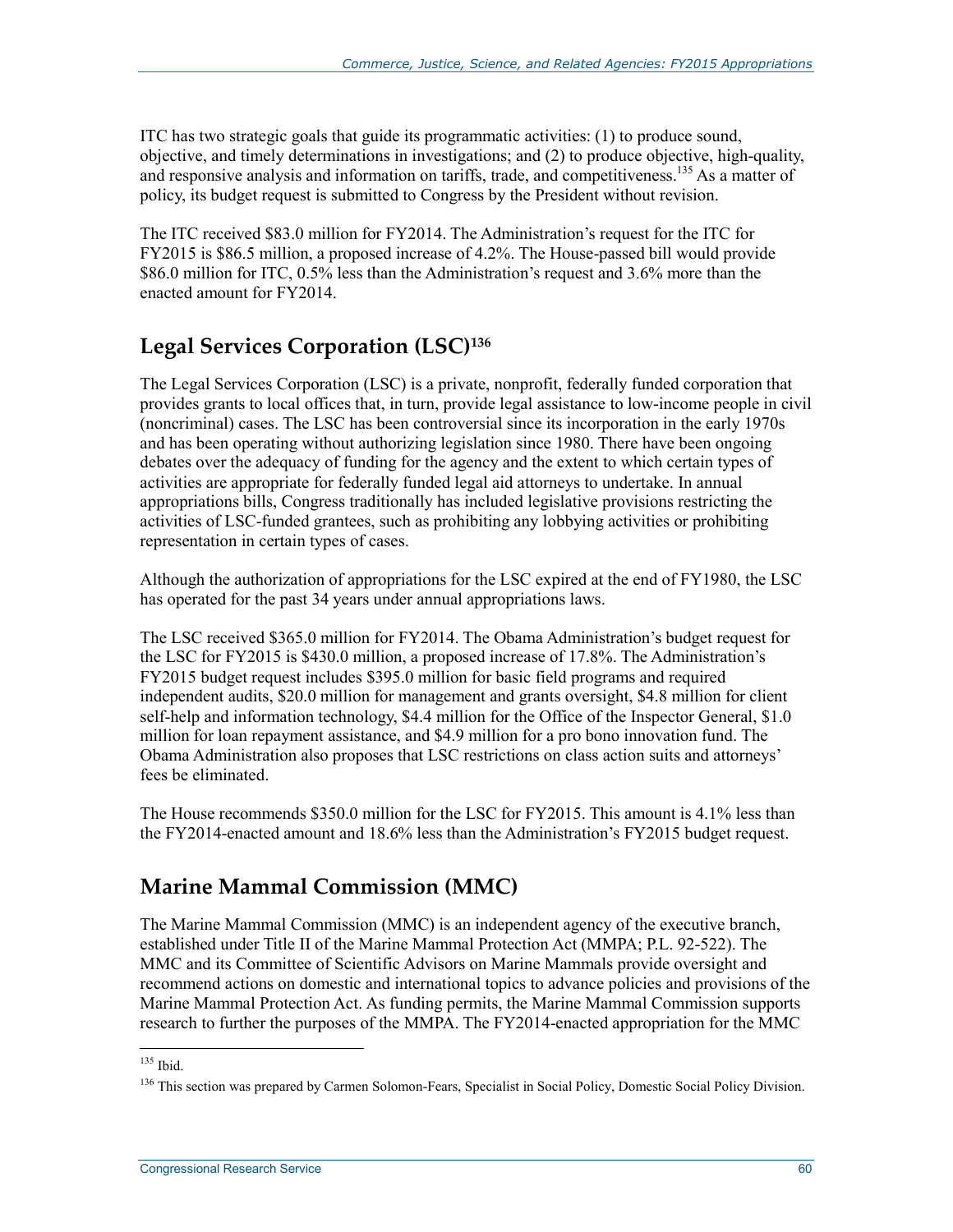was \$3.3 million. The Administration requests a proposed 5.6% increase for MMC for FY2015. The House recommends \$3.3 million for the MMC for FY2015. The House's recommendation would be the same as the FY2014 appropriation and 5.3% less than the Administration's request.

### **Office of the U.S. Trade Representative (USTR)137**

The Office of the U.S. Trade Representative (USTR), located in the Executive Office of the President, is responsible for developing and coordinating U.S. international trade and direct investment policies. The USTR is the President's chief negotiator for international trade agreements, including commodity and direct investment negotiations. USTR also conducts U.S. affairs related to the World Trade Organization. The USTR is leading the negotiations for the United States for the ongoing talks for the proposed Trans-Pacific Partnership agreement (TPP) and for the Transatlantic Trade and Investment Partnership (T-TIP).

The USTR received \$52.6 million for FY2014. The Administration's request for USTR is \$56.2 million, a proposed increase of 6.8%. The House-passed bill would provide \$53.5 million for USTR, 4.8% less than the Administration's request and 1.7% more than the FY2014 enacted amount. The House bill included language aimed at preventing the USTR from negotiating trade agreements that would waive the "Buy American Act" and further open up U.S. government procurement market to other countries.

### **State Justice Institute (SJI)**

The State Justice Institute (SJI) is a nonprofit corporation that makes grants to state courts and funds research, technical assistance, and informational projects aimed at improving the quality of judicial administration in state courts across the United States. It is governed by an 11-member board of directors appointed by the President and confirmed by the Senate.<sup>138</sup> Under the terms of its enabling legislation, SJI is authorized to present its budget request directly to Congress, apart from the President's budget. For FY2014 the SJI received \$4.9 million. The Administration requests \$5.1 million for FY2015, a proposed 4.5% increase in funding. The House-passed bill would provide a total of \$5.1 million for SJI, equal to the Administration's request.

<sup>&</sup>lt;sup>137</sup> This section was written by M. Angeles Villarreal, Specialist in International Trade and Finance, Foreign Affairs, Defense, and Trade Division.

<sup>&</sup>lt;sup>138</sup> By law, the President must appoint six state court judges, one state court administrator, and four members of the public, no more than two of whom may be of the same political party.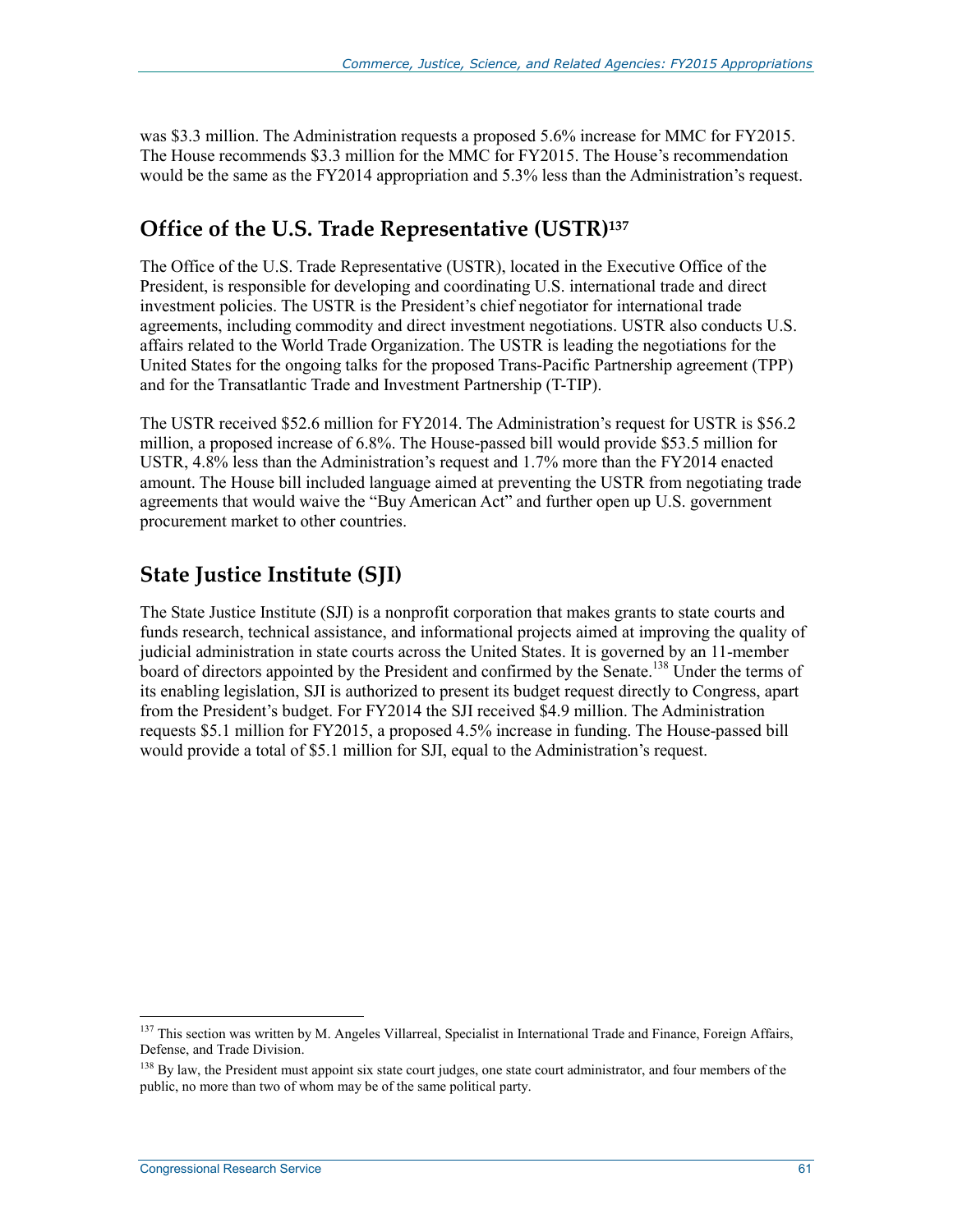|                                                               |               |            |            |                                         |            | Table 14. Funding for CJS Agencies, by Account, FY2005-FY2014 |               |            |                     |            |
|---------------------------------------------------------------|---------------|------------|------------|-----------------------------------------|------------|---------------------------------------------------------------|---------------|------------|---------------------|------------|
|                                                               |               |            |            | Budget authority in millions of dollars |            |                                                               |               |            |                     |            |
| <b>Bureau or Agency</b>                                       | <b>FY2005</b> | FY2006     | FY2007     | <b>FY2008</b>                           | FY2009     | FY2010                                                        | <b>FY2011</b> | FY2012     | FY2013 <sup>a</sup> | FY2014     |
| <b>Department of Commerce</b>                                 |               |            |            |                                         |            |                                                               |               |            |                     |            |
| International Trade Administration                            | \$388.3       | 393.7      | \$395.6    | \$405.2                                 | \$420.4    | \$446.8                                                       | \$440.7       | \$455.6    | \$438.5             | \$460.6    |
| Bureau of Industry and Security                               | 67.5          | 75.0       | 75.4       | 72.9                                    | 83.7       | 100.3                                                         | 100.1         | 101.0      | 93.6                | 101.5      |
| Economic Development Administration                           | 284.I         | 280.4      | 280.6      | 779.9                                   | 312.8      | 347.0                                                         | 283.4         | 457.5      | 218.3               | 246.5      |
| Minority Business Development Agency                          | 29.5          | 29.6       | 29.7       | 28.6                                    | 29.8       | 31.5                                                          | 30.3          | 30.3       | 27.5                | 28.0       |
| <b>Economic and Statistical Analysis</b>                      | 78.9          | 79.3       | 79.8       | 81.1                                    | 90.6       | 97.2                                                          | 97.1          | 96.0       | 93.3                | 99.0       |
| Census Bureau                                                 | 744.8         | 801.9      | 893.0      | 1,440.2                                 | 3,139.9    | 7,324.7                                                       | 1,149.7       | 888.3      | 840.6               | 945.0      |
| National Telecommunications and<br>Information Administration | 38.7          | 39.6       | 39.8       | 36.3                                    | 39.2       | 40.0                                                          | 41.6          | 45.6       | 42.7                | 46.0       |
| U.S. Patent and Trademark Office                              | 1,544.8       | 1,683.1    | 1,771.0    | 1,915.5                                 | 2,010.1    | 2,016.0                                                       | 2,090.0       | 2,706.3    | 2.783.7             | 3,024.0    |
| <b>Offsetting Fee Receipts USPTO</b>                          | $-1,336.0$    | $-1,683.1$ | $-1,771.0$ | $-1,915.5$                              | $-2,087.0$ | $-1,887.0$                                                    | $-2,090.0$    | $-2,706.3$ | $-2,933.2$          | $-3,024.0$ |
| Technology Administration                                     | 6.5           | 5.9        | 2.0        |                                         |            |                                                               |               |            |                     |            |
| National Institute of Standards and<br>Technology             | 699.2         | 745.0      | 676.9      | 755.8                                   | 819.0      | 856.6                                                         | 750.I         | 750.8      | 769.3               | 850.0      |
| National Oceanic and Atmospheric<br>Administration            | 3,925.5       | 3,950.0    | 4,078.3    | 3,988.5                                 | 4,365.2    | 4,788.5                                                       | 4,588.0       | 4,893.7    | 5,050.7             | 5,314.6    |
| Departmental Management                                       | 78.7          | 73.3       | 73.7       | 70.0                                    | 83.8       | 107.5                                                         | 99.8          | 88.9       | 84.6                | 89.5       |
| <b>DOC Subtotal</b>                                           | 6,550.4       | 6,473.8    | 6,624.8    | 7,658.5                                 | 9,307.5    | 14,269.2                                                      | 7,580.9       | 7,807.7    | 7,509.6             | 8,180.6    |
| <b>Department of Justice</b>                                  |               |            |            |                                         |            |                                                               |               |            |                     |            |
| <b>General Administration</b>                                 | 1,608.3       | 1,777.4    | 1,836.1    | 1,798.8                                 | 2,067.8    | 2,285.8                                                       | 2,208.1       | 2,227.9    | 503.5               | 533.2      |
| <b>General Administration</b>                                 | (286.0)       | (335.1)    | (310.6)    | (257.6)                                 | (370.8)    | (456.9)                                                       | (312.2)       | (262.1)    | (135.7)             | (135.8)    |
| Administrative Review & Appeals                               | (201.2)       | (212.9)    | (229.1)    | (240.6)                                 | (266.0)    | (298.8)                                                       | (296.1)       | (301.0)    | (287.9)             | (311.0)    |
| <b>Detention Trustee</b>                                      | (1,058.2)     | (1, 161.4) | (1,225.8)  | (1, 225.9)                              | (1, 355.3) | (1, 445.7)                                                    | (1, 515.6)    | (1,580.6)  |                     |            |

### **Table 14. Funding for CJS Agencies, by Account, FY2005-FY2014**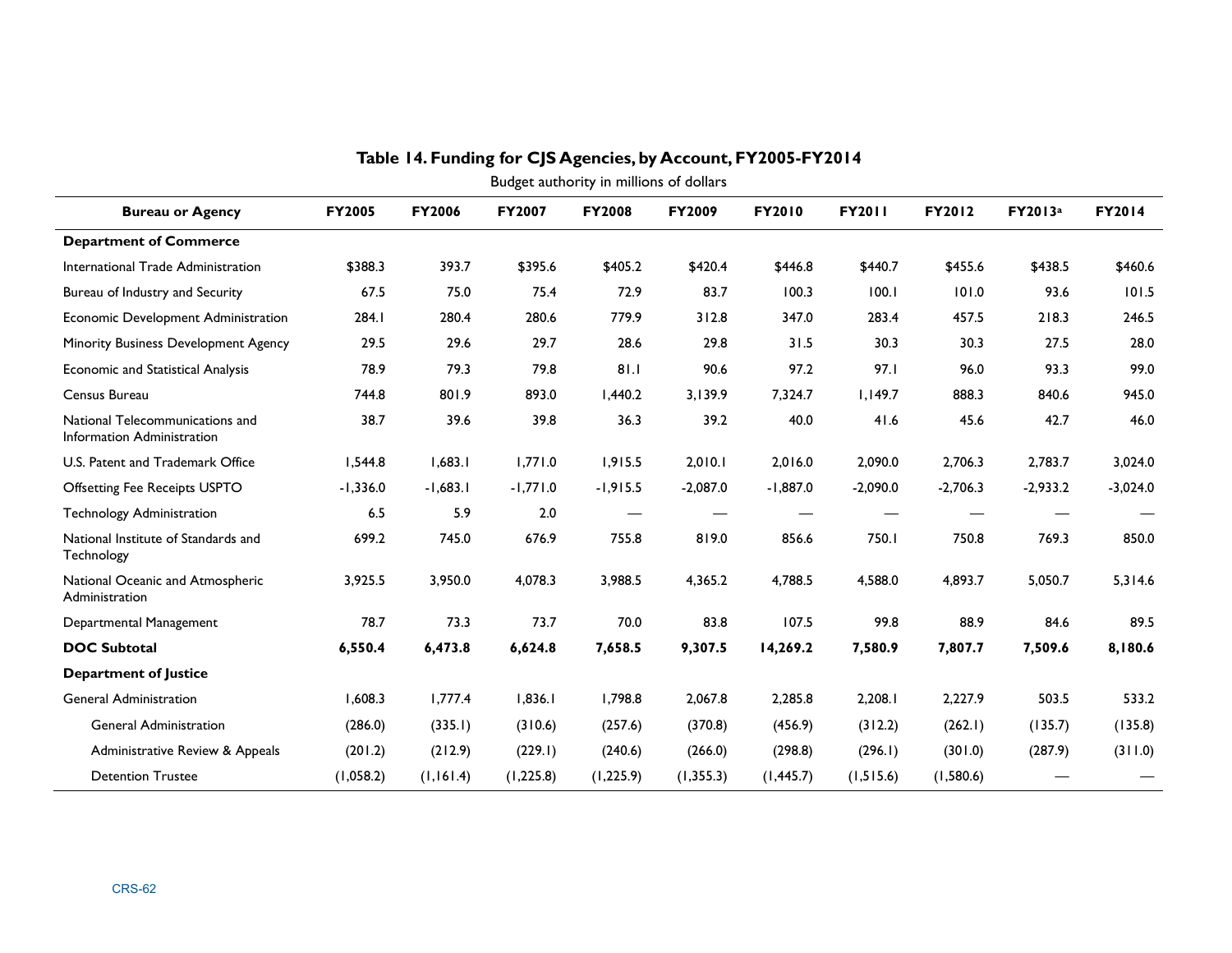| <b>Bureau or Agency</b>                                     | <b>FY2005</b> | <b>FY2006</b> | FY2007     | <b>FY2008</b> | FY2009     | FY2010     | <b>FY2011</b> | FY2012     | FY2013 <sup>a</sup> | FY2014     |
|-------------------------------------------------------------|---------------|---------------|------------|---------------|------------|------------|---------------|------------|---------------------|------------|
| Office of the Inspector General                             | (63.0)        | (67.9)        | (70.6)     | (74.8)        | (75.7)     | (84.4)     | (84.2)        | (84.2)     | (80.0)              | (86.4)     |
| U.S. Parole Commission                                      | 10.5          | 10.9          | 11.5       | 11.5          | 12.6       | 12.9       | 12.8          | 12.8       | 11.9                | 12.6       |
| Legal Activities                                            | 2,408.1       | 2,476.4       | 2,567.8    | 2,724.1       | 2,918.2    | 3,108.3    | 3,177.3       | 3,187.2    | 2,989.5             | 3,180.8    |
| General legal activities                                    | (625.7)       | (653.5)       | (678.8)    | (747.2)       | (805.7)    | (889.0)    | (863.4)       | (863.4)    | (819.3)             | (867.0)    |
| <b>United States Attorneys</b>                              | (1, 541.6)    | (1,588.6)     | (1,659.9)  | (1,759.8)     | (1, 851.3) | (1, 943.2) | (1,930.1)     | (1,960.0)  | (1,830.3)           | (1,944.0)  |
| Otherb                                                      | (240.7)       | (234.4)       | (229.1)    | (217.1)       | (261.2)    | (276.1)    | (383.8)       | (363.8)    | (340.0)             | (369.8)    |
| U.S. Marshals Service                                       | 759.5         | 800.7         | 825.4      | 895.1         | 964.0      | 1.190.0    | 1.140.1       | 1,189.0    | 2,655.6             | 2,727.8    |
| <b>National Security Division</b>                           |               |               | 68.7       | 73.4          | 85.2       | 87.9       | 87.8          | 87.0       | 83.8                | 91.8       |
| Interagency Law Enforcement                                 | 553.5         | 483.2         | 497.9      | 497.9         | 515.0      | 549.6      | 527.5         | 527.5      | 484.4               | 514.0      |
| Federal Bureau of Investigation                             | 5,219.6       | 5,737.7       | 6,298.6    | 6,763.8       | 7,336.2    | 7,922.5    | 7,926.3       | 8,118.0    | 7,558.8             | 8,343.3    |
| Drug Enforcement Administration                             | 1,638.8       | 1,674.9       | 1,761.1    | 1,887.4       | 1,959.1    | 2,053.4    | 2,015.6       | 2,035.0    | 1,907.3             | 2,018.0    |
| Bureau of Alcohol, Tobacco, Firearms &<br><b>Explosives</b> | 882.5         | 931.8         | 984.I      | 1,011.6       | 1,068.2    | 1,158.3    | 1,112.5       | 1,152.0    | 1,071.6             | 1,179.0    |
| Federal Prison System                                       | 4,779.8       | 4,933.4       | 5,448.2    | 5,612.6       | 6,178.9    | 6,208.1    | 6,384.1       | 6,644.0    | 6,447.2             | 6,861.7    |
| Office of Violence Against Women                            | 382.I         | 381.6         | 382.6      | 400.0         | 415.0      | 418.5      | 417.7         | 412.5      | 387.9               | 417.0      |
| Office of Justice Programs                                  | 2,012.7       | 1.943.9       | 1,986.7    | 1,694.8       | 2,066.6    | 2,283.5    | 1,697.9       | 1,616.3    | 1,518.5             | 1,643.3    |
| Research, Evaluation, and Statistics                        | (224.9)       | (230.3)       | (238.3)    | (196.2)       | (220.0)    | (235.0)    | (234.5)       | (113.0)    | (119.1)             | (120.0)    |
| State and Local Law Enforcement<br>Assistance               | (1, 278.2)    | (1, 253.1)    | (1, 286.8) | (1,008.1)     | (1,328.5)  | (1,534.8)  | (1, 117.8)    | (1, 162.5) | (1,060.5)           | (1, 171.5) |
| Weed and Seed                                               | (61.2)        | (49.4)        | (49.4)     | (32.1)        | (25.0)     | (20.0)     |               |            |                     |            |
| Juvenile Justice Programs                                   | (379.0)       | (338.4)       | (338.4)    | (383.5)       | (374.0)    | (423.6)    | (275.4)       | (262.5)    | (261.0)             | (254.5)    |
| <b>Public Safety Officers Benefits</b>                      | (69.4)        | (72.8)        | (73.8)     | (74.8)        | (119.1)    | (70.1)     | (70.1)        | (78.3)     | (77.9)              | (97.3)     |
| <b>Community Oriented Policing Services</b>                 | (598.3)       | (472.2)       | 541.8      | 857.2         | 550.5      | 791.6      | 494.9         | 198.5      | 209.7               | 214.0      |
| OVW, OJP, and COPS Salaries and<br><b>Expenses</b>          |               |               |            |               | 195.0      | 213.4      | 186.6         |            |                     |            |
| <b>DOJ Subtotal</b>                                         | 20,853.8      | 21,624.1      | 23,210.4   | 23,958.3      | 26,332.3   | 28,283.7   | 27,389.2      | 27,407.7   | 25,829.7            | 27,736.6   |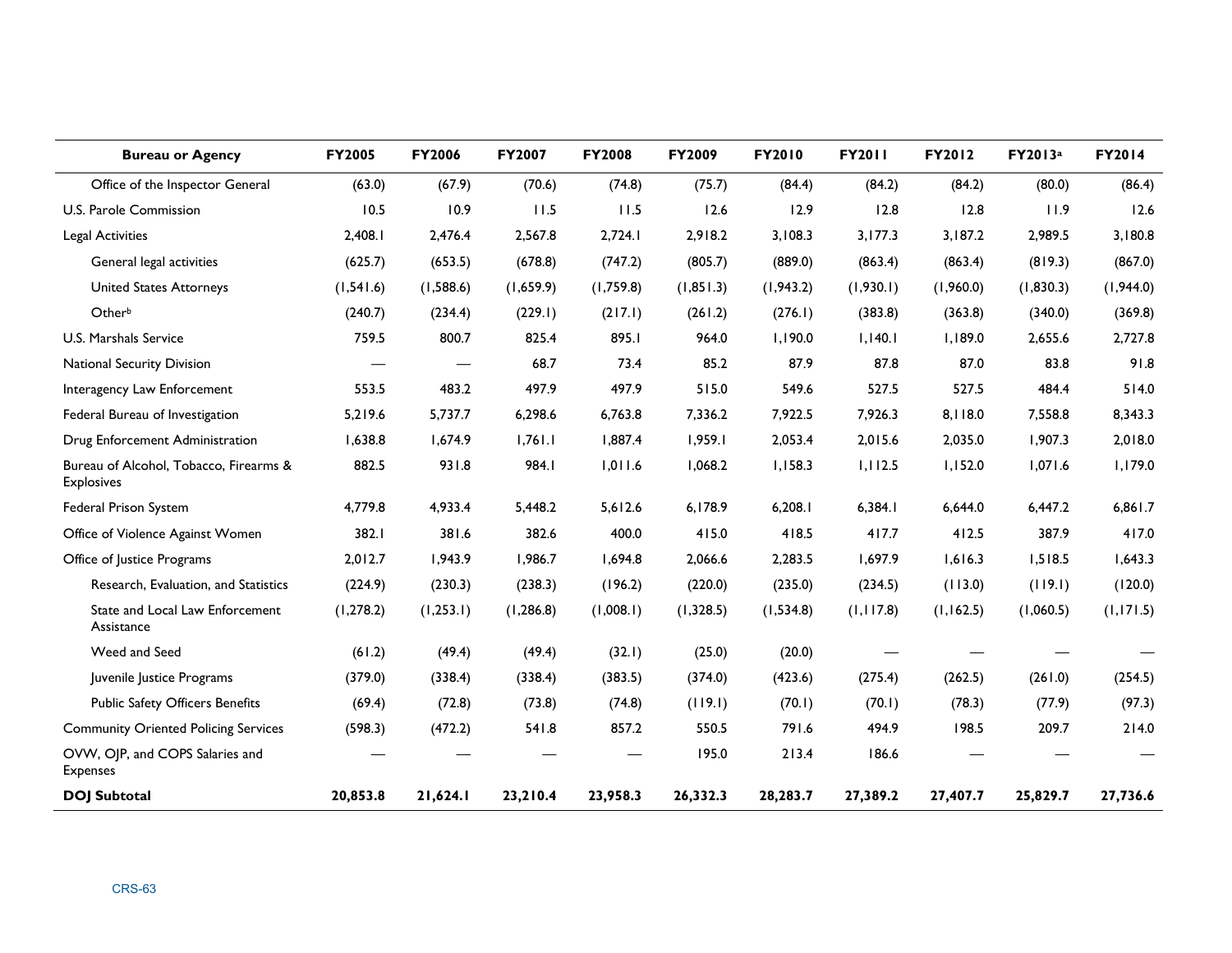| <b>Bureau or Agency</b>                                                                                                                                                                                                                                                                                                                                                                                                                                                                                                                                                                                                                                                                                                                                                                                                                                                                                                                                                                                                                                                                                                                                                                                                                                                                                                                                                                                                         | FY2005   | FY2006    | FY2007                | FY2008    | FY2009    | FY2010    | FY2011   | FY2012   | FY2013a   | FY2014   |
|---------------------------------------------------------------------------------------------------------------------------------------------------------------------------------------------------------------------------------------------------------------------------------------------------------------------------------------------------------------------------------------------------------------------------------------------------------------------------------------------------------------------------------------------------------------------------------------------------------------------------------------------------------------------------------------------------------------------------------------------------------------------------------------------------------------------------------------------------------------------------------------------------------------------------------------------------------------------------------------------------------------------------------------------------------------------------------------------------------------------------------------------------------------------------------------------------------------------------------------------------------------------------------------------------------------------------------------------------------------------------------------------------------------------------------|----------|-----------|-----------------------|-----------|-----------|-----------|----------|----------|-----------|----------|
| <b>Science Agencies</b>                                                                                                                                                                                                                                                                                                                                                                                                                                                                                                                                                                                                                                                                                                                                                                                                                                                                                                                                                                                                                                                                                                                                                                                                                                                                                                                                                                                                         |          |           |                       |           |           |           |          |          |           |          |
| Office of Science and Technology Policy                                                                                                                                                                                                                                                                                                                                                                                                                                                                                                                                                                                                                                                                                                                                                                                                                                                                                                                                                                                                                                                                                                                                                                                                                                                                                                                                                                                         | 6.3      | 5.5       | 5.5                   | 5.2       | 5.3       | 7.0       | 6.6      | 4.5      | 5.5       | 5.6      |
| National Aeronautics and Space<br>Administration                                                                                                                                                                                                                                                                                                                                                                                                                                                                                                                                                                                                                                                                                                                                                                                                                                                                                                                                                                                                                                                                                                                                                                                                                                                                                                                                                                                | 16,196.4 | 16,596.4  | 16,284.3              | 17,401.9  | 17,782.4  | 18,724.3  | 18,448.0 | 17,800.0 | 16,879.5  | 17,646.5 |
| National Science Foundation                                                                                                                                                                                                                                                                                                                                                                                                                                                                                                                                                                                                                                                                                                                                                                                                                                                                                                                                                                                                                                                                                                                                                                                                                                                                                                                                                                                                     | 5,472.8  | 5,581.2   | 5,917.2               | 6,127.5   | 6,490.4   | 6,926.5   | 6,859.9  | 7,033.1  | 6,884.1   | 7,171.9  |
| <b>Science Agencies Subtotal</b>                                                                                                                                                                                                                                                                                                                                                                                                                                                                                                                                                                                                                                                                                                                                                                                                                                                                                                                                                                                                                                                                                                                                                                                                                                                                                                                                                                                                | 21,675.6 | 22,183.1  | 22,207.0              | 23,534.6  | 24,278.1  | 25,657.8  | 25,314.5 | 24,837.6 | 23,769.2  | 24,824.0 |
| <b>Related Agencies</b>                                                                                                                                                                                                                                                                                                                                                                                                                                                                                                                                                                                                                                                                                                                                                                                                                                                                                                                                                                                                                                                                                                                                                                                                                                                                                                                                                                                                         |          |           |                       |           |           |           |          |          |           |          |
| Commission on Civil Rights                                                                                                                                                                                                                                                                                                                                                                                                                                                                                                                                                                                                                                                                                                                                                                                                                                                                                                                                                                                                                                                                                                                                                                                                                                                                                                                                                                                                      | 9.0      | 8.9       | 9.0                   | 8.5       | 8.8       | 9.4       | 9.4      | 9.2      | 8.7       | 9.0      |
| <b>Equal Employment Opportunity</b><br>Commission (EEOC)                                                                                                                                                                                                                                                                                                                                                                                                                                                                                                                                                                                                                                                                                                                                                                                                                                                                                                                                                                                                                                                                                                                                                                                                                                                                                                                                                                        | 326.8    | 327.0     | 328.7                 | 329.3     | 343.9     | 367.3     | 366.6    | 360.0    | 344.2     | 364.0    |
| International Trade Commission                                                                                                                                                                                                                                                                                                                                                                                                                                                                                                                                                                                                                                                                                                                                                                                                                                                                                                                                                                                                                                                                                                                                                                                                                                                                                                                                                                                                  | 60.9     | 62.0      | 62.0                  | 68.4      | 75.1      | 81.9      | 81.7     | 80.0     | 78.9      | 83.0     |
| Legal Services Corporation                                                                                                                                                                                                                                                                                                                                                                                                                                                                                                                                                                                                                                                                                                                                                                                                                                                                                                                                                                                                                                                                                                                                                                                                                                                                                                                                                                                                      | 330.8    | 326.6     | 348.6                 | 350.5     | 390.0     | 420.0     | 404.2    | 348.0    | 340.9     | 365.0    |
| Marine Mammal Commission                                                                                                                                                                                                                                                                                                                                                                                                                                                                                                                                                                                                                                                                                                                                                                                                                                                                                                                                                                                                                                                                                                                                                                                                                                                                                                                                                                                                        | 1.9      | 2.9       | 2.9                   | 2.8       | 3.2       | 3.3       | 3.2      | 3.0      | 2.9       | 3.3      |
| U.S. Trade Representative                                                                                                                                                                                                                                                                                                                                                                                                                                                                                                                                                                                                                                                                                                                                                                                                                                                                                                                                                                                                                                                                                                                                                                                                                                                                                                                                                                                                       | 41.0     | 44.2      | 44.2                  | 44.I      | 47.3      | 47.8      | 47.7     | 51.3     | 47.6      | 52.6     |
| State Justice Institute                                                                                                                                                                                                                                                                                                                                                                                                                                                                                                                                                                                                                                                                                                                                                                                                                                                                                                                                                                                                                                                                                                                                                                                                                                                                                                                                                                                                         | 2.6      | 3.5       | 3.5                   | 3.8       | 4.1       | 5.1       | 5.1      | 5.1      | 4.8       | 4.9      |
| <b>Related Agencies Subtotal</b>                                                                                                                                                                                                                                                                                                                                                                                                                                                                                                                                                                                                                                                                                                                                                                                                                                                                                                                                                                                                                                                                                                                                                                                                                                                                                                                                                                                                | 772.9    | 775.0     | 798.8                 | 807.4     | 872.4     | 934.8     | 917.9    | 856.6    | 827.9     | 881.8    |
| <b>Total Appropriation</b>                                                                                                                                                                                                                                                                                                                                                                                                                                                                                                                                                                                                                                                                                                                                                                                                                                                                                                                                                                                                                                                                                                                                                                                                                                                                                                                                                                                                      | 49,852.6 | 51,056.0d | 52,841.0 <sup>e</sup> | 55,958.7f | 60,790.3g | 69,145.5h | 61,202.5 | 60,909.6 | 57,936.4k | 61,622.9 |
| <b>American Recovery and</b><br><b>Reinvestment Act</b>                                                                                                                                                                                                                                                                                                                                                                                                                                                                                                                                                                                                                                                                                                                                                                                                                                                                                                                                                                                                                                                                                                                                                                                                                                                                                                                                                                         |          |           |                       |           | 15,922.0m |           |          |          |           |          |
| Source: FY2005-enacted amounts were taken from S.Rept. 109-188; FY2006-enacted amounts were taken from H.Rept. 109-520; FY2007-enacted amounts were taken<br>from H.Rept. 110-240; FY2008-enacted amounts were taken from the House Committee on Appropriations' Committee Print on the Omnibus Appropriations Act, 2009<br>(P.L. 111-8), Division B; FY2009-enacted amounts were taken from H.Rept. 111-366; FY2010-enacted amounts were taken from S.Rept. 111-229; FY2011-enacted<br>amounts were taken from H.Rept. 112-169; FY2012-enacted amounts were taken from H.Rept. 112-284; and FY2013-enacted (before sequestration) were taken from<br>S.Rept. 113-78. The FY2013-enacted amounts include the rescissions specified in Sections 3001 of the Consolidated and Further Continuing Appropriations Act (P.L.<br>113-6) and the rescissions ordered by OMB pursuant to Section 3004 of the act. FY2014-enacted amounts were taken from the joint explanatory statement to<br>accompany P.L. 113-76, printed in the January 15, 2014, Congressional Record (pp. H507-H532).<br>Note: Amounts may not add to totals due to rounding. Amounts include all supplemental appropriations, except that the FY2009 amounts do not include appropriations<br>pursuant to the American Recovery and Reinvestment Act (P.L. 111-5). Amounts also include all rescission of current year budget authority. In FY2005, FY2006, and |          |           |                       |           |           |           |          |          |           |          |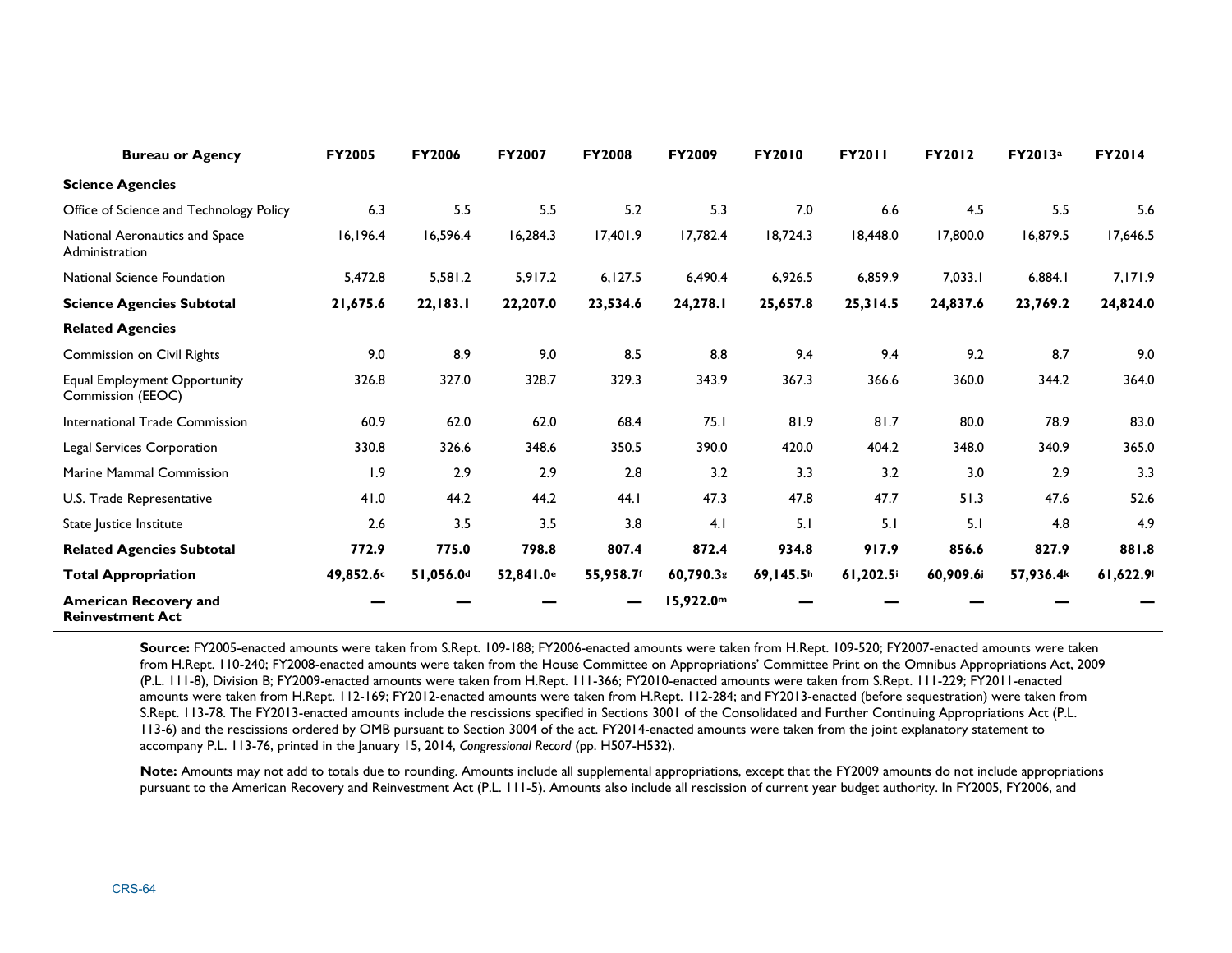FY2007, the CJS appropriations act included funding for the Department of State, and in FY2005 the act also included funding for the Judiciary. Appropriations for the Department of State and the Judiciary are not reflected in the total appropriations for FY2005-FY2007. In addition, between FY2005 and FY2008, the CJS appropriations act included several "related agencies" (e.g., the Federal Trade Commission, the Federal Communications Commission, the Small Business Administration) that are no longer funded through the CJS appropriations act. In order to make the total appropriation each fiscal year as comparable as possible, the total appropriation only includes appropriations for the "related agencies" that are currently in the CJS appropriations act.

- a. FY2013 appropriations include sequestration.
- b. "Other" includes subaccounts for the Antitrust Division, Vaccine Injury Compensation Trust Fund, U.S. Trustee System Fund, Foreign Claims Settlement Commission, Fees and Expenses of Witnesses, Community Relations Service, and the Asset Forfeiture Fund.
- c.This amount does not include \$259.2 million in rescissions of unobligated balances.
- d.This amount does not include \$352.4 million in rescissions of unobligated balances.
- e.This amount does not include \$360.5 million in rescissions of unobligated balances.
- f.This amount does not include \$901.8 million in rescissions of unobligated balances.
- g. This amount does not include \$610.6 million in rescissions of unobligated balances.
- h. This amount does not include \$531.2 million in rescissions of unobligated balances included in P.L. 111-117; \$111.5 million in rescissions of unobligated balances included in P.L. 111-212; \$129.0 million in rescissions of unobligated balances included in P.L. 111-224; and \$1.788 billion in rescissions of unobligated balance included in P.L. 112-6.
- i.This amount does not include \$2.416 billion in rescissions of unobligated balances.
- This amount does not include \$905.9 million in rescissions of unobligated balances.
- k.This amount does not include \$881.6 million in rescissions of unobligated balances.
- l.This amount does not include \$219.3 million in rescissions of unobligated balances.
- m. A total of \$15.922 billion was included in the American Recovery and Reinvestment Act of 2009 (P.L. 111-5) for CJS accounts. This included \$150.0 million for the Economic Development Administration; \$1.0 billion for the Census Bureau; \$5.4 billion for the National Telecommunication and Information Administration; \$580.0 million for the National Institute of Standards and Technology; \$830.0 million for the National Oceanic and Atmospheric Administration; \$6.0 million for the Department of Commerce's Office of the Inspector General; \$2.0 million for the Department of Justice's Office of the Inspector General; \$225.0 million for the Office on Violence Against Women; \$2.765 billion for the State and Local Law Enforcement Assistance account; \$1.0 billion for the Community Oriented Policing Services Office; \$10.0 million for the OVW, OJP, and COPS Salaries and Expenses; \$1.002 billion for the National Aeronautics and Space Administration; and \$3.002 FY2007, the CJS appropriations act included fund<br>
Department of State and the Judiciary are not related at included several "related agencies" (e.g., the Honger funded through the CJS appropriations contined include seque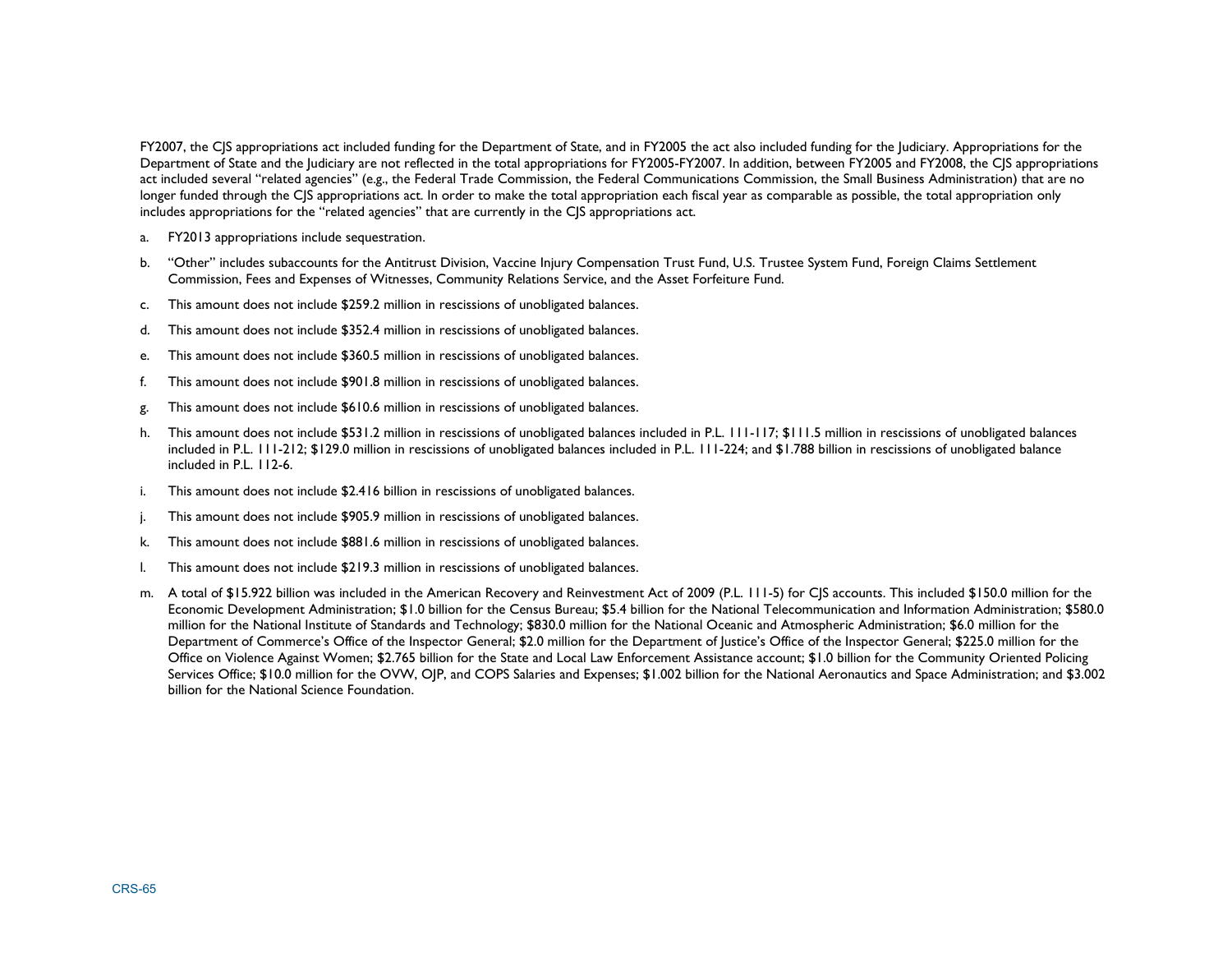#### **Author Contact Information**

Nathan James, Coordinator Analyst in Crime Policy njames@crs.loc.gov, 7-0264

Jennifer D. Williams, Coordinator Specialist in American National Government jwilliams@crs.loc.gov, 7-8640

John F. Sargent Jr., Coordinator Specialist in Science and Technology Policy jsargent@crs.loc.gov, 7-9147

M. Angeles Villarreal Specialist in International Trade and Finance avillarreal@crs.loc.gov, 7-0321

Daniel Morgan Specialist in Science and Technology Policy dmorgan@crs.loc.gov, 7-5849

William J. Krouse Specialist in Domestic Security and Crime Policy wkrouse@crs.loc.gov, 7-2225

Heather B. Gonzalez Specialist in Science and Technology Policy hgonzalez@crs.loc.gov, 7-1895

Kristin Finklea Specialist in Domestic Security kfinklea@crs.loc.gov, 7-6259

Eugene Boyd Analyst in Federalism and Economic Development Policy eboyd@crs.loc.gov, 7-8689

Lisa N. Sacco Analyst in Illicit Drugs and Crime Policy lsacco@crs.loc.gov, 7-7359

Dana A. Shea Specialist in Science and Technology Policy dshea@crs.loc.gov,  $7-6844$ 

Ian F. Fergusson Specialist in International Trade and Finance ifergusson@crs.loc.gov, 7-4997

Abigail B. Rudman Acting Section Head ALD Section arudman@crs.loc.gov, 7-9519

Harold F. Upton Analyst in Natural Resources Policy hupton@crs.loc.gov, 7-2264

Glenn J. McLoughlin Section Research Manager gmcloughlin@crs.loc.gov, 7-7073

Linda K. Moore Specialist in Telecommunications Policy lmoore@crs.loc.gov, 7-5853

Carmen Solomon-Fears Specialist in Social Policy csolomonfears@crs.loc.gov, 7-7306

### **Key Policy Staff**

| <b>Area of Expertise</b>         | <b>Name</b>          | <b>Phone</b> | <b>Email</b>          |
|----------------------------------|----------------------|--------------|-----------------------|
| <b>Departments</b>               |                      |              |                       |
| Department of Justice            | Nathan James         | 7-0264       | $n$ james@crs.loc.gov |
| Department of Commerce           | Jennifer D. Williams | 7-8640       | jwilliams@crs.loc.gov |
| <b>Science Agencies</b>          | John F. Sargent      | 7-9147       | jsargent@crs.loc.gov  |
| <b>Agencies and Policy Areas</b> |                      |              |                       |
| OJP, COPS, BOP, U.S. Marshals    | Nathan James         | 7-0264       | $n$ james@crs.loc.gov |
| FBI, ATF, U.S. Attorneys         | William J. Krouse    | 7-2225       | wkrouse@crs.loc.gov   |
| Juvenile Justice                 | Kristin M. Finklea   | 7-6259       | kfinklea@crs.loc.gov  |